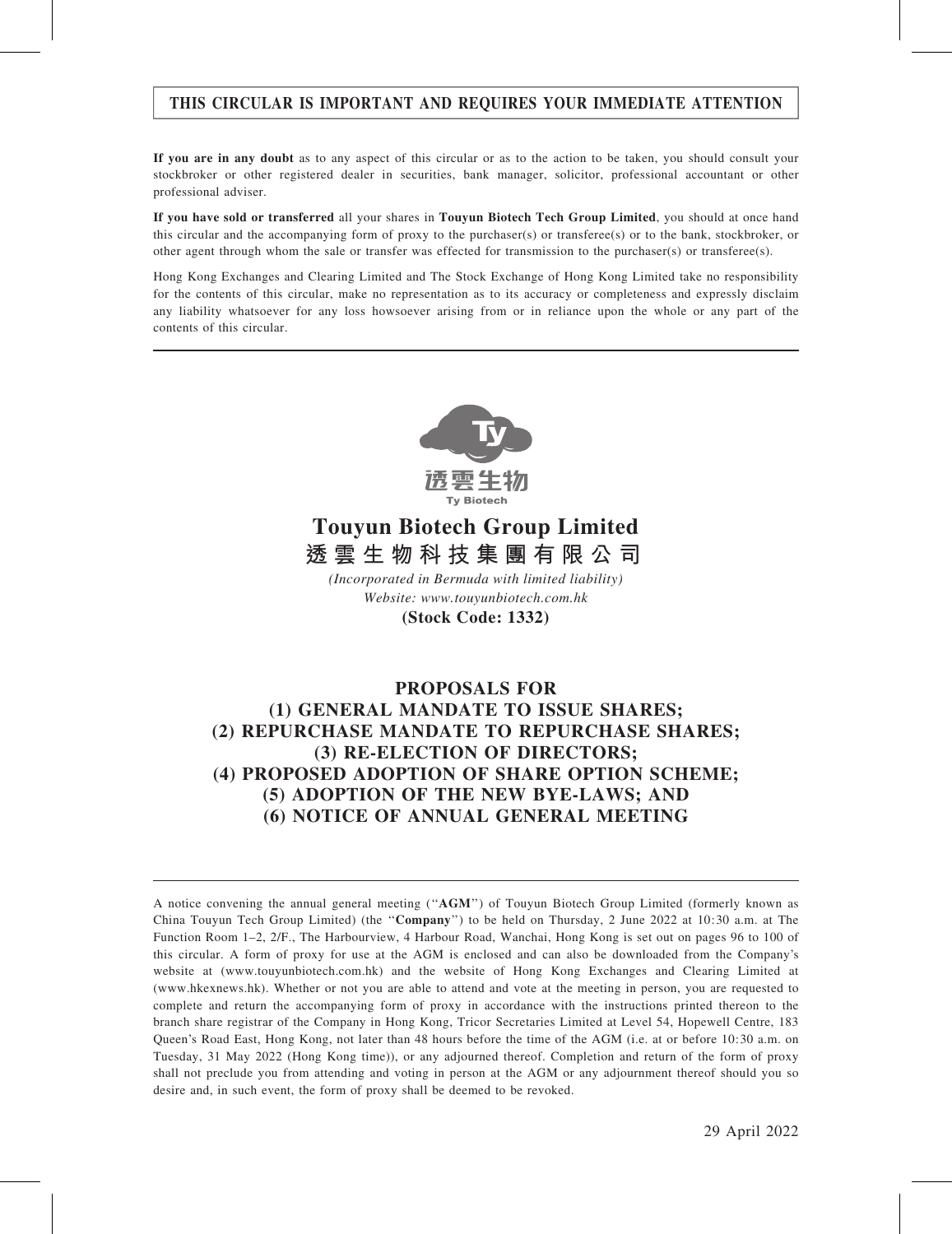# **CONTENTS**

# Page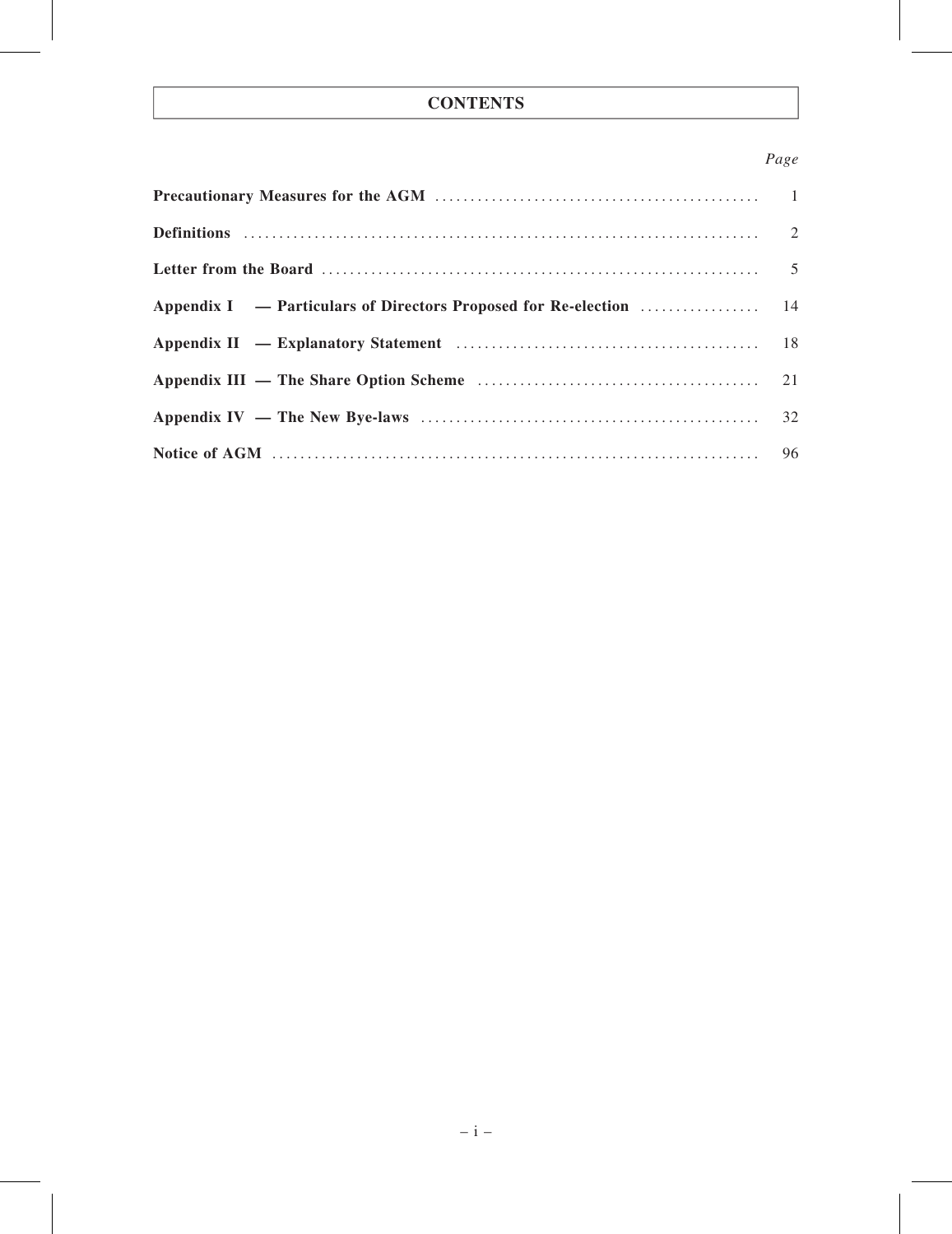# PRECAUTIONARY MEASURES FOR THE AGM

To safeguard the health and safety of Shareholders and to prevent the spreading of the COVID-19 pandemic, precautionary measures will be implemented at the AGM, including:

- 1. Compulsory body temperature checks will be conducted for each of the shareholders, proxies and other attendees at the entrance of the meeting venue. Any person with a body temperature of over 37.5 degrees Celsius or has any flu-like symptoms or is otherwise unwell, or is subject to the mandatory quarantine order imposed by the Hong Kong Government or has close contact with any person with confirmed case or under quarantine will be denied entry into, or be required to leave, the meeting venue;
- 2. all attendees must wear surgical face masks throughout the AGM. No surgical masks will be provided by the Company;
- 3. Appropriate seating arrangement in line with the guidance promulgated by the Hong Kong Government will be made; and
- 4. No refreshment will be served, and there will be no corporate gift. Eating and drinking will not be permitted at the AGM venue.
- 5. Each attendee may be asked whether (a) he/she has travelled outside of Hong Kong within the 14-day period immediately before the AGM; and (b) he/she is subject to any Hong Kong Government prescribed quarantine. Anyone who responds positively to any of these questions may be denied entry into the meeting venue or be required to leave the meeting venue.
- 6. All attendees should have received at least two doses of vaccine.

If necessary, more severe precautionary measures and/or other arrangement may be adopted at the AGM to comply with any new, amended and then existing law provision of Hong Kong in effect that time. The Company may change the AGM arrangement at short notice and issue further announcement(s) as appropriate. Shareholders should check the Company's website (www.touyunbiotech.com.hk) for updates on the latest arrangement of the AGM. As such, the Company reminds all Shareholders that physical attendance in person at the meeting is not necessary for the purpose of exercising voting rights. Shareholders may appoint the chairman of the meeting as their proxy to vote on the relevant resolutions at the meeting instead of attending the meeting in person, by completing and return the proxy form attached to this circular. If you are not a registered Shareholder (i.e., if your Shares are held via banks, brokers, custodians or Hong Kong Securities Clearing Company Limited), you should consult directly with your banks or brokers or custodians (as the case may be) to assist you in the appointment of proxy.

If any Shareholder chooses not to attend the meeting in person but has any question about any resolution or about the Company, or has any matter for communication with the Board, he/ she is welcome to send such question or matter in writing to our head office and principal place of business in Hong Kong.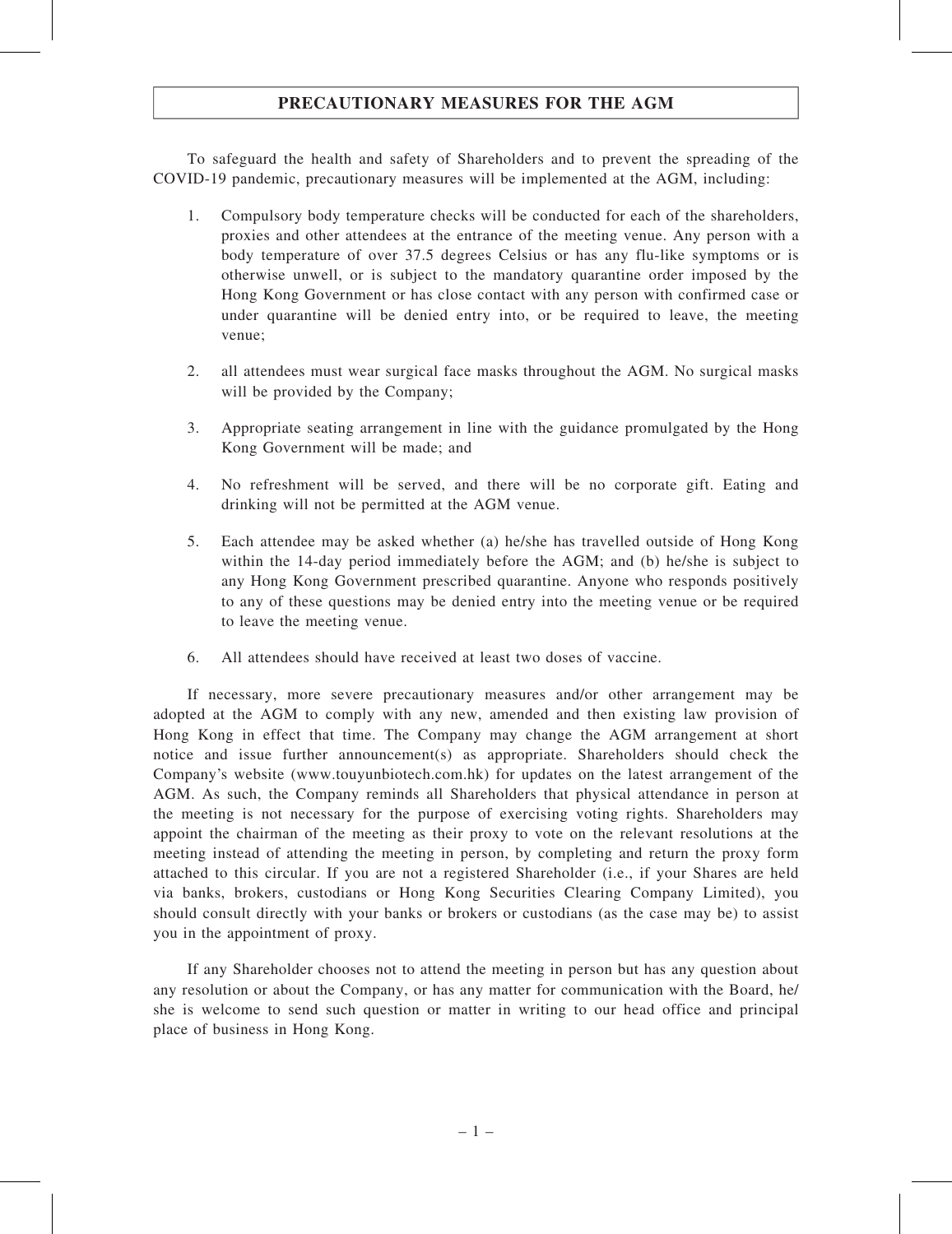## DEFINITIONS

In this circular, unless the context otherwise requires, the following expressions have the following meanings:

| "Adoption Date"            | the date on which the Share Option Scheme will be<br>approved and adopted by an ordinary resolution of the<br>Shareholders                                          |
|----------------------------|---------------------------------------------------------------------------------------------------------------------------------------------------------------------|
| "AGM"                      | the annual general meeting of the Company to be held on<br>Thursday, 2 June 2022 at 10:30 a.m.                                                                      |
| "AGM Notice"               | the notice convening the AGM set out on pages 96 to 100<br>of this circular                                                                                         |
| "associate(s)"             | has the meaning ascribed to it under the Listing Rules                                                                                                              |
| "Board"                    | the board of Directors                                                                                                                                              |
| "Bye-laws"                 | the bye-laws of the Company                                                                                                                                         |
| "close associate(s)"       | has the same meaning ascribed to it under the Listing Rules                                                                                                         |
| "Company"                  | Touyun Biotech Group Limited, a company incorporated in<br>Bermuda with limited liability whose Shares are listed on<br>the main board of the Stock Exchange        |
| "core connected person(s)" | has the same meaning ascribed to it under the Listing Rules                                                                                                         |
| "Director(s)"              | the director(s) of the Company                                                                                                                                      |
| "Eligible Participants"    | has the meaning ascribed to it under the section headed<br>"(b) Who may join" of Appendix III                                                                       |
| "Existing Option Scheme"   | the share option scheme adopted by the Company on 18<br>May 2012, details of which were disclosed in the<br>Company's prospectus dated 28 June 2012                 |
| "Group"                    | the Company and its subsidiaries                                                                                                                                    |
| "HK\$"                     | Hong Kong dollars, the lawful currency of Hong Kong                                                                                                                 |
| "Hong Kong"                | the Hong Kong Special Administrative Region of the<br>People's Republic of China                                                                                    |
| "Issue Mandate"            | a general mandate proposed to be granted to the Directors<br>to exercise all the powers of the Company to allot and issue<br>Shares in the manner as set out herein |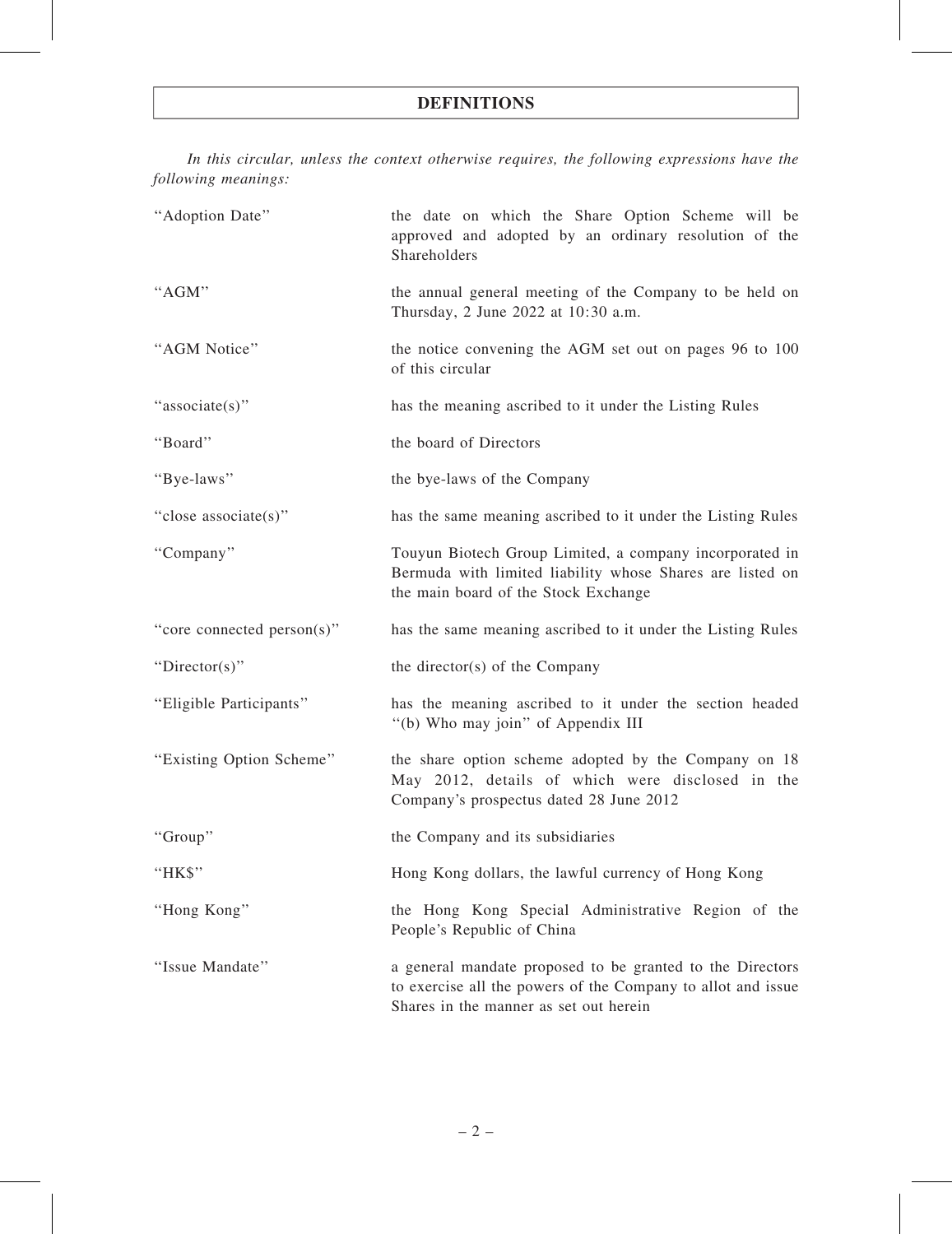# DEFINITIONS

| "Latest Practicable Date" | 21 April 2022, being the latest practicable date prior to the<br>printing of this circular for the purpose of ascertaining<br>certain information contained in this circular                                                                                                                                                                                                                                                                                                                                                                                                                                                                                                                                                                                                                                                                                                                                                                                |
|---------------------------|-------------------------------------------------------------------------------------------------------------------------------------------------------------------------------------------------------------------------------------------------------------------------------------------------------------------------------------------------------------------------------------------------------------------------------------------------------------------------------------------------------------------------------------------------------------------------------------------------------------------------------------------------------------------------------------------------------------------------------------------------------------------------------------------------------------------------------------------------------------------------------------------------------------------------------------------------------------|
| "Listing Rules"           | the Rules Governing the Listing of Securities on the Stock<br>Exchange                                                                                                                                                                                                                                                                                                                                                                                                                                                                                                                                                                                                                                                                                                                                                                                                                                                                                      |
| "New Bye-laws"            | has the meaning ascribed to it under the section headed<br>"ADOPTION OF THE NEW BYE-LAWS" in the letter<br>from the Board of this circular                                                                                                                                                                                                                                                                                                                                                                                                                                                                                                                                                                                                                                                                                                                                                                                                                  |
| "Proposed Amendments"     | has the meaning ascribed to it under the section headed<br>"ADOPTION OF THE NEW BYE-LAWS" in the letter<br>from the Board of this circular                                                                                                                                                                                                                                                                                                                                                                                                                                                                                                                                                                                                                                                                                                                                                                                                                  |
| "Related Group"           | means (i) each of the Substantial Shareholders of the<br>Company (as defined under the Listing Rules), and (ii) each<br>Associate (as defined under the Listing Rules) and<br>substantial shareholder or direct or indirect associated<br>company or jointly controlled entity of any of the Company<br>or of a Substantial Shareholder referred to in (i) above, and<br>(iii) each Associate or Substantial Shareholder or direct or<br>indirect associated company or jointly controlled entity of<br>any of the foregoing entities referred to in (ii) above, and<br>(iv) each Associate or Substantial Shareholder or direct or<br>indirect associated company or jointly controlled entity of<br>any of the foregoing entities referred to in (iii) above, and<br>(v) each Associate or Substantial Shareholder or direct or<br>indirect associated company or jointly controlled entity of<br>any of the foregoing entities referred to in (iv) above |
| "Repurchase Mandate"      | a general mandate proposed to be granted to the Directors<br>to exercise all the powers of the Company to repurchase<br>Shares in the manner as set out herein                                                                                                                                                                                                                                                                                                                                                                                                                                                                                                                                                                                                                                                                                                                                                                                              |
| "SFO"                     | Securities and Futures Ordinance (Chapter 571 of the Laws<br>of Hong Kong)                                                                                                                                                                                                                                                                                                                                                                                                                                                                                                                                                                                                                                                                                                                                                                                                                                                                                  |
| "Share(s)"                | the share(s) of $HK$0.04$ each in the share capital of the<br>Company                                                                                                                                                                                                                                                                                                                                                                                                                                                                                                                                                                                                                                                                                                                                                                                                                                                                                       |
| "Share Repurchase Code"   | the Hong Kong Code on Share Repurchase                                                                                                                                                                                                                                                                                                                                                                                                                                                                                                                                                                                                                                                                                                                                                                                                                                                                                                                      |
| "Shareholder(s)"          | $holder(s)$ of $Share(s)$                                                                                                                                                                                                                                                                                                                                                                                                                                                                                                                                                                                                                                                                                                                                                                                                                                                                                                                                   |
| "Share Option Scheme"     | the share option scheme of the Company proposed to be<br>adopted by the Shareholders at the AGM                                                                                                                                                                                                                                                                                                                                                                                                                                                                                                                                                                                                                                                                                                                                                                                                                                                             |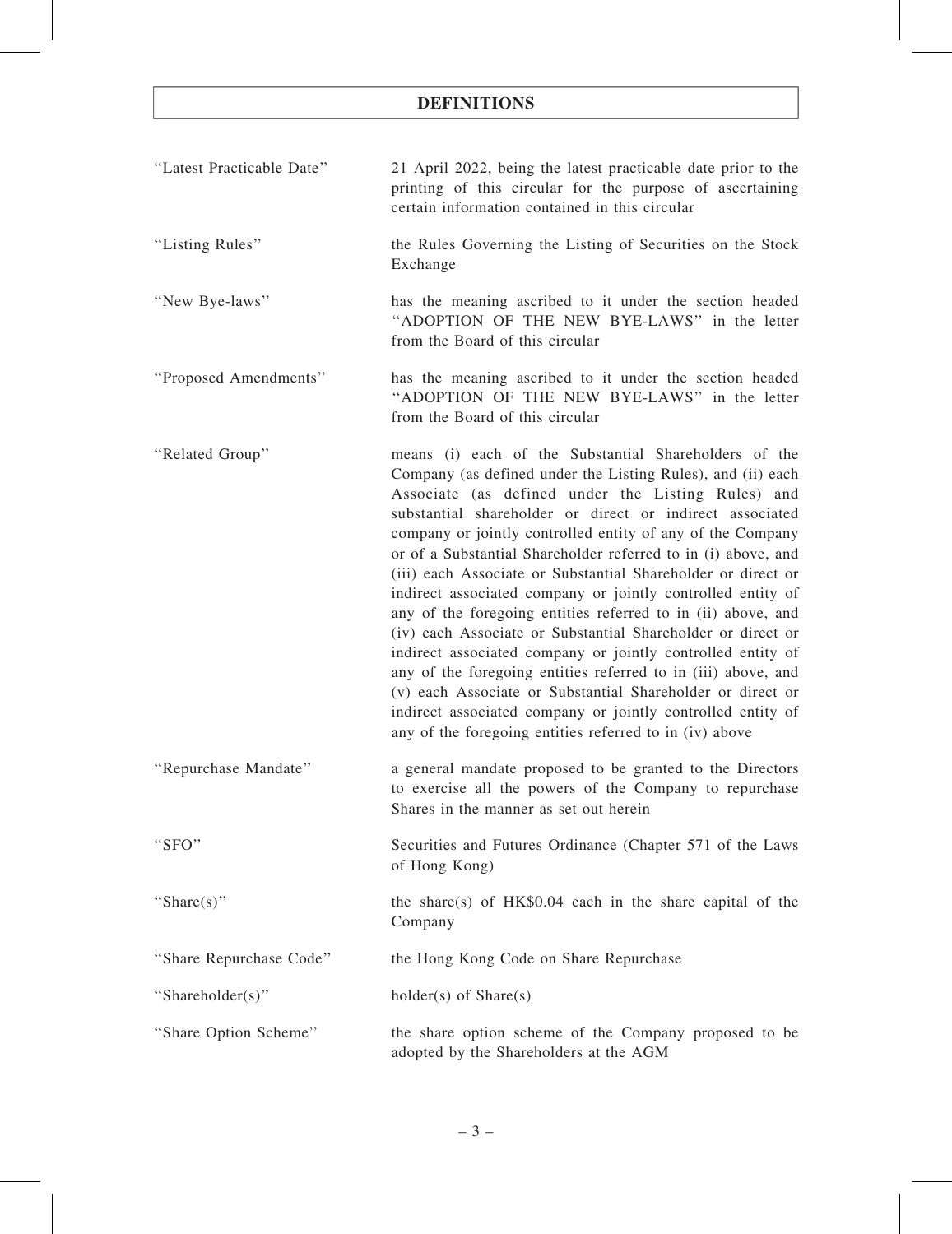# DEFINITIONS

| "Share Option"   | options to subscribe for Shares granted under the Share<br>Option Scheme |
|------------------|--------------------------------------------------------------------------|
| "Stock Exchange" | The Stock Exchange of Hong Kong Limited                                  |
| "Takeovers Code" | the Hong Kong Code on Takeovers and Mergers                              |
| $\lq\lq q_0$ "   | percent                                                                  |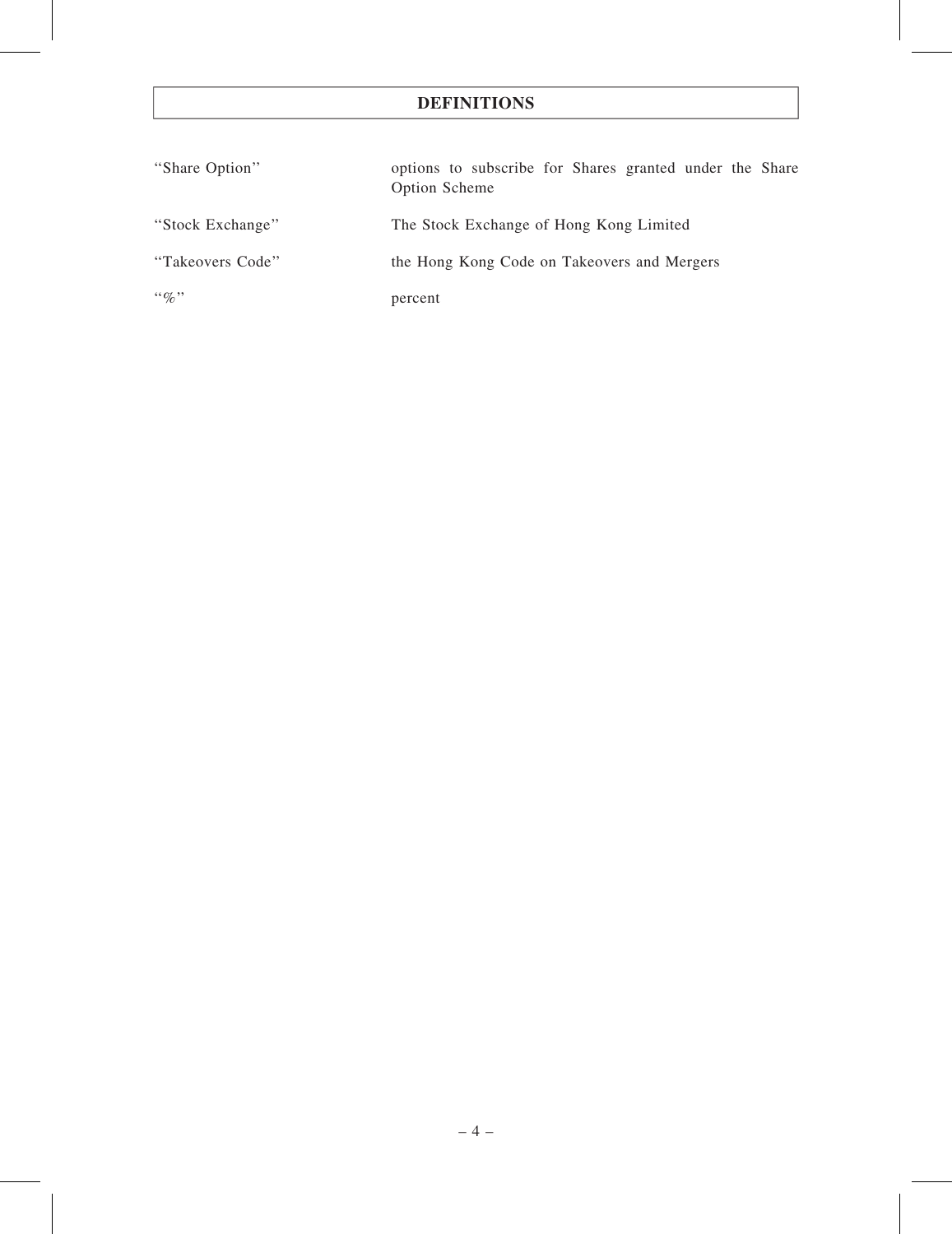

**Touyun Biotech Group Limited 透雲生物科技集團有限公司**

*(Incorporated in Bermuda with limited liability) Website: www.touyunbiotech.com.hk*

**(Stock Code: 1332)**

Executive Directors: Mr. Wang Liang (Chairman) Mr. Du Dong

Non-executive Directors: Mr. Chen Hui Ms. Tian Yuze Mr. Zhang Lele Mr. Jia Wenjie

Independent Non-executive Directors: Mr. Cheung Wing Ping Mr. Ha Kee Choy Eugene Mr. To Shing Chuen Mr. Hu Guohua

Registered office: Clarendon House 2 Church Street Hamilton HM 11 Bermuda

Head office and principal place of business in Hong Kong: 12/F, Kwan Chart Tower 6 Tonnochy Road Wan Chai Hong Kong

29 April 2022

To the Shareholders

Dear Sir or Madam,

# PROPOSALS FOR (1) GENERAL MANDATE TO ISSUE SHARES; (2) REPURCHASE MANDATE TO REPURCHASE SHARES; (3) RE-ELECTION OF DIRECTORS; (4) PROPOSED ADOPTION OF SHARE OPTION SCHEME; (5) ADOPTION OF THE NEW BYE-LAWS; AND (6) NOTICE OF ANNUAL GENERAL MEETING

#### INTRODUCTION

The purpose of this circular is to provide you with information in respect of the resolutions to be proposed at the AGM relating to, inter alia, (i) the granting to the Directors of the Issue Mandate to issue Shares up to a maximum of 20% of the number of issued Shares of the Company at the date of passing the resolution at the AGM; (ii) the granting to the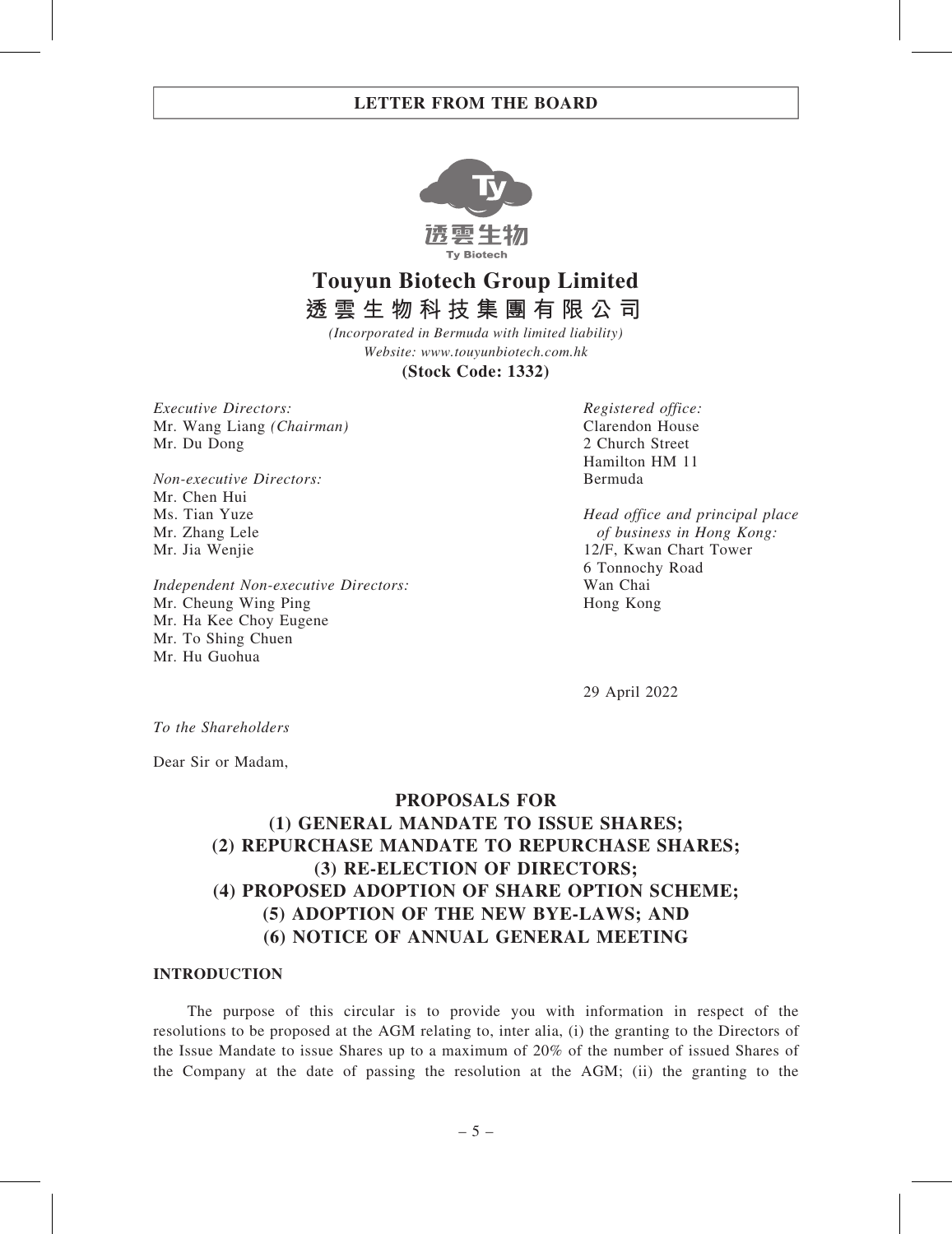Directors of the Repurchase Mandate to exercise all the powers of the Company to repurchase Shares up to a maximum of 10% of the number of issued Shares of the Company as at the date of passing the resolution at the AGM; (iii) the extension of the Issue Mandate by those Shares repurchased by the Company pursuant to the Repurchase Mandate granted to the Directors; (iv) the re-election of Directors; (v) the adoption of the Share Option Scheme; and (vi) the adoption of the New Bye-laws.

### GENERAL MANDATES TO ISSUE AND REPURCHASE SHARES

The general mandates to issue and repurchase Shares, which were last granted by the Shareholders to the Directors at the annual general meeting of the Company held on 4 June 2021, will lapse at the conclusion of the AGM. Ordinary resolutions will therefore be proposed at the AGM to renew the general mandates so as to give the Directors general authority:

- (a) to grant the Issue Mandate to the Directors to exercise the powers of the Company to allot and issue Shares not exceeding 20% of the total number of issued Shares as at the date of passing the resolution. Based on the 2,805,952,149 Shares in issue as at the Latest Practicable Date and assuming that no further Shares are issued prior to the AGM, subject to the passing of the relevant ordinary resolution to approve the Issue Mandate at the AGM, the Directors will be authorised to allot and issue up to a limit of 561,190,429 Shares under the Issue Mandate. The Issue Mandate will expire on the earliest of the date of the next annual general meeting, the date by which the next annual general meeting of the Company is required to be held by the Articles of Association or the date upon which such authority is revoked or varied by an ordinary resolution of the Shareholders at a general meeting of the Company;
- (b) to grant the Repurchase Mandate to the Directors to exercise all powers of the Company to repurchase issued Shares subject to the criteria set out in this circular. Under the Repurchase Mandate, the maximum number of Shares that the Company may repurchase shall not exceed 10% of the total number of issued Shares as at the date of passing the resolution. As at the Latest Practicable Date, the number of Shares in issue is 2,805,952,149 Shares. Subject to the passing of the proposed ordinary resolution approving the granting of the Repurchase Mandate and assuming no further Shares are issued prior to the AGM, the Company would be allowed under the Repurchase Mandate to repurchase a maximum of 280,595,214 Shares, being 10% of the issued Shares of the Company as at the date of passing the resolution in relation thereof. The Repurchase Mandate will expire on the earliest of the date of the next annual general meeting, the date by which the next annual general meeting of the Company is required to be held by the Articles of Association or the date upon which such authority is revoked or varied by an ordinary resolution of the Shareholders at a general meeting of the Company; and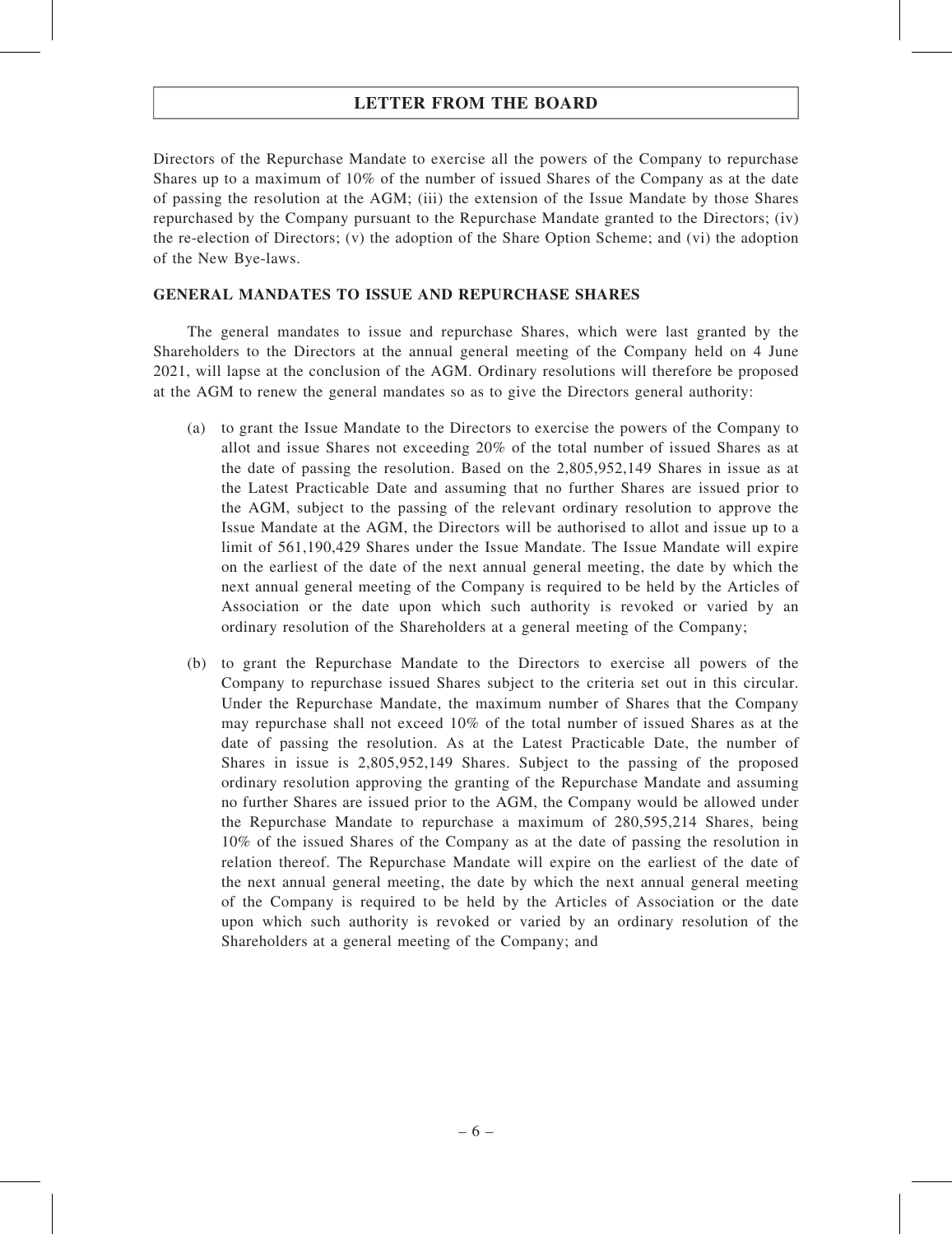(c) subject to the passing of the aforesaid ordinary resolutions of the Issue Mandate and the Repurchase Mandate, to extend the number of Shares to be issued and allotted under the Issue Mandate by an additional number representing such number of Shares repurchased under the Repurchase Mandate.

In accordance with the Listing Rules, an explanatory statement is set out in Appendix II to this circular to provide you with requisite information reasonably necessary to enable you to make an informed decision on whether to vote for or against the proposed resolution in relation to the grant of the Repurchase Mandate at the AGM.

### ADOPTION OF SHARE OPTION SCHEME

#### (1) The Existing Share Option Scheme

The Existing Share Option Scheme was adopted at the time of listing on 18 May 2012. The Existing Share Option Scheme will expire on the tenth anniversary of its adoption.

As at the Latest Practicable Date, 187,322,500 share options remain outstanding. The outstanding options granted under the Existing Share Option Scheme remain valid upon expiry of the Existing Share Option Scheme.

#### (2) The Share Option Scheme

To enable the Company to continue to grant options to Eligible Participants, the Board proposes to recommend to the Shareholders at the forthcoming AGM to approve and adopt the Share Option Scheme. There is no material difference between the Existing Option Scheme and Share Option Scheme. The Directors consider that the adoption of the Share Option Scheme is in the interests of the Company and the Shareholders as a whole.

#### (i) Purpose of the Share Option Scheme

The purpose of the Share Option Scheme has been set out in the section headed ''(a) Purpose'' in Appendix III of this circular.

#### (ii) Principal terms of the Share Option Scheme

The provisions of the Share Option Scheme comply with the requirements of Chapter 17 of the Listing Rules. A summary of the principal terms of the Share Option Scheme is set out in Appendix III of this circular.

Under the Share Option Scheme, there is no fixed minimum period for the Share Options to held or fixed performance targets. The Board has the authority to set the terms and conditions in the grant of the options (e.g. in relation to the minimum period of the options to be held, the performance targets to be achieved before such options can be exercised and to determine the subscription price). The Board considers that this will provide the Board a better position and with more flexibility to tailor each grant by imposing appropriate conditions in light of the circumstances of individual grantees to achieve of the purpose of the Share Option Scheme. While the Share Option Scheme does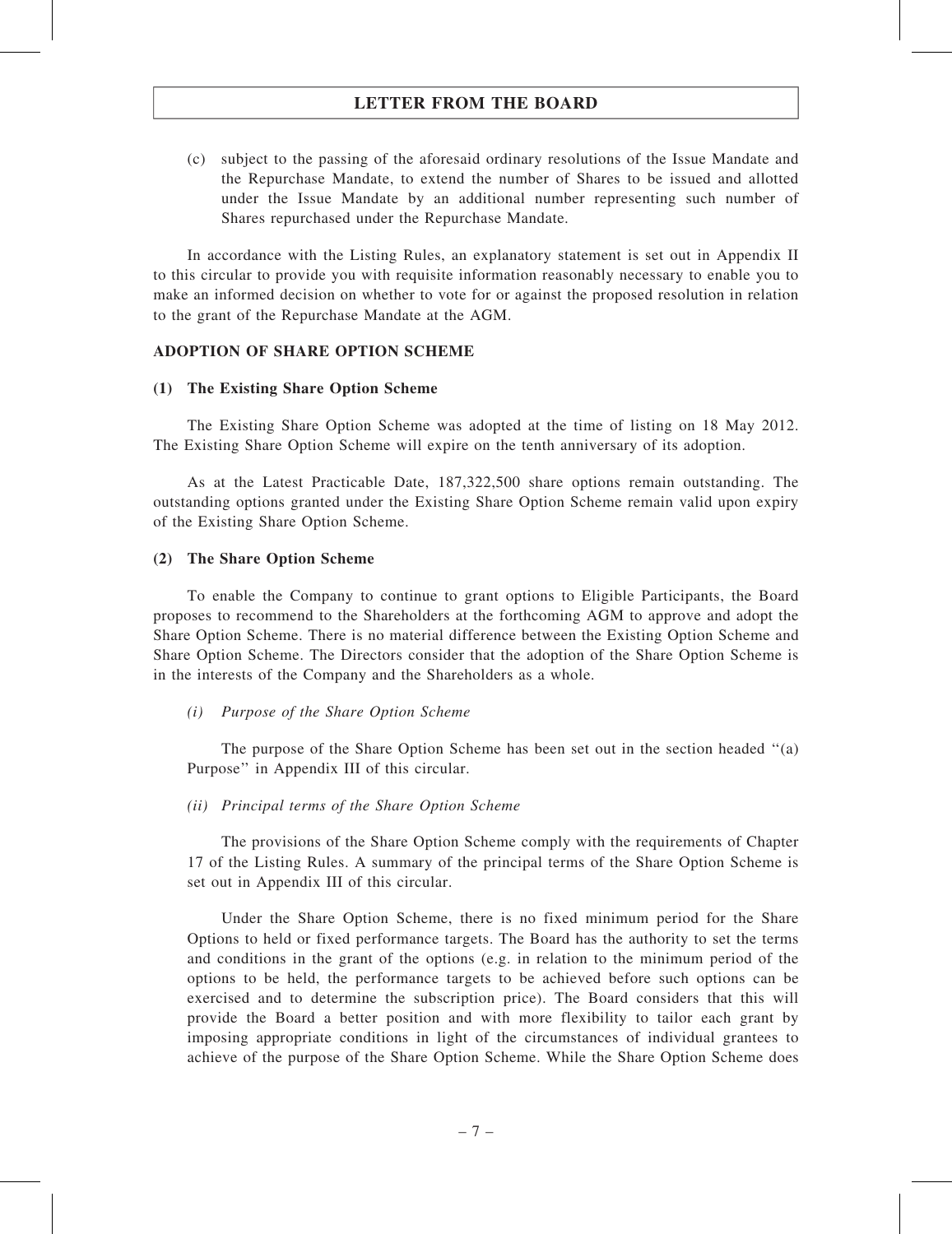not impose minimum period requirement, each grant will be considered on an individual basis to achieve the purpose of the Share Option Scheme including retaining human resources that are valuable to the growth and development of the Group if the grantees are required to hold the Share Options for a certain period of time prior to vesting. For example, in 2020, share options granted under the Existing Option Scheme would only be vested three years from the date of grant, with pre-determined exercise periods such that the options may only become fully exercisable from October 2026.

The Directors consider that it is not appropriate to state the value of the options which may be granted under the Share Option Scheme as if they had been granted as at the Latest Practicable Date. The pricing of the options have been set out in paragraph (f) of Appendix III of this circular. The Directors believe that any estimate regarding the value of the options will not be meaningful to the Shareholders, since the options to be granted shall not be assignable, and no holder of the options shall in any way sell, transfer, charge, mortgage or create any interest (legal or beneficial) in favour of any third party over or in relation to any Share Option.

#### (iii) Eligible Participants

The three classes of Eligible Participants are set out in section (b) of Appendix III to this circular.

The inclusion of the class of Eligible Participants who are not Directors nor employees of the Group would provide the Board with maximum flexibility to achieve the purpose of the Share Option Scheme.

This class of Eligible Participants has been eligible under the eligible participants under the Existing Option Scheme since the listing of the Shares.

Since listing, the Company considers that the success of the Group requires the cooperation and contribution not only from its directors and employees, but also from various other parties who play an instrumental role in and make actual or potential contribution to the business and development of the Group, which may include consultants, advisors, joint venture, business or strategic alliance partners and shareholders of the Group. It is important that the Share Option Scheme provides the Board with flexibility to allow the Group to maintain the existing business relationships and exploring potential partnerships with its stakeholders.

While there is no sublimit on the number of Share Options that may be granted to this class of Eligible Participants, the discretion to grant Share Options to this class of Eligible Participants has always been and will always be exercised with care and full consideration. In granting Share Options to this class of Eligible Participants, the Board must be satisfied that they will contribute or have contributed to the Company and/or any of its subsidiaries, that they share common interest and objectives with the Group, and the grant of Share Options to them will be beneficial to the sustainable development of the Group.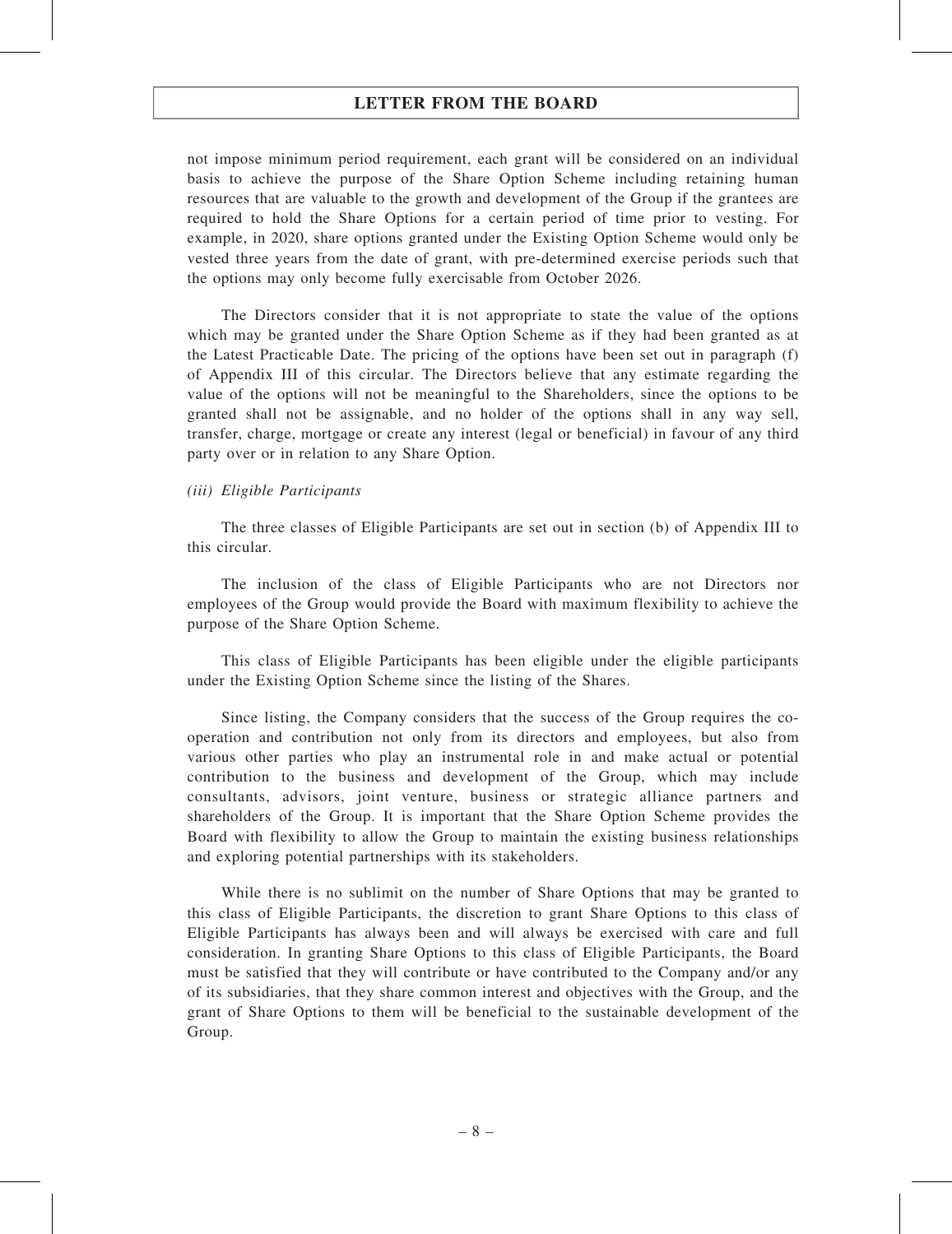Grants to this class of participants, including the rationale and their relationship with the Group, have been and will be clearly set out in the Company's financial reports. As disclosed in the 2021 interim report, in 2019, the Company granted share options to 2 business consultants of the Group; in 2020, the Company granted share options to 3 consultants of the Group, namely technology consultant, strategic financial planning consultant and sales and marketing consultant — South Asia Region. These consultants remained as consultants of the Group as at the Latest Practicable Date. The share options granted to them achieved the purpose of the share option scheme in maintaining the Group's relationship with talents that would contribute to the long term development of the Group.

Under the note to Rule 17.03(2) of the Listing Rules, the Company has been advised that the adoption of the Share Option Scheme does not constitute an offering of Shares for subscription and the prospectus requirements of the Companies (Winding Up and Miscellaneous Provisions) Ordinance are not applicable at the time of adoption of the Share Option Scheme. The Company will comply with the relevant requirements when granting Share Options to the Eligible Participants.

#### (iv) Conditions of the adoption of the Share Option Scheme

The adoption of the Share Option Scheme is conditional upon the conditions set out in the section headed ''(x) Condition of the Share Option Scheme'' in Appendix III of this circular. Application will be made to the Listing Committee of the Stock Exchange for the approval of the listing of, and permission to deal in, the Shares which may fall to be issued pursuant to the exercise of the options granted under the Share Option Scheme.

As at the Latest Practicable Date, there were 2,805,952,149 Shares in issue. Assuming that no further Share will be allotted, issued, repurchased or cancelled prior to the AGM, the total number of Shares that may fall to be allotted and issued under the Share Option Scheme after the resolution regarding the proposed adoption of the Share Option Scheme is passed at the AGM would be 280,595,214 Shares, representing approximately 10% of the total number of Shares in issue, which together with the number of Shares which may fall to be allotted and issued upon exercise in full of the 187,322,500 outstanding options granted under the Existing Share Option Scheme, are within the overall limit of 30% prescribed under the Listing Rules.

#### (v) General

None of the Directors is a trustee of the Share Option Scheme or has a direct or indirect interest in the trustee of the Share Option Scheme, if any.

As at the Latest Practicable Date, the Company has no current plan or intention to grant options to any Eligible Persons upon adoption of the Share Option Scheme.

As at the Latest Practicable Date, no Shareholder had a material interest in the adoption of the Share Option Scheme. As such, no Shareholder is required to abstain from voting on the resolution in relation thereto.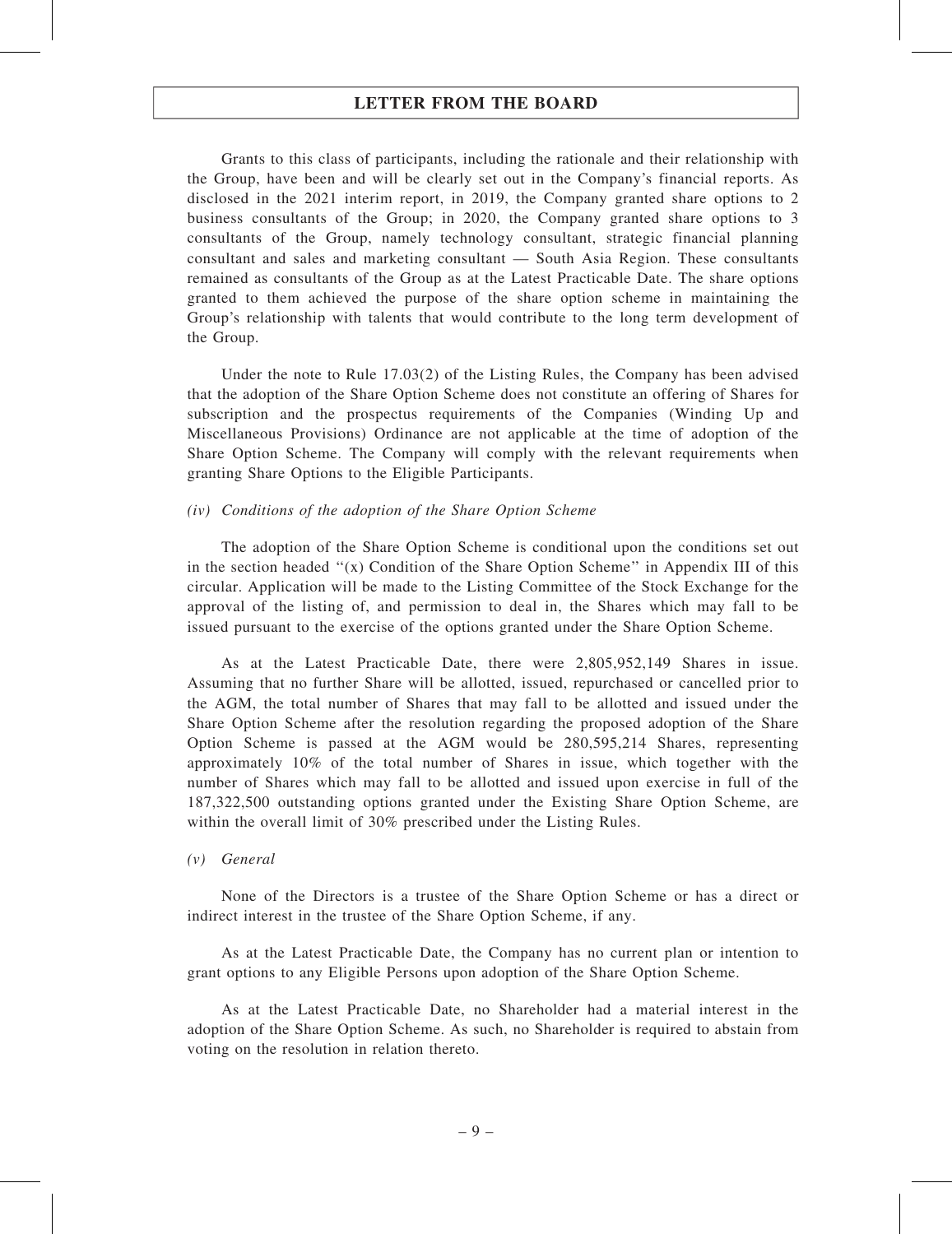A copy of the rules of the Share Option Scheme is available for inspection at the Company's principal place of business in Hong Kong at 12/F, Kwan Chart Tower, 6 Tonnochy Road, Wan Chai, Hong Kong, at normal business hours from the date of this circular up to and including the date of the AGM.

### ADOPTION OF THE NEW BYE-LAWS

The Board proposes that certain amendments (the ''Proposed Amendments'') be made to the existing Bye-laws to, among other things, bring the existing Bye-laws in alignment with the Core Shareholder Protection Standards set out in Appendix 3 of the Listing Rules. Further, amendments are proposed to be made to the existing Bye-laws to reflect certain updates in relation to the applicable laws of Bermuda and the Listing Rules and other house-keeping amendments that are in line with the Proposed Amendments.

Accordingly, the Board proposes to adopt new amended and restated bye-laws (the ''New Bye-laws'') in substitution for, and to the exclusion of, the existing Bye-laws.

The full text of the New Bye-laws (marked up against the existing Bye-laws) is set out in Appendix IV to this circular. The Chinese translation of the New Bye-laws is for reference only. In case of any discrepancy between the English version and its Chinese translation, the English version shall prevail. The major areas of the Proposed Amendments are summarised as follows:

- (1) to reflect the change of name of the Company;
- (2) to include certain defined terms to align with the applicable laws of Bermuda and the Listing Rules including ''announcement'', ''close associate'', ''electronic communication'', ''electronic meeting'', ''hybrid meeting'', ''Listing Rules'', ''Meeting Location'', ''physical meeting'', ''Principal Meeting Place'', and to update the relevant provisions in the New Bye-laws in this regard;
- (3) to remove certain definitions including ''associate'' and ''business day'';
- (4) to provide that the seal of the Company may only be affixed or imprinted to a share certificate with the authority of the Directors, or be executed under the signature of appropriate officials with statutory authority, unless otherwise determined by the Directors;
- (5) to provide provisions on record dates to be fixed by the Company or the Directors;
- (6) to revise that an annual general meeting of the Company shall be held in each financial year other than the financial year in which its statutory meeting is convened and such annual general meeting must be held within six (6) months after the end of the Company's financial year (unless a longer period would not infringe the rules of the designated stock exchange, if any);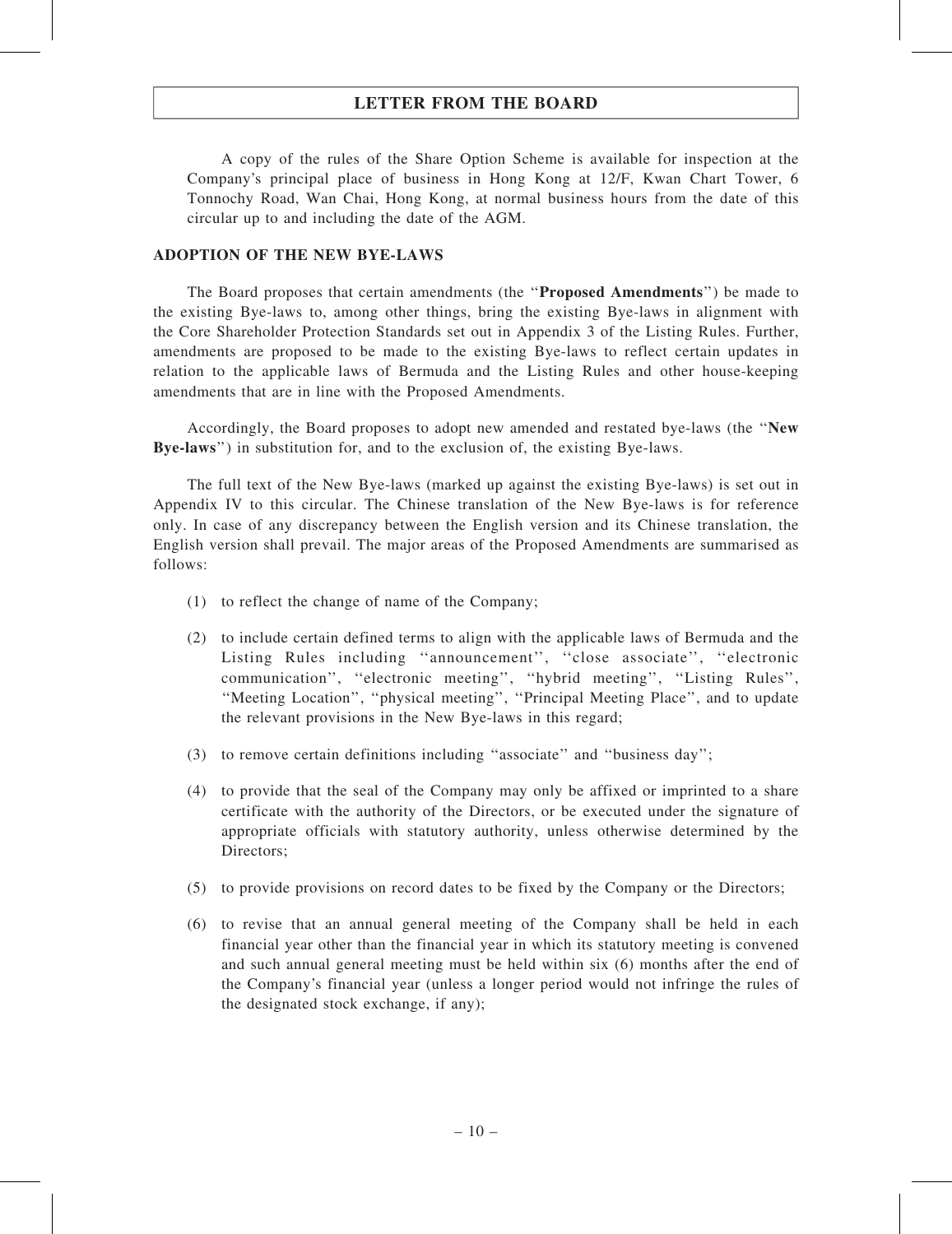- (7) to provide that all general meetings (including an annual general meeting, any adjourned meeting or postponed meeting) may be held as a physical meeting in any part of the world and at one or more locations, as a hybrid meeting or as an electronic meeting, as may be determined by the Board in its absolute discretion;
- (8) to specify that an annual general meeting shall be called by written notice of not less than 21 clear days and any other general meeting shall be called by written notice of not less than 14 clear days;
- (9) to allow the Board to, at its absolute discretion, arrange for persons entitled to attend a general meeting to do so by simultaneous attendance and participation by means of electronic facilities at such location or locations (''Meeting Location(s)'') determined by the Board at its absolute discretion;
- (10) to allow votes at general meeting to be cast by such means, electronic or otherwise, as the Directors or the chairman of the meeting may determine;
- (11) to provide that all members have the right to (a) speak at a general meeting; and (b) vote at a general meeting except where a Member is required, by the rules of the Designated Stock Exchange, to abstain from voting to approve the matter under consideration in alignment with Paragraph 14(3) of Appendix 3 of the Listing Rules;
- (12) to provide that the Directors may fill any casual vacancy in the office of auditor and an auditor appointed under the relevant Bye-law shall hold office until the next following annual general meeting of the Company and shall then be subject to appointment by the members under the New Bye-laws at such remuneration to be determined by the members under the New Bye-laws;
- (13) to provide that the signature to any notice or document to be given by the Company may be written, printed or made electronically;
- (14) to provide two members entitled to vote and present in person or by proxy or, for quorum purposes only, two persons appointed by the clearing house as authorised representative or proxy shall form a quorum for all purposes;
- (15) to revise the provisions on proceedings when a quorum is not present after the time appointed for the meeting; and
- (16) other house-keeping amendments to the New Bye-laws are proposed including the removal of inoperative definitions and provisions, various consequential amendments made in line with the Proposed Amendments, as well as the updating of certain provisions with reference to, among other things, the applicable laws of Bermuda and the Listing Rules currently in force.

The proposed adoption of the New Bye-laws is subject to the approval of the Shareholders by way of a special resolution at the forthcoming AGM.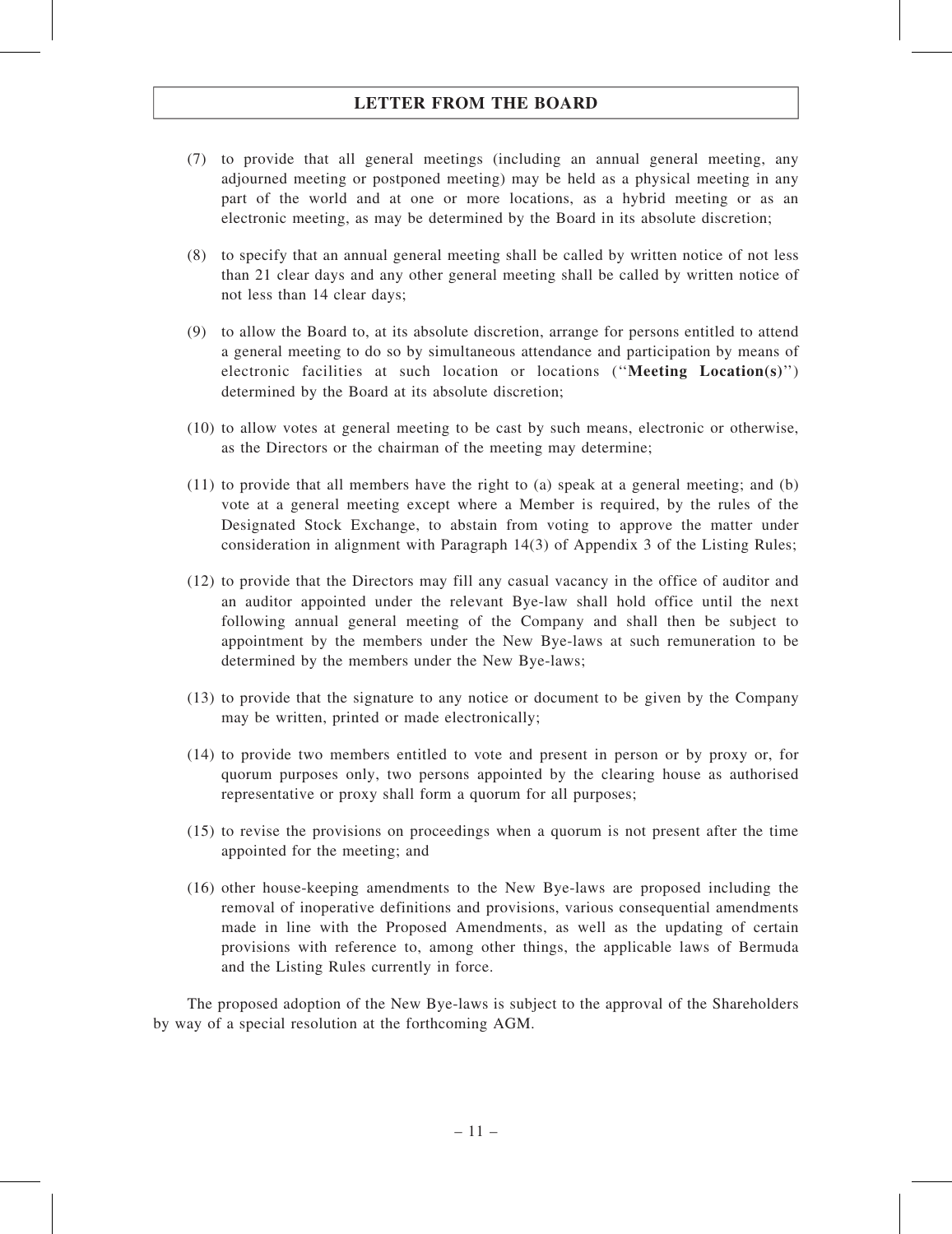The Company has received a confirmation from its legal adviser to Hong Kong laws confirming that the New Bye-laws comply with the applicable provisions under the Listing Rules.

The Company has also received a confirmation from its legal adviser to Bermuda laws confirming that the New Bye-laws comply with the applicable laws and regulations in Bermuda.

### RE-ELECTION OF RETIRING DIRECTORS

In accordance with Bye-law 84 of the Company, Ms. Tian Yuze shall retire from office as Non-executive Director, and Mr. Cheung Wing Ping, Mr. Ha Kee Choy Eugene and Mr. To Shing Chuen shall retire from office as Independent Non-executive Directors by rotation. The retiring Directors, being eligible, will offer themselves for re-election at the AGM. All the other Directors will continue to be in office.

The re-election of the above Directors has been reviewed by the nomination committee of the Company which recommended to the Board that the re-election be proposed for Shareholders' approval at the AGM.

The Nomination Committee has reviewed the structure and composition of the Board, the confirmations and disclosures given by the Directors, the qualifications, skills and experience, time commitment and contribution of the retiring Directors with reference to the nomination principles and criteria set out in the Company's Board Diversity Policy and Director Nomination Policy and the Company's corporate strategy, and the independence of all Independent Non-executive Directors. The Company considers that the retiring Independent Non-executive Director is independent in accordance with the independence guidelines set out in the Listing Rules and will continue to bring valuable business experience, knowledge and professionalism to the Board for its efficient and effective functioning and diversity.

As ordinary business at the AGM, resolutions will be proposed for the re-election of Ms. Tian Yuze, Mr. Cheung Wing Ping, Mr. Ha Kee Choy Eugene and Mr. To Shing Chuen as Directors. Particulars of the retiring Directors as required under the Listing Rules are set out in Appendix I to this circular. Your attention is drawn to the recommendation of the Board in relation to the re-election of Directors set out on page 13 below in the paragraph headed ''Recommendation''.

### NOTICE OF AGM

Notice of the AGM is set out on pages 96 to 100 of this circular. A form of proxy for use at the AGM is enclosed. Whether or not you are able to attend the AGM in person, you should complete and return the accompanying form of proxy in accordance with the instructions printed thereon to the branch share registrar of the Company in Hong Kong, Tricor Secretaries Limited, at Level 54, Hopewell Centre, 183 Queen's Road East, Hong Kong as soon as possible but in any event not later than 48 hours before the time appointed for the holding of the AGM. Completion and return of the form of proxy will not preclude you from attending and voting in person at the AGM or any adjournment thereof, should you so wish.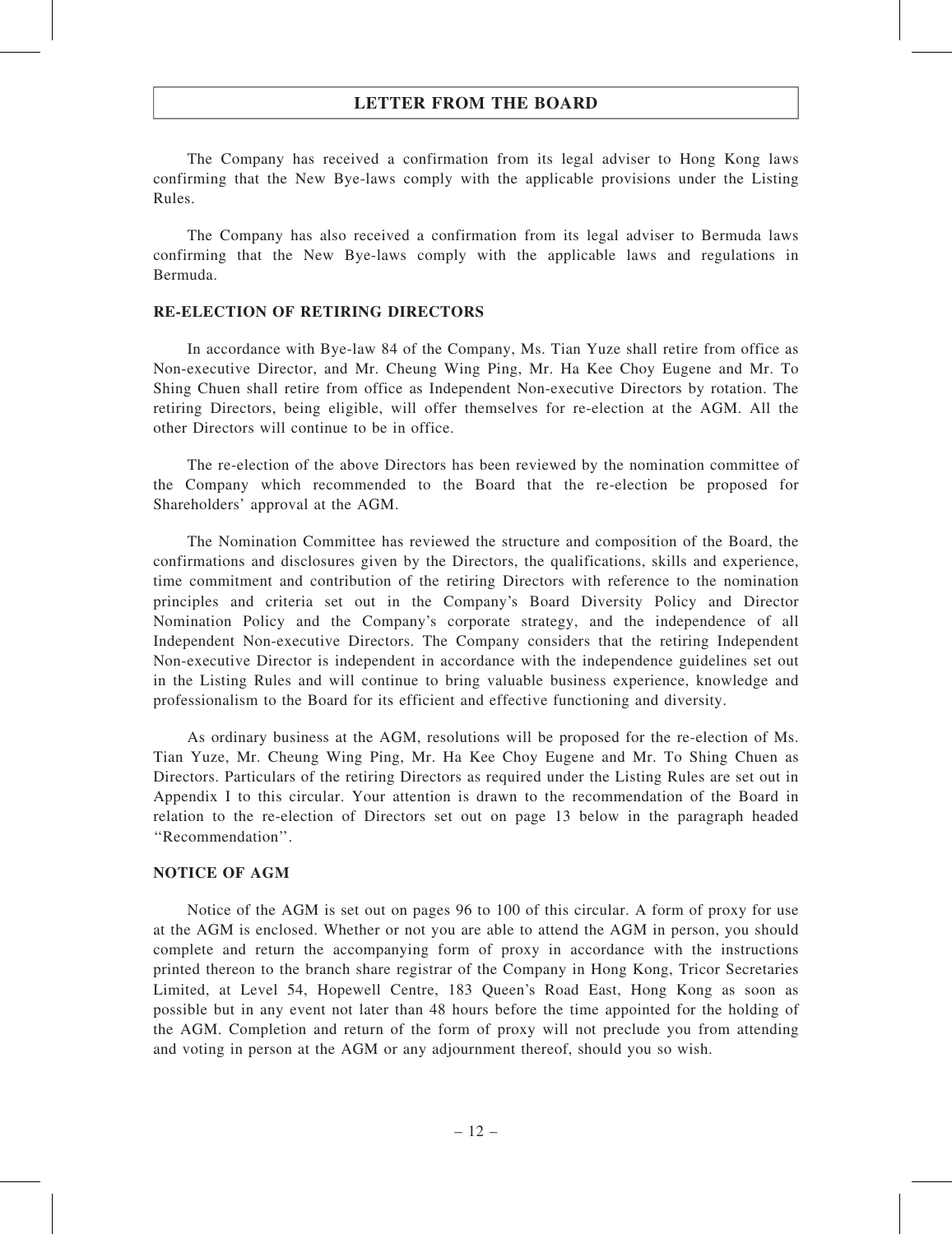No Shareholder is required to abstain from voting on the resolutions regarding (i) the granting to the Directors of the Issue Mandate to issue Shares up to a maximum of 20% of the number of issued Shares of the Company at the date of passing the resolution at the AGM; (ii) the granting to the Directors of the Repurchase Mandate to exercise all the powers of the Company to repurchase Shares up to a maximum of 10% of the number of issued Shares of the Company as at the date of passing the resolution at the AGM; (iii) the extension of the Issue Mandate by those Shares repurchased by the Company pursuant to the Repurchase Mandate granted to the Directors; (iv) the adoption of the Share Option Scheme; (v) the re-election of Directors; and (vi) the proposed adoption of New Bye-laws.

Pursuant to Rule 13.39(4) of the Listing Rules, all votes at the AGM will be taken by poll and the Company will announce the results of the poll in the manner set out in Rule 13.39(5) of the Listing Rules.

#### RESPONSIBILITY OF THE DIRECTORS

This circular, for which the Directors collectively and individually accept full responsibility, includes particulars given in compliance with the Listing Rules for the purpose of giving information with regard to the Company. The Directors, having made all reasonable enquiries, confirm that to the best of their knowledge and belief the information contained in this circular is accurate and complete in all material respects and not misleading or deceptive, and there are no other matters the omission of which would make any statement herein or this circular misleading.

#### RECOMMENDATION

The Directors are of the opinion that the proposals for the Issue Mandate, the Repurchase Mandate, the extension of the Issue Mandate to include Shares repurchased pursuant to the Repurchase Mandate, the re-election of the Directors, the adoption of the Share Option Scheme and the adoption of the New Bye-laws are in the best interests of the Company and the Shareholders as a whole, and so recommend you to vote in favour of the relevant resolutions to be proposed at the AGM.

Your attention is also drawn to the information set out in the Appendices to this circular and the AGM Notice.

> Yours faithfully, By order of the Board Touyun Biotech Group Limited Wang Liang Chairman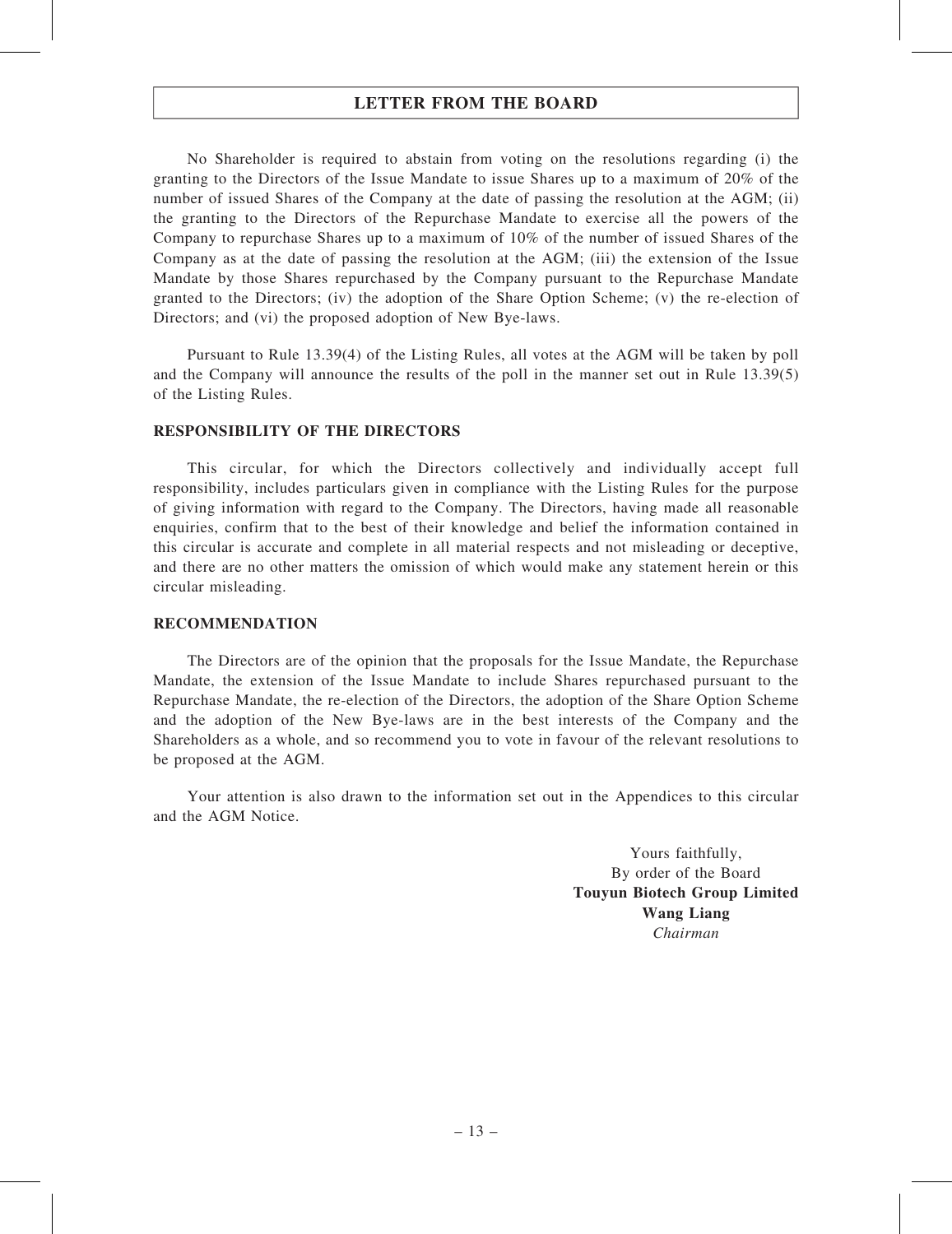Particulars of the retiring Directors who will offer themselves for re-election at the AGM are set out below:

#### Ms. Tian Yuze — Non-executive Director

Ms. Tian Yuze (''Ms. Tian''), aged 30, has been appointed as a Non-Executive Director of the Company since 7 April 2020. Ms. Tian holds a bachelor's degree in Economics (International Economics and Trade) from Beijing Institute of Petrochemical Technology, and a master degree of science from Nottingham Trent University. She has been working as business manager in various entities, responsible for operation strategic planning, global marketing strategies and execution. She has extensive experience and exposure in international trade, sales and supply and business management in both PRC and overseas markets.

Ms. Tian has not previously held any position with the Company or any of its subsidiaries. She has not been a director in any other listed companies in the last three years. Ms. Tian is holding 147,845,135 shares of the Company (approximately 5.27% of the issued shares of the Company) as at Latest Practicable Date. Save as disclosed above, Ms. Tian is not connected with any directors, senior management, substantial shareholders or controlling shareholders of the Company and does not have any interests in the shares of the Company within the meaning of Part XV of the Securities and Futures Ordinance.

Ms. Tian has a service agreement with the Company on 7 April 2020 of 3 years which is terminable on not less than one month's notice in writing served by either party. She is subject to retirement by rotation and re-election pursuant to the Company's Bye-laws. Ms. Tian is entitled to receive a monthly salary of HK\$10,000 and a discretionary year-end bonus, which was determined with reference to the Group's operation results, her duties and level of responsibilities and the prevailing marketing conditions. Her emoluments will be reviewed annually by the Remuneration Committee.

Save as disclosed above, Ms. Tian has confirmed that there is no other information required to be brought to the attention of the Shareholders and the Company or to be disclosed pursuant to Rule 13.51(2) of the Listing Rules in relation to her re-election as a Director.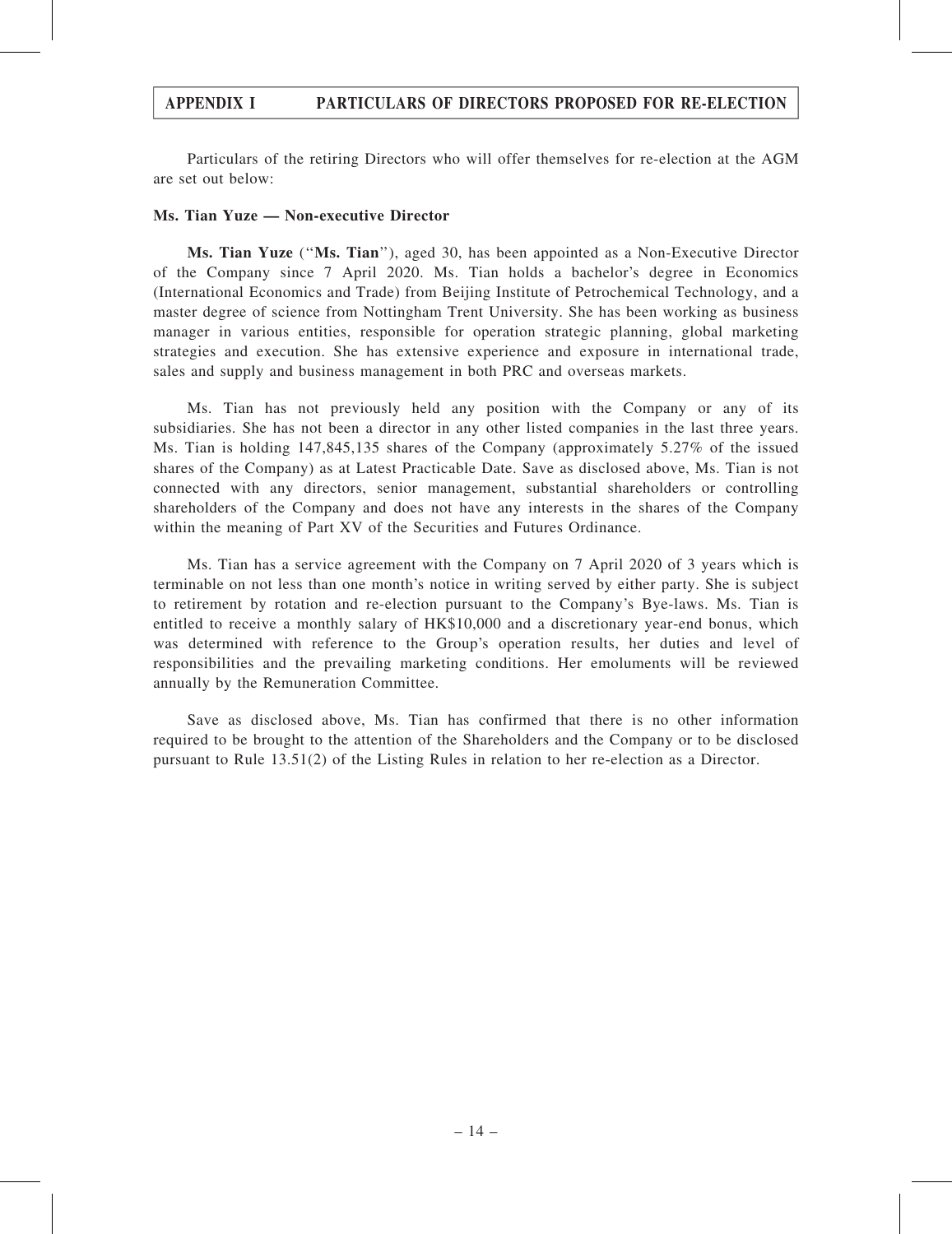#### Mr. Cheung Wing Ping — Independent Non-executive Director

Mr. Cheung Wing Ping ("Mr. Cheung"), aged 55, has been appointed as an Independent Non-executive Director of the Company since 11 August 2015. He is also a member of the Audit Committee, the Nomination Committee and the Remuneration Committee. He holds a bachelor's degree in accountancy with honours from City University of Hong Kong. He is a fellow of the Association of Chartered Certified Accountants and an associate of the Hong Kong Institute of Certified Public Accountants. Mr. Cheung has over 20 years of experience in auditing and accounting fields. He was formerly an executive director of Goldstone Investment Group Limited (formerly known as Eagle Ride Investment Holdings Limited) (stock code: 901) from June 2011 to November 2013, an independent non-executive director and an executive director of Mason Group Holdings Limited (formerly known as Mason Financial Holdings Limited) (stock code: 273) from October 2009 to July 2013 and July 2013 to September 2016 respectively, an independent non-executive director of Arta TechFin Corporation Limited (formerly known as Freeman Fintech Corporation Limited) (stock code: 279) from August 2013 to September 2019, and an independent non-executive director of China Shandong Hi-Speed Financial Group Limited (formerly known as China Innovative Finance Group Limited) (stock code: 412) from April 2015 to May 2020. He is currently an independent non-executive director of Oshidori International Holdings Limited (stock code: 622). The shares of these companies are listed on the Stock Exchange.

Mr. Cheung has not previously held any position with the Company or any of its subsidiaries. Save as disclosed above, he has not been a director in any other listed companies in the last three years. Mr. Cheung is interested in 250,000 share options (representing 0.01% of the issued Shares of the Company) granted by the Company on 12 December 2017, which was vested on 10 June 2019. Save as disclosed above, Mr. Cheung is not connected with any directors, senior management, substantial shareholders or controlling shareholders of the Company and does not have any interests in the shares of the Company within the meaning of Part XV of the Securities and Futures Ordinance.

Mr. Cheung has entered into a service agreement with the Company on 11 August 2021 for a term of 2 years which is terminable on not less than one month's notice in writing served by either party. He is subject to retirement by rotation and re-election pursuant to the Company's Bye-laws. Mr. Cheung is entitled to receive a director's fee of HK\$20,667 per month and a discretionary year-end bonus, which was determined with reference to the Group's operating results, his duties and level of responsibility and the prevailing market conditions. His emoluments will be reviewed annually by the Remuneration Committee.

Save as disclosed above, Mr. Cheung has confirmed that there is no other information required to be brought to the attention of the Shareholders and the Company or to be disclosed pursuant to Rule 13.51(2) of the Listing Rules in relation to his re-election as a Director.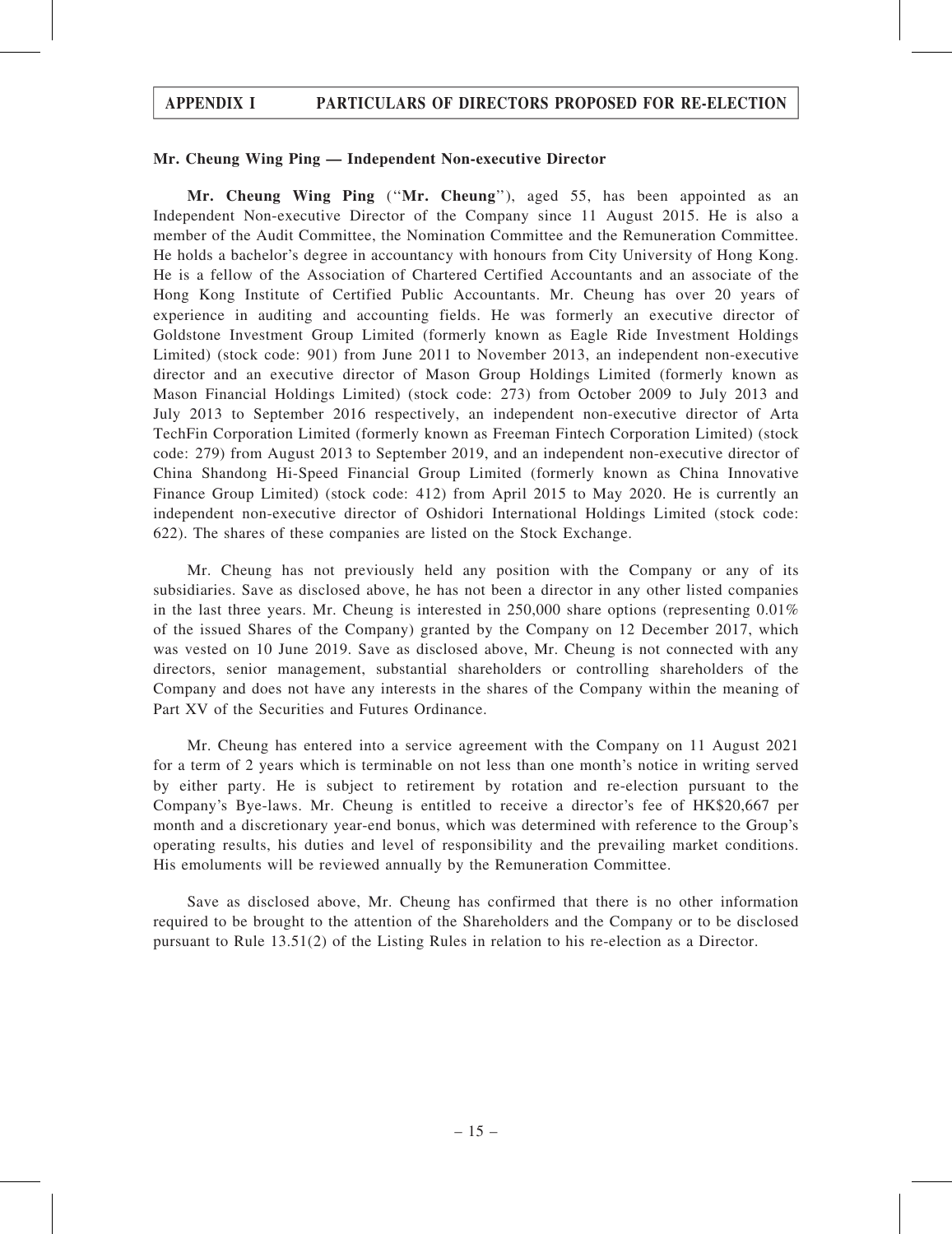#### Mr. Ha Kee Choy Eugene — Independent Non-executive Director

Mr. Ha Kee Choy Eugene, ("Mr. Ha"), aged 65, has been appointed as an Independent Non-executive Director of the Company since 26 November 2014. He is also the Chairman of the Audit Committee, a member of the Nomination Committee and the Remuneration Committee. He holds a master's degree in business administration and is a fellow member of the Association of Chartered Certified Accountants. He has over 20 years of experience in the finance and banking industry and acts or/and acted as director of a number of private and listed companies in Hong Kong. Mr. Ha is the director of a certified public accountant corporate practice in Hong Kong. He is currently an independent non-executive director of Esprit Holdings Limited (stock code: 330). He was an independent non-executive director of Longhui International Holdings Limited (stock code: 1007) from 29 January 2016 to 31 August 2020, he was an independent non-executive director of Planetree International Development Limited (stock code: 613) from 30 April 2019 to 1 December 2020 and was an independent nonexecutive director of International Entertainment Corporation (stock code: 1009) from 15 May 2017 to 31 March 2022. The shares of these companies are listed on the Main Board of the Stock Exchange.

Mr. Ha has entered into a service agreement with the Company on 26 November 2020 for a term of 2 years which is terminable on not less than one month's notice in writing served by either party. He is subject to retirement by rotation and re-election pursuant to the Company's Bye-laws. Mr. Ha is entitled to receive a director's fee of HK\$20,667 per month and a discretionary year-end bonus, which was determined with reference to the Group's operating results, his duties and level of responsibility and the prevailing market conditions. His emoluments will be reviewed annually by the Remuneration Committee. Mr. Ha is interested in 250,000 share options (representing 0.01% of the issued Shares of the Company) granted by the Company on 12 December 2017, which was vested on 10 June 2019.

Save as disclosed above, Mr. Ha (i) has not held any other positions with any members of the Group; (ii) is not related to any director, senior management, substantial shareholder or controlling shareholder of the Company or other members of the Group; (iii) is not interested in the Shares within the meaning of Part XV of the SFO; and (iv) has not held any other directorships in any other listed companies in the last three years.

Save as disclosed above, Mr. Ha has confirmed that there is no other information required to be brought to the attention of the Shareholders and the Company or to be disclosed pursuant to Rule 13.51(2) of the Listing Rules in relation to his re-election as a Director.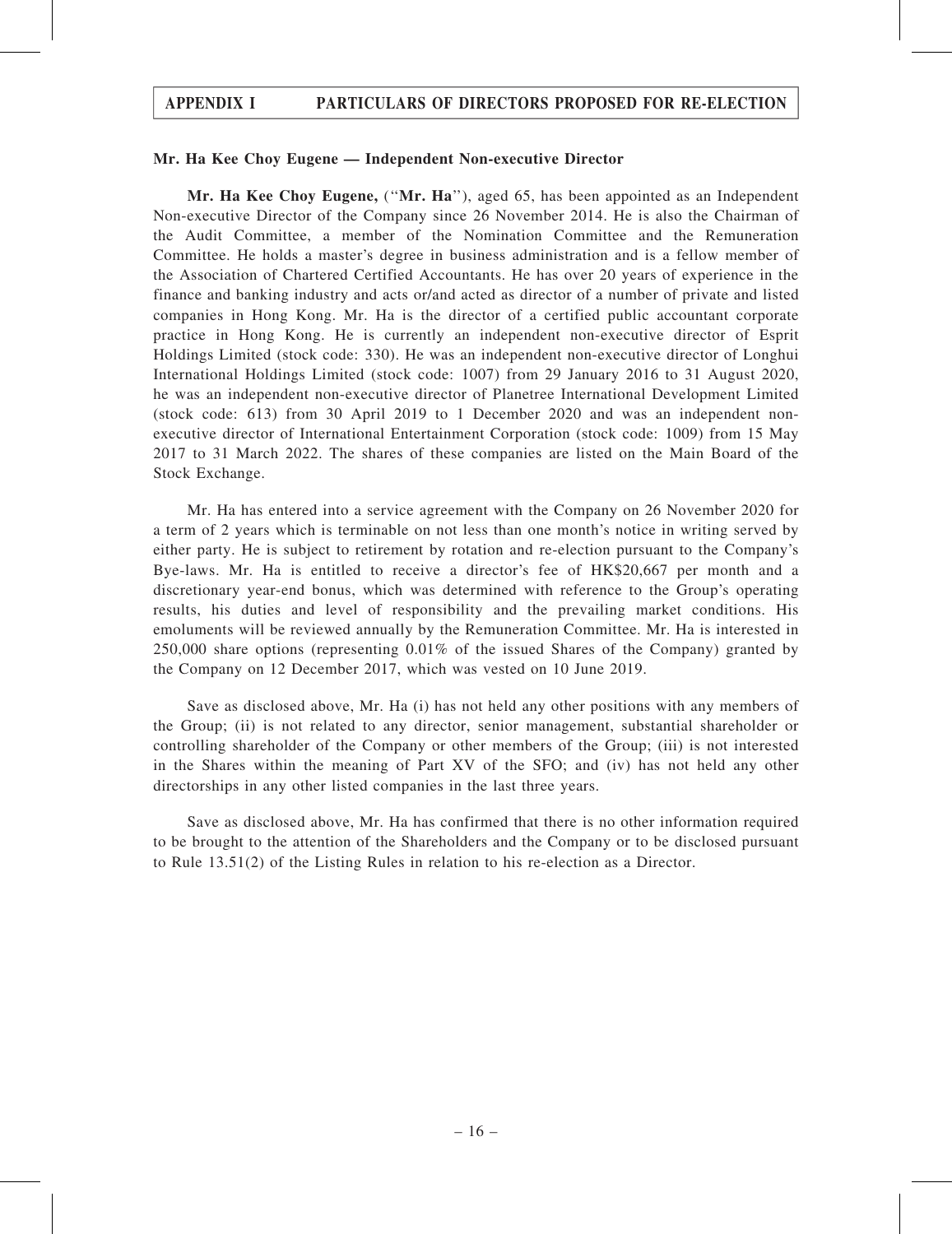#### Mr. To Shing Chuen — Independent Non-executive Director

Mr. To Shing Chuen ("Mr. To"), aged 71, has been appointed as an Independent Nonexecutive Director of the Company since 26 November 2014. He is also the Chairman of the Remuneration Committee, a member of the Audit Committee and the Nomination Committee. Mr. To holds a bachelor's degree in arts and has over 20 years of experience in trading, garment and leather field. He enjoys excellent relationship with Mainland China companies. He was an independent non-executive director of China Shandong Hi-Speed Financial Group Limited (formerly known as China Innovative Finance Group Limited) (stock code: 412) from January 2002 to May 2020. The shares of the company are listed on the Stock Exchange.

Mr. To has entered into a service agreement with the Company on 26 November 2020 for a term of 2 years which is terminable on not less than one month's notice in writing served by either party. He is subject to retirement by rotation and re-election pursuant to the Company's Bye-laws. Mr. To is entitled to receive a monthly salary of HK\$20,667 and a discretionary year-end bonus, which was determined with reference to the Group's operating results, his duties and level of responsibility and the prevailing market conditions. His emoluments will be reviewed annually by the Remuneration Committee. Mr. To is interested in 250,000 share options (representing 0.01% of the issued Shares of the Company) granted by the Company on 12 December 2017, which was vested on 10 June 2019.

Save as disclosed above, Mr. To (i) has not held any other positions with any members of the Group; (ii) is not related to any director, senior management, substantial shareholder or controlling shareholder of the Company or other members of the Group; (iii) is not interested in the Shares within the meaning of Part XV of the SFO; and (iv) has not held any other directorships in any other listed companies in the last three years.

Save as disclosed above, Mr. To has confirmed that there is no other information required to be brought to the attention of the Shareholders and the Company or to be disclosed pursuant to Rule 13.51(2) of the Listing Rules in relation to his re-election as a Director.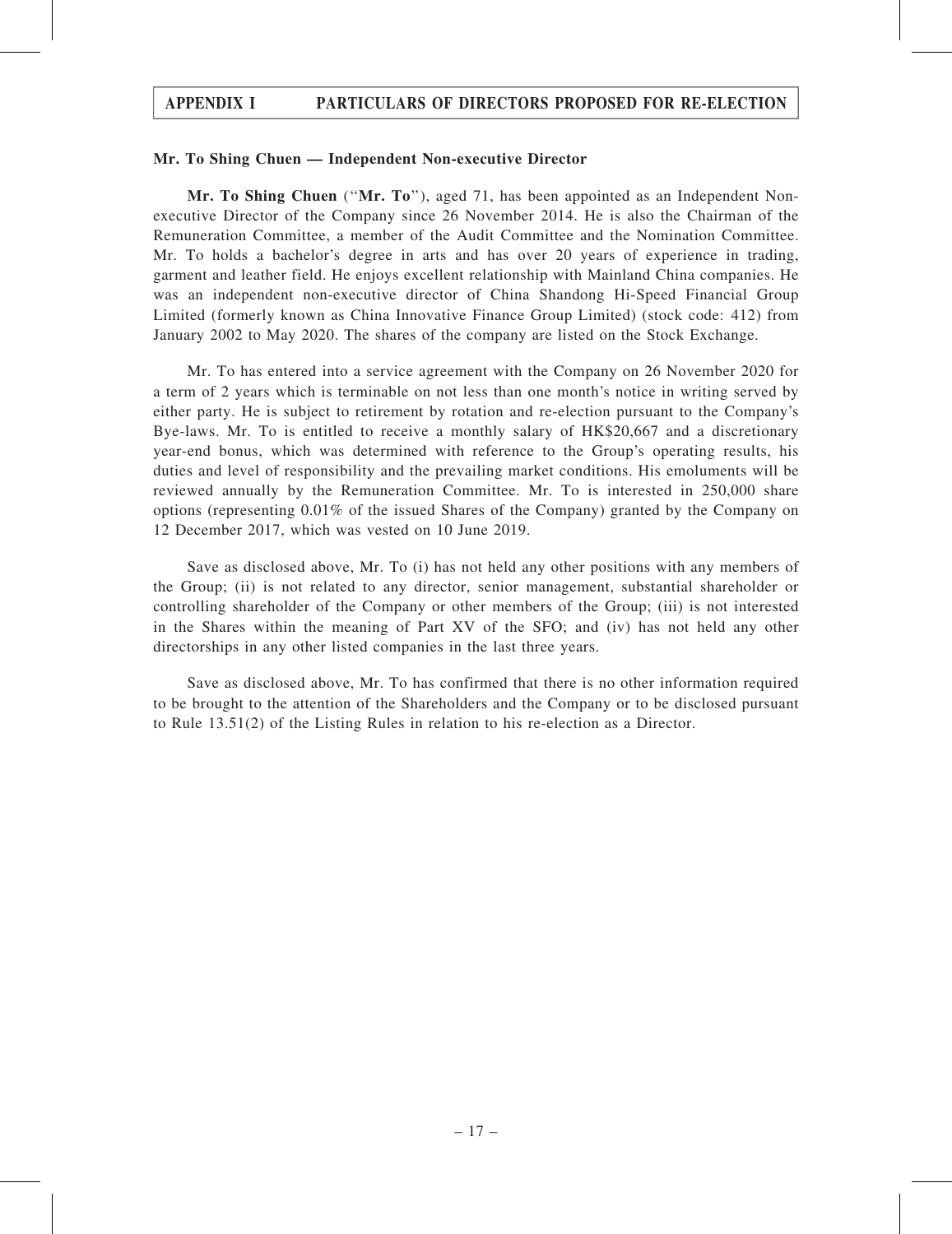This explanatory statement contains all the information required pursuant to Rule 10.06(1)(b) and other relevant provisions of the Listing Rules.

### 1. EXERCISE OF THE REPURCHASE MANDATE

On the basis that (i) 2,805,952,149 Shares were in issue as at the Latest Practicable Date, and (ii) no further Shares were issued and/or repurchased between the Latest Practicable Date and the date of the resolution approving the Repurchase Mandate, exercise in full of the Repurchase Mandate would result in up to 280,595,214 Shares being repurchased by the Company during the period from the date of passing the resolution granting the Repurchase Mandate until the earlier to occur of (i) the conclusion of the next annual general meeting of the Company, (ii) the expiration of the period within which the next annual general meeting of the Company is required by law or the Bye-laws to be held, or (iii) the revocation or variation of the Repurchase Mandate by Shareholders in general meeting.

#### 2. REASONS FOR REPURCHASES

The Directors believe that it is in the interests of the Company and Shareholders to have a general authority from Shareholders to enable the Directors to repurchase Shares on the market. Such repurchases may, depending on market conditions and funding arrangements at the time, lead to an enhancement of the net assets and/or earnings per Share and will only be made if the Directors believe that such repurchases will benefit the Company and Shareholders.

#### 3. FUNDING OF REPURCHASES

In repurchasing the Shares, the Company may only apply funds legally available for such purpose in accordance with its memorandum of association and the Bye-laws and the applicable laws of Bermuda.

Under Bermuda law, purchases of the Shares may only be effected out of the capital paid up on the Shares to be purchased or out of funds of the Company otherwise available for dividend or distribution or out of the proceeds of a fresh issue of Shares made for such purpose. Any premium payable on a purchase over the par value of the Shares to be purchased must be provided for out of funds of the Company otherwise available for dividend or distribution or out of the Company's share premium account.

Based on the position disclosed in the Company's most recent published audited accounts for the year ended 31 December 2021, and taking into account the current working capital position of the Company, there might be an adverse effect on the working capital or gearing position of the Company if the Repurchase Mandate was exercised in full in the period before expiration of the Repurchase Mandate. However, the Directors do not propose to exercise the Repurchase Mandate to such an extent that it would, in the circumstances, have a material adverse effect on the working capital requirements or the gearing levels of the Company which in the opinion of the Directors are from time to time appropriate for the Company.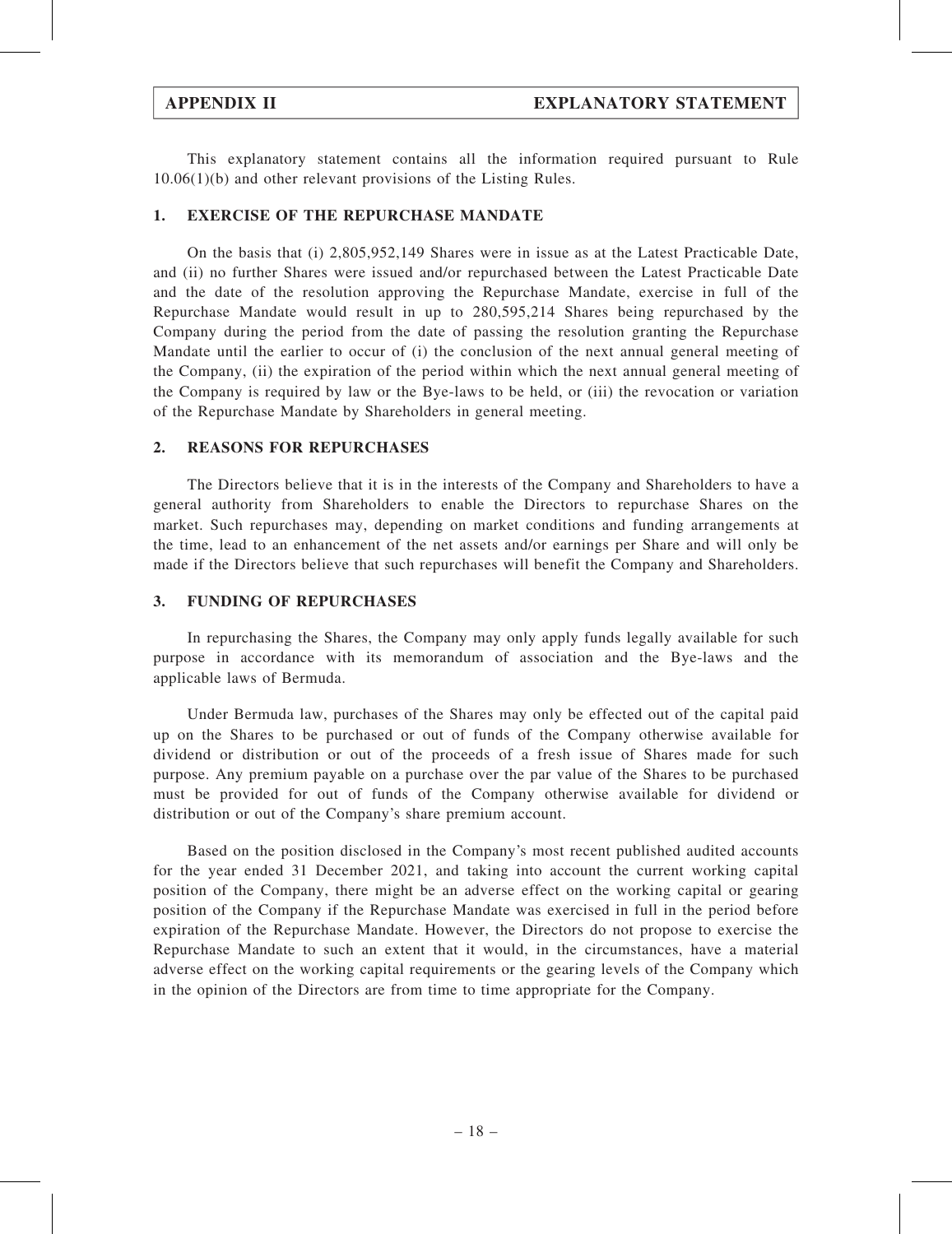#### 4. EFFECT OF TAKEOVERS CODE

If, as a result of a Share repurchase, a Shareholder's proportionate interest in the voting rights of the Company increases, such increase will be treated as an acquisition for the purposes of Rule 32 of the Takeovers Code and Rule 6 of the Share Repurchase Code. Accordingly, a Shareholder or a group of Shareholders acting in concert, depending on the level of increase in the Shareholders' interest, could obtain or consolidate control of the Company and thereby become obliged to make a mandatory offer in accordance with Rule 26 of the Takeovers Code.

As at the Latest Practicable Date, to the best knowledge and belief of the Directors, Mr. Wang Liang (an Executive Director and Chairman of the Company) is beneficially interested in 624,000,000 Shares (including 1,500,000 Share Option) and his mother Ms. Qiao Yanfeng (''Ms. Qiao'', a substantial shareholder of the Company) is deemed to be interested in 150,000,000 Shares through TY Technology Group Limited which is in turn owned as to 90% by Wise Tech Enterprises Incorporated (wholly-owned by Ms. Qiao) and 10% by Truthful Bright International Holding Limited (wholly-owned by Ms. Qiao). Mr. Wang Liang together with Ms. Qiao were interested in the aggregate of 774,000,000 Shares, representing approximately 27.6% of the issued Shares of the Company. Based on such shareholdings and in the event that the Directors exercised in full the power to repurchase Shares under the Share Repurchase Mandate, the shareholdings of Mr. Wang Liang together with Ms. Qiao would be increased to approximately 30.6% of the issued Shares of the Company. Accordingly, such increases would trigger a mandatory offer obligation under Rule 26 of the Takeovers Code. The Directors do not intend to repurchase Shares to the extent that Mr. Wang Liang together with Ms. Qiao and their associates would need to make a mandatory general offer pursuant to Rule 26 of the Takeovers Code or the Company cannot satisfy its minimum requirement for public float.

#### 5. GENERAL

None of the Directors and, to the best of their knowledge and belief having made all reasonable enquiries, none of their close associates (as defined in the Listing Rules), have any present intention, in the event that the Repurchase Mandate is approved by the Shareholders to sell Shares to the Company.

No core connected person (as defined in the Listing Rules) has notified the Company that he or she has a present intention to sell Shares to the Company, or has undertaken not to do so, if the Repurchase Mandate is approved by the Shareholders.

The Directors have undertaken to the Stock Exchange that, so far as the same may be applicable, they will exercise the Repurchase Mandate in accordance with the Listing Rules and the applicable laws of Bermuda.

The Company has not repurchased any Shares, whether on the Stock Exchange or otherwise, during the six months preceding the Latest Practicable Date.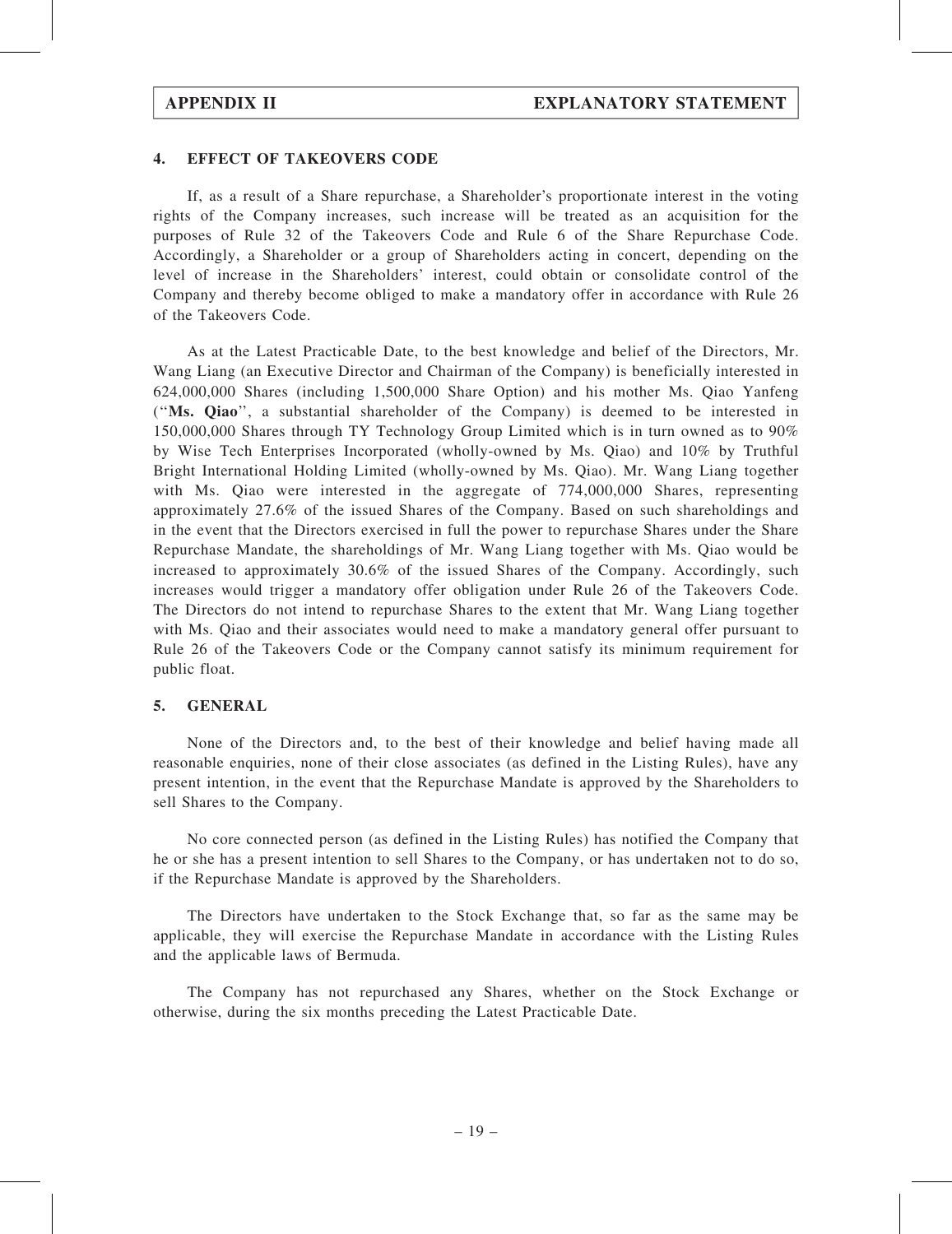## 6. SHARE PRICES

The highest and lowest prices at which the Shares have traded on the Stock Exchange during each of the twelve months preceding the Latest Practicable Date are as follows:

|                                                         | <b>Highest</b> | Lowest |
|---------------------------------------------------------|----------------|--------|
|                                                         | HK\$           | HK\$   |
| 2021                                                    |                |        |
| April                                                   | 1.36           | 0.97   |
| May                                                     | 1.22           | 0.99   |
| June                                                    | 1.02           | 0.99   |
| July                                                    | 1.00           | 0.89   |
| August                                                  | 1.00           | 0.80   |
| September                                               | 0.91           | 0.81   |
| October                                                 | 0.93           | 0.80   |
| November                                                | 1.52           | 0.91   |
| December                                                | 1.69           | 1.20   |
| 2022                                                    |                |        |
| January                                                 | 1.33           | 1.00   |
| February                                                | 1.07           | 0.83   |
| March                                                   | 0.99           | 0.80   |
| April (up to and including the Latest Practicable Date) | 0.98           | 0.89   |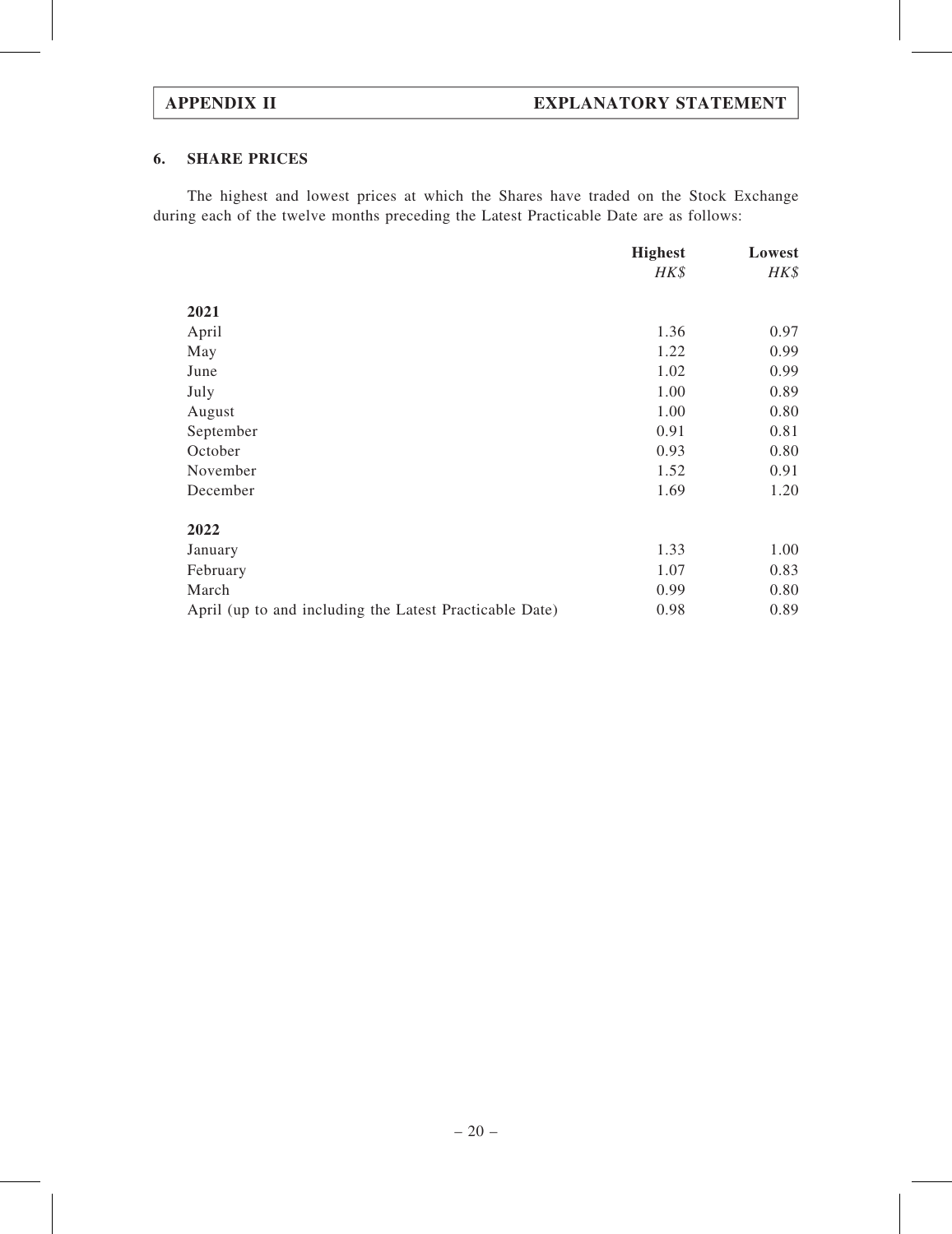The following is a summary of the principal terms of the Share Option Scheme.

(a) Purpose

The Share Option Scheme is a share incentive scheme prepared in accordance with Chapter 17 of the Listing Rules and is established to recognise and acknowledge the contributions that the Eligible Participants (as defined in paragraph (b) below) had or may have made to the Group. The Share Option Scheme will provide the Eligible Participants an opportunity to have a personal stake in the Company with the view to achieving the following objectives:

- (i) motivate the Eligible Participants to optimise their performance efficiency for the benefit of the Group; and
- (ii) attract and retain or otherwise maintain an on-going business relationship with the Eligible Participants whose contributions are or will be beneficial to the long-term growth of the Group.

#### (b) Who may join

The Board may, at its discretion, offer to grant an option to the following persons (collectively the ''Eligible Participants'') to subscribe for such number of new Shares as the Board may determine at an exercise price determined in accordance with paragraph (f) below:

- (i) any full-time or part-time employees, executives or officers of the Company or any of its subsidiaries;
- (ii) any directors (including non-executive directors and independent non-executive directors) of the Company or any of its subsidiaries; and
- (iii) any advisers, consultants, suppliers, customers, distributors and such other persons who, in the sole opinion of the Board, will contribute or have contributed to the Company and/or any of its subsidiaries.

Upon acceptance of the option, the grantee shall pay HK\$1.00 to the Company by way of consideration for the grant.

#### (c) Acceptance of an offer of options

An option shall be deemed to have been granted and accepted by the grantee and to have taken effect when the duplicate offer document constituting acceptances of the options duly signed by the grantee, together with a remittance or payment in favour of the Company of HK\$1.00 by way of consideration for the grant thereof, is received by the Company on or before the relevant acceptance date. Such remittance or payment shall in no circumstances be refundable. Any offer to grant an option to subscribe for Shares may be accepted in respect of less than the number of Shares for which it is offered provided that it is accepted in respect of a board lot for dealing in Shares on the Stock Exchange or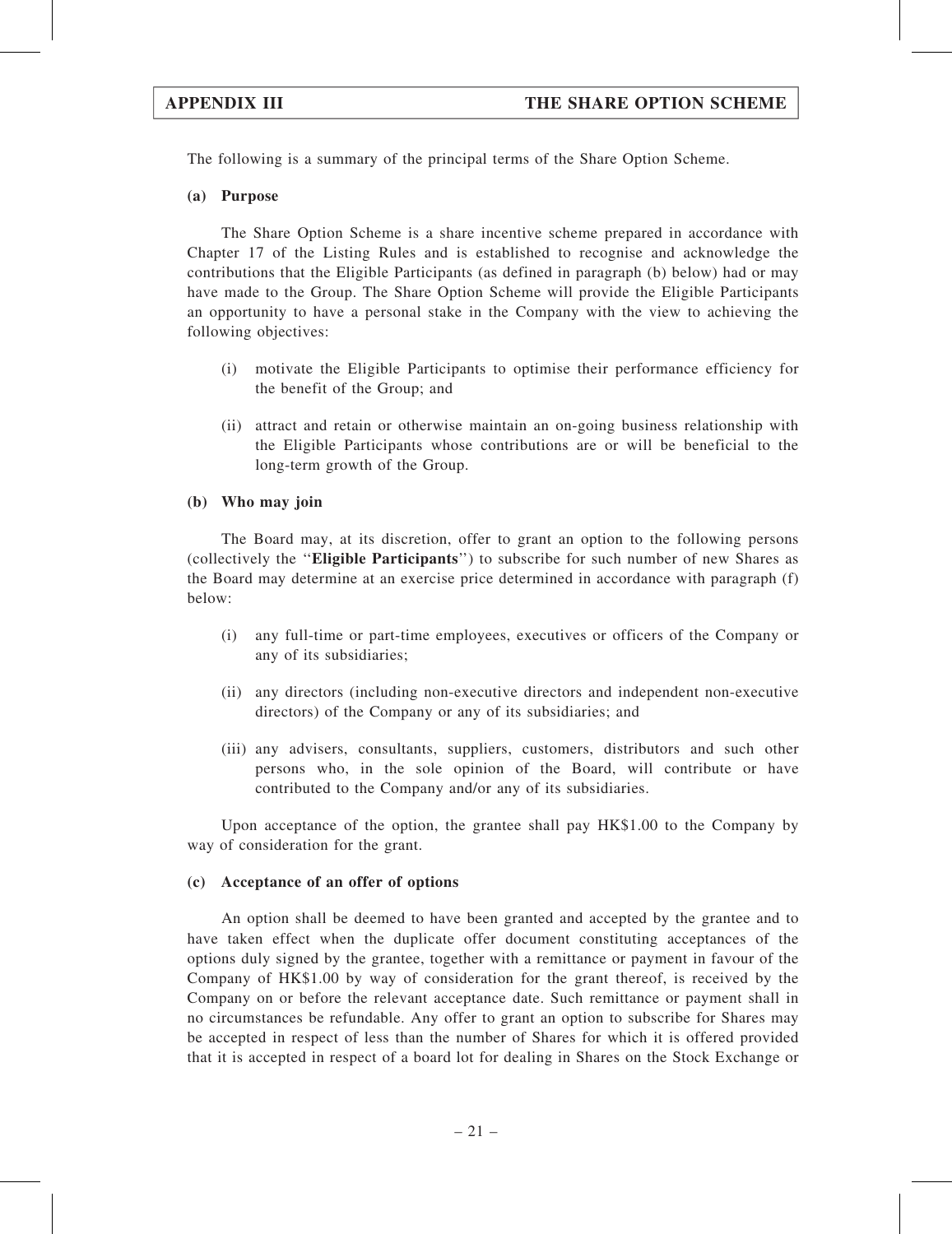an integral multiple thereof and such number is clearly stated in the duplicate offer document constituting acceptance of the option. To the extent that the offer to grant an option is not accepted by any prescribed acceptance date, it shall be deemed to have been irrevocably declined.

Subject to paragraphs  $(l)$ ,  $(m)$ ,  $(n)$ ,  $(o)$  and  $(p)$ , an option shall be exercised in whole or in part and, other than where it is exercised to the full extent outstanding, shall be exercised in integral multiples of such number of Shares as shall represent one board lot for dealing in Shares on the Stock Exchange for the time being, by the grantee by giving notice in writing to the Company stating that the option is thereby exercised and the number of Shares in respect of which it is exercised. Each such notice must be accompanied by a remittance or payment for the full amount of the exercise price for the Shares in respect of which the notice is given. Within 21 days after receipt of the notice and the remittance or payment and, where appropriate, receipt of the certificate by the auditors to the Company or the approved independent financial adviser as the case may be pursuant to paragraph (r), the Company shall allot and issue the relevant number of Shares to the grantee credited as fully paid and issue to the grantee certificates in respect of the Shares so allotted.

The exercise of any option shall be subject to the Shareholders in general meeting approving any necessary increase in the authorised share capital of the Company.

#### (d) Maximum number of Shares

The number of Shares in respect of which options may be granted under the Share Option Scheme and under any other share option schemes of the Company must not exceed in aggregate 10% of the total number of Shares in issue as at the date on which the Share Option Scheme is conditionally adopted by an ordinary resolution of the Shareholders, excluding for this purpose Shares which would have been issuable pursuant to options which have lapsed in accordance with the terms of the Share Option Scheme (or any other share option schemes of the Company). Subject to the issue of a circular by the Company and the approval of the Shareholders in general meeting and/or such other requirements prescribed under the Listing Rules from time to time, the Board may:

- (i) renew the limit at any time to 10% of the Shares in issue as at the date of the approval by the Shareholders in general meeting; and/or
- (ii) grant options beyond the 10% limit to Eligible Participants specifically identified by the Board. The circular to be issued by the Company to the Shareholders shall contain a generic description of the specified Eligible Participants who may be granted such options, the number and terms of the options to be granted, the purpose of granting options to the specified Eligible Participants with an explanation as to how the options serve such purpose, the information required under Rule  $17.02(2)(d)$  and the disclaimer required under Rule 17.02(4) of the Listing Rules.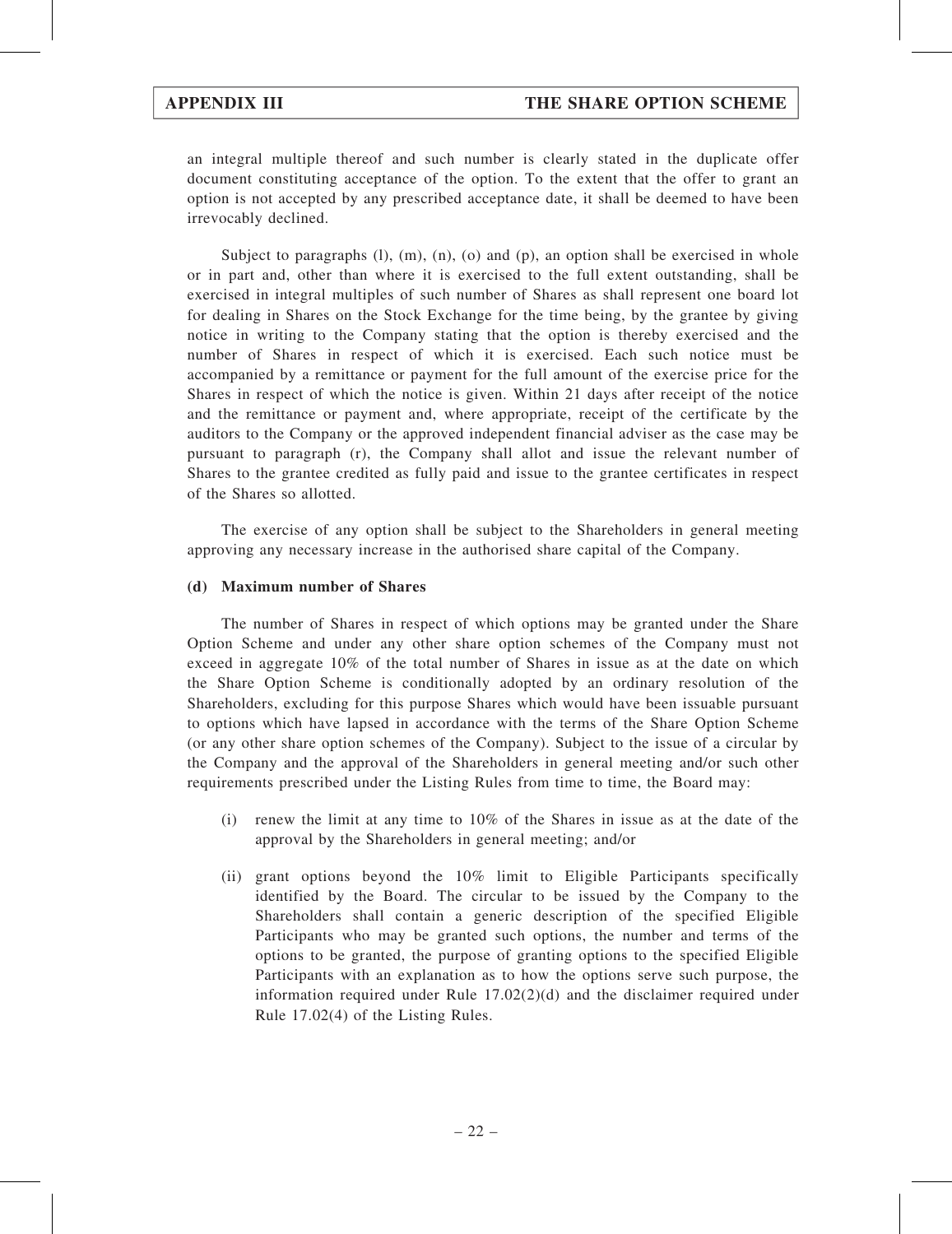Notwithstanding the foregoing and to paragraph (r) below, the maximum number of Shares which may be issued upon exercise of all outstanding options granted and yet to be exercised under the Share Option Scheme and any other share option schemes of the Company at any time shall not exceed 30% of the Shares in issue from time to time. No options shall be granted under any schemes of the Company (including the Share Option Scheme) if this will result in the 30% limit being exceeded. The maximum number of Shares in respect of which options may be granted shall be adjusted, in such manner as the auditors of the Company or an approved independent financial adviser shall certify to be appropriate, fair and reasonable in the event of any alteration in the capital structure of the Company in accordance with paragraph (r) below whether by way of consolidation, capitalisation issue, rights issue, sub-division or reduction of the share capital of the Company but in no event shall exceed the limit prescribed in this paragraph.

#### (e) Maximum number of options to any one individual

The total number of Shares issued and which may fall to be issued upon exercise of the options granted under the Share Option Scheme and any other share option schemes of the Company (including both exercised and outstanding options) to each Eligible Participant in any 12-month period up to the date of grant shall not exceed 1% of the Shares in issue as at the date of grant. Any further grant of options in excess of this 1% limit shall be subject to:

- (i) the issue of a circular by the Company to the Shareholders contain the identity of the Eligible Participant, the numbers of and terms of the options to be granted (and options previously granted to such participant), the information as required under Rules  $17.02(2)(d)$  and the disclaimer required under  $17.02(4)$  of the Listing Rules; and
- (ii) the approval of the Shareholders in general meeting and/or other requirements prescribed under the Listing Rules from time to time with such Eligible Participant and his/her close associates (or his/her associates if the Eligible Participant is a connected person) abstaining from voting. The Board shall forward to such Eligible Participant an offer document in such form as the Board may from time to time determine which states (or, alternatively, documents accompanying the offer document which state), among others:
	- a. the Eligible Participant's name, address and occupation;
	- b. the date on which an option is offered to an Eligible Participant which must be a date on which the Stock Exchange is open for the business of dealing in securities;
	- c. the date upon which an offer for an option must be accepted;
	- d. the date upon which an option is deemed to be granted and accepted in accordance with paragraph (c);
	- e. the number of Shares in respect of which the option is offered;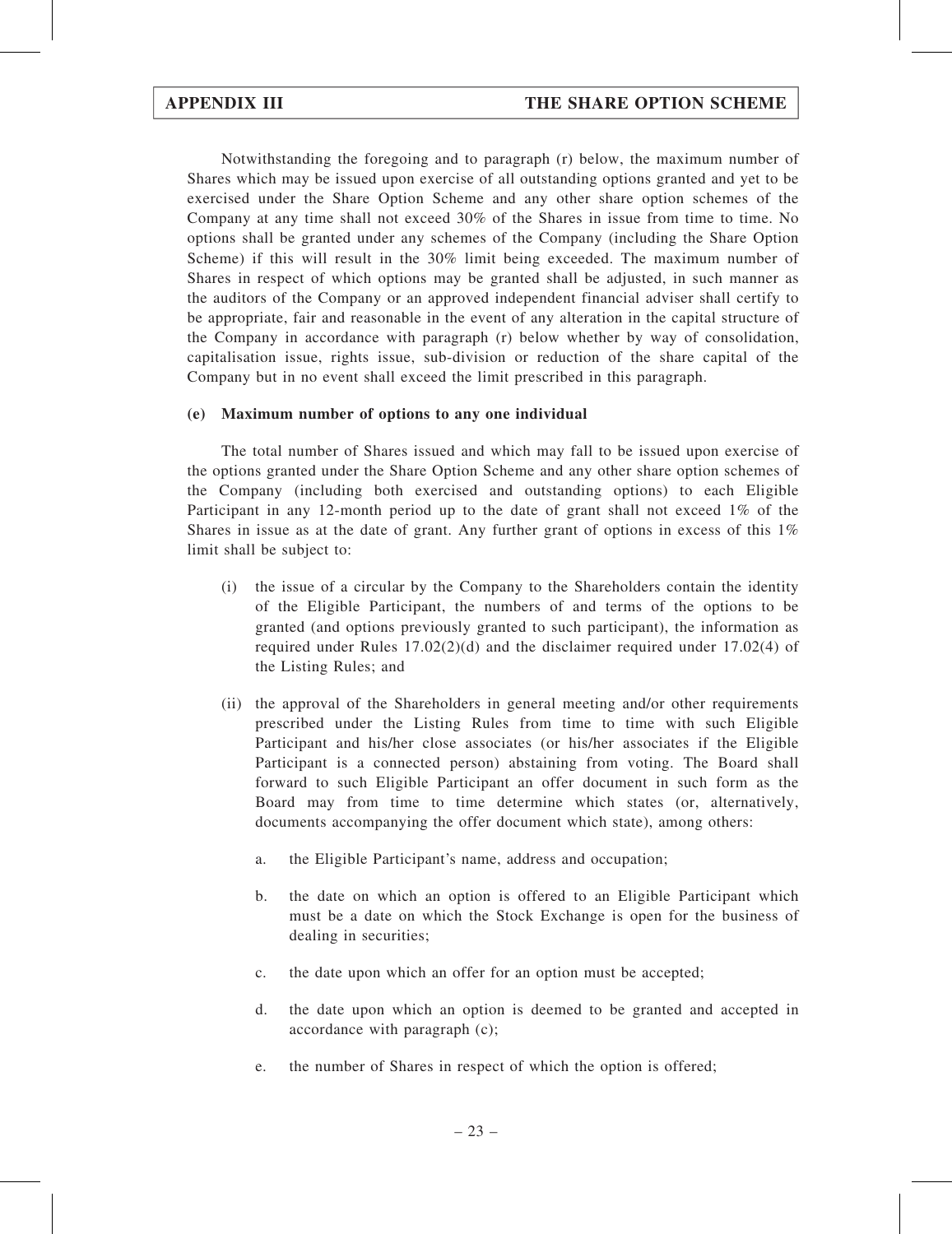- f. the subscription price and the manner of payment of such price for the Shares on and in consequence of the exercise of the option;
- g. the date of the expiry of the option as may be determined by the Board;
- h. the method of acceptance of the option which shall, unless the Board otherwise determines, be as set out in paragraph (c); and
- i. such other terms and conditions (including, without limitation, any minimum period for which an option must be held before it can be exercised and/or any performance targets which must be achieved before the option can be exercised) relating to the offer of the option which in the opinion of the Board are fair and reasonable but not being inconsistent with Share Option Scheme and the Listing Rules.

## (f) Price of Shares

Subject to any adjustments made as described in paragraph (r) below, the subscription price of a Share in respect of any particular option granted under the Share Option Scheme shall be such price as the Board in its absolute discretion shall determine, save that such price must be at least the higher of:

- (i) the official closing price of the Shares as stated in the Stock Exchange's daily quotation sheets on the date of grant, which must be a day on which the Stock Exchange is open for the business of dealing in securities;
- (ii) the average of the official closing prices of the Shares as stated in the Stock Exchange's daily quotation sheets for the five business days immediately preceding the date of grant; and
- (iii) the nominal value of a Share.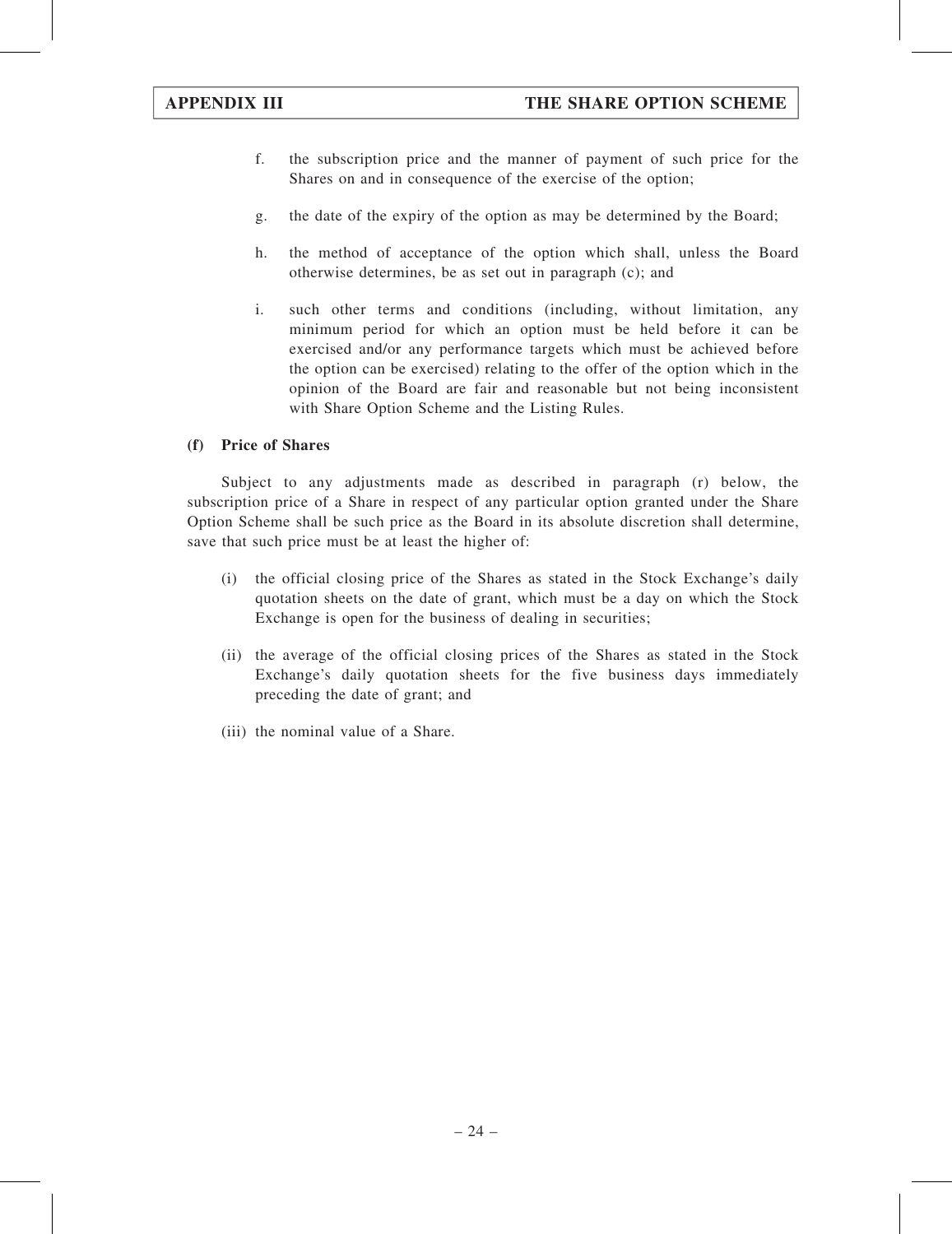### (g) Granting options to a director, chief executive or Substantial Shareholder of the Company or any of their respective associates

Any grant of options to a director, chief executive or Substantial Shareholder of the Company or any of their respective associates is required to be approved by the independent non-executive Directors (excluding any independent non-executive Director who is the grantee of the options). If the Board proposes to grant options to a Substantial Shareholder or any independent non-executive Director (or any of their respective associates (as defined in the Listing Rules)) which will result in the number of Shares issued and to be issued upon exercise of options granted and to be granted (including options exercised, cancelled and outstanding) to such person in the 12-month period up to and including the date of such grant:

- (i) representing in aggregate over  $0.1\%$  or such other percentage as may be from time to time provided under the Listing Rules of the Shares in issue in the date of offer of the option; and
- (ii) having an aggregate value in excess of HK\$5 million or such other sum as may be from time to time provided under the Listing Rules, based on the official closing price of the Shares as stated in the daily quotation sheets of the Stock Exchange on the date of each grant, such further grant of options will be to the issue of a circular by the Company and the approval of the Shareholders in general meeting on a poll at which the grantee, his/her associates and all core connected persons of the Company shall abstain from voting in favour, and/or such other requirements prescribed under the Listing Rules from time to time. Any vote taken at the meeting to approve the grant of such options shall be taken as a poll.

The circular to be issued by the Company to the Shareholders pursuant to the above paragraph shall contain the following information:

- (i) the details of the number and terms (including the exercise price) of the options to be granted to each selected Eligible Participant which must be fixed before the Shareholders' meeting and the date of Board meeting for proposing such further grant shall be taken as the date of grant for the purpose of calculating the exercise price of such options;
- (ii) a recommendation from the independent non-executive Directors (excluding any independent non-executive Director who is the grantee of the options) to the independent Shareholders as to voting;
- (iii) the information required under Rules  $17.02(2)(c)$  and (d) and the disclaimer required under Rule 17.02(4) of the Listing Rules; and
- (iv) the information required under Rule 2.17 of the Listing Rules.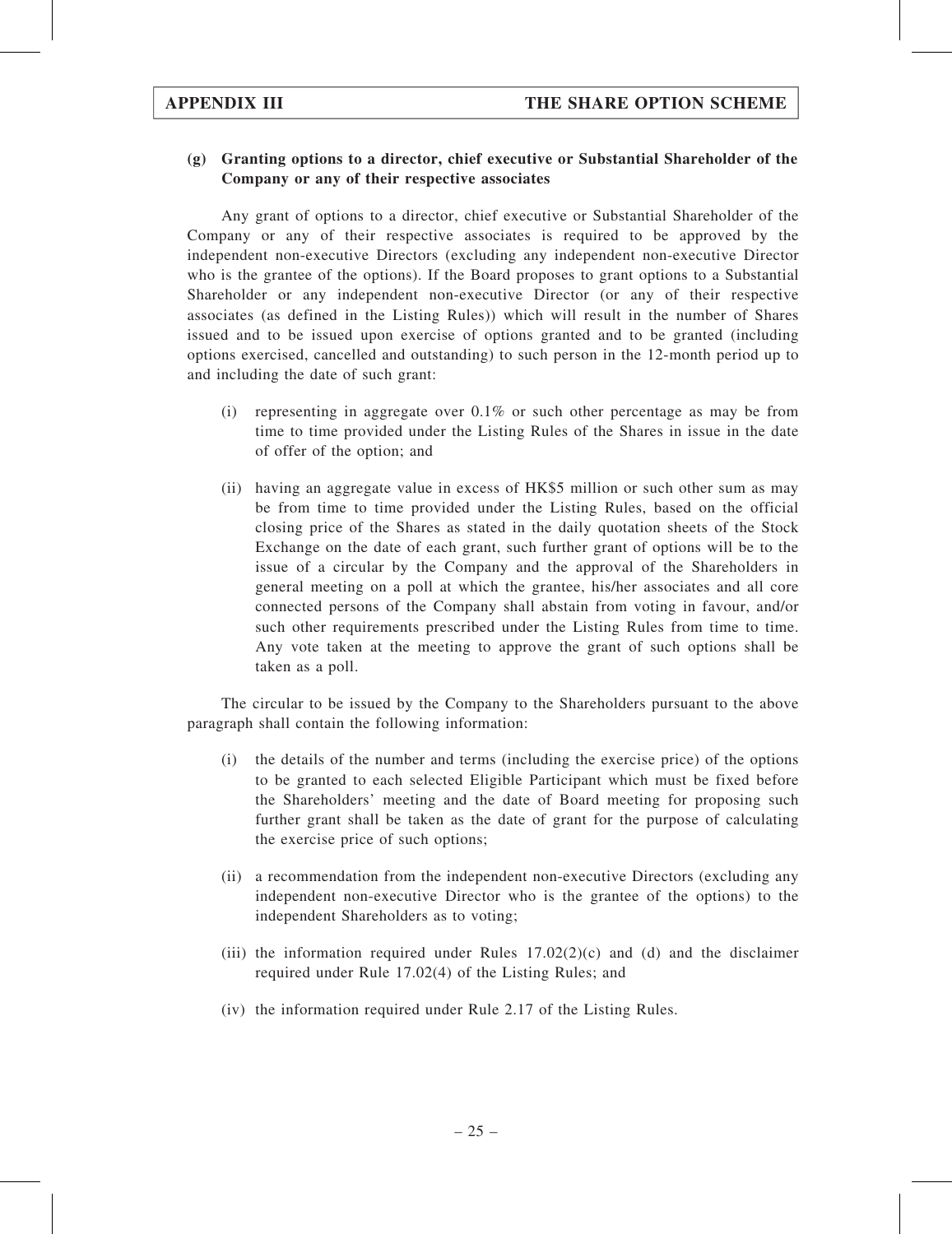#### (h) Restrictions on the times of grant of options

A grant of options shall not be made after inside information has come to the knowledge of the Company until it has announced such inside information pursuant to the requirements of the Listing Rules and the Inside Information Provisions of Part XIVA of the SFO. In particular, no options shall be granted during the period commencing one month immediately preceding the earlier of:

- (i) the date of the Board meeting (as such date to first notified to the Stock Exchange in accordance with the Listing Rules) for the approval of the Company's annual results or our results for half-year, quarterly or other interim period (whether or not required under the Listing Rules); and
- (ii) the deadline for the Company to publish an announcement of our annual results or our results for half-year, quarterly or other interim period (whether or not required under the Listing Rules), and ending on the date of actual publication of the results announcement for such year, half year, quarterly or interim period (as the case may be),

and where an option is granted to a Director notwithstanding the above:

- (i) no options shall be granted during the period of 60 days immediately preceding the publication date of the annual results or, if shorter, the period from the end of the relevant financial year up to the publication date of the results; and
- (ii) during the period of 30 days immediately preceding the publication date of the quarterly results (if any) and half-year results or, if shorter, the period from the end of the relevant quarterly or half-year period up to the publication date of the results.

#### (i) Rights are personal to grantee

An option and an offer to grant an option shall be personal to the grantee and shall not be transferrable or assignable. No grantee shall in any way sell, transfer, charge, mortgage, encumber or create any interest (legal or beneficial) in favour of any third party over or in relation to any option held by him/her or any offer relating to the grant of an option made to him/her or attempt so to do (save that the grantee may nominate a nominee in whose name the Shares issued pursuant to the Share Option Scheme may be registered). Any breach of the foregoing shall entitle the Company to cancel any outstanding options or any part thereof granted to such grantee.

### (j) Time of exercise of option and duration of the Share Option Scheme

An option may be exercised in accordance with the terms of the Share Option Scheme at any time after the date upon which the option is deemed to be granted and accepted and prior to the expiry of 10 years from that date. The period during which an option may be exercised will be determined by the Board in its absolute discretion, save that no option may be exercised more than 10 years after it has been granted. No option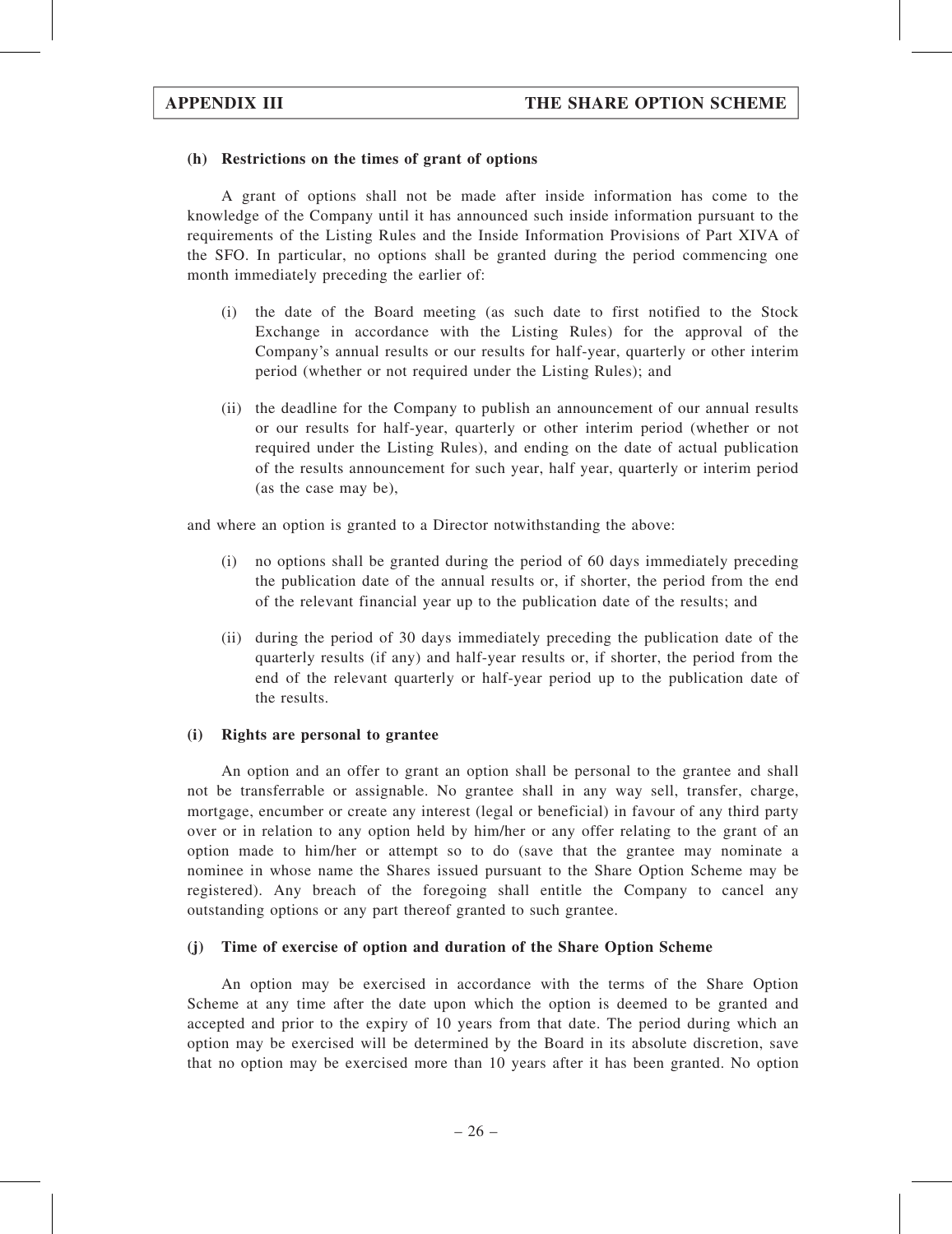may be granted more than 10 years after the date of approval of the Share Option Scheme. Subject to earlier termination by the Company in general meeting or by the Board, the Share Option Scheme shall be valid and effective for a period of 10 years from the Listing Date.

### (k) Performance target

A grantee may be required to achieve any performance targets as the Board may then specify in the grant before any options granted under the Share Option Scheme can be exercised.

#### (l) Rights on ceasing employment or death

If the grantee of an option ceases to be an employee of the Company and/or any of its subsidiaries:

- (i) by any reason other than death or termination of his/her employment on the grounds specified in paragraph (m) below, the grantee may exercise the option up to the entitlement of the grantee as at the date of cessation (which date shall be the last actual working day with the Company or the relevant subsidiary whether salary is paid in lieu of notice or not) (to the extent not already exercised) up to a date as the Board may determine from such cessation; or
- (ii) by reason of death, his/her personal representative(s) may exercise the option in full (to the extent not already exercised) within a period of 12 months (or such longer period as the Board may determine) from the date of death.

#### (m) Rights on dismissal

If the grantee of an option ceases to be an employee of the Company or any of its subsidiaries on the grounds that he/she has been guilty of serious misconduct, or has been convicted of any criminal offence involving his/her integrity or honesty or in relation to an employee of the Group (if so determined by the Board), or has become insolvent, bankrupt or has made arrangements or compositions with his/her creditors generally, or on any other ground on which an employee would be entitled to terminate his/her employment at common law or pursuant to any applicable laws or under the grantee's service contract with the Group, his/her option will lapse and not be exercisable after the date of termination of his/her employment.

#### (n) Rights on takeover

If a general offer is made to all the Shareholders (or all such Shareholders other than the offeror and/or any person controlled by the offeror and/or any person acting in concert with the offeror (as defined in the Takeovers Codes)) and such offer becomes or is declared unconditional during the option period of the relevant option, the grantee of an option shall be entitled to exercise the option in full (to the extent not already exercised) at any time within 14 days after the date on which the offer becomes or is declared unconditional.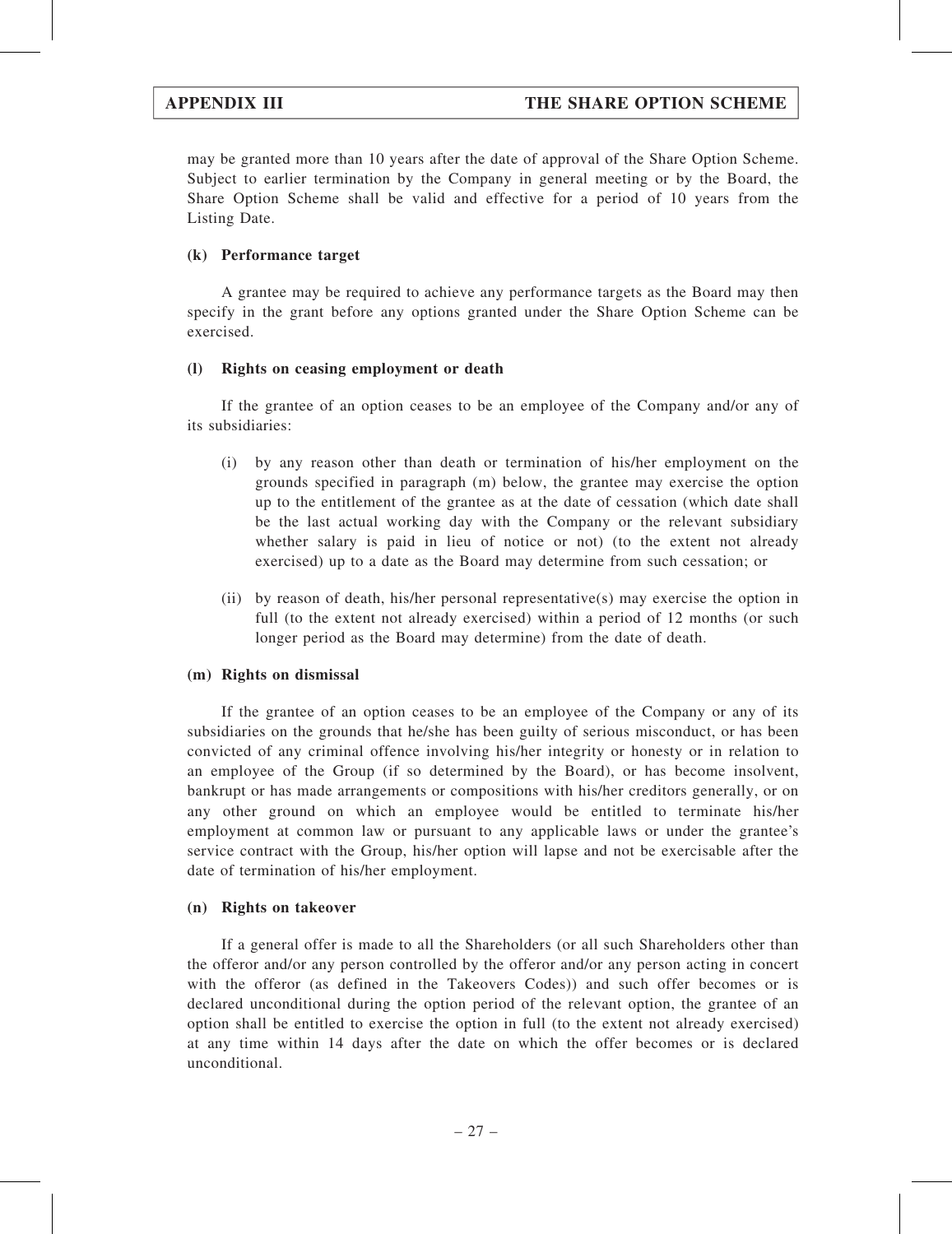#### (o) Rights on winding-up

In the event a notice is given by the Company to its members to convene a general meeting for the purposes of considering, and if thought fit, approving a resolution to voluntarily wind-up the Company, the Company shall forthwith give notice thereof to all grantees and thereupon, each grantee (or his/her legal personal representative(s)) shall be entitled to exercise all or any of his/her options (to the extent not already exercised) at any time not later than two business days prior to the proposed general meeting of the Company referred to above by giving notice in writing to the Company, accompanied by a remittance or payment for the full amount of the aggregate subscription price for the Shares in respect of which the notice is given, whereupon the Company shall as soon as possible and, in any event, no later than the business day immediately prior to the date of the proposed general meeting, allot the relevant Shares to the grantee credited as fully paid and register the grantee as holder thereof.

### (p) Rights on compromise or arrangement between the Company and its members or creditors

If a compromise or arrangement between the Company and its members or creditors is proposed for the purposes of a scheme for the reconstruction of the Company or its amalgamation with any other companies pursuant to the laws of jurisdictions in which the Company was incorporated, the Company shall give notice to all the grantees of the options on the same day as it gives notice of the meeting to its members or creditors summoning the meeting to consider such a compromise or arrangement and any grantee may by notice in writing to the Company accompanied by a remittance for the full amount of the aggregate subscription price for the Shares in respect of which the notice is given (such notice to be received by the Company not later than two business days prior to the proposed meeting), exercise the option to its full extent or to the extent specified in the notice and the Company shall as soon as possible and in any event no later than the business day immediately prior to the date of the proposed meeting, allot and issue such number of Shares to the grantee which falls to be issued on such exercise of the option credited as fully paid and register the grantee as holder thereof.

With effect from the date of such meeting, the rights of all grantees to exercise their respective options shall forthwith be suspended. Upon such compromise or arrangement becoming effective, all options shall, to the extent that they have not been exercised, lapse and determine. If for any reason such compromise or arrangement does not become effective and is terminated or lapses, the rights of grantees to exercise their respective options shall with effect from such termination be restored in full but only upon the extent not already exercised and shall become exercisable as if such compromise or arrangement had not been proposed by the Company.

#### (q) Ranking of Shares

The Shares to be allotted upon the exercise of an option will not carry voting, dividend or other rights until completion of the registration of the grantee (or any other person nominated by the grantee) as the holder thereof. Subject to the aforesaid, Shares allotted and issued on the exercise of options shall be subject to the provision of the bye-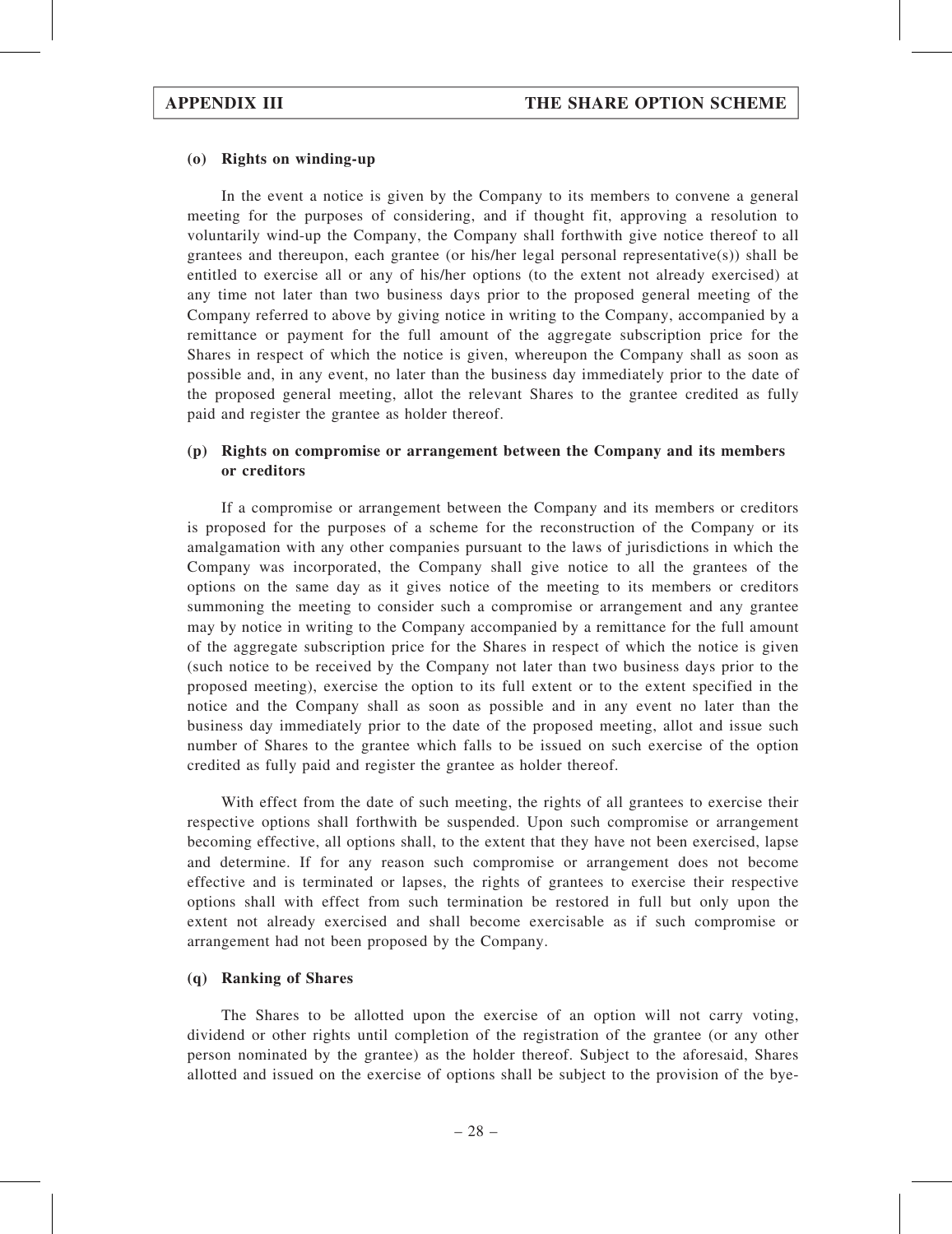laws of the Company and will carry the same rights in all respects and shall have the same voting, dividend, transfer and other rights, including those arising on liquidation as attached to the other fully-paid Shares in issue on the date of issue and rights in respect of any dividend or other distributions paid or made on or after the date of issue.

#### (r) Effect of alterations to capital

In the event of any alteration in the capital structure of the Company whilst any option may become or remains exercisable, whether by way of capitalisation issue, rights issue, sub-division or consolidation of Shares, or reduction of share capital of the Company, such corresponding alterations (if any) shall be made in the number of Shares to any options so far as unexercised and/or the subscription price per Share of each outstanding option as the auditors of the Company or an independent financial adviser shall certify in writing to the Board to be in their/his/her opinion fair and reasonable in compliance with Rule 17.03(13) of the Listing Rules and the note thereto and the supplementary guidance issued by the Stock Exchange on 5 September 2005 and any future guidance and interpretation of the Listing Rules issued by the Stock Exchange from time to time and the note thereto. The capacity of the auditors of the Company or the approved independent financial adviser, as the case may be, in this paragraph is that of experts and not arbitrators and their certificate shall, in absence of manifest error, be final and conclusive and binding on the Company and the grantees.

Any such alterations will be made on the basis that a grantee shall have the same proportion of the issued share capital of the Company for which any grantee of an option is entitled to subscribe pursuant to the options held by him/her before such alteration and the aggregate subscription price payable on full exercise of any option is to remain as nearly as possible the same (and in any event not greater than) as it was before such event. No such alteration will be made the effect of which would be to enable a Share to be issued at less than its nominal value. The issue of securities as consideration in a transaction is not to be regarded as a circumstance requiring any such alterations.

#### (s) Expiry of option

An option shall lapse automatically and not be exercisable (to the extent not already exercised) on the earliest of:

- (i) the date of expiry of the option as may be determined by the Board;
- (ii) the expiry of any of the periods referred to in paragraphs (l), (m), (n), (o) or (p);
- (iii) the date on which the scheme of arrangement of the Company referred to in paragraph (p) becomes effective;
- (iv) to paragraph (o), the date of commencement of the winding-up of the Company;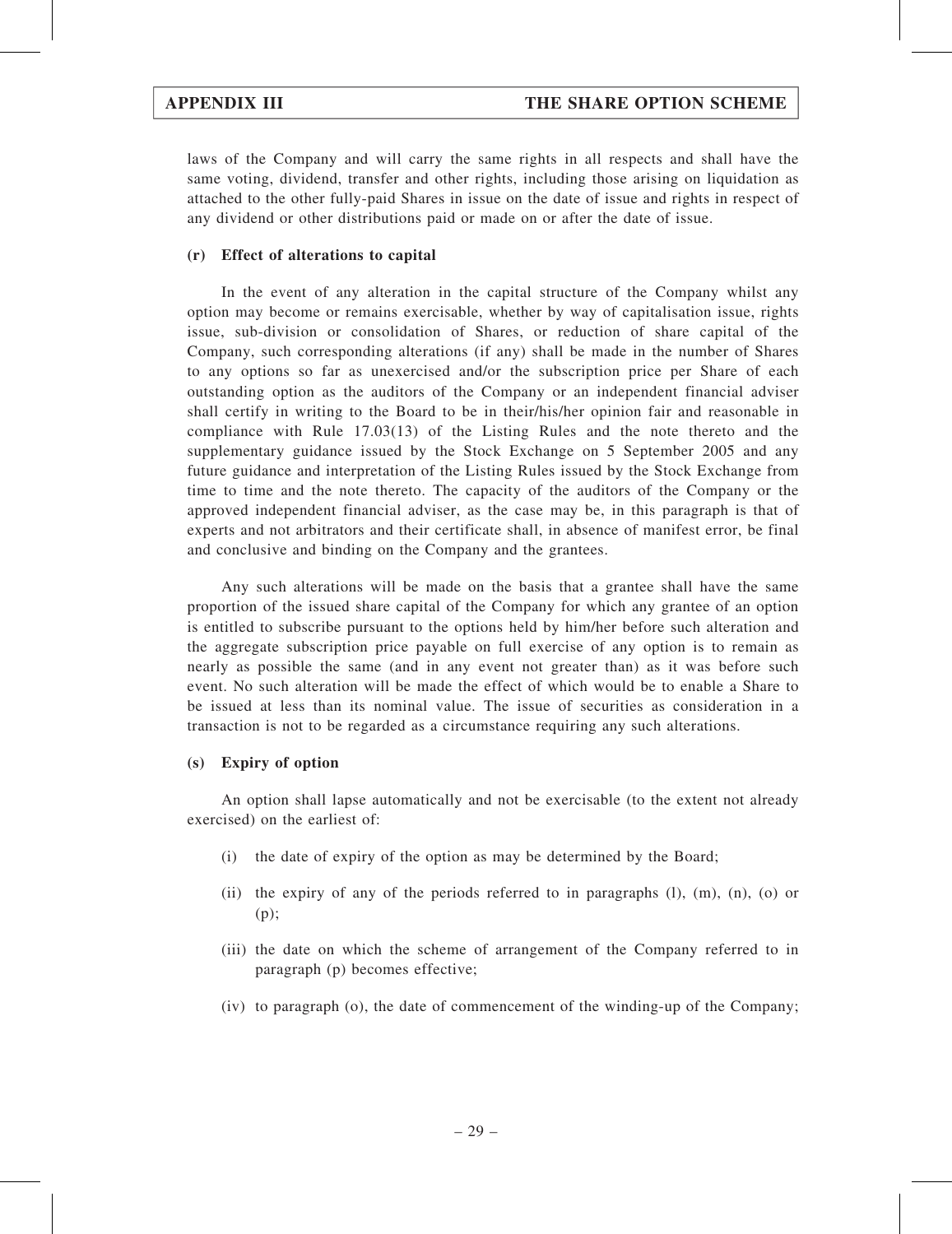- (v) the date on which the grantee ceases to be an Eligible Participant by reason of such grantee's resignation from the employment of the Company or any of our subsidiaries or the termination of his/her employment or contract on any one or more of the grounds that he/she has been guilty of serious misconduct, or has been convicted of any criminal offence involving his/her integrity or honesty, or in relation to an employee of the Group (if so determined by the Board), or has been insolvent, bankrupt or has made compositions with his/her creditors generally or any other ground on which an employee would be entitled to terminate his/her employment at common law or pursuant to any applicable laws or under the grantee's service contract with the Group. A resolution of the Board to the effect that the employment of a grantee has or has not been terminated on one or more of the grounds specified in this paragraph shall be conclusive; or
- (vi) the date on which the Board shall exercise the Company's right to cancel the option at any time after the grantee commits a breach of paragraph (i) above or the options are cancelled in accordance with paragraph (u) below.

### (t) Alteration of the Share Option Scheme

The Share Option Scheme may be altered in any respect by resolution of the Board except that:

- (i) any alteration to the advantage of the grantees or the Eligible Participants (as the case may be) in respect of the matters contained in Rule 17.03 of the Listing Rules; or
- (ii) any material alteration to the terms and conditions of the Share Option Scheme or any change to the terms of options granted (except any alterations which take effect automatically under the terms of the Share Option Scheme), shall first be approved by the Shareholders in general meeting provided that if the proposed alteration shall adversely affect any option granted or agreed to be granted prior to the date of alteration, such alteration shall be further to the grantees' approval in accordance with the terms of the Share Option Scheme. The amended terms of the Share Option Scheme shall still comply with Chapter 17 of the Listing Rules and any change to the authority of the Board in relation to any alteration to the terms of the Share Option Scheme must be approved by Shareholders in general meeting.

## (u) Cancellation of options

Any cancellation of options granted but not exercised must be approved by the grantees of the relevant options in writing. For the avoidance of doubt, such approval is not required in the event any option is cancelled pursuant to paragraph (i).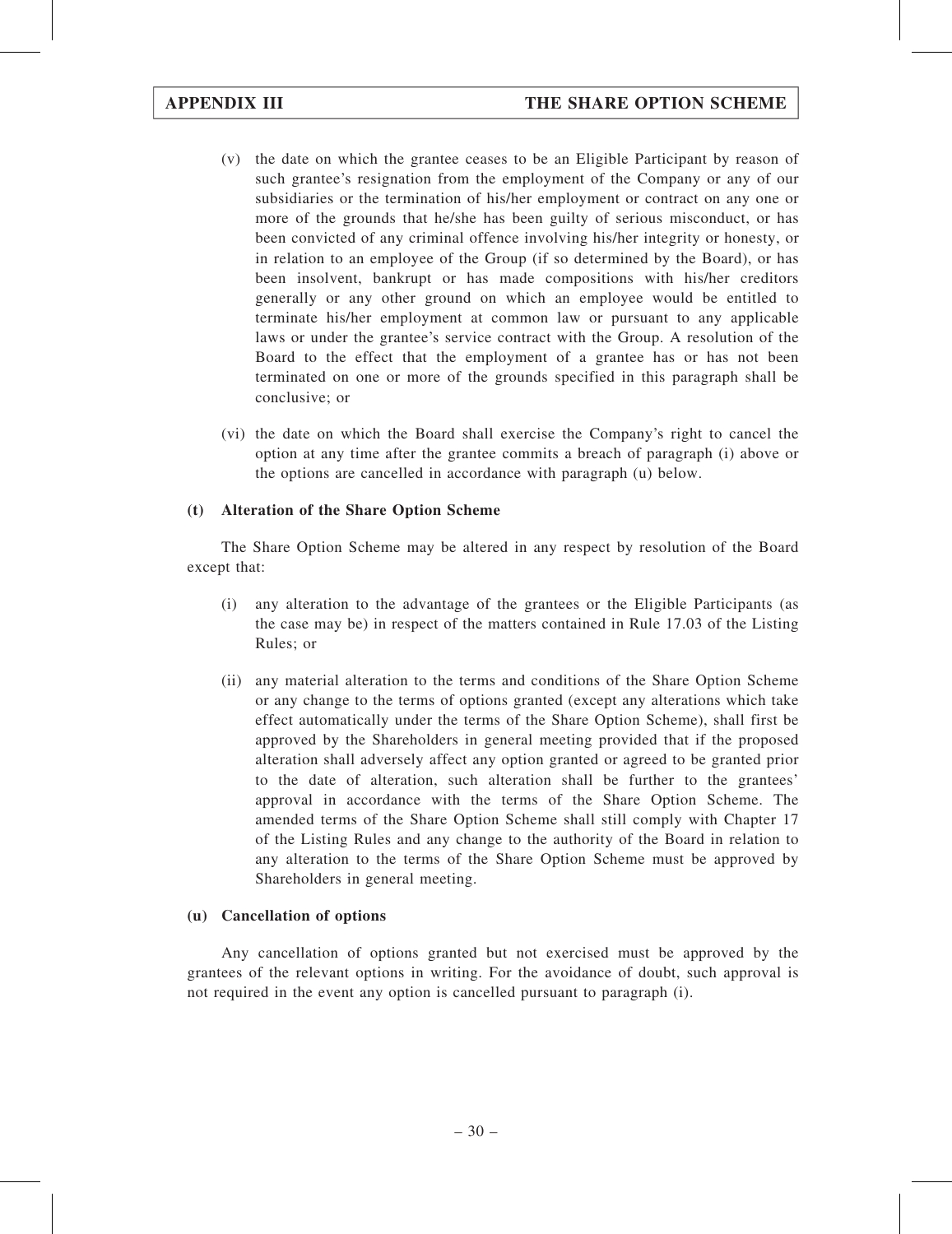### (v) Termination of the Share Option Scheme

The Company may by resolution in general meeting or the Board at any time terminate the Share Option Scheme and in such event no further option shall be offered but the provisions of the Share Option Scheme shall remain in force to the extent necessary to give effect to the exercise of any option granted prior thereto or otherwise as may be required in accordance with the provisions of the Share Option Scheme. Options granted prior to such termination but not yet exercised at the time of termination shall continue to be valid and exercisable in accordance with the Share Option Scheme.

#### (w) Administration of the Board

The Share Option Scheme shall be to the administration of the Board whose decision as to all matters arising in relation to the Share Option Scheme or its interpretation or effect (save as otherwise provided herein) shall be final and binding on all parties.

#### (x) Condition of the Share Option Scheme

The Share Option Scheme shall take effect to and is conditional upon:

- (i) the passing of the necessary resolutions by the Shareholders to approve and adopt the rules of the Share Option Scheme; and
- (ii) the Listing Committee of the Stock Exchange granting the approval for the listing of and permission to deal in, the Shares which may fall to be issued pursuant to the exercise of options to be granted under the Share Option Scheme.

### (y) Disclosure in annual and interim reports

The Company will disclose details of the Share Option Scheme in its annual and interim reports including the number of options, date of grant, exercise price, exercise period and vesting period during the financial year/period in the annual/interim reports in accordance with the Listing Rules in force from time to time.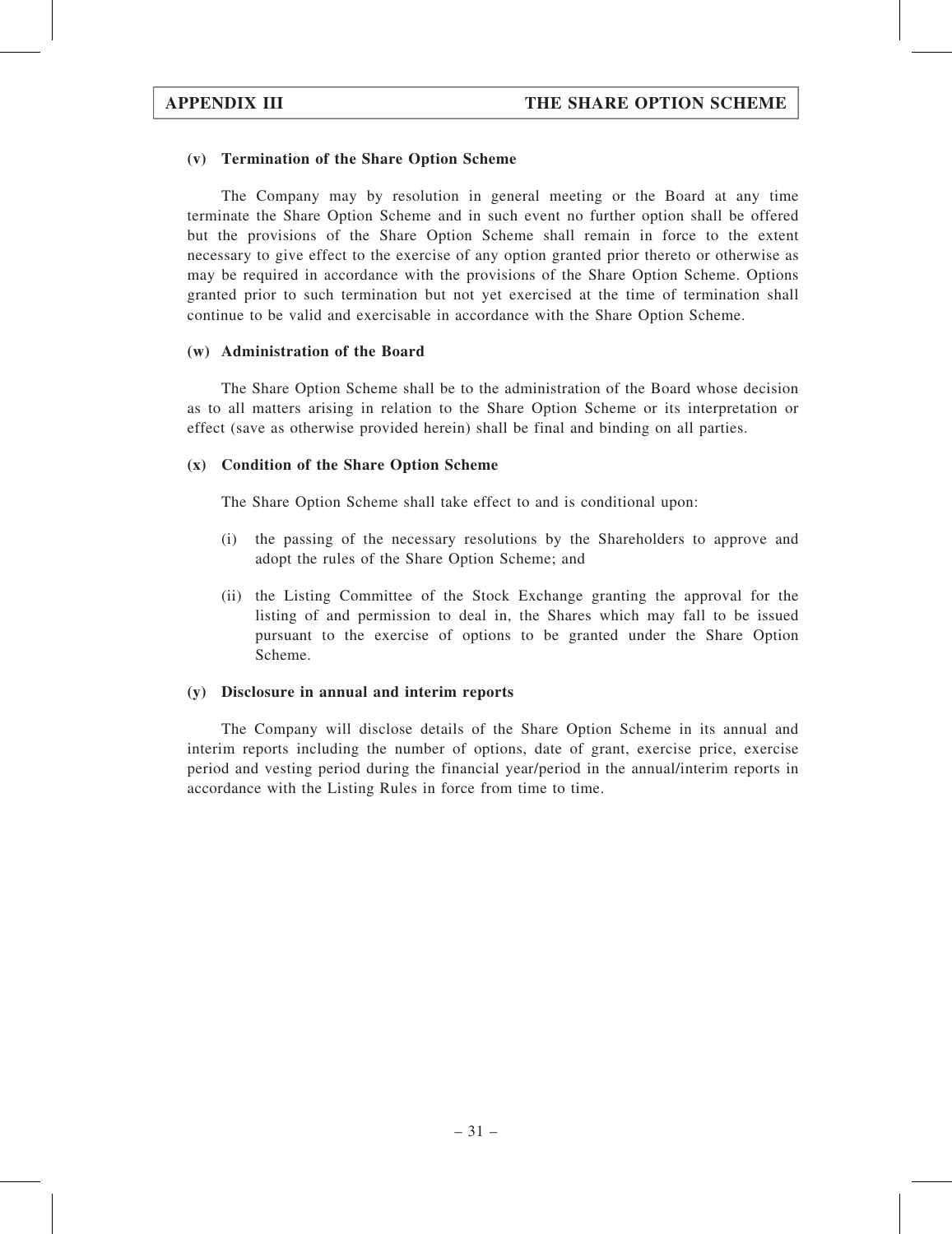Set out below are the New Bye-laws incorporating the Proposed Amendments marked up against the existing Bye-laws.

# AMENDED AND RESTATED BYE-LAWS

OF

Qualipak International HoldingsTouyun Biotech Group Limited 確利達國際控股透雲生物科技集團有限公司

(Adopted pursuant to written resolutions passed by

the sole shareholderat a General Meeting held on 19 June[to insert AGM date] 20122 and with effect from 12 July 2012)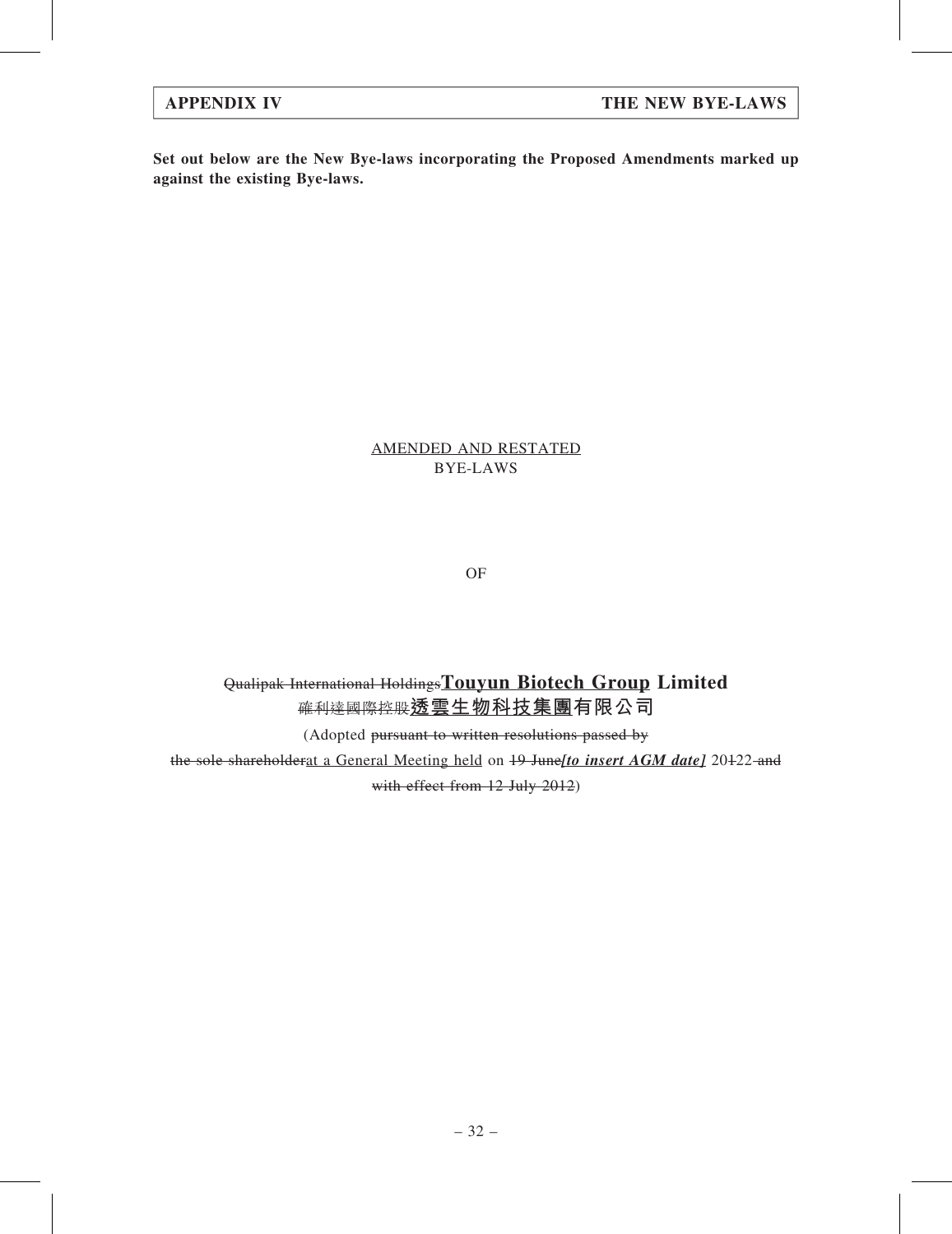# APPENDIX IV THE NEW BYE-LAWS

# INDEX

| <b>SUBJECT</b>                             | Bye-Law No. |
|--------------------------------------------|-------------|
| Interpretation                             | $1 - 2$     |
| Share Capital                              | 3           |
| Alteration Of Capital                      | $4 - 7$     |
| Share Rights                               | $8 - 9$     |
| Variation Of Rights                        | $10 - 11$   |
| <b>Shares</b>                              | $12 - 15$   |
| <b>Share Certificates</b>                  | $16 - 21$   |
| Lien                                       | $22 - 24$   |
| Calls On Shares                            | $25 - 33$   |
| Forfeiture Of Shares                       | $34 - 42$   |
| Register Of Members                        | $43 - 44$   |
| <b>Record Dates</b>                        | 45          |
| <b>Transfer Of Shares</b>                  | $46 - 51$   |
| <b>Transmission Of Shares</b>              | $52 - 54$   |
| Untraceable Members                        | 55          |
| General Meetings                           | $56 - 58$   |
| Notice Of General Meetings                 | $59 - 60$   |
| Proceedings At General Meetings            | $61 - 65$   |
| Voting                                     | $66 - 74$   |
| Proxies                                    | $75 - 80$   |
| Corporations Acting By Representatives     | 81          |
| Written Resolutions Of Members             | 82          |
| <b>Board Of Directors</b>                  | 83          |
| <b>Retirement Of Directors</b>             | $84 - 85$   |
| Disqualification Of Directors              | 86          |
| <b>Executive Directors</b>                 | $87 - 88$   |
| <b>Alternate Directors</b>                 | 89-92       |
| Directors' Fees And Expenses               | $93 - 96$   |
| Directors' Interests                       | $97 - 100$  |
| General Powers Of The Directors            | $101 - 106$ |
| <b>Borrowing Powers</b>                    | $107 - 110$ |
| Proceedings Of The Directors               | $111 - 120$ |
| Managers                                   | $121 - 123$ |
| Officers                                   | $124 - 127$ |
| Register of Directors and Officers         | 128         |
| Minutes                                    | 129         |
|                                            |             |
| Seal<br><b>Authentication Of Documents</b> | 130<br>131  |
|                                            |             |
| <b>Destruction Of Documents</b>            | 132         |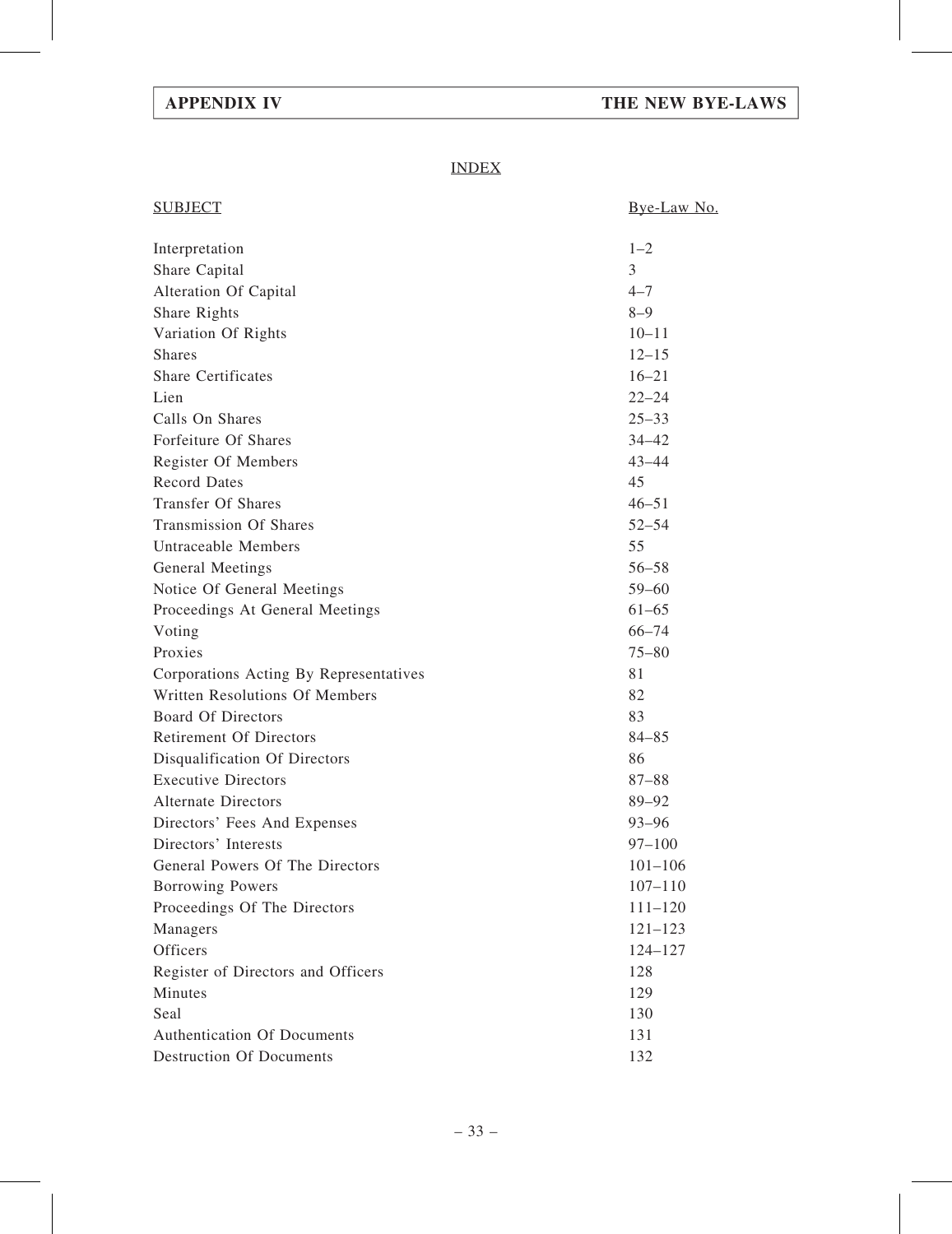# INDEX (continued)

| <b>SUBJECT</b>                                | Bye-Law No. |
|-----------------------------------------------|-------------|
| Dividends And Other Payments                  | $133 - 142$ |
| Reserves                                      | 143         |
| Capitalisation                                | $144 - 145$ |
| <b>Subscription Rights Reserve</b>            | 146         |
| <b>Accounting Records</b>                     | $147 - 151$ |
| Audit                                         | $152 - 157$ |
| <b>Notices</b>                                | $158 - 160$ |
| Signatures                                    | 161         |
| Winding Up                                    | $162 - 163$ |
| Indemnity                                     | 164         |
| Alteration Of Bye-laws And Amendment To       | 165         |
| Memorandum of Association And Name of Company |             |
| Information                                   | 166         |
|                                               |             |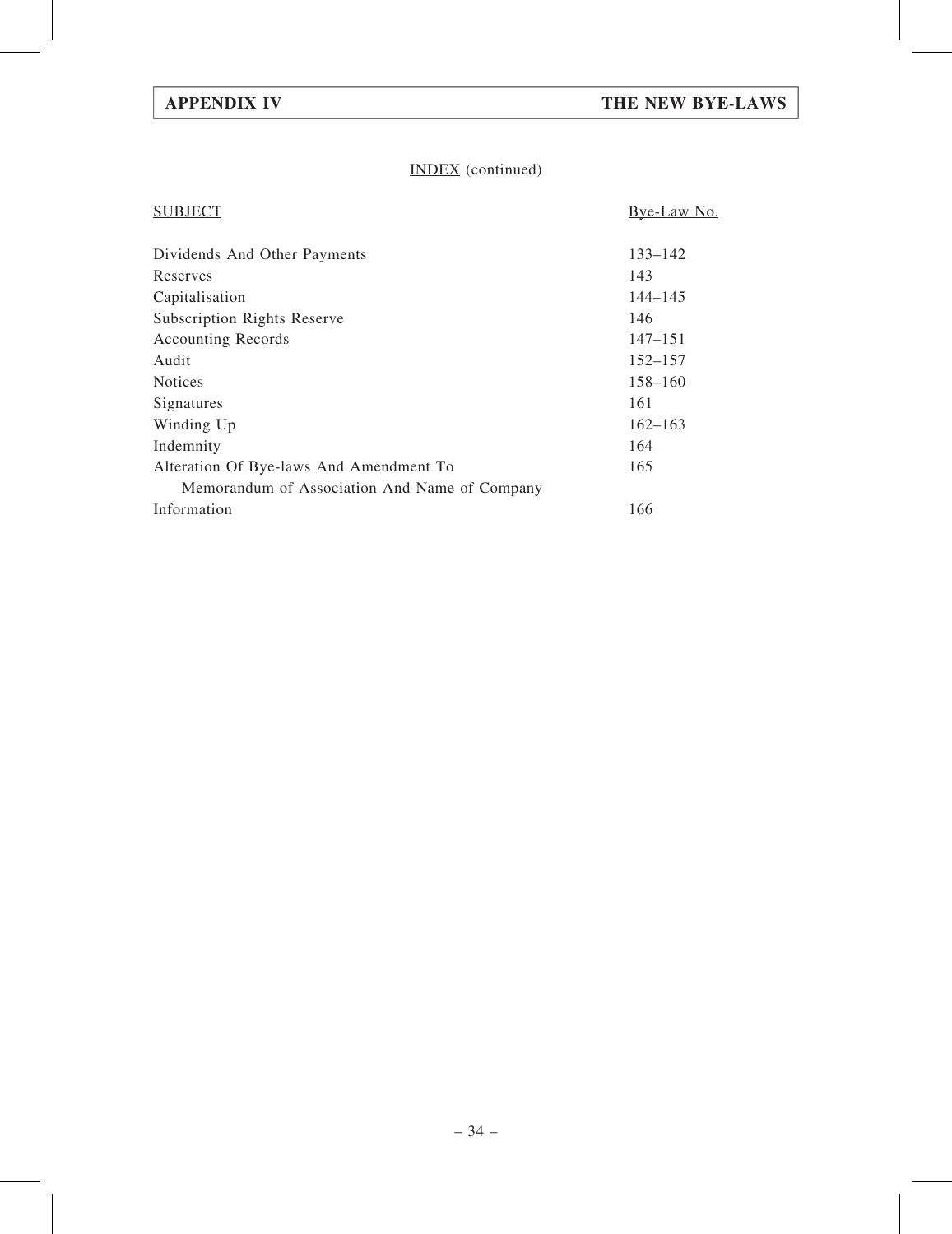# **INTERPRETATION**

1. In these Bye-laws, unless the context otherwise requires, the words standing in the first column of the following table shall bear the meaning set opposite them respectively in the second column.

| <b>WORD</b>            | <b>MEANING</b>                                                                                                                                                                                                                                                                                                                                                                                                                                                                                 |
|------------------------|------------------------------------------------------------------------------------------------------------------------------------------------------------------------------------------------------------------------------------------------------------------------------------------------------------------------------------------------------------------------------------------------------------------------------------------------------------------------------------------------|
| "announcement"         | an official publication of a Notice or document of the<br>Company, including a publication, subject to and to<br>such extent permitted by the Listing Rules, by<br>electronic communication or by advertisement<br>published in the newspapers or in such manner or<br>means ascribed and permitted by the Listing Rules and<br>applicable laws.                                                                                                                                               |
| "Act"                  | the Companies Act 1981 of Bermuda.                                                                                                                                                                                                                                                                                                                                                                                                                                                             |
| "associate"            | the meaning attributed to it in the rules of the<br><b>Designated Stock Exchange.</b>                                                                                                                                                                                                                                                                                                                                                                                                          |
| "Auditor"              | the auditor of the Company for the time being and may<br>include any individual or partnership.                                                                                                                                                                                                                                                                                                                                                                                                |
| "business day"         | shall mean a day on which the Designated Stock<br>Exchange generally is open for the business of dealing<br>in securities in Hong Kong. For the avoidance of<br>doubt, where the Designated Stock Exchange is closed<br>for the business of dealing in securities in Hong Kong<br>on a business day by reason of a Number 8 or higher<br>typhoon signal, black rainstorm warning or other<br>similar event, such day shall for the purposes of these<br>Bye-laws be counted as a business day. |
| "Bye-laws"             | these Bye-laws in their present form or as<br>supplemented or amended or substituted from time to<br>time.                                                                                                                                                                                                                                                                                                                                                                                     |
| "Board" or "Directors" | the board of directors of the Company or the directors<br>present at a meeting of directors of the Company at<br>which a quorum is present.                                                                                                                                                                                                                                                                                                                                                    |
| "capital"              | the share capital of the Company from time to time.                                                                                                                                                                                                                                                                                                                                                                                                                                            |
| "clear days"           | in relation to the period of notice that period excluding<br>the day when the notice is given or deemed to be<br>given and the day for which it is given or on which it<br>is to take effect.                                                                                                                                                                                                                                                                                                  |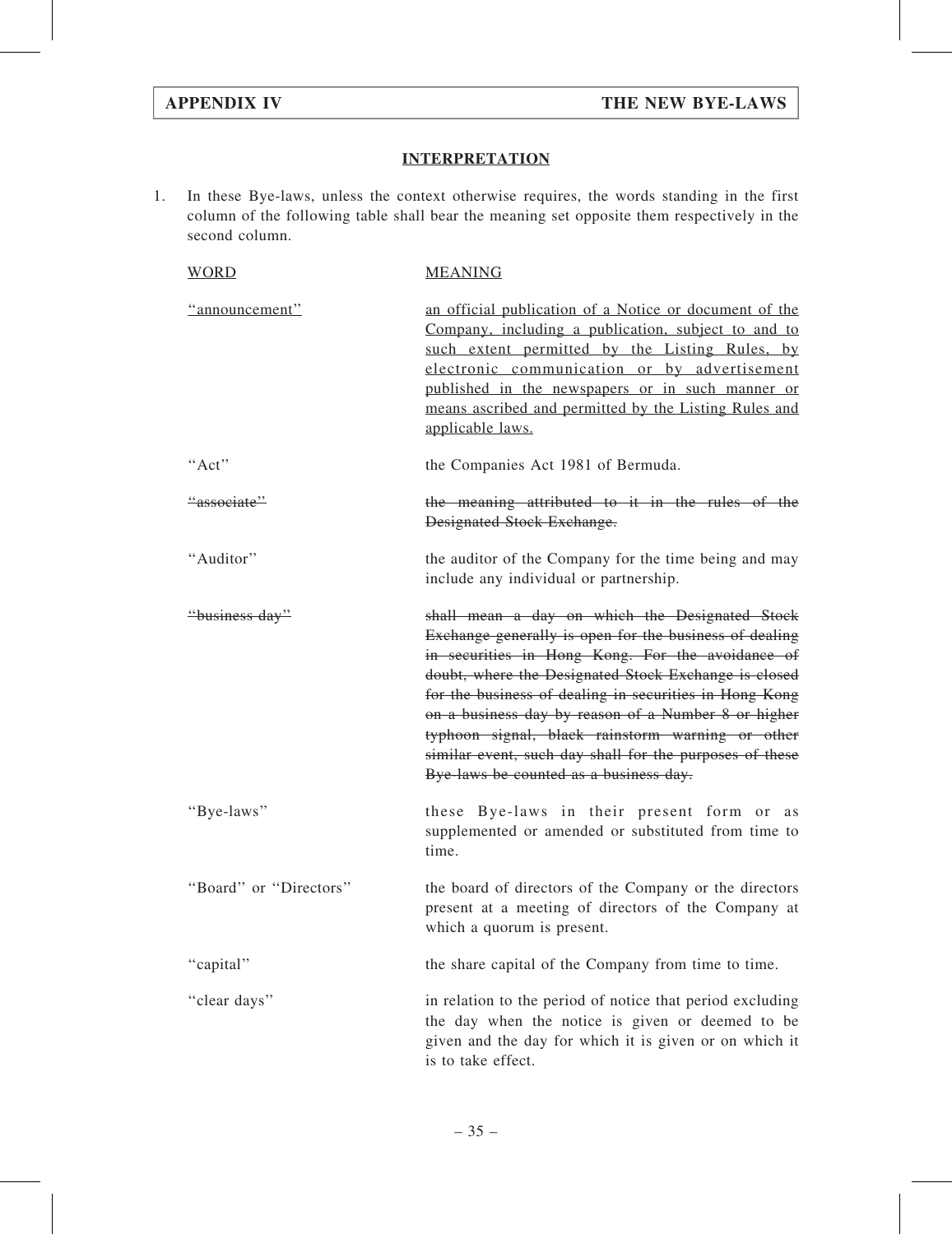| "clearing house"                      | a clearing house recognised by the laws of the<br>jurisdiction in which the shares of the Company are<br>listed or quoted on a stock exchange in such<br>jurisdiction.                                                                                                                                                                                                                                  |
|---------------------------------------|---------------------------------------------------------------------------------------------------------------------------------------------------------------------------------------------------------------------------------------------------------------------------------------------------------------------------------------------------------------------------------------------------------|
| "close associate"                     | in relation to any Director, shall have the same<br>meaning as defined in the Listing Rules as modified<br>from time to time, except that for purposes of Bye-law<br>100 where the transaction or arrangement to be<br>approved by the Board is a connected transaction<br>referred to in the Listing Rules, it shall have the same<br>meaning as that ascribed to "associate" in the Listing<br>Rules. |
| "Company"                             | Qualipak International HoldingsTouyun Biotech Group<br>Limited <del>確利達國際控股透</del> 雲生物科技集團有限公司.                                                                                                                                                                                                                                                                                                         |
| "competent regulatory<br>authority"   | a competent regulatory authority in the territory where<br>the shares of the Company are listed or quoted on a<br>stock exchange in such territory.                                                                                                                                                                                                                                                     |
| "debenture" and "debenture<br>holder" | include debenture stock and debenture stockholder<br>respectively.                                                                                                                                                                                                                                                                                                                                      |
| "Designated Stock Exchange"           | a stock exchange which is an appointed stock<br>exchange for the purposes of the Act in respect of<br>which the shares of the Company are listed or quoted<br>and where such appointed stock exchange deems such<br>listing or quotation to be the primary listing or<br>quotation of the shares of the Company.                                                                                        |
| "dollars" and "\$"                    | dollars, the legal currency of Hong Kong.                                                                                                                                                                                                                                                                                                                                                               |
| "electronic communication"            | a communication sent, transmitted, conveyed and<br>received by wire, by radio, by optical means or by<br>other electron magnetic means in any form through<br>any medium.                                                                                                                                                                                                                               |
| "electronic meeting"                  | a general meeting held and conducted wholly and<br>exclusively by virtual attendance and participation by<br>Members and/or proxies by means of electronic<br>facilities.                                                                                                                                                                                                                               |
| "head office"                         | such office of the Company as the Directors may from<br>time to time determine to be the principal office of the<br>Company.                                                                                                                                                                                                                                                                            |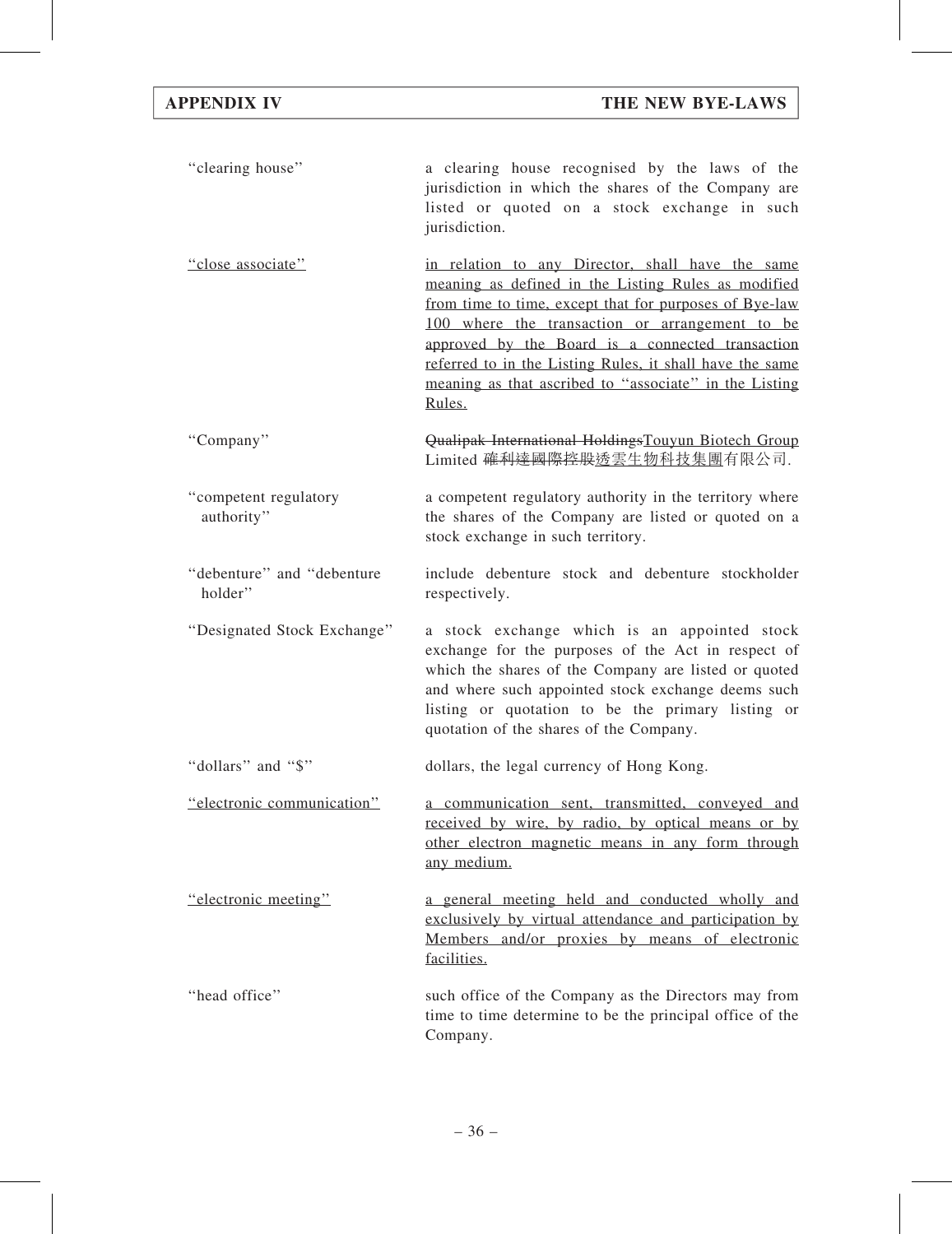| "hybrid meeting"          | a general meeting convened for the (i) physical<br>attendance by Members and/or proxies at the Principal<br>Meeting Place and where applicable, one or more<br>Meeting Locations and (ii) virtual attendance and<br>participation by Members and/or proxies by means of<br>electronic facilities.                                                                                                     |
|---------------------------|-------------------------------------------------------------------------------------------------------------------------------------------------------------------------------------------------------------------------------------------------------------------------------------------------------------------------------------------------------------------------------------------------------|
| "Listing Rules"           | the rules and regulations of the Designated Stock<br>Exchange.                                                                                                                                                                                                                                                                                                                                        |
| "Member"                  | a duly registered holder from time to time of the<br>shares in the capital of the Company.                                                                                                                                                                                                                                                                                                            |
| "Meeting Location"        | has the meaning given to it in Bye-law $64(A)$ .                                                                                                                                                                                                                                                                                                                                                      |
| "month"                   | a calendar month.                                                                                                                                                                                                                                                                                                                                                                                     |
| "Notice"                  | written notice unless otherwise specifically stated and<br>as further defined in these Bye-laws.                                                                                                                                                                                                                                                                                                      |
| "Office"                  | the registered office of the Company for the time<br>being.                                                                                                                                                                                                                                                                                                                                           |
| "paid up"                 | paid up or credited as paid up.                                                                                                                                                                                                                                                                                                                                                                       |
| "physical meeting"        | a general meeting held and conducted by physical<br>attendance and participation by Members and/or<br>proxies at the Principal Meeting Place and/or where<br>applicable, one or more Meeting Locations.                                                                                                                                                                                               |
| "Principal Meeting Place" | shall have the meaning given to it in Bye-law $59(2)$ .                                                                                                                                                                                                                                                                                                                                               |
| "Register"                | the principal register and where applicable, any branch<br>register of Members to be kept pursuant to the<br>provisions of the Act.                                                                                                                                                                                                                                                                   |
| "Registration Office"     | in respect of any class of share capital such place as<br>the Board may from time to time determine to keep a<br>branch register of Members in respect of that class of<br>share capital and where (except in cases where the<br>Board otherwise directs) the transfers or other<br>documents of title for such class of share capital are<br>to be lodged for registration and are to be registered. |
| "Seal"                    | common seal or any one or more duplicate seals of the<br>Company (including a securities seal) for use in<br>Bermuda or in any place outside Bermuda.                                                                                                                                                                                                                                                 |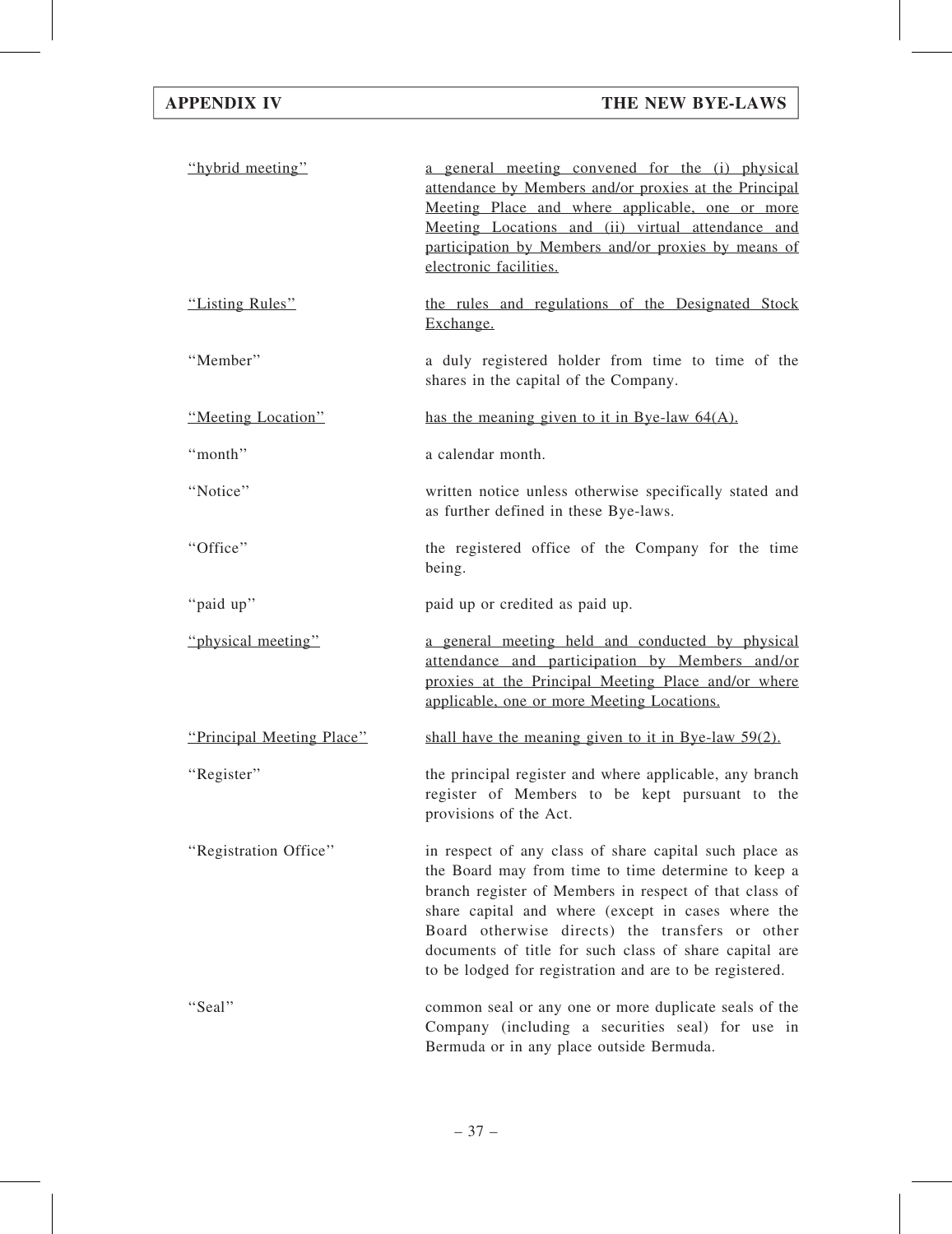- ''Secretary'' any person firm or corporation appointed by the Board to perform any of the duties of secretary of the Company and includes any assistant, deputy, temporary or acting secretary. ''Statutes'' the Act and every other act of the Legislature of Bermuda for the time being in force applying to or affecting the Company, its memorandum of association and/or these Bye-laws. ''substantial shareholder'' a person who is entitled to exercise, or to control the exercise of, 10% or more (or such other percentage as may be prescribed by the rules of the Designated Stock ExchangeListing Rules from time to time) of the voting power at any general meeting of the Company.
- 2. In these Bye-laws, unless there be something within the subject or context inconsistent with such construction:
	- (a) words importing the singular include the plural and vice versa;
	- (b) words importing a gender include both gender and the neuter;
	- (c) words importing persons include companies, associations and bodies of persons whether corporate or not;
	- (d) the words:
		- (i) ''may'' shall be construed as permissive;

"year" a calendar year.

- (ii) "shall" or "will" shall be construed as imperative;
- (e) expressions referring to writing shall, unless the contrary intention appears, be construed as including printing, lithography, photography and other modes of representing or reproducing words or figures in a legible and non-transitory form or, to the extent permitted by and in accordance with the Statutes and other applicable laws, rules and regulations, any visible substitute for writing (including an electronic communication), or modes of representing or reproducing words partly in one visible form and partly in another visible form, and including where the representation takes the form of electronic display, provided that both the mode of service of the relevant document or notice and the Member's election comply with all applicable Statutes, rules and regulations;
- (f) references to any act, ordinance, statute or statutory provision shall be interpreted as relating to any statutory modification or re-enactment thereof for the time being in force;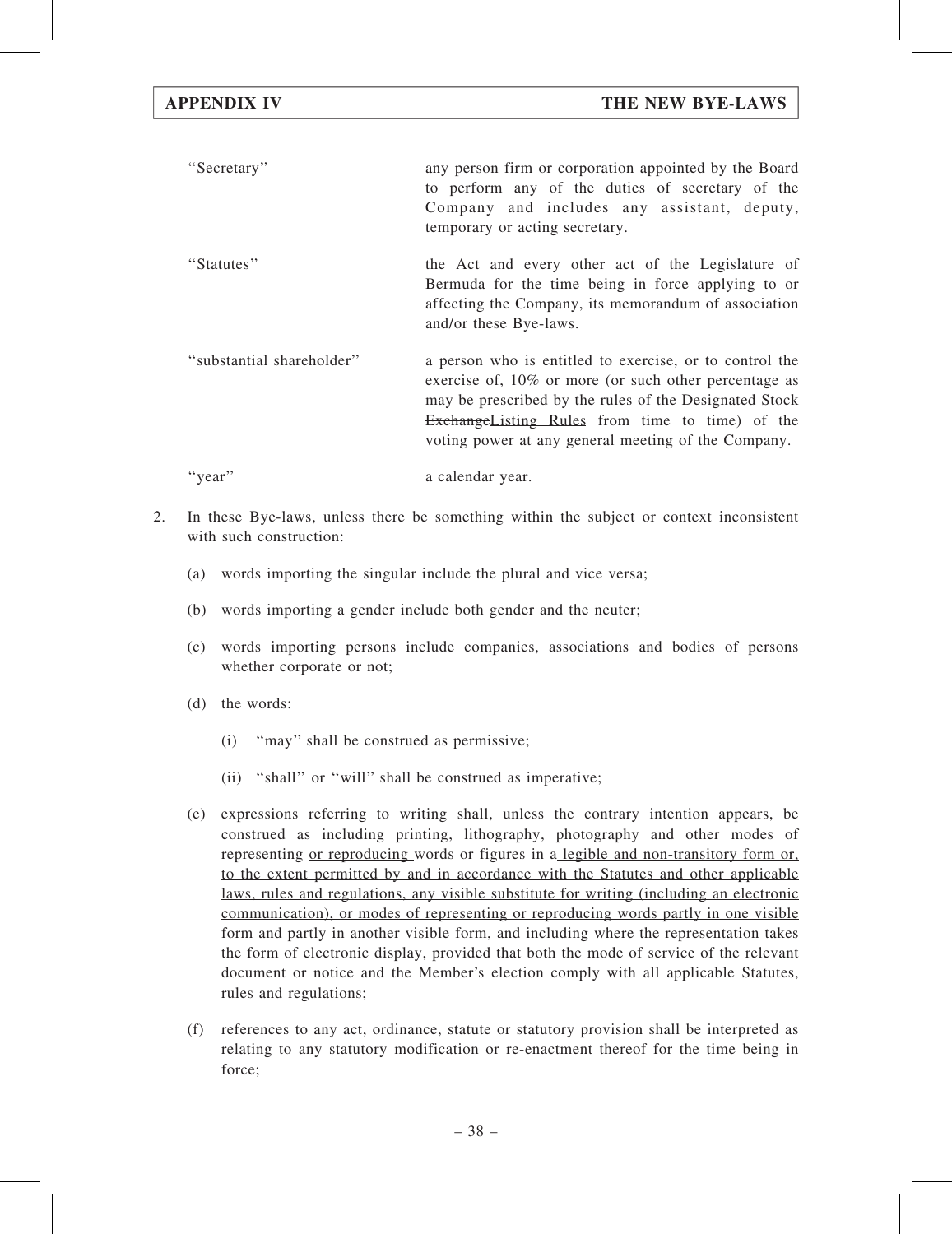- (g) save as aforesaid words and expressions defined in the Statutes shall bear the same meanings in these Bye-laws if not inconsistent with the subject in the context;
- (h) a resolution shall be a special resolution when it has been passed by a majority of not less than three-fourths of votes cast by such Members as, being entitled so to do, vote in person or, in the case of such Members as are corporations, by their respective duly authorised representative or, where proxies are allowed, by proxy at a general meeting of which Notice has been duly given in accordance with Bye-law 59;
- (i) a resolution shall be an ordinary resolution when it has been passed by a simple majority of votes cast by such Members as, being entitled so to do, vote in person or, in the case of any Member being a corporation, by its duly authorised representative or, where proxies are allowed, by proxy at a general meeting of which Notice has been duly given in accordance with Bye-law 59;
- (j) a special resolution shall be effective for any purpose for which an ordinary resolution is expressed to be required under any provision of these Bye-laws or the Statutes;
- (k) a resolution shall be an extraordinary resolution when it has been passed by a majority of not less than two-thirds of votes cast by such Members as, being entitled so to do, vote in person or, in the case of such Members as are corporations, by their respective duly authorised representative or, where proxies are allowed, by proxy at a general meeting of which Notice has been duly given in accordance with Bye-law 59;
- (k)(l) references to a document (including, but without limitation, a resolution in writing) being signed executed include references to it being signed or executed under hand or under seal or by electronic signature or by electronic communication or by any other method and references to a notice or document include a notice or document recorded or stored in any digital, electronic, electrical, magnetic or other retrievable form or medium and information in visible form whether having physical substance or not;
- $(H)(m)$  a reference to a meeting: (a) shall mean a meeting convened and held in any manner permitted by these Bye-laws and any Member or Director attending and participating at a meeting by means of electronic facilities shall be deemed to be present at that meeting for all purposes of the Statutes and these Bye-laws, and attend, participate, attending, participating, attendance and participation shall be construed accordingly;
- $(m)(n)$  references to a person's participation in the business of a general meeting include without limitation and as relevant the right (including, in the case of a corporation, through a duly authorised representative) to speak or communicate, vote, be represented by a proxy and have access in hard copy or electronic form to all documents which are required by the Statutes or these Bye-laws to be made available at the meeting, and participate and participating in the business of a general meeting shall be construed accordingly;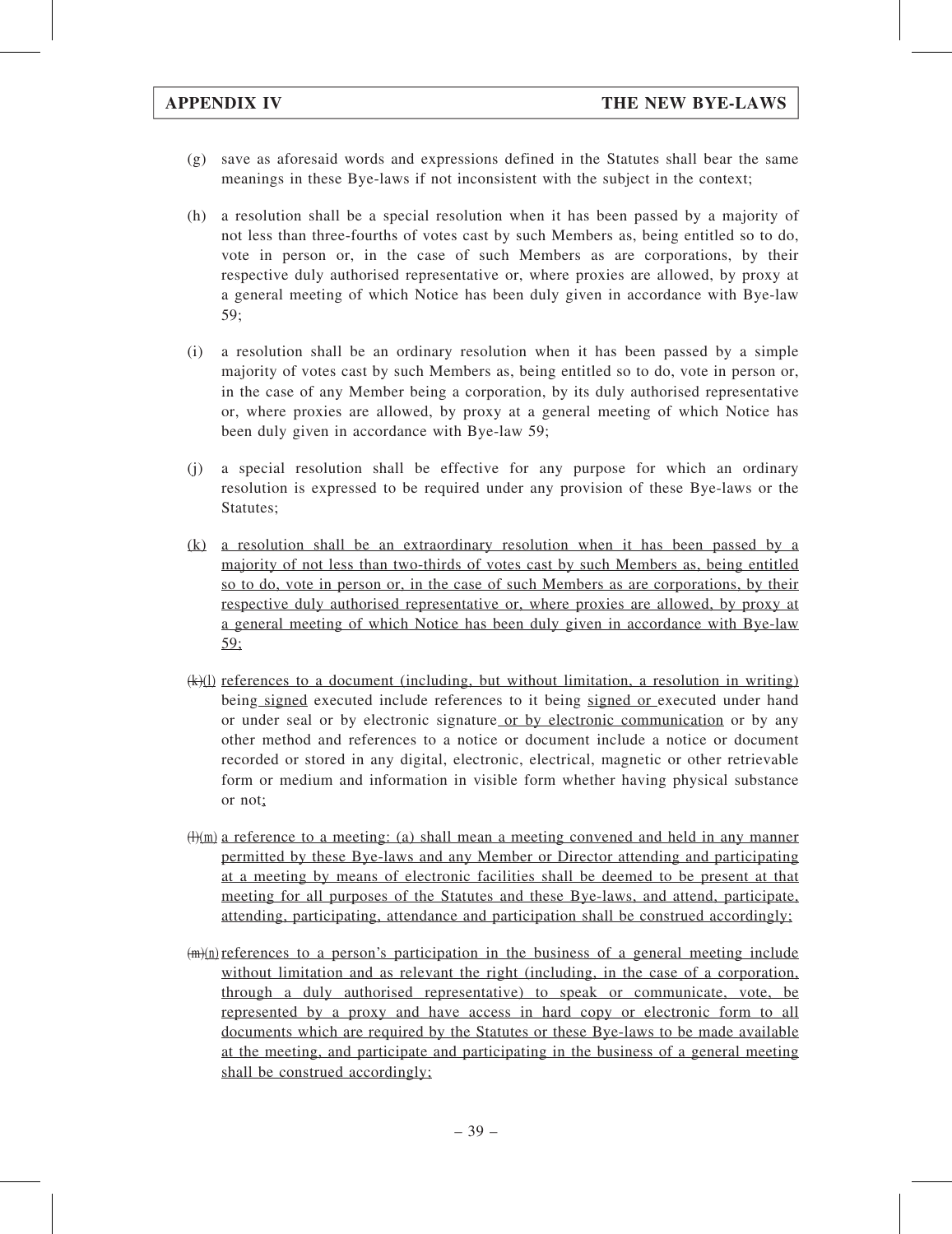- $(n)(o)$  references to electronic facilities include, without limitation, website addresses, webinars, webcast, video or any form of conference call systems (telephone, video, web or otherwise); and
- $(\theta)(p)$  where a Member is a corporation, any reference in these Bye-laws to a Member shall, where the context requires, refer to a duly authorised representative of such Member.

# SHARE CAPITAL

- 3. (1) The share capital of the Company at the date on which these Bye-laws come into effect shall be divided into shares of \$0.104 each.
	- (2) Subject to the Act, the Company's memorandum of association and, where applicable, the rules of any Designated Stock ExchangeListing Rules and/or any competent regulatory authority, any power of the Company to purchase or otherwise acquire its own shares shall be exercisable by the Board upon such terms and subject to such conditions as it thinks fit.
	- (3) Subject to compliance with the rules and regulations of the Designated Stock ExchangeListing Rules and any other relevant competent regulatory authority, the Company may give financial assistance for the purpose of or in connection with a purchase made or to be made by any person of any shares in the Company.

# ALTERATION OF CAPITAL

- 4. The Company may from time to time by ordinary resolution in accordance with Section 45 of the Act:
	- (a) increase its capital by such sum, to be divided into shares of such amounts, as the resolution shall prescribe;
	- (b) consolidate and divide all or any of its capital into shares of larger amount than its existing shares;
	- (c) divide its shares into several classes and without prejudice to any special rights previously conferred on the holders of existing shares attach thereto respectively any preferential, deferred, qualified or special rights, privileges, conditions or such restrictions which in the absence of any such determination by the Company in general meeting, as the Directors may determine provided always that where the Company issues shares which do not carry voting rights, the words ''non-voting'' shall appear in the designation of such shares and where the equity capital includes shares with different voting rights, the designation of each class of shares, other than those with the most favourable voting rights, must include the words ''restricted voting" or "limited voting";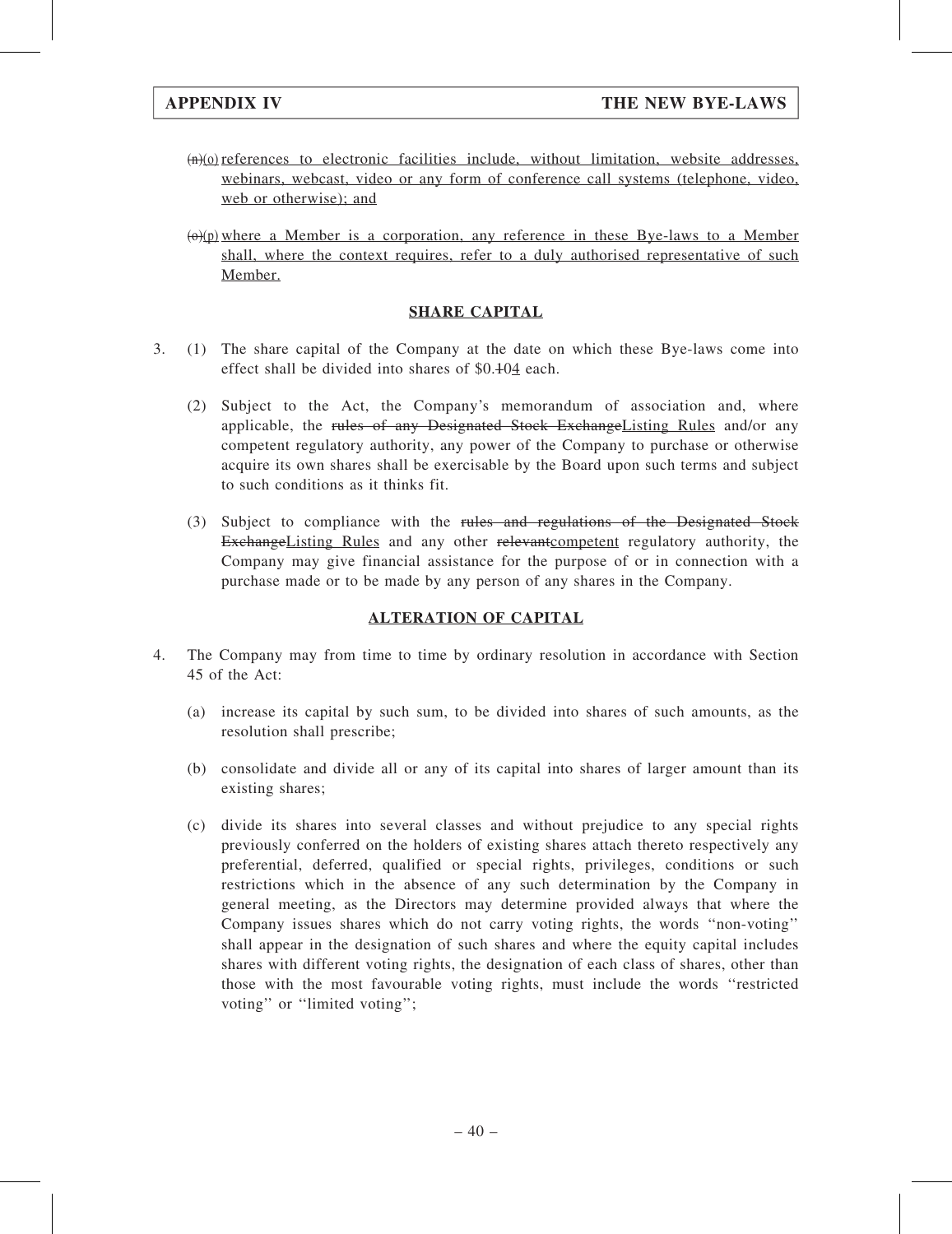- (d) sub-divide its shares, or any of them, into shares of smaller amount than is fixed by the memorandum of association (subject, nevertheless, to the Act), and may by such resolution determine that, as between the holders of the shares resulting from such sub-division, one or more of the shares may have any such preferred rights or be subject to any such restrictions as compared with the other or others as the Company has power to attach to unissued or new shares;
- (e) change the currency denomination of its share capital;
- (f) make provision for the issue and allotment of shares which do not carry any voting rights; and
- (g) cancel any shares which, at the date of the passing of the resolution, have not been taken, or agreed to be taken, by any person, and diminish the amount of its capital by the amount of the shares so cancelled.
- 5. The Board may settle as it considers expedient any difficulty which arises in relation to any consolidation and division under the last preceding Bye-law and in particular but without prejudice to the generality of the foregoing may issue certificates in respect of fractions of shares or arrange for the sale of the shares representing fractions and the distribution of the net proceeds of sale (after deduction of the expenses of such sale) in due proportion amongst the Members who would have been entitled to the fractions, and for this purpose the Board may authorise some person to transfer the shares representing fractions to their purchaser or resolve that such net proceeds be paid to the Company for the Company's benefit. Such purchaser will not be bound to see to the application of the purchase money nor will his title to the shares be affected by any irregularity or invalidity in the proceedings relating to the sale.
- 6. The Company may from time to time by special resolution, subject to any confirmation or consent required by law, reduce its authorised or issued share capital or, save for the use of share premium as expressly permitted by the Act, any share premium account or other undistributable reserve.
- 7. Except so far as otherwise provided by the conditions of issue, or by these Bye-laws, any capital raised by the creation of new shares shall be treated as if it formed part of the original capital of the Company, and such shares shall be subject to the provisions contained in these Bye-laws with reference to the payment of calls and instalments, transfer and transmission, forfeiture, lien, cancellation, surrender, voting and otherwise.

# SHARE RIGHTS

8. Subject to any special rights conferred on the holders of any shares or class of shares, any share in the Company (whether forming part of the present capital or not) may be issued with or have attached thereto such rights or restrictions whether in regard to dividend, voting, return of capital or otherwise as the Company may by ordinary resolution determine or, if there has not been any such determination or so far as the same shall not make specific provision, as the Board may determine.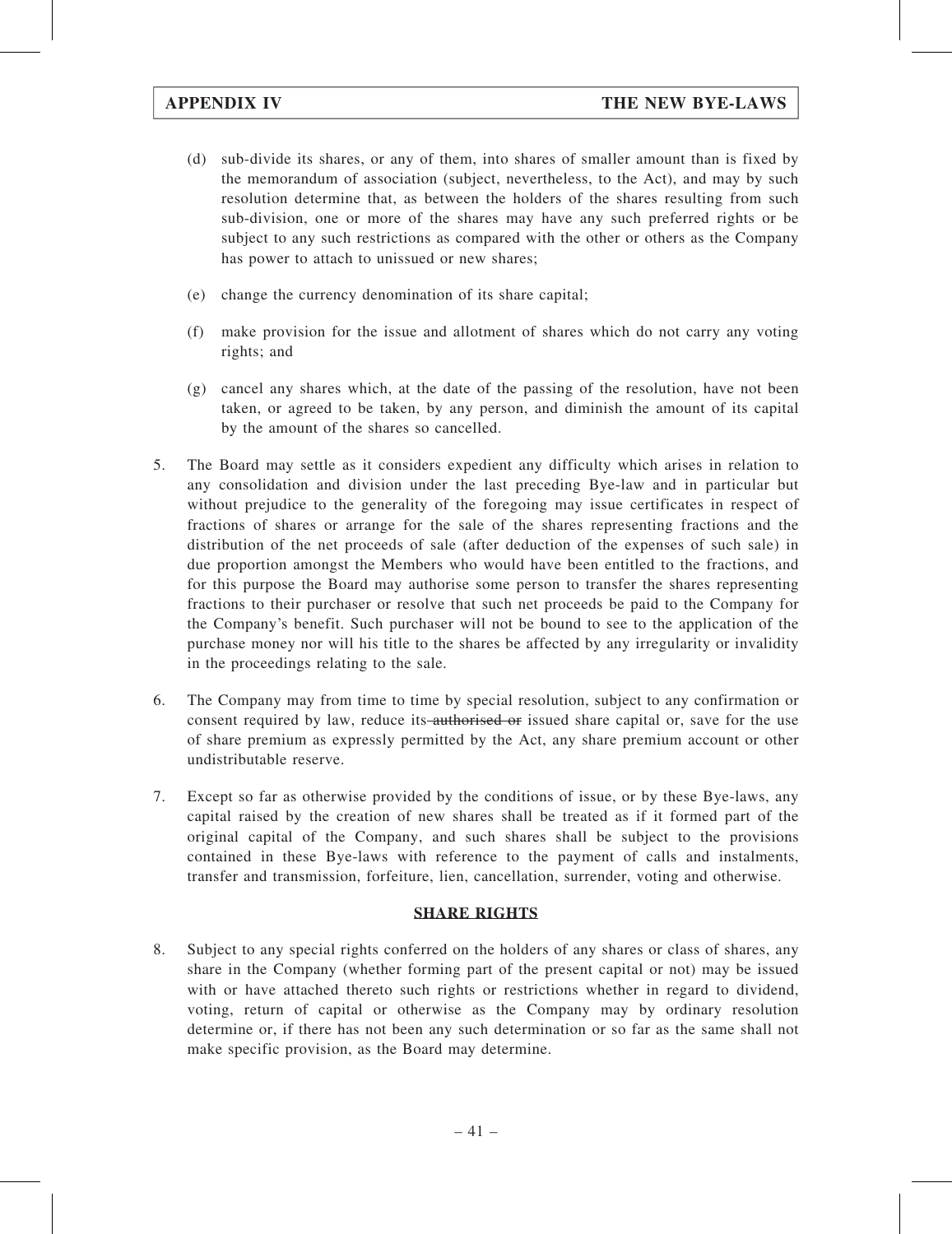9. Subject to Sections 42 and 43 of the Act, these Bye-laws, and to any special rights conferred on the holders of any shares or attaching to any class of shares, any preference shares may be issued or converted into shares that, at a determinable date or at the option of the Company or the holder if so authorised by its memorandum of association, are liable to be redeemed on such terms and in such manner as the Company before the issue or conversion may by ordinary resolution of the Members determine. Where the Company purchases for redemption a redeemable share, purchases not made through the market or by tender shall be limited to a maximum price as may from time to time be determined by the Company in general meeting, either generally or with regard to specific purchases. If purchases are by tender, tenders shall be available to all Members alike.

# VARIATION OF RIGHTS

- 10. Subject to the Act and without prejudice to Bye-law 8, all or any of the special rights for the time being attached to the shares or any class of shares may, unless otherwise provided by the terms of issue of the shares of that class, from time to time (whether or not the Company is being wound up) be varied, modified or abrogated either with the consent in writing of the holders of not less than three-fourths in nominal value of the issued shares of that class or with the sanction of a special resolution passed at a separate general meeting of the holders of the shares of that class. To every such separate general meeting all the provisions of these Bye-laws relating to general meetings of the Company shall, mutatis mutandis, apply, but so that:
	- (a) the necessary quorum (other than at an adjourned meeting) shall be two persons (or in the case of a Member being a corporation, its duly authorised representative) holding or representing by proxy not less than one-third in nominal value of the issued shares of that class and at any adjourned meeting of such holders, two holders present in person or (in the case of a Member being a corporation) its duly authorised representative or by proxy (whatever the number of shares held by them) shall be a quorum; and
	- (b) every holder of shares of the class shall be entitled to one vote for every such share held by him.
- 11. The special rights conferred upon the holders of any shares or class of shares shall not, unless otherwise expressly provided in the rights attaching to or the terms of issue of such shares, be deemed to be varied, modified or abrogated by the creation or issue of further shares ranking pari passu therewith.

### SHARES

12. (1) Subject to the Act, these Bye-laws, any direction that may be given by the Company in general meeting and, where applicable, the rules of any Designated Stock ExchangeListing Rules and without prejudice to any special rights or restrictions for the time being attached to any shares or any class of shares, the unissued shares of the Company (whether forming part of the original or any increased capital) shall be at the disposal of the Board, which may offer, allot, grant options over or otherwise dispose of them to such persons, at such times and for such consideration and upon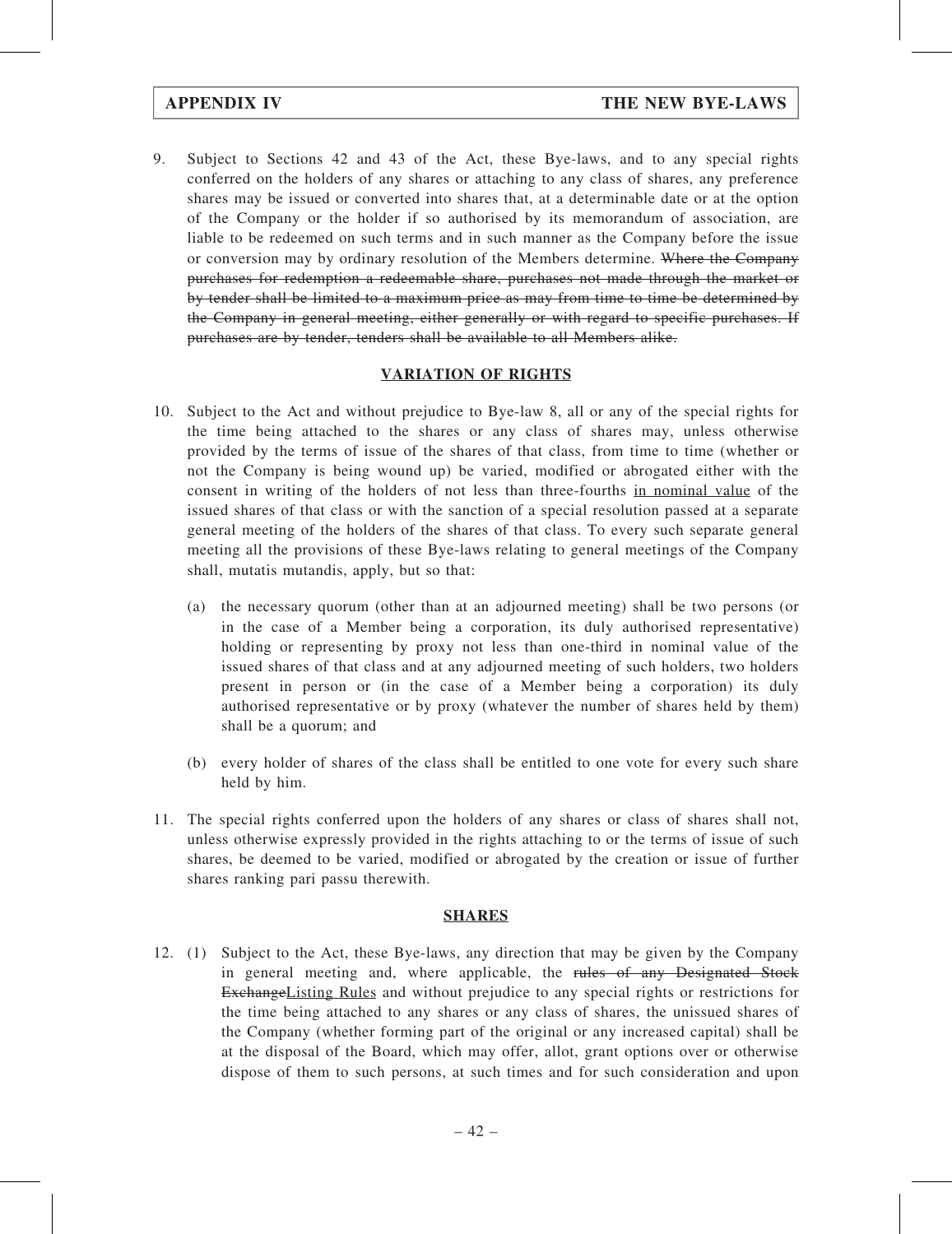such terms and conditions as the Board may in its absolute discretion determine but so that no shares shall be issued at a discount to their nominal value. Neither the Company nor the Board shall be obliged, when making or granting any allotment of, offer of, option over or disposal of shares, to make, or make available, any such allotment, offer, option or shares to Members or others with registered addresses in any particular territory or territories being a territory or territories where, in the absence of a registration statement or other special formalities, this would or might, in the opinion of the Board, be unlawful or impracticable. Members affected as a result of the foregoing sentence shall not be, or be deemed to be, a separate class of mMembers for any purpose whatsoever.

- (2) The Board may issue warrants or convertible securities or securities of similar nature conferring the right upon the holders thereof to subscribe for any class of shares or securities in the capital of the Company on such terms as it may from time to time determine.
- 13. The Company may in connection with the issue of any shares exercise all powers of paying commission and brokerage conferred or permitted by the Act. Subject to the Act, the commission may be satisfied by the payment of cash or by the allotment of fully or partly paid shares or partly in one and partly in the other.
- 14. Except as required by law, no person shall be recognised by the Company as holding any share upon any trust and the Company shall not be bound by or required in any way to recognise (even when having notice thereof) any equitable, contingent, future or partial interest in any share or any fractional part of a share or (except only as otherwise provided by these Bye-laws or by law) any other rights in respect of any share except an absolute right to the entirety thereof in the registered holder.
- 15. Subject to the Act and these Bye-laws, the Board may at any time after the allotment of shares but before any person has been entered in the Register as the holder, recognise a renunciation thereof by the allottee in favour of some other person and may accord to any allottee of a share a right to effect such renunciation upon and subject to such terms and conditions as the Board considers fit to impose.

# SHARE CERTIFICATES

16. Every share certificate shall be issued under the Seal or a facsimile thereof or with the Seal printed thereon and shall specify the number and class and distinguishing numbers (if any) of the shares to which it relates, and the amount paid up thereon and may otherwise be in such form as the Directors may from time to time determine. The seal of the Company may only be affixed or imprinted to a share certificate with the authority of the Directors, or be executed under the signature of appropriate officials with statutory authority, unless otherwise determined by the Directors. No certificate shall be issued and representing shares of more than one class. The Board may by resolution determine, either generally or in any particular case or cases, that any signatures on any such certificates (or certificates in respect of other securities) need not be autographic but may be affixed to such certificates by some mechanical means or may be printed thereon or that such certificates need not be signed by any person.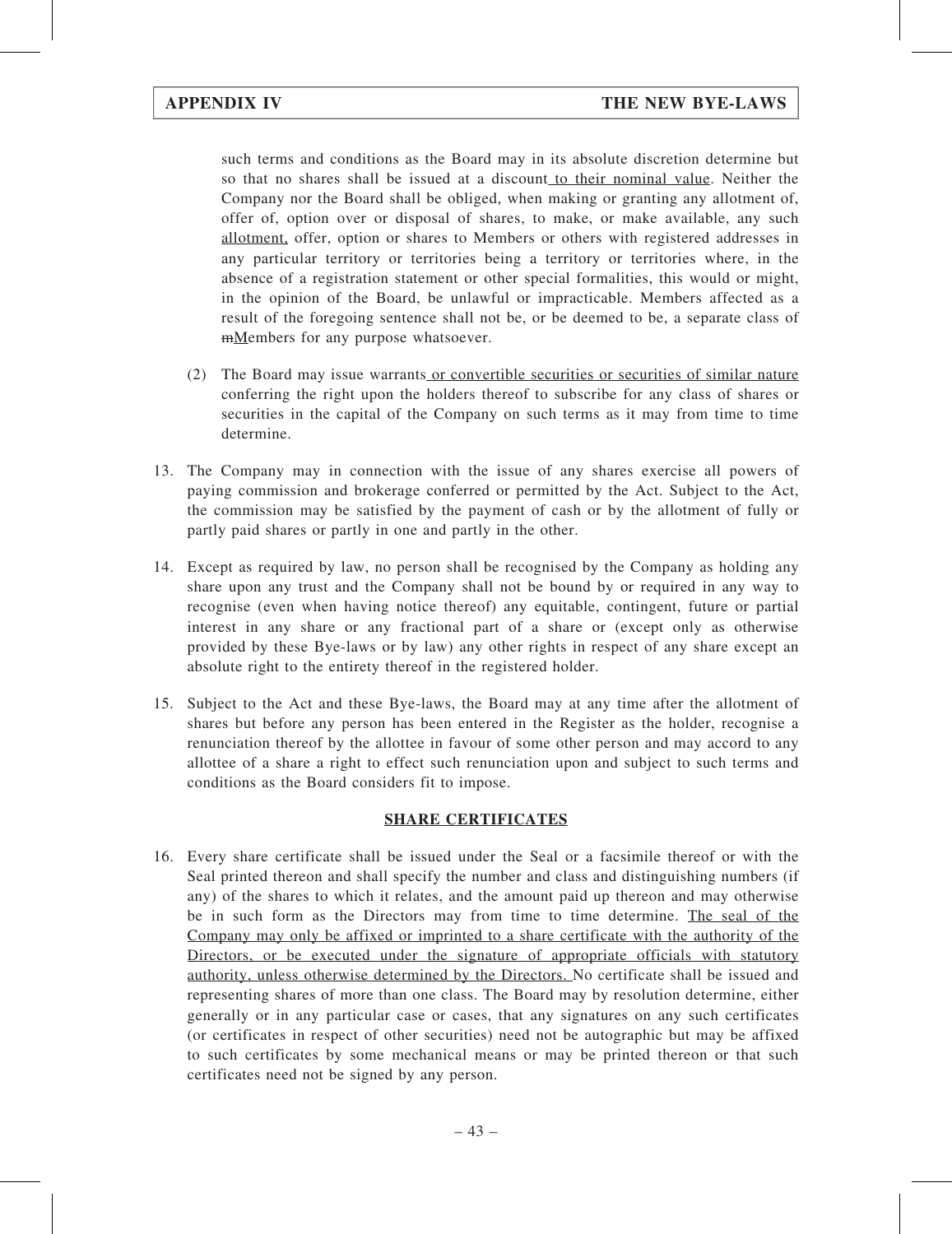- 17. (1) In the case of a share held jointly by several persons, the Company shall not be bound to issue more than one certificate therefor and delivery of a certificate to one of several joint holders shall be sufficient delivery to all such holders.
	- (2) Where a share stands in the names of two or more persons, the person first named in the Register shall as regards service of notices and, subject to the provisions of these Bye-laws, all or any other matters connected with the Company, except the transfer of the shares, be deemed the sole holder thereof.
- 18. Every person whose name is entered, upon an allotment of shares, as a Member in the Register shall be entitled, without payment, to receive one certificate for all such shares of any one class or several certificates each for one or more of such shares of such class upon payment for every certificate after the first of such reasonable out-of-pocket expenses as the Board from time to time determines.
- 19. Share certificates shall be issued within the relevant time limit as prescribed in the Act or as the Designated Stock Exchange may from time to time determine, whichever is the shorter, after allotment or, except in the case of a transfer which the Company is for the time being entitled to refuse to register and does not register, after lodgment of a transfer with the Company.
- 20. (1) Upon every transfer of shares the certificate held by the transferor shall be given up to be cancelled, and shall forthwith be cancelled accordingly, and a new certificate shall be issued to the transferee in respect of the shares transferred to him at such fee as is provided in paragraph (2) of this Bye-law. If any of the shares included in the certificate so given up shall be retained by the transferor a new certificate for the balance shall be issued to him at the aforesaid fee payable by the transferor to the Company in respect thereof.
	- (2) The fee referred to in paragraph (1) above shall be an amount not exceeding the relevant maximum amount as the Designated Stock Exchange may from time to time determine provided that the Board may at any time determine a lower amount for such fee.
- 21. If a share certificate shall be damaged or defaced or alleged to have been lost, stolen or destroyed a new certificate representing the same shares may be issued to the relevant Member upon request and on payment of such fee as the Designated Stock Exchange may determine to be the maximum fee payable or such lesser sum as the Board may determine and, subject to compliance with such terms (if any) as to evidence and indemnity and to payment of the costs and reasonable out-of-pocket expenses of the Company in investigating such evidence and preparing such indemnity as the Board may think fit and, in case of damage or defacement, on delivery of the old certificate to the Company provided always that where share warrants have been issued, no new share warrant shall be issued to replace one that has been lost unless the Directors are satisfied beyond reasonable doubt that the original has been destroyed.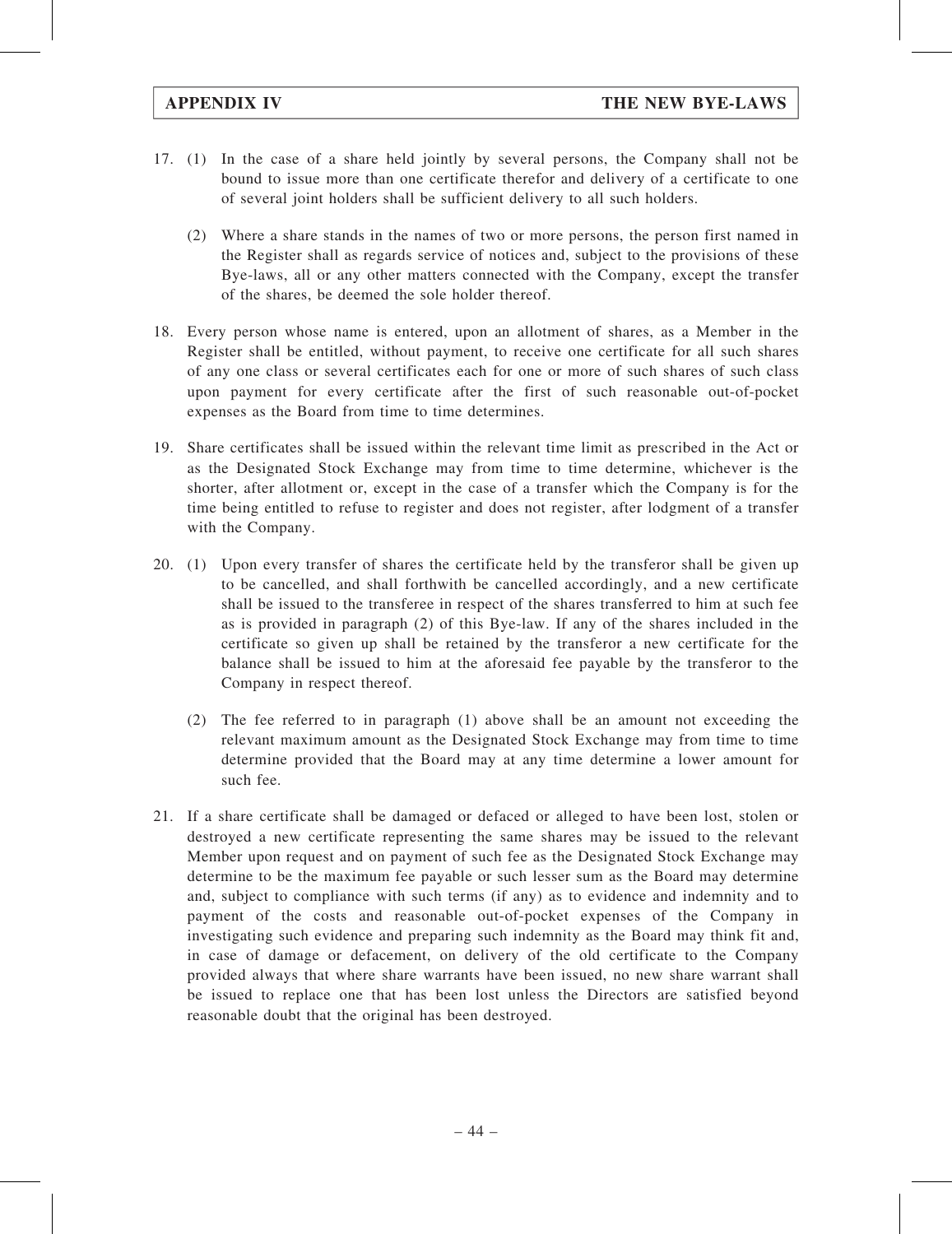# **LIEN**

- 22. The Company shall have a first and paramount lien on every share (not being a fully paid share) for all moneys (whether presently payable or not) called or payable at a fixed time in respect of that share. The Company shall also have a first and paramount lien on every share (not being a fully paid share) registered in the name of a Member (whether or not jointly with other Members) for all amounts of money presently payable by such Member or his estate to the Company whether the same shall have been incurred before or after notice to the Company of any equitable or other interest of any person other than such mMember, and whether the period for the payment or discharge of the same shall have actually arrived or not, and notwithstanding that the same are joint debts or liabilities of such Member or his estate and any other person, whether a Member or not. The Company's lien on a share shall extend to all dividends or other moneys payable thereon or in respect thereof. The Board may at any time, generally or in any particular case, waive any lien that has arisen or declare any share exempt in whole or in part, from the provisions of this Bye-law.
- 23. Subject to these Bye-laws, the Company may sell in such manner as the Board determines any share on which the Company has a lien, but no sale shall be made unless some sum in respect of which the lien exists is presently payable, or the liability or engagement in respect of which such lien exists is liable to be presently fulfilled or discharged nor until the expiration of fourteen (14) clear days after a notice in writing, stating and demanding payment of the sum presently payable, or specifying the liability or engagement and demanding fulfilment or discharge thereof and giving notice of the intention to sell in default, has been served on the registered holder for the time being of the share or the person entitled thereto by reason of his death or bankruptcy.
- 24. The net proceeds of the sale shall be received by the Company and applied in or towards payment or discharge of the debt or liability in respect of which the lien exists, so far as the same is presently payable, and any residue shall (subject to a like lien for debts or liabilities not presently payable as existed upon the share prior to the sale) be paid to the person entitled to the share at the time of the sale. To give effect to any such sale the Board may authorise some person to transfer the shares sold to the purchaser thereof. The purchaser shall be registered as the holder of the shares so transferred and he shall not be bound to see to the application of the purchase money, nor shall his title to the shares be affected by any irregularity or invalidity in the proceedings relating to the sale.

## CALLS ON SHARES

25. Subject to these Bye-laws and to the terms of allotment, the Board may from time to time make calls upon the Members in respect of any moneys unpaid on their shares (whether on account of the nominal value of the shares or by way of premium), and each Member shall (subject to being given at least fourteen (14) clear days' Notice specifying the time and place of payment) pay to the Company as required by such notice the amount called on his shares. A call may be extended, postponed or revoked in whole or in part as the Board determines but no member shall be entitled to any such extension, postponement or revocation except as a matter of grace and favour.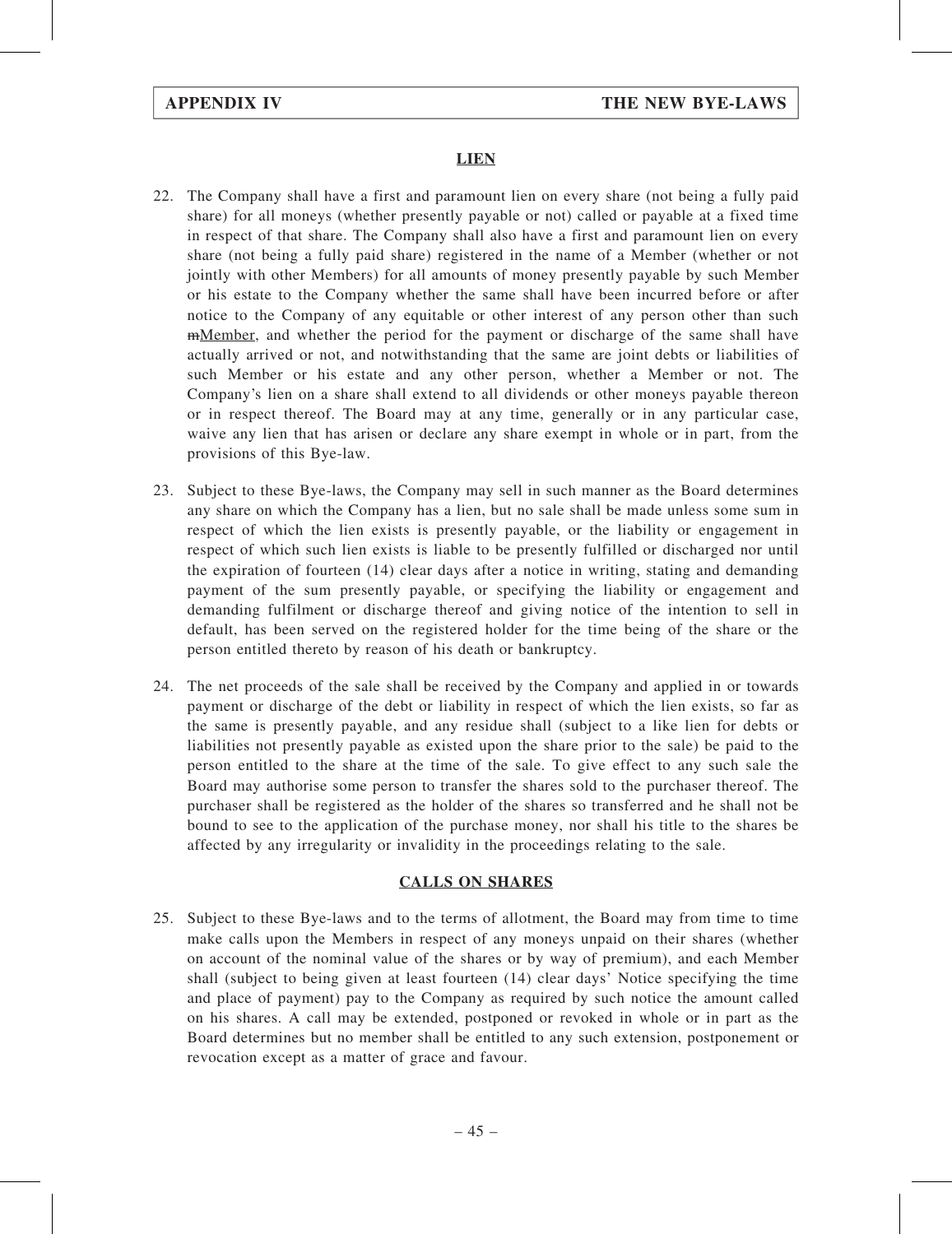- 26. A call shall be deemed to have been made at the time when the resolution of the Board authorising the call was passed and may be made payable either in one lump sum or by instalments.
- 27. A person upon whom a call is made shall remain liable for calls made upon him notwithstanding the subsequent transfer of the shares in respect of which the call was made. The joint holders of a share shall be jointly and severally liable to pay all calls and instalments due in respect thereof or other moneys due in respect thereof.
- 28. If a sum called in respect of a share is not paid before or on the day appointed for payment thereof, the person from whom the sum is due shall pay interest on the amount unpaid from the day appointed for payment thereof to the time of actual payment at such rate (not exceeding twenty per cent. (20%) per annum) as the Board may determine, but the Board may in its absolute discretion waive payment of such interest wholly or in part.
- 29. No Member shall be entitled to receive any dividend or bonus or to be present and vote (save as proxy for another Member) at any general meeting either personally or by proxy, or be reckoned in a quorum, or exercise any other privilege as a Member until all calls or instalments due by him to the Company, whether alone or jointly with any other person, together with interest and expenses (if any) shall have been paid.
- 30. On the trial or hearing of any action or other proceedings for the recovery of any money due for any call, it shall be sufficient to prove that the name of the Member sued is entered in the Register as the holder, or one of the holders, of the shares in respect of which such debt accrued, that the resolution making the call is duly recorded in the minute book, and that notice of such call was duly given to the Member sued, in pursuance of these Bye-laws; and it shall not be necessary to prove the appointment of the Directors who made such call, nor any other matters whatsoever, but the proof of the matters aforesaid shall be conclusive evidence of the debt.
- 31. Any amount payable in respect of a share upon allotment or at any fixed date, whether in respect of nominal value or premium or as an instalment of a call, shall be deemed to be a call duly made and payable on the date fixed for payment and if it is not paid the provisions of these Bye-laws shall apply as if that amount had become due and payable by virtue of a call duly made and notified.
- 32. On the issue of shares the Board may differentiate between the allottees or holders as to the amount of calls to be paid and the times of payment.
- 33. The Board may, if it thinks fit, receive from any Member willing to advance the same, and either in money or money's worth, all or any part of the moneys uncalled and unpaid or instalments payable upon any shares held by him and upon all or any of the moneys so advanced (until the same would, but for such advance, become presently payable) pay interest at such rate (if any) as the Board may decide. The Board may at any time repay the amount so advanced upon giving to such Member not less than one month's Notice of its intention in that behalf, unless before the expiration of such notice the amount so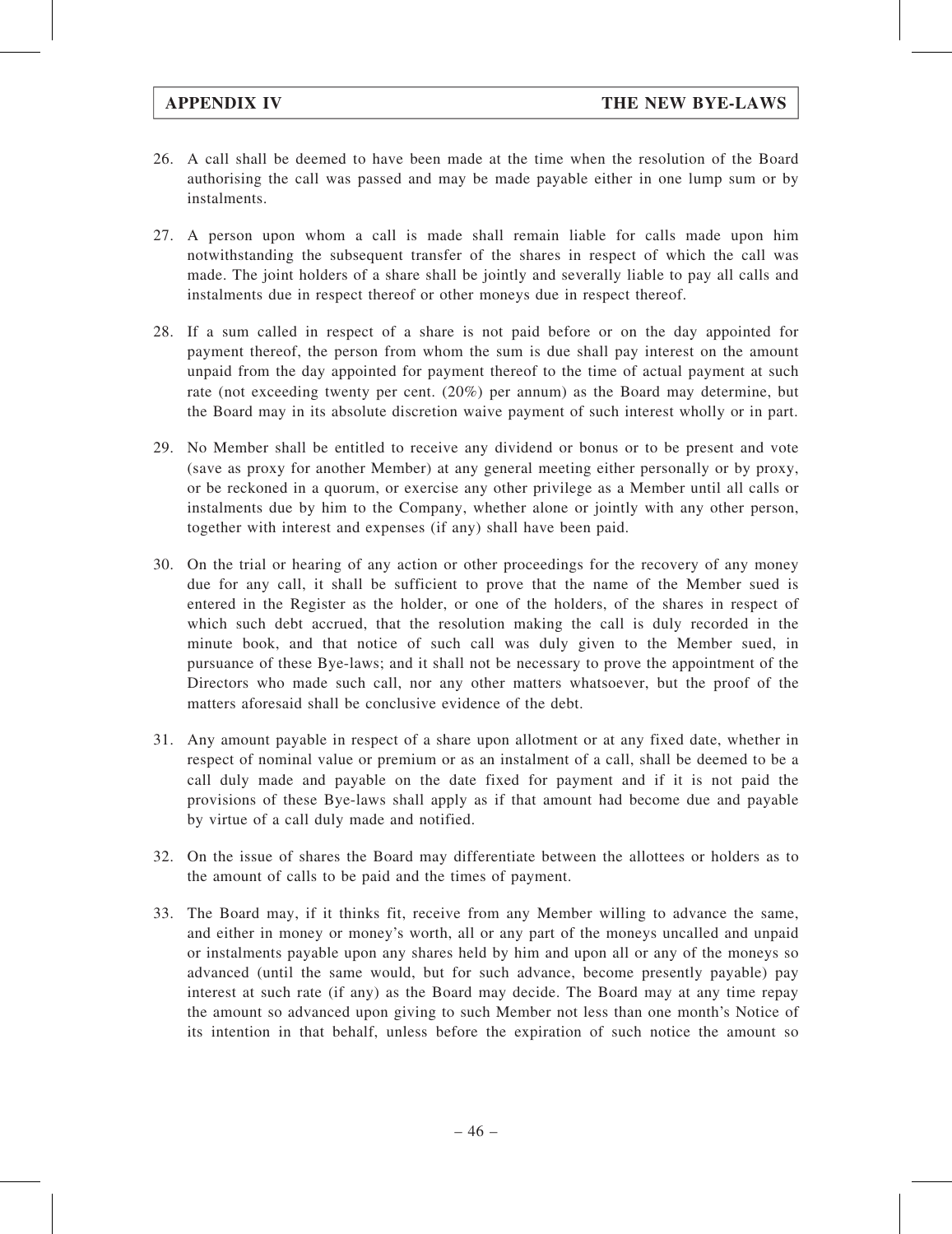advanced shall have been called up on the shares in respect of which it was advanced. Such payment in advance shall not entitle the holder of such share or shares to participate in respect thereof in a dividend subsequently declared.

# FORFEITURE OF SHARES

- 34. (1) If a call remains unpaid after it has become due and payable the Board may give to the person from whom it is due not less than fourteen (14) clear days' Notice:
	- (a) requiring payment of the amount unpaid together with any interest which may have accrued and which may still accrue up to the date of actual payment; and
	- (b) stating that if the Notice is not complied with the shares on which the call was made will be liable to be forfeited.
	- (2) If the requirements of any such Notice are not complied with, any share in respect of which such Notice has been given may at any time thereafter, before payment of all calls and interest due in respect thereof has been made, be forfeited by a resolution of the Board to that effect, and such forfeiture shall include all dividends and bonuses declared in respect of the forfeited share but not actually paid before the forfeiture.
- 35. When any share has been forfeited, notice of the forfeiture shall be served upon the person who was before forfeiture the holder of the share. No forfeiture shall be invalidated by any omission or neglect to give such Notice.
- 36. The Board may accept the surrender of any share liable to be forfeited hereunder and, in such case, references in these Bye-laws to forfeiture will include surrender.
- 37. Until cancelled in accordance with the requirements of the Act, a forfeited share shall be the property of the Company and may be sold, re-allotted or otherwise disposed of to such person, upon such terms and in such manner as the Board determines, and at any time before a sale, re-allotment or disposition the forfeiture may be annulled by the Board on such terms as the Board determines.
- 38. A person whose shares have been forfeited shall cease to be a Member in respect of the forfeited shares but nevertheless shall remain liable to pay the Company all moneys which at the date of forfeiture were presently payable by him to the Company in respect of the shares, with (if the Directors shall in their discretion so require) interest thereon from the date of forfeiture until payment at such rate (not exceeding twenty per cent. (20%) per annum) as the Board determines. The Board may enforce payment thereof if it thinks fit, and without any deduction or allowance for the value of the forfeited shares, at the date of forfeiture, but his liability shall cease if and when the Company shall have received payment in full of all such moneys in respect of the shares. For the purposes of this Byelaw any sum which, by the terms of issue of a share, is payable thereon at a fixed time which is subsequent to the date of forfeiture, whether on account of the nominal value of the share or by way of premium, shall notwithstanding that time has not yet arrived be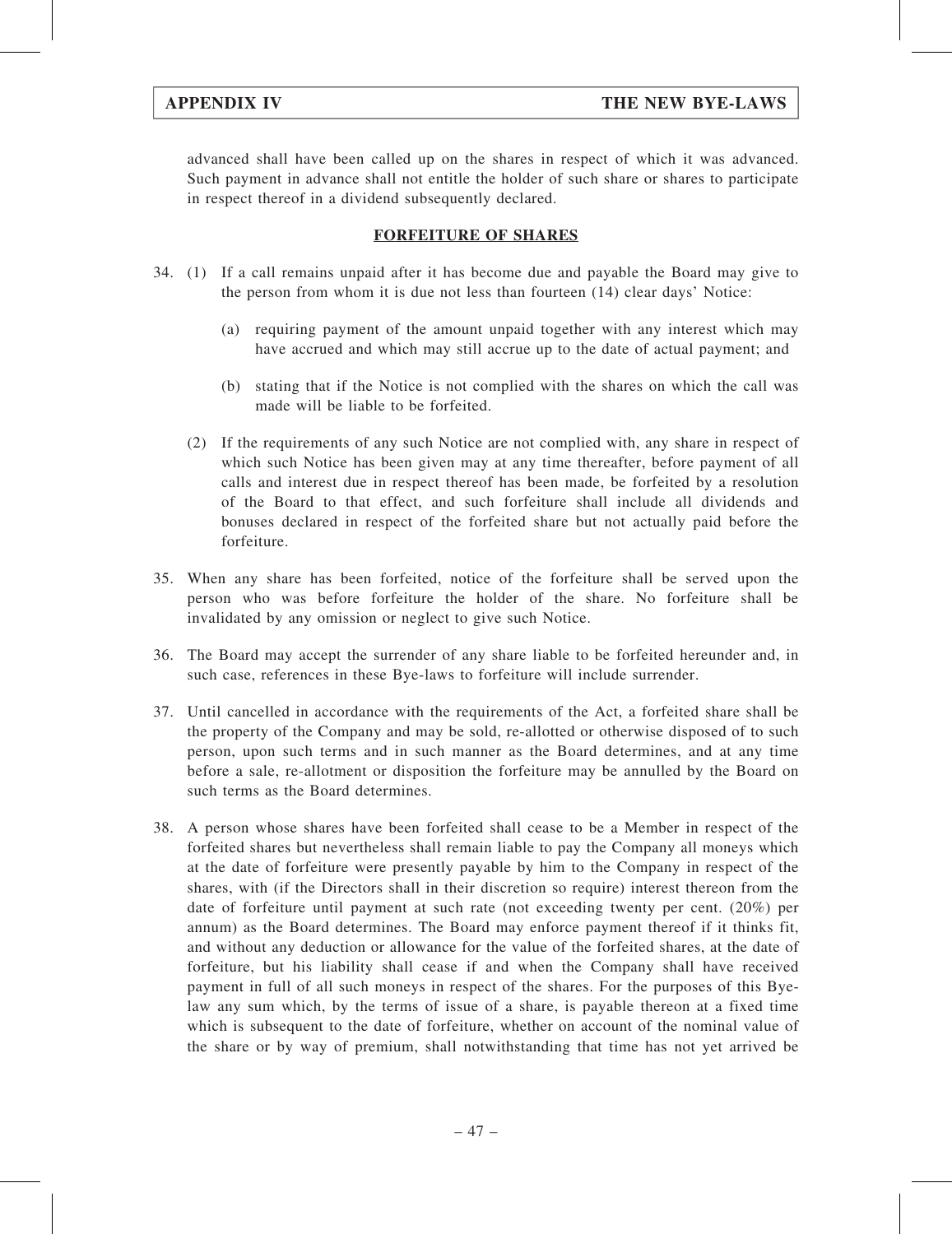deemed to be payable at the date of forfeiture, and the same shall become due and payable immediately upon the forfeiture, but interest thereon shall only be payable in respect of any period between the said fixed time and the date of actual payment.

- 39. A declaration by a Director or the Secretary that a share has been forfeited on a specified date shall be conclusive evidence of the facts therein stated as against all persons claiming to be entitled to the share, and such declaration shall (subject to the execution of an instrument of transfer by the Company if necessary) constitute a good title to the share, and the person to whom the share is disposed of shall be registered as the holder of the share and shall not be bound to see to the application of the consideration (if any), nor shall his title to the share be affected by any irregularity in or invalidity of the proceedings in reference to the forfeiture, sale or disposal of the share. When any share shall have been forfeited, notice of the declaration shall be given to the Member in whose name it stood immediately prior to the forfeiture, and an entry of the forfeiture, with the date thereof, shall forthwith be made in the register, but no forfeiture shall be in any manner invalidated by any omission or neglect to give such notice or make any such entry.
- 40. Notwithstanding any such forfeiture as aforesaid the Board may at any time, before any shares so forfeited shall have been sold, re-allotted or otherwise disposed of, permit the shares forfeited to be bought back upon the terms of payment of all calls and interest due upon and expenses incurred in respect of the share, and upon such further terms (if any) as it thinks fit.
- 41. The forfeiture of a share shall not prejudice the right of the Company to any call already made or instalment payable thereon.
- 42. The provisions of these Bye-laws as to forfeiture shall apply in the case of non-payment of any sum which, by the terms of issue of a share, becomes payable at a fixed time, whether on account of the nominal value of the share or by way of premium, as if the same had been payable by virtue of a call duly made and notified.

## REGISTER OF MEMBERS

- 43. (1) The Company shall keep in one or more books a Register and shall enter therein the following particulars, that is to say:
	- (a) the name and address of each Member, the number and class of shares held by him and, in respect of any shares that are not fully paid, the amount paid or agreed to be considered as paid on such shares;
	- (b) the date on which each person was entered in the Register; and
	- (c) the date on which any person ceased to be a Member.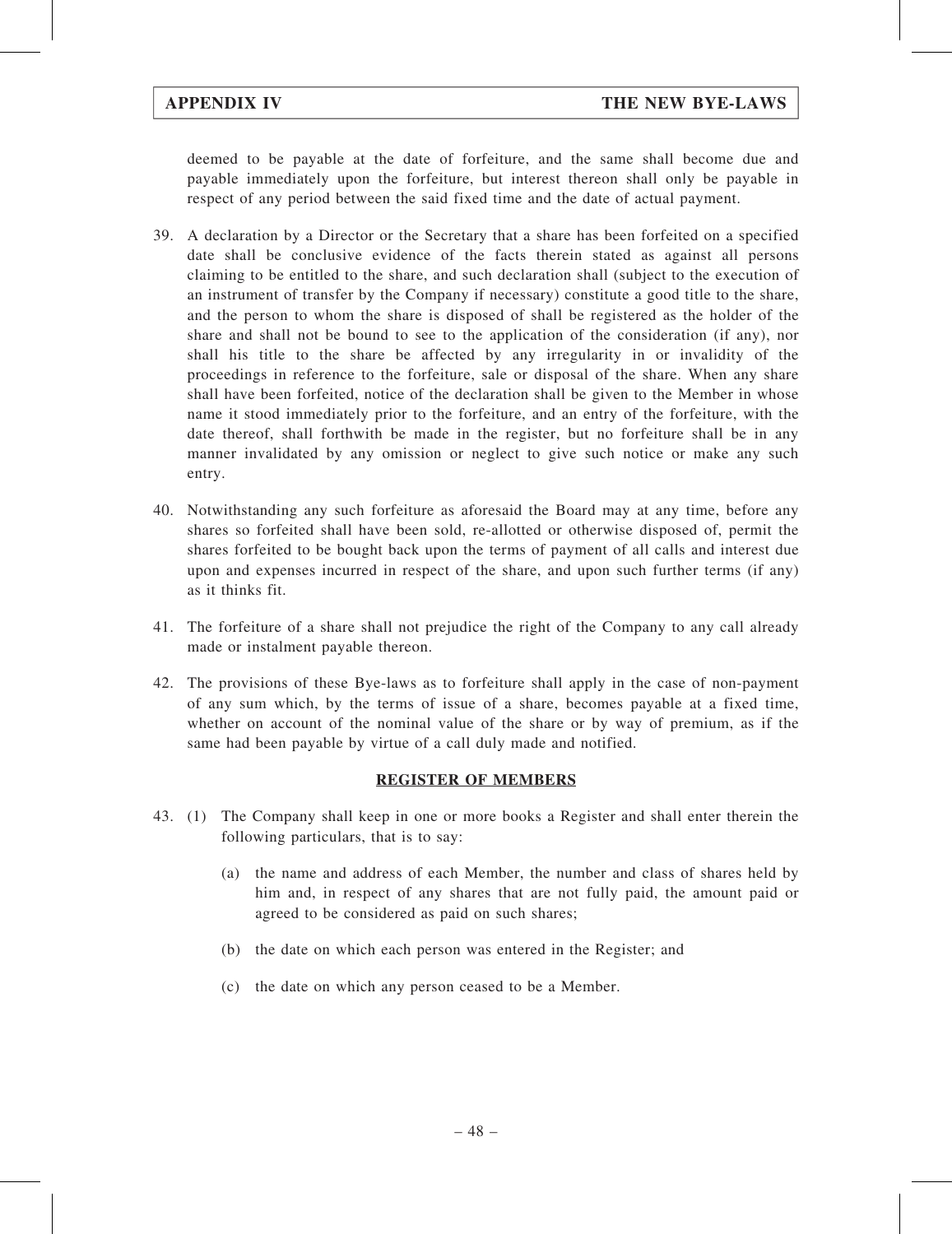- (2) Subject to the Act, the Company may keep an overseas or local or other branch register of Members resident in any place, and the Board may make and vary such regulations as it determines in respect of the keeping of any such register and maintaining a Registration Office in connection therewith.
- 44. The Register and branch register of Members, as the case may be, shall be open to inspection between 10 a.m. and 12 noon during business hours by members of the public without charge at the Office or such other place at which the Register is kept in accordance with the Act. The Register including any overseas or local or other branch register of Members may, after notice has been given by advertisement in an appointed newspaper and where applicable, any other newspapers in accordance with the requirements of any Designated Stock Exchange or by any means in such manner as may be accepted by the Designated Stock Exchange to that effect, be closed at such times or for such periods not exceeding in the whole thirty (30) days in each year as the Board may determine and either generally or in respect of any class of shares.

# RECORD DATES

- 45. Notwithstanding Subject to the Listing Rules, notwithstanding any other provision of these Bye-laws the Company or the Directors may fix any date as the record date for:
	- (a) determining the Members entitled to receive any dividend, distribution, allotment or issue and such record date may be on, or at any time not more than thirty (30) days before or after, any date on which such dividend, distribution, allotment or issue is declared, paid or made;
	- (b) determining the Members entitled to receive notice of and to vote at any general meeting of the Company.

## TRANSFER OF SHARES

- 46. Subject to these Bye-laws, any Member may transfer all or any of his shares in any manner permitted by and in accordance with the rules of the Designated Stock ExchangeListing Rules or by an instrument of transfer in the usual or common form or in a form prescribed by the Designated Stock Exchange or in any other form approved by the Board and may be under hand or, if the transferor or transferee is a clearing house or its nominee(s), by hand or by machine imprinted signature or by such other manner of execution as the Board may approve from time to time.
- 47. The instrument of transfer shall be executed by or on behalf of the transferor and the transferee provided that the Board may dispense with the execution of the instrument of transfer by the transferee in any case which it thinks fit in its discretion to do so. Without prejudice to Bye-law 46, the Board may also resolve, either generally or in any particular case, upon request by either the transferor or transferee, to accept mechanically executed transfers. The transferor shall be deemed to remain the holder of the share until the name of the transferee is entered in the Register in respect thereof. Nothing in these Bye-laws shall preclude the Board from recognising a renunciation of the allotment or provisional allotment of any share by the allottee in favour of some other person.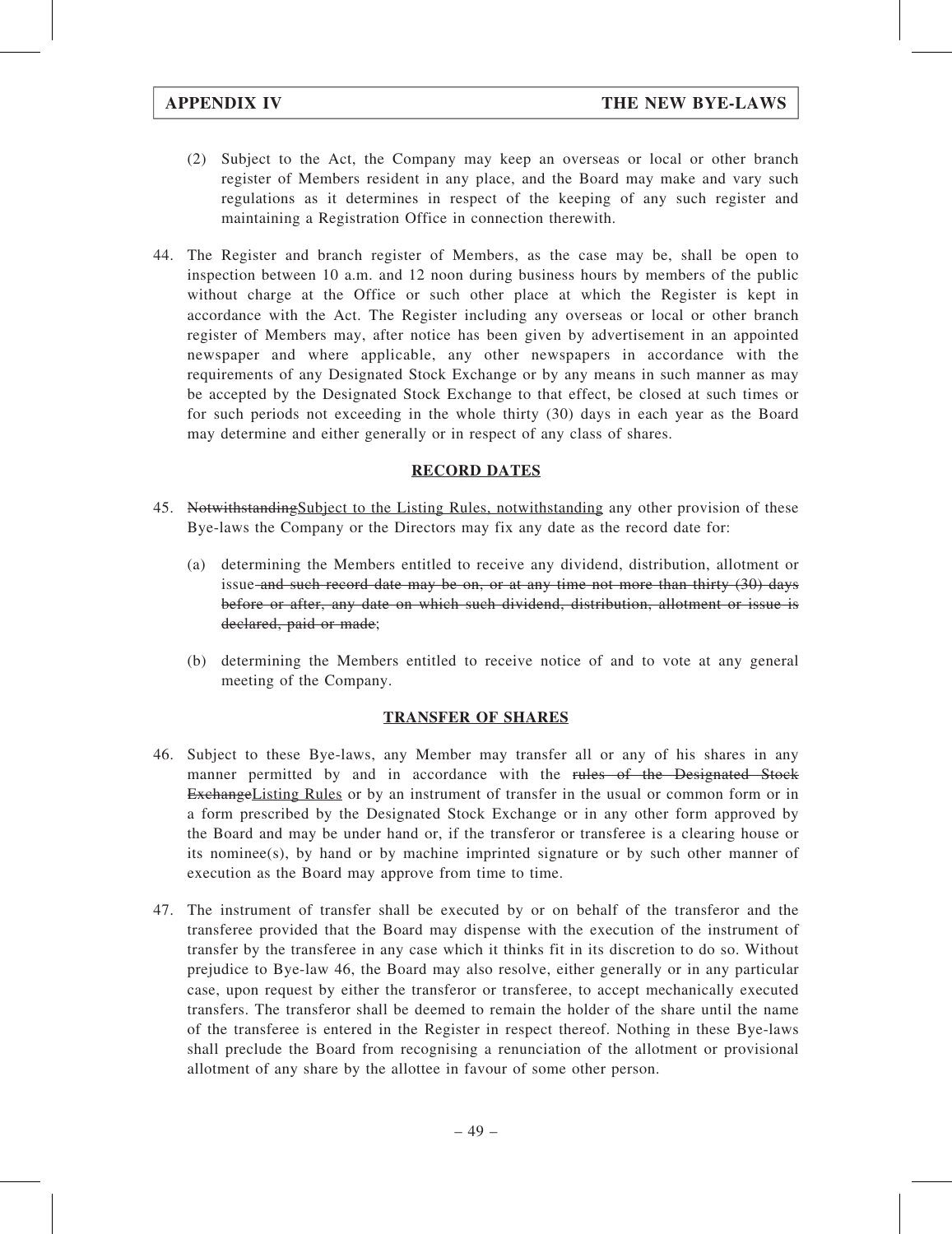- 48. (1) The Board may, in its absolute discretion, and without giving any reason therefor, refuse to register a transfer of any share (not being a fully paid up share) to a person of whom it does not approve, or any share issued under any share incentive scheme for employees upon which a restriction on transfer imposed thereby still subsists, and it may also, without prejudice to the foregoing generality, refuse to register a transfer of any share to more than four (4) joint holders or a transfer of any share (not being a fully paid up share) on which the Company has a lien.
	- (2) No transfer shall be made to an infant or to a person of unsound mind or under other legal disability.
	- (3) The Board in so far as permitted by any applicable law may, in its absolute discretion, at any time and from time to time transfer any share upon the Register to any branch register or any share on any branch register to the Register or any other branch register. In the event of any such transfer, the shareholder requesting such transfer shall bear the cost of effecting the transfer unless the Board otherwise determines.
	- (4) Unless the Board otherwise agrees (which agreement may be on such terms and subject to such conditions as the Board in its absolute discretion may from time to time determine, and which agreement the Board shall, without giving any reason therefor, be entitled in its absolute discretion to give or withhold), no shares upon the Register shall be transferred to any branch register nor shall shares on any branch register be transferred to the Register or any other branch register and all transfers and other documents of title shall be lodged for registration, and registered, in the case of any shares on a branch register, at the relevant Registration Office, and, in the case of any shares on the Register, at the Office or such other place in Bermuda at which the Register is kept in accordance with the Act.
- 49. Without limiting the generality of the last preceding Bye-law, the Board may decline to recognise any instrument of transfer unless:
	- (a) a fee of such maximum sum as the Designated Stock Exchange may determine to be payable or such lesser sum as the Board may from time to time require is paid to the Company in respect thereof;
	- (b) the instrument of transfer is in respect of only one class of share;
	- (c) the instrument of transfer is lodged at the Office or such other place in Bermuda at which the Register is kept in accordance with the Act or the Registration Office (as the case may be) accompanied by the relevant share certificate(s) and such other evidence as the Board may reasonably require to show the right of the transferor to make the transfer (and, if the instrument of transfer is executed by some other person on his behalf, the authority of that person so to do); and
	- (d) if applicable, the instrument of transfer is duly and properly stamped.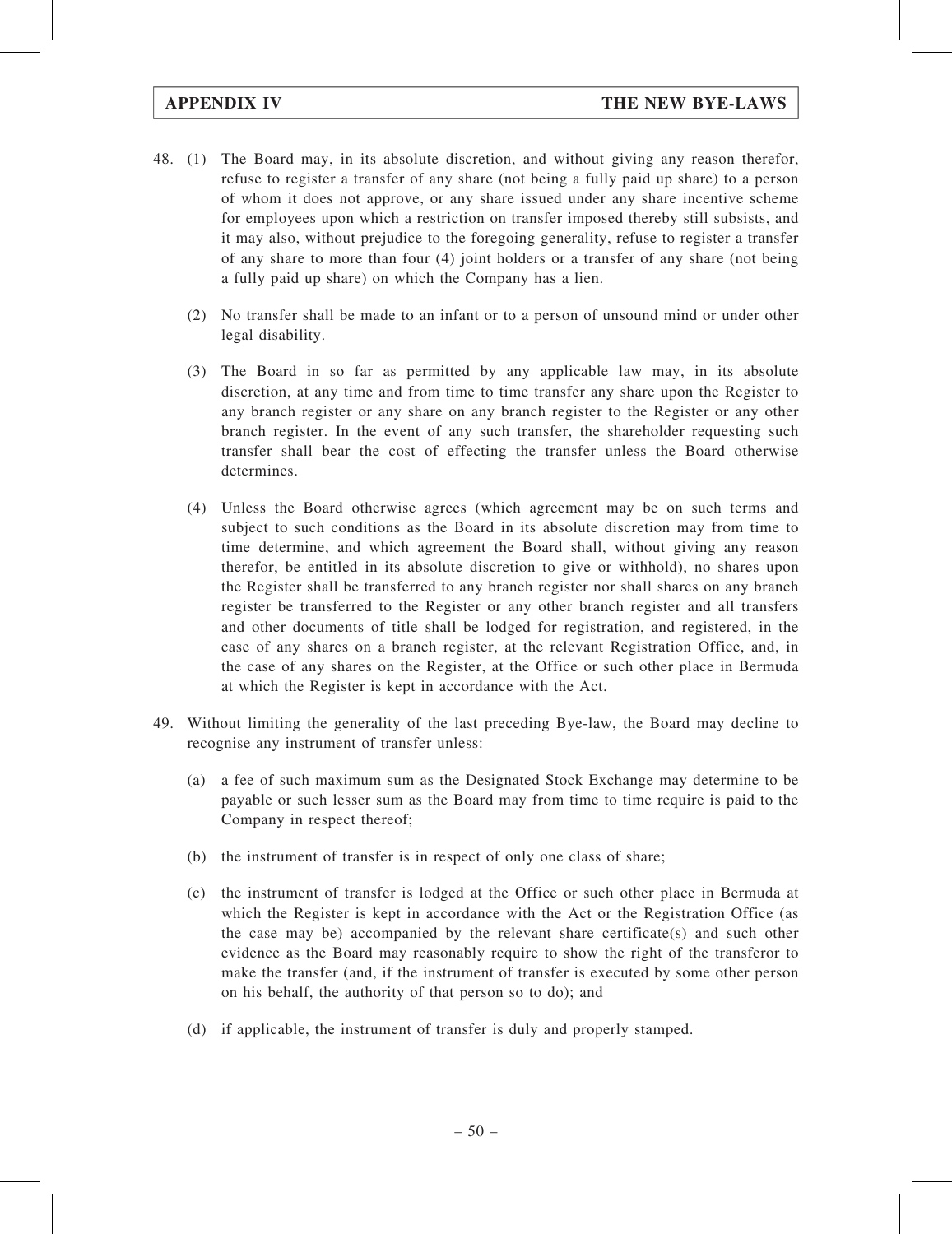- 50. If the Board refuses to register a transfer of any share, it shall, within two (2) months after the date on which the transfer was lodged with the Company, send to each of the transferor and transferee notice of the refusal.
- 51. The registration of transfers of shares or of any class of shares may, after notice has been given by announcement or by electronic communication or by advertisement in any newspapers in accordance with the requirements of any Designated Stock Exchange or by any means in such manner as may be accepted by the Designated Stock Exchange to that effect be suspended at such times and for such periods (not exceeding in the whole thirty (30) days in any year) as the Board may determine.

# TRANSMISSION OF SHARES

- 52. If a Member dies, the survivor or survivors where the deceased was a joint holder, and his legal personal representatives where he was a sole or only surviving holder, will be the only persons recognised by the Company as having any title to his interest in the shares; but nothing in this Bye-law will release the estate of a deceased Member (whether sole or joint) from any liability in respect of any share which had been solely or jointly held by him.
- 53. Subject to Section 52 of the Act, any person becoming entitled to a share in consequence of the death or bankruptcy or winding-up of a Member may, upon such evidence as to his title being produced as may be required by the Board, elect either to become the holder of the share or to have some person nominated by him registered as the transferee thereof. If he elects to become the holder he shall notify the Company in writing either at the Registration Office or Office, as the case may be, to that effect. If he elects to have another person registered he shall execute a transfer of the share in favour of that person. The provisions of these Bye-laws relating to the transfer and registration of transfers of shares shall apply to such notice or transfer as aforesaid as if the death or bankruptcy of the Member had not occurred and the notice or transfer were a transfer signed by such Member.
- 54. A person becoming entitled to a share by reason of the death or bankruptcy or winding-up of a Member shall be entitled to the same dividends and other advantages to which he would be entitled if he were the registered holder of the share. However, the Board may, if it thinks fit, withhold the payment of any dividend payable or other advantages in respect of such share until such person shall become the registered holder of the share or shall have effectually transferred such share, but, subject to the requirements of Bye-law 72(2) being met, such a person may vote at meetings.

## UNTRACEABLE MEMBERS

55. (1) Without prejudice to the rights of the Company under paragraph (2) of this Bye-law, the Company may cease sending cheques for dividend entitlements or dividend warrants by post if such cheques or warrants have been left uncashed on two consecutive occasions. However, the Company may exercise the power to cease sending cheques for dividend entitlements or dividend warrants after the first occasion on which such a cheque or warrant is returned undelivered.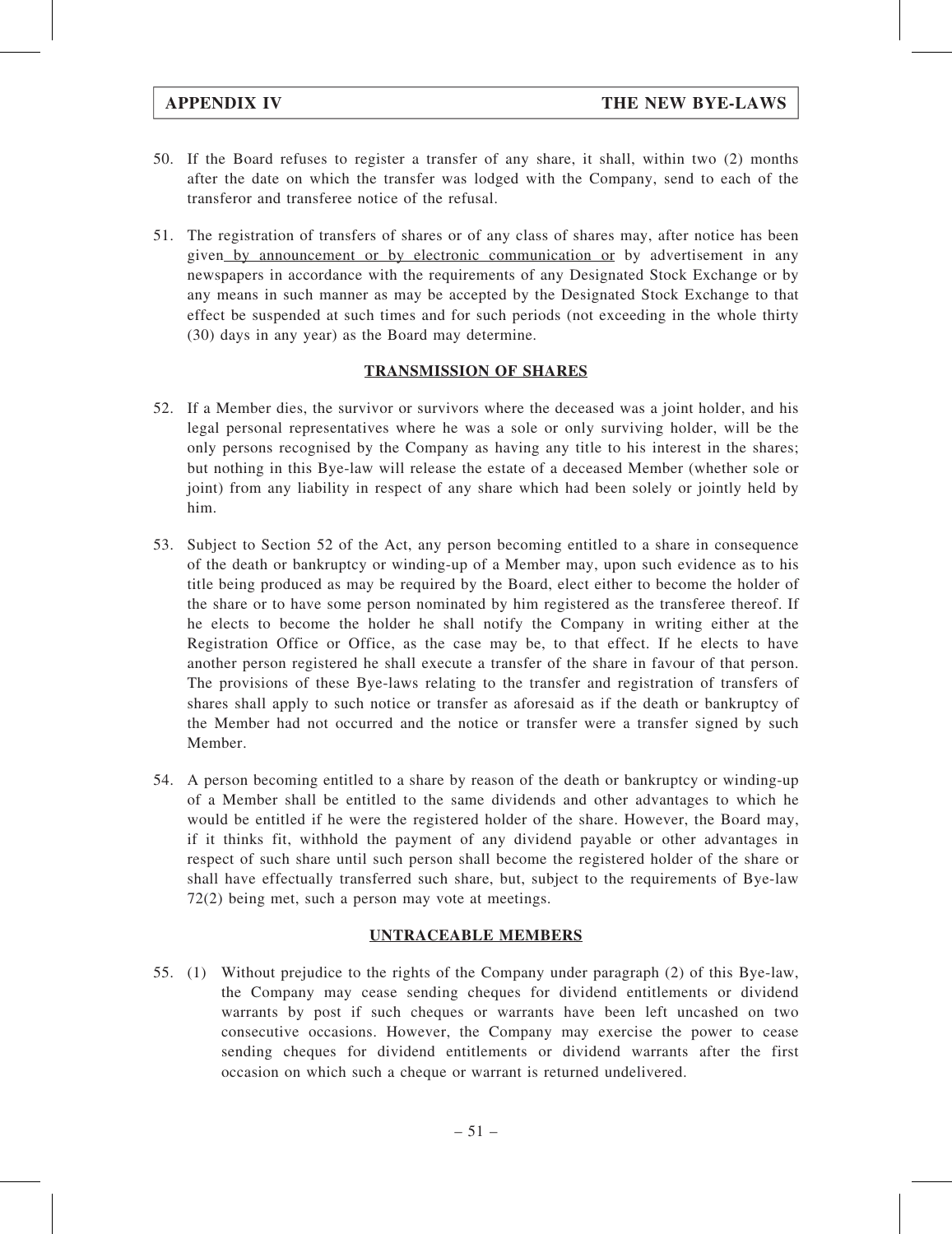- (2) The Company shall have the power to sell, in such manner as the Board thinks fit, any shares of a Member who is untraceable, but no such sale shall be made unless:
	- (a) all cheques or warrants in respect of dividends of the shares in question, being not less than three in total number, for any sum payable in cash to the holder of such shares in respect of them sent during the relevant period in the manner authorised by the Bye-laws have remained uncashed;
	- (b) so far as it is aware at the end of the relevant period, the Company has not at any time during the relevant period received any indication of the existence of the Member who is the holder of such shares or of a person entitled to such shares by death, bankruptcy or operation of law; and
	- (c) the Company, if so required by the rules governing the listing of shares on the Designated Stock ExchangeListing Rules, has given notice to, and caused advertisement in newspapers in accordance with the requirements of, the Designated Stock Exchange to be made of its intention to sell such shares in the manner required by the Designated Stock Exchange, and a period of three (3) months or such shorter period as may be allowed by the Designated Stock Exchange has elapsed since the date of such advertisement.

For the purpose of the foregoing, the ''relevant period'' means the period commencing twelve (12) years before the date of publication of the advertisement referred to in paragraph (c) of this Bye-law and ending at the expiry of the period referred to in that paragraph.

(3) To give effect to any such sale the Board may authorise some person to transfer the said shares and an instrument of transfer signed or otherwise executed by or on behalf of such person shall be as effective as if it had been executed by the registered holder or the person entitled by transmission to such shares, and the purchaser shall not be bound to see to the application of the purchase money nor shall his title to the shares be affected by any irregularity or invalidity in the proceedings relating to the sale. The net proceeds of the sale will belong to the Company and upon receipt by the Company of such net proceeds it shall become indebted to the former Member for an amount equal to such net proceeds. No trust shall be created in respect of such debt and no interest shall be payable in respect of it and the Company shall not be required to account for any money earned from the net proceeds which may be employed in the business of the Company or as it thinks fit. Any sale under this Bye-law shall be valid and effective notwithstanding that the Member holding the shares sold is dead, bankrupt or otherwise under any legal disability or incapacity.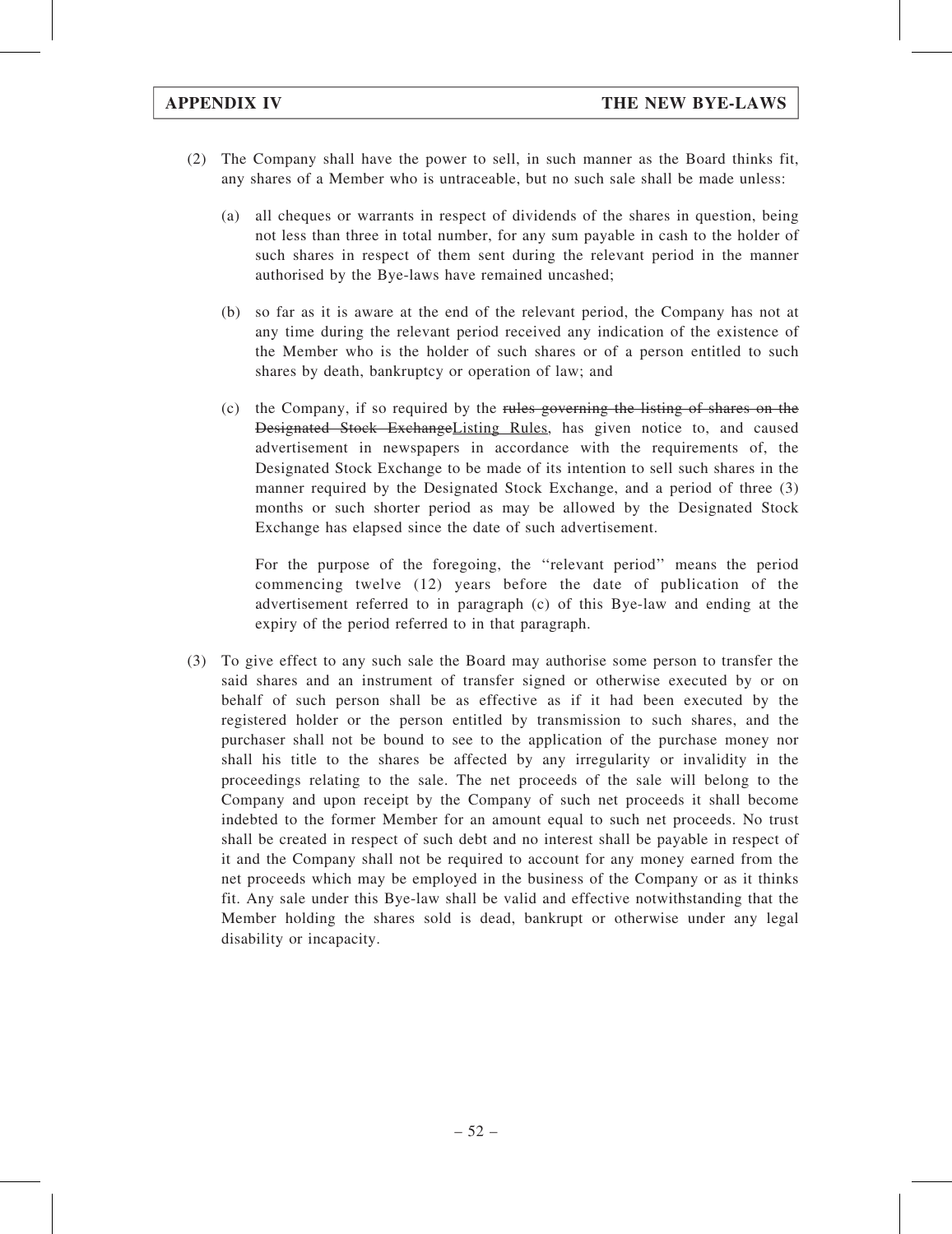# GENERAL MEETINGS

- 56. AnSubject to the Act, an annual general meeting of the Company shall be held in each year other than the year financial year other than the financial year in which its statutory meeting is convened atand such time (within a period of not more than fifteen annual general meeting must be held within six  $(156)$  months after the holdingend of the last preceding annual general meeting Company's financial year (unless a longer period would not infringe the rules of the Designated Stock Exchange, if any) and place as may be determined by the Boardat such time.
- 57. Each general meeting, other than an annual general meeting, shall be called a special general meeting. GeneralAll general meetings (including an annual general meeting, any adjourned meeting or postponed meeting) may be held as a physical meeting in any part of the world and at one or more locations as provided in Bye-law 64A, as a hybrid meeting or as an electronic meeting, as may be determined by the Board in its absolute discretion.
- 58. The Board may whenever it thinks fit call special general meetings, and Members holding at the date of deposit of the requisition not less than one-tenth of the paid up capital of the Company carrying the right of voting at general meetings of the Company shall at all times have the right, by written requisition to the Board or the Secretary of the Company, to require a special general meeting to be called by the Board for the transaction of any business or resolutions specified in such requisition; and such meeting shall be held in the form of a physical meeting only and within two (2) months after the deposit of such requisition. If within twenty-one (21) days of such deposit the Board fails to proceed to convene such meeting the requisitionists themselves may  $\theta$  sosuch physical meeting in accordance with the provisions of Section 74(3) of the Act.

## NOTICE OF GENERAL MEETINGS

- 59. (1) An annual general meeting shall be called by Notice of not less than twenty-one  $(21)$ clear days and not less than twenty clear business days and any special general meeting at which the passing of a special resolution is to be considered shall be called by Notice of not less than twenty one  $(21)$  clear days and not less than ten (10) clear business days. All other special general meetings may(including a special general meeting) must be called by Notice of not less than fourteen (14) clear days and not less than ten (10) clear business days but if permitted by the rules of the Designated Stock ExchangeListing Rules, a general meeting may be called by shorter notice if it is so agreed:
	- (a) in the case of a meeting called as an annual general meeting, by all the Members entitled to attend and vote thereat; and
	- (b) in the case of any other meeting, by a majority in number of the Members having the right to attend and vote at the meeting, being a majority together holding representing not less than ninety-five per cent.  $(95%)$  in nominal value of the total voting rights at the meeting of all the issued shares giving that rightMembers.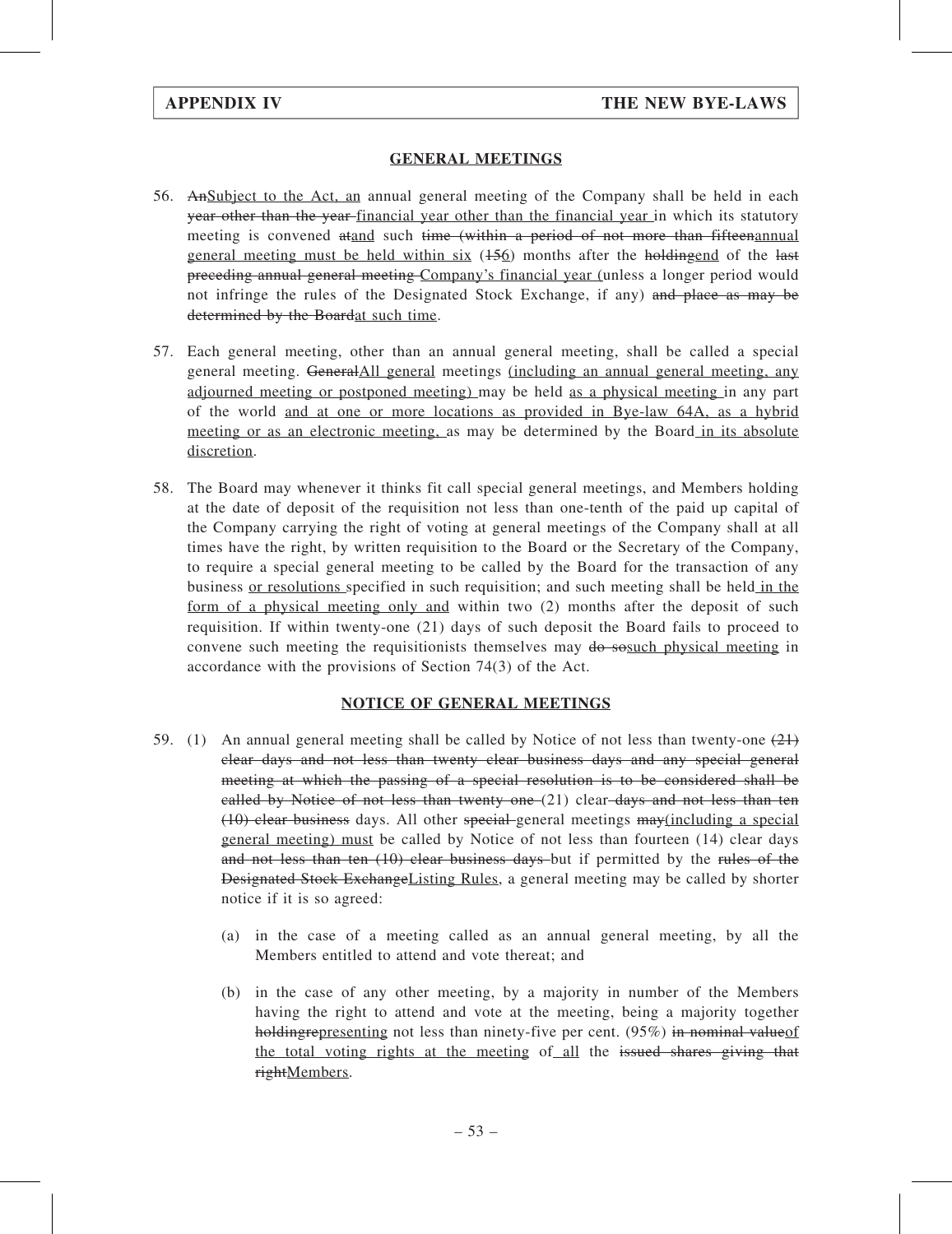- (2) The Notice shall specify (a) the time and placedate of the meeting and, (b) save for an electronic meeting, the place of the meeting and if there is more than one meeting location as determined by the Board pursuant to Bye-law 64A, the principal place of the meeting (the "**Principal Meeting Place**"), (c) if the general meeting is to be a hybrid meeting or an electronic meeting, the notice shall include a statement to that effect and with details of the electronic facilities for attendance and participation by electronic means at the meeting or where such details will be made available by the Company prior to the meeting, and (d) particulars of resolutions to be considered at the meeting and, in case of special business, the general nature of the business. The Notice convening an annual general meeting shall specify the meeting as such. Notice of every general meeting shall be given to all Members other than to such Members as, under the provisions of these Bye-laws or the terms of issue of the shares they hold, are not entitled to receive such notices from the Company, to all persons entitled to a share in consequence of the death or bankruptcy or winding-up of a Member and to each of the Directors and the Auditors.
- 60. The accidental omission to give Notice of a meeting or (in cases where instruments of proxy are sent out with the Notice) to send such instrument of proxy to, or the non-receipt of such Notice or such instrument of proxy by, any person entitled to receive such Notice shall not invalidate any resolution passed or the proceedings at that meeting.

# PROCEEDINGS AT GENERAL MEETINGS

- 61. (1) All business shall be deemed special that is transacted at a special general meeting, and also all business that is transacted at an annual general meeting, with the exception of sanctioning dividends, the reading, considering and adopting of the accounts and balance sheet and the reports of the Directors and Auditors and other documents required to be annexed to the balance sheet, the election of Directors and appointment of Auditors and other officers in the place of those retiring, the fixing of the remuneration of the Auditors, and the voting of remuneration or extra remuneration to the Directors.
	- (2) No business other than the appointment of a chairman of a meeting shall be transacted at any general meeting unless a quorum is present at the commencement of the business. Two  $(2)$  Members entitled to vote and present in person or  $\overline{(in \text{ the}})$ case of a Member being a corporation) by its dulyby proxy or, for quorum purposes only, two persons appointed by the clearing house as authorised representative or by proxy, shall form a quorum for all purposes.
- 62. If within thirty (30) minutes (or such longer time not exceeding one hour as the chairman of the meeting may determine to wait) after the time appointed for the meeting a quorum is not present, the meeting, if convened on the requisition of Members, shall be dissolved. In any other case it shall stand adjourned to the same day in the next week at the same time and (where applicable) same place(s) or to such time and (where applicable) such place as(s) and in such form and manner referred to in Bye-law 57 as the chairman of the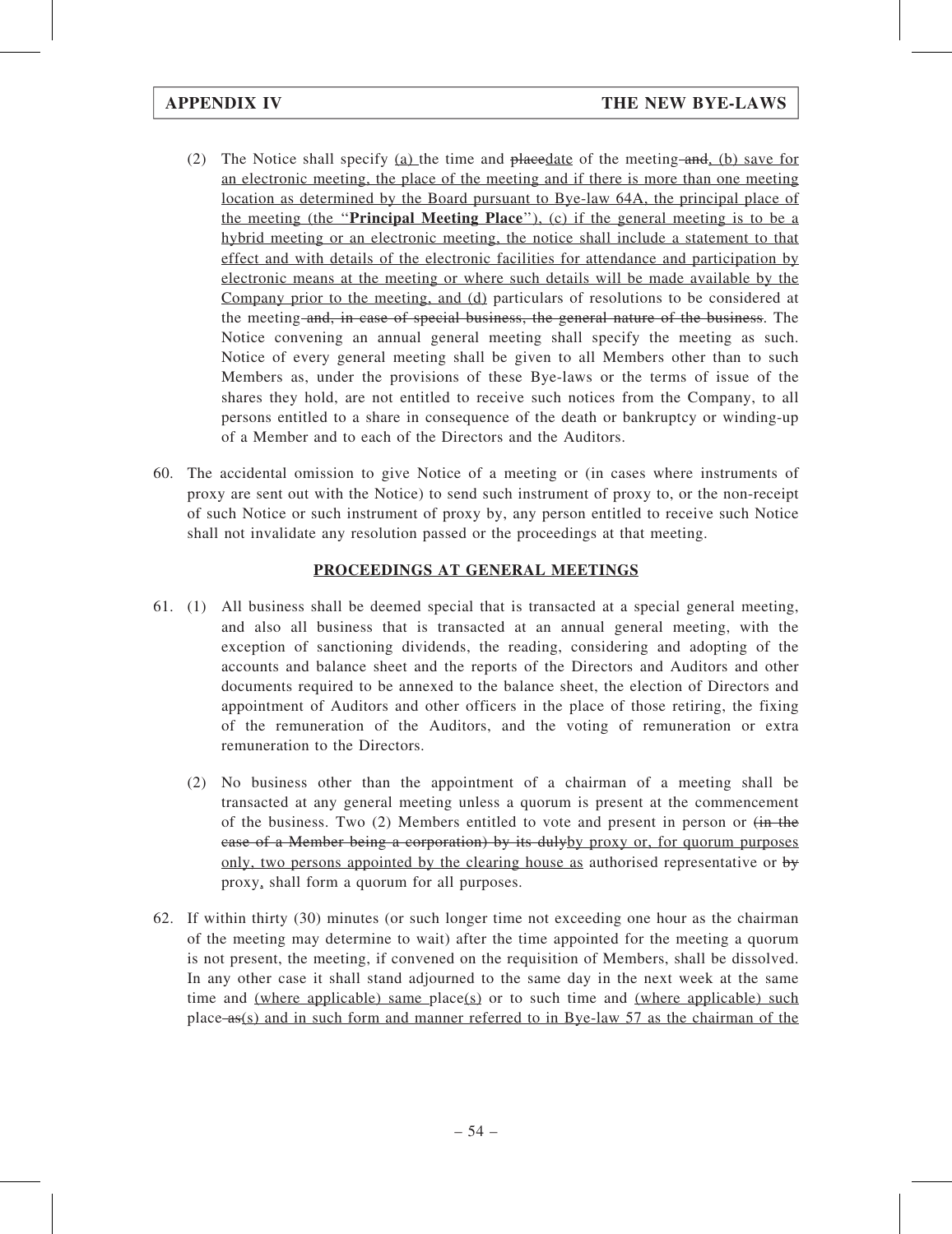meeting (or in default, the Board) may absolutely determine. If at such adjourned meeting a quorum is not present within half an hour from the time appointed for holding the meeting, the meeting shall be dissolved.

- 63. The president chairman of the Company or theif there is more than one chairman, ifany one is appointed,of them as may be agreed amongst themselves or failing such agreement, any one of them elected by all the Directors present shall preside as chairman at everya general meeting. If at any meeting the president or theno chairman, as the case may be, is not present within fifteen (15) minutes after the time appointed for holding the meeting, or if neither of them is willing to act as chairman, or if no such officer is appointed the deputy chairman of the Company or if there is more than one deputy chairman, any one of them as may be agreed amongst themselves or failing such agreement, any one of them elected by all the Directors present shall preside as chairman. If no chairman or deputy chairman is present or is willing to act as chairman of the meeting, the Directors present shall choose one of their number to act, or if one Director only is present he shall preside as chairman if willing to act. If no Director is present, or if each of the Directors present declines to take the chair, or if the chairman chosen shall retire from the chair, the Members present in person or <del>(in the case of a Member being a corporation) by its duly</del> authorised representative or by proxy and entitled to vote shall elect one of their number to be chairman of the meeting.
- 64. TheSubject to Bye-law 64C, the chairman may, with the consent of any meeting at which a quorum is present (and shall if so directed by the meeting), adjourn the meeting from time to time (or indefinitely) and/or from place to place(s) and/or from one form to another (a physical meeting, a hybrid meeting or an electronic meeting) as the meeting shall determine, but no business shall be transacted at any adjourned meeting other than the business which might lawfully have been transacted at the meeting had the adjournment not taken place. When a meeting is adjourned for fourteen (14) days or more, at least seven (7) clear days' Notice of the adjourned meeting shall be given specifying the time and place of the adjourned meeting details set out in Bye-law 59(2) but it shall not be necessary to specify in such notice the nature of the business to be transacted at the adjourned meeting and the general nature of the business to be transacted. Save as aforesaid, it shall be unnecessary to give notice of an adjournment.
- 64A (1) The Board may, at its absolute discretion, arrange for persons entitled to attend a general meeting to do so by simultaneous attendance and participation by means of electronic facilities at such location or locations (''Meeting Location(s)'') determined by the Board at its absolute discretion. Any Member or any proxy attending and participating in such way or any Member participating in an electronic meeting or a hybrid meeting by means of electronic facilities is deemed to be present at and shall be counted in the quorum of the meeting.
	- (2) All general meetings are subject to the following:
		- (a) where a Member is attending a Meeting Location and/or in the case of a hybrid meeting, the meeting shall be treated as having commenced if it has commenced at the Principal Meeting Place;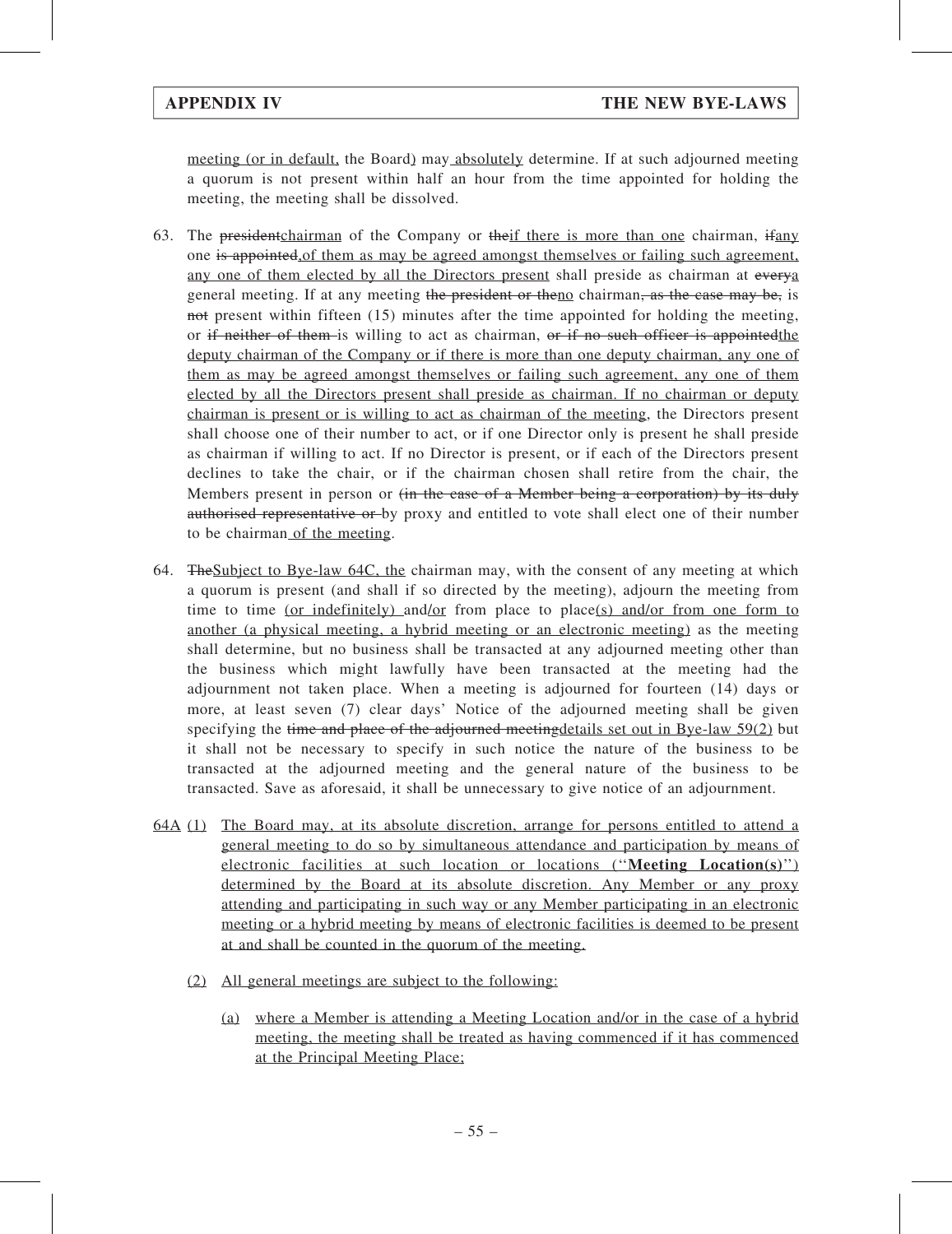- (b) Members present in person or by proxy at a Meeting Location and/or Members participating in an electronic meeting or a hybrid meeting by means of electronic facilities shall be counted in the quorum for and entitled to vote at the meeting in question, and that meeting shall be duly constituted and its proceedings valid provided that the chairman of the meeting is satisfied that adequate electronic facilities are available throughout the meeting to ensure that Members at all Meeting Locations and Members participating in an electronic meeting or a hybrid meeting by means of electronic facilities are able to participate in the business for which the meeting has been convened;
- (c) where Members attend a meeting by being present at one of the Meeting Locations and/or where Members participating in an electronic meeting or a hybrid meeting by means of electronic facilities, a failure (for any reason) of the electronic facilities or communication equipment, or any other failure in the arrangements for enabling those in a Meeting Location other than the Principal Meeting Place to participate in the business for which the meeting has been convened or in the case of an electronic meeting or a hybrid meeting, the inability of one or more Members or proxies to access, or continue to access, the electronic facilities despite adequate electronic facilities having been made available by the Company, shall not affect the validity of the meeting or the resolutions passed, or any business conducted there or any action taken pursuant to such business provided that there is a quorum present throughout the meeting.
- (d) if any of the Meeting Locations is outside the jurisdiction of the Principal Meeting Place and/or in the case of a hybrid meeting, unless otherwise stated in the Notice, the provisions of these Bye-laws concerning the service and giving of Notice for the meeting, and the time for lodging proxies, shall apply by reference to the Principal Meeting Place; and in the case of an electronic meeting, the time for lodging proxies shall be as stated in the Notice for the meeting.
- 64B. The Board and, at any general meeting, the chairman of the meeting may from time to time make arrangements for managing attendance and/or participation and/or voting at the Principal Meeting Place, any Meeting Location(s) and/or participation in an electronic meeting or a hybrid meeting by means of electronic facilities (whether involving the issue of tickets or some other means of identification, passcode, seat reservation, electronic voting or otherwise) as it shall in its absolute discretion consider appropriate, and may from time to time change any such arrangements, provided that a Member who, pursuant to such arrangements, is not entitled to attend, in person or by proxy, at any Meeting Location shall be entitled so to attend at one of the other Meeting Locations; and the entitlement of any Member so to attend the meeting or adjourned meeting or postponed meeting at such Meeting Location or Meeting Locations shall be subject to any such arrangement as may be for the time being in force and by the Notice of meeting or adjourned meeting or postponed meeting stated to apply to the meeting.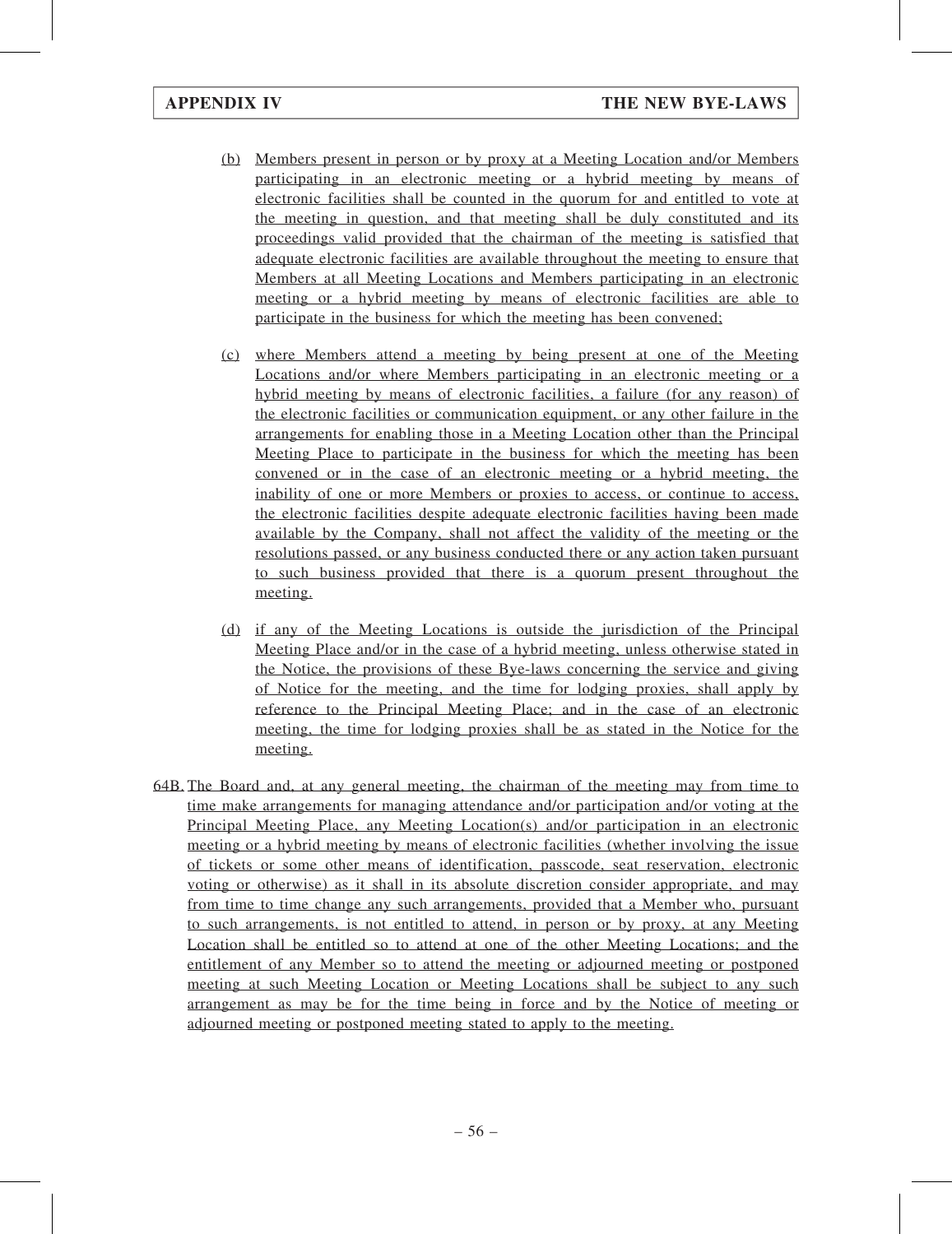64C. If it appears to the chairman of the general meeting that:

- (a) the electronic facilities at the Principal Meeting Place or at such other Meeting Location(s) at which the meeting may be attended have become inadequate for the purposes referred to in Bye-law 64A(1) or are otherwise not sufficient to allow the meeting to be conducted substantially in accordance with the provisions set out in the Notice of the meeting; or
- (b) in the case of an electronic meeting or a hybrid meeting, electronic facilities being made available by the Company have become inadequate; or
- (c) it is not possible to ascertain the view of those present or to give all persons entitled to do so a reasonable opportunity to communicate and/or vote at the meeting; or
- (d) there is violence or the threat of violence, unruly behaviour or other disruption occurring at the meeting or it is not possible to secure the proper and orderly conduct of the meeting;

then, without prejudice to any other power which the chairman of the meeting may have under these Bye-laws or at common law, the chairman may, at his/her absolute discretion, without the consent of the meeting, and before or after the meeting has started and irrespective of whether a quorum is present, interrupt or adjourn the meeting (including adjournment for indefinite period). All business conducted at the meeting up to the time of such adjournment shall be valid.

- 64D.The Board and, at any general meeting, the chairman of the meeting may make any arrangement and impose any requirement or restriction the Board or the chairman of the meeting, as the case may be, considers appropriate to ensure the security and orderly conduct of a meeting (including, without limitation, requirements for evidence of identity to be produced by those attending the meeting, the searching of their personal property and the restriction of items that may be taken into the meeting place, determining the number and frequency of and the time allowed for questions that may be raised at a meeting). Members shall also comply with all requirements or restrictions imposed by the owner of the premises at which the meeting is held. Any decision made under this Byelaw shall be final and conclusive and a person who refuses to comply with any such arrangements, requirements or restrictions may be refused entry to the meeting or ejected (physically or electronically) from the meeting.
- 64E. If, after the sending of Notice of a general meeting but before the meeting is held, or after the adjournment of a meeting but before the adjourned meeting is held (whether or not Notice of the adjourned meeting is required), the Directors, in their absolute discretion, consider that it is inappropriate, impracticable, unreasonable or undesirable for any reason to hold the general meeting on the date or at the time or place or by means of electronic facilities specified in the Notice calling the meeting, they may change or postpone the meeting to another date, time and/or place and/or change the electronic facilities and/or change the form of the meeting (a physical meeting, an electronic meeting or a hybrid meeting) without approval from the Members. Without prejudice to the generality of the foregoing, the Directors shall have the power to provide in every Notice calling a general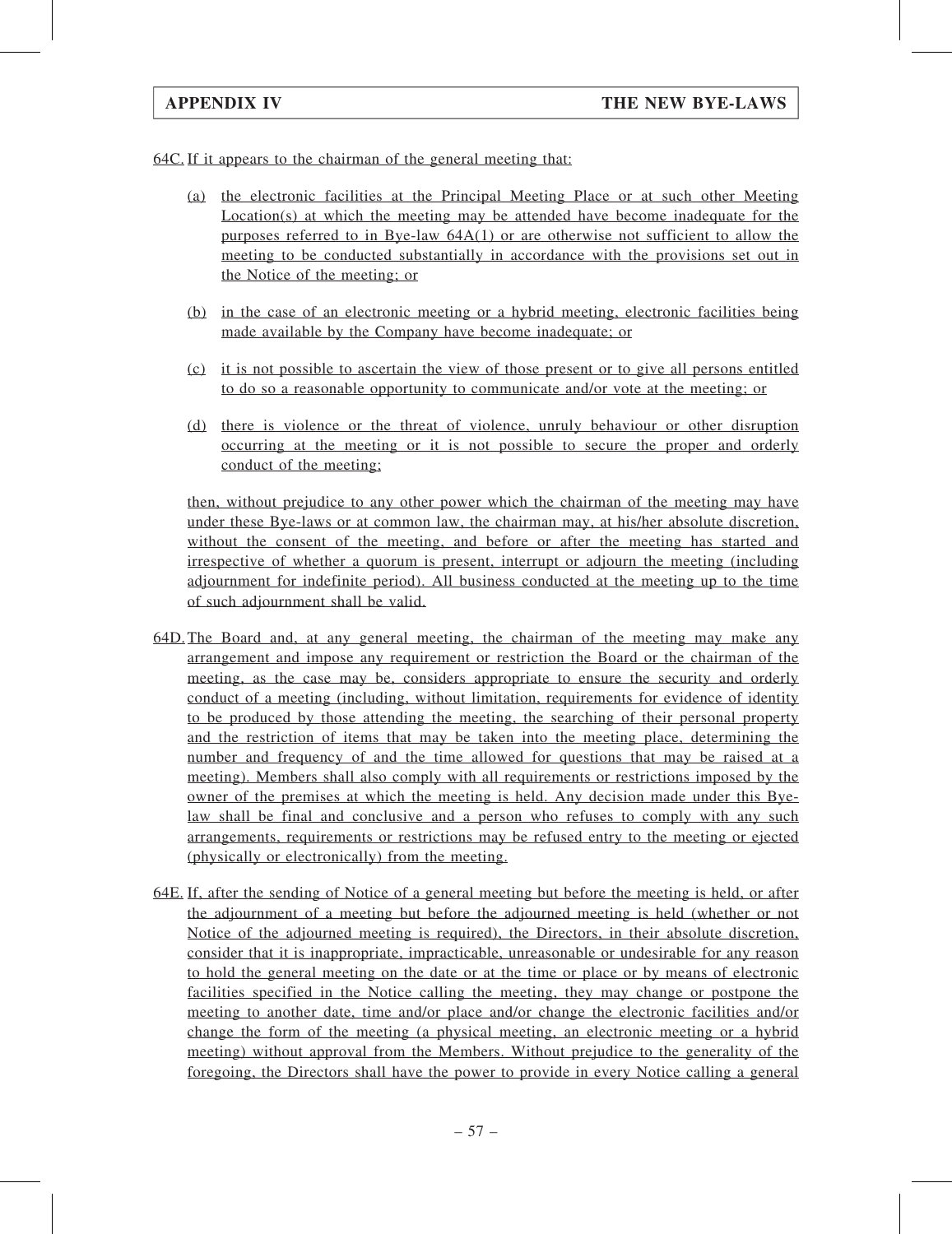meeting the circumstances in which a postponement of the relevant general meeting may occur automatically without further notice, including without limitation where a number 8 or higher typhoon signal, black rainstorm warning or other similar event is in force at any time on the day of the meeting. This Bye-law shall be subject to the following:

- (a) when a meeting is so postponed, the Company shall endeavour to post a notice of such postponement on the Company's website as soon as practicable (provided that failure to post such a notice shall not affect the automatic postponement of such meeting);
- (b) when only the form of the meeting or electronic facilities specified in the Notice are changed, the Board shall notify the Members of details of such change in such manner as the Board may determine;
- (c) when a meeting is postponed or changed in accordance with this Bye-law, subject to and without prejudice to Bye-law 64, unless already specified in the original Notice of the meeting, the Board shall fix the date, time, place (if applicable) and electronic facilities (if applicable) for the postponed or changed meeting and shall notify the Members of such details in such manner as the Board may determine; further all proxy forms shall be valid (unless revoked or replaced by a new proxy) if they are received as required by these Bye-laws not less than 48 hours before the time of the postponed or changed meeting; and
- (d) notice of the business to be transacted at the postponed or changed meeting shall not be required, nor shall any accompanying documents be required to be recirculated, provided that the business to be transacted at the postponed or changed meeting is the same as that set out in the original Notice of general meeting circulated to the Members.
- 64F All persons seeking to attend and participate in an electronic meeting or a hybrid meeting shall be responsible for maintaining adequate facilities to enable them to do so. Subject to Bye-law 64C, any inability of a person or persons to attend or participate in a general meeting by way of electronic facilities shall not invalidate the proceedings of and/or resolutions passed at that meeting.
- 64G Without prejudice to other provisions in Bye-law 64, a physical meeting may also be held by means of such telephone, electronic or other communication facilities as permit all persons participating in the meeting to communicate with each other simultaneously and instantaneously, and participation in such a meeting shall constitute presence in person at such meeting.
- 65. If an amendment is proposed to any resolution under consideration but is in good faith ruled out of order by the chairman of the meeting, the proceedings on the substantive resolution shall not be invalidated by any error in such ruling. In the case of a resolution duly proposed as a special resolution, no amendment thereto (other than a mere clerical amendment to correct a patent error) may in any event be considered or voted upon.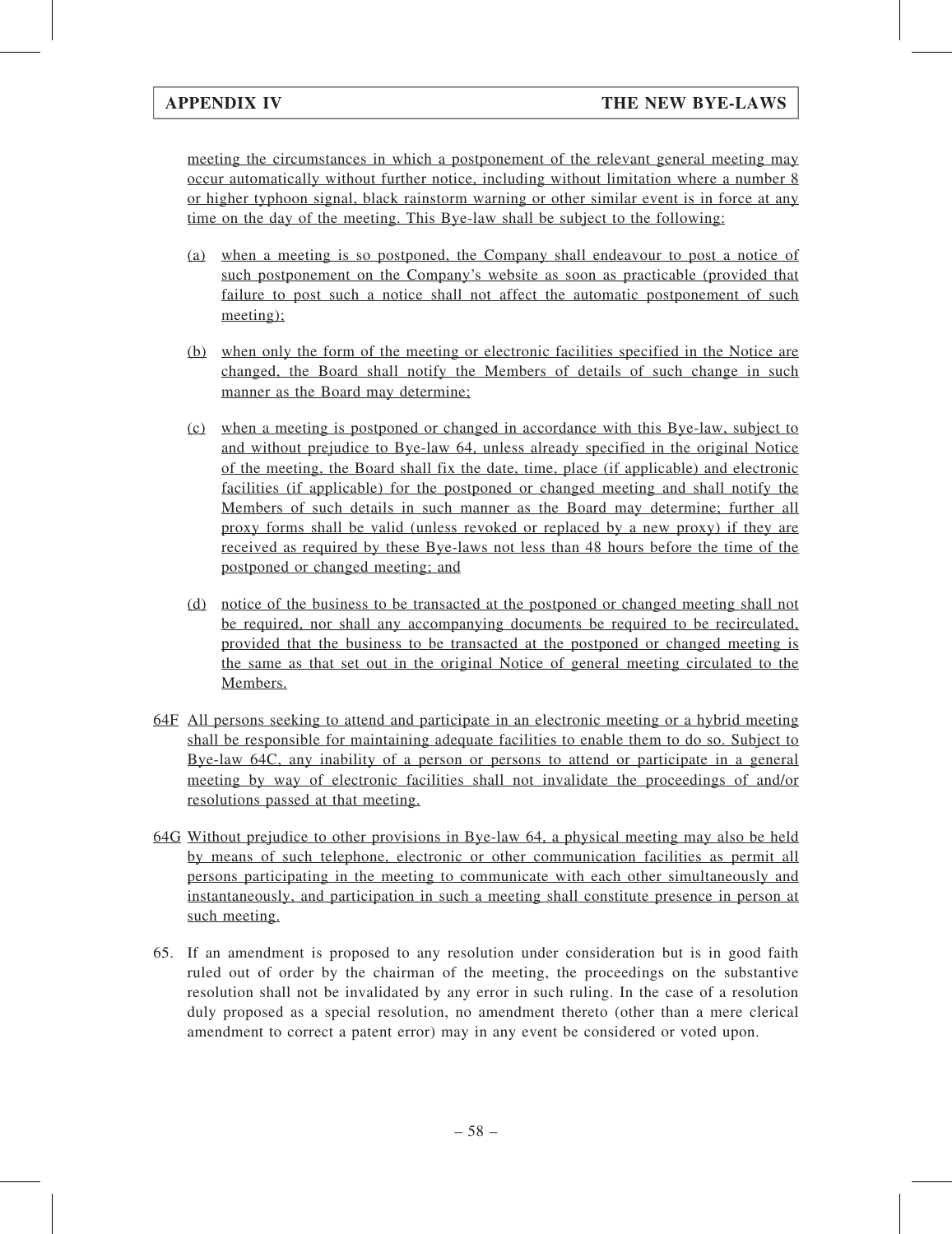## VOTING

- 66. (1) Subject to any special rights or restrictions as to voting for the time being attached to any shares by or in accordance with these Bye-laws, at any general meeting on a poll every Member present in person or by proxy or, in the case of a Member being a corporation, by its duly authorised representative shall have one vote for every fully paid share of which he is the holder but so that no amount paid up or credited as paid up on a share in advance of calls or instalments is treated for the foregoing purposes as paid up on the share. A resolution put to the vote of a meeting shall be decided by way of a poll save that in the case of a physical meeting, the chairman of the meeting may in good faith, allow a resolution which relates purely to a procedural or administrative matter to be voted on by a show of hands in which case every Member present in person (or being a corporation, is present by a duly authorized representative), or by proxy(ies) shall have one vote provided that where more than one proxy is appointed by a Member which is a clearing house (or its nominee(s)), each such proxy shall have one vote on a show of hands. For purposes of this Bye-law, procedural and administrative matters are those that (i) are not on the agenda of the general meeting or in any supplementary circular that may be issued by the Company to its Members; and (ii) relate to the chairman's duties to maintain the orderly conduct of the meeting and/or allow the business of the meeting to be properly and effectively dealt with, whilst allowing all Members a reasonable opportunity to express their views. Votes may be cast by such means, electronic or otherwise, as the Directors or the chairman of the meeting may determine.
	- (2) WhereIn the case of a physical meeting where a show of hands is allowed, before or on the declaration of the result of the show of hands, a poll may be demanded:
		- (a) by at least three Members present in person-or in the case of a Member being a corporation by its duly authorised representative or by proxy for the time being entitled to vote at the meeting; or
		- (b) by a Member or Members present in person-or in the case of a Member being  $\alpha$ corporation by its duly authorised representative or by proxy and representing not less than one-tenth of the total voting rights of all Members having the right to vote at the meeting; or
		- (c) by a Member or Members present in person-or in the case of a Member being a corporation by its duly authorised representative or by proxy and holding shares in the Company conferring a right to vote at the meeting being shares on which an aggregate sum has been paid up equal to not less than one-tenth of the total sum paid up on all shares conferring that right.

A demand by a person as proxy for a Member or in the case of a Member being a corporation by its duly authorised representative shall be deemed to be the same as a demand by the Member.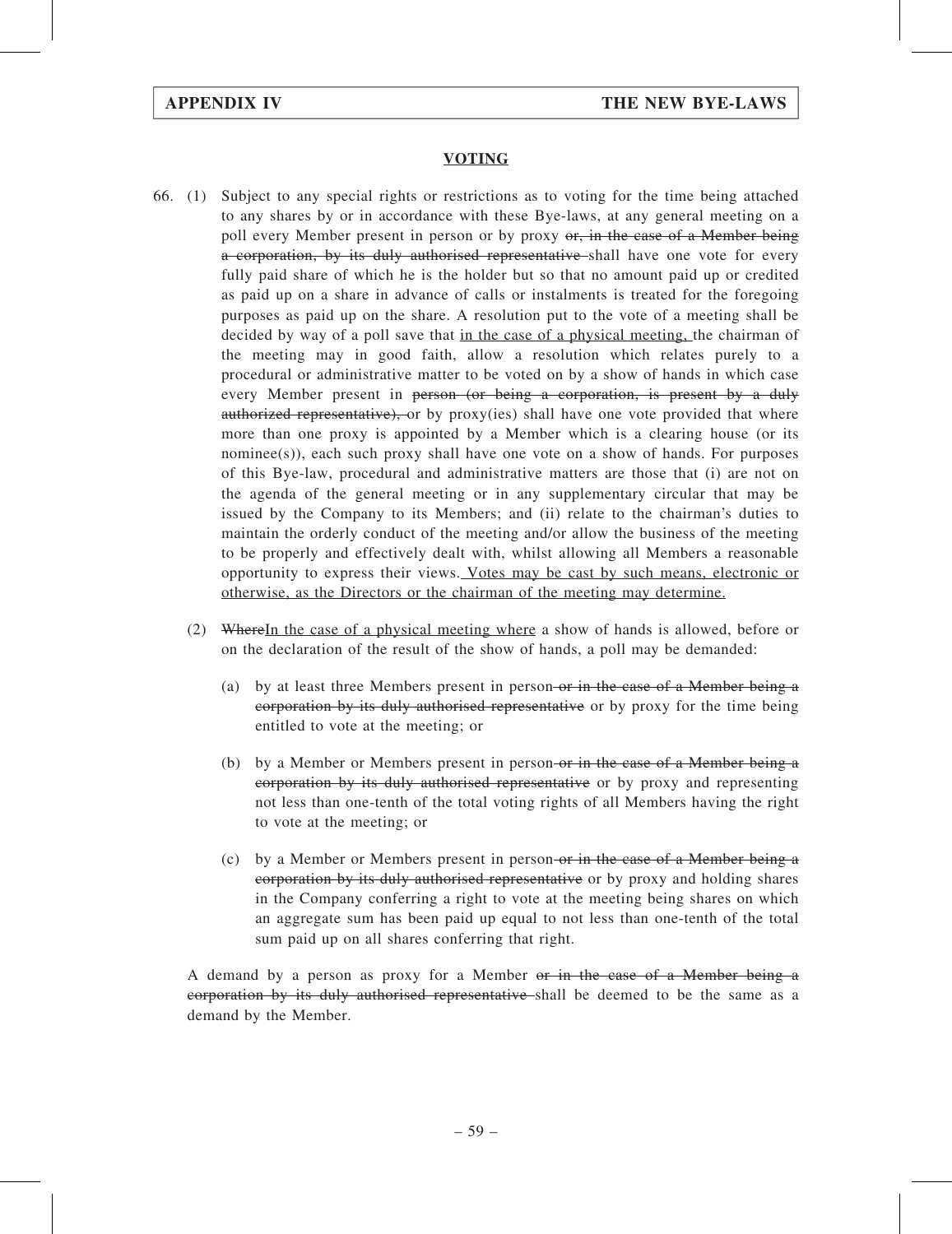- 67. Where a resolution is voted on by a show of hands, a declaration by the chairman that a resolution has been carried, or carried unanimously, or by a particular majority, or not carried by a particular majority, or lost, and an entry to that effect made in the minute book of the Company, shall be conclusive evidence of the facts without proof of the number or proportion of the votes recorded for or against the resolution. The result of the poll shall be deemed to be the resolution of the meeting. The Company shall only be required to disclose the voting figures on a poll if such disclosure is required by the rules of the Designated Stock ExchangeListing Rules.
- 68. On a poll votes may be given either personally or by proxy.
- 69. A person entitled to more than one vote on a poll need not use all his votes or cast all the votes he uses in the same way.
- 70. All questions submitted to a meeting shall be decided by a simple majority of votes except where a greater majority is required by these Bye-laws or by the Act. In the case of an equality of votes, the chairman of such meeting shall be entitled to a second or casting vote in addition to any other vote he may have.
- 71. Where there are joint holders of any share any one of such joint holder may vote, either in person or by proxy, in respect of such share as if he were solely entitled thereto, but if more than one of such joint holders be present at any meeting the vote of the senior who tenders a vote, whether in person or by proxy, shall be accepted to the exclusion of the votes of the other joint holders, and for this purpose seniority shall be determined by the order in which the names stand in the Register in respect of the joint holding. Several executors or administrators of a deceased Member in whose name any share stands shall for the purposes of this Bye-law be deemed joint holders thereof.
- 72. (1) A Member who is a patient for any purpose relating to mental health or in respect of whom an order has been made by any court having jurisdiction for the protection or management of the affairs of persons incapable of managing their own affairs may vote, by his receiver, committee, curator bonis or other person in the nature of a receiver, committee or curator bonis appointed by such court, and such receiver, committee, curator bonis or other person may vote by proxy, and may otherwise act and be treated as if he were the registered holder of such shares for the purposes of general meetings, provided that such evidence as the Board may require of the authority of the person claiming to vote shall have been deposited at the Office, head office or Registration Office, as appropriate, not less than forty-eight (48) hours before the time appointed for holding the meeting, or adjourned meeting, or postponed meeting, as the case may be.
	- (2) Any person entitled under Bye-law 53 to be registered as the holder of any shares may vote at any general meeting in respect thereof in the same manner as if he were the registered holder of such shares, provided that forty-eight (48) hours at least before the time of the holding of the meeting or adjourned meeting or postponed meeting, as the case may be, at which he proposes to vote, he shall satisfy the Board of his entitlement to such shares, or the Board shall have previously admitted his right to vote at such meeting in respect thereof.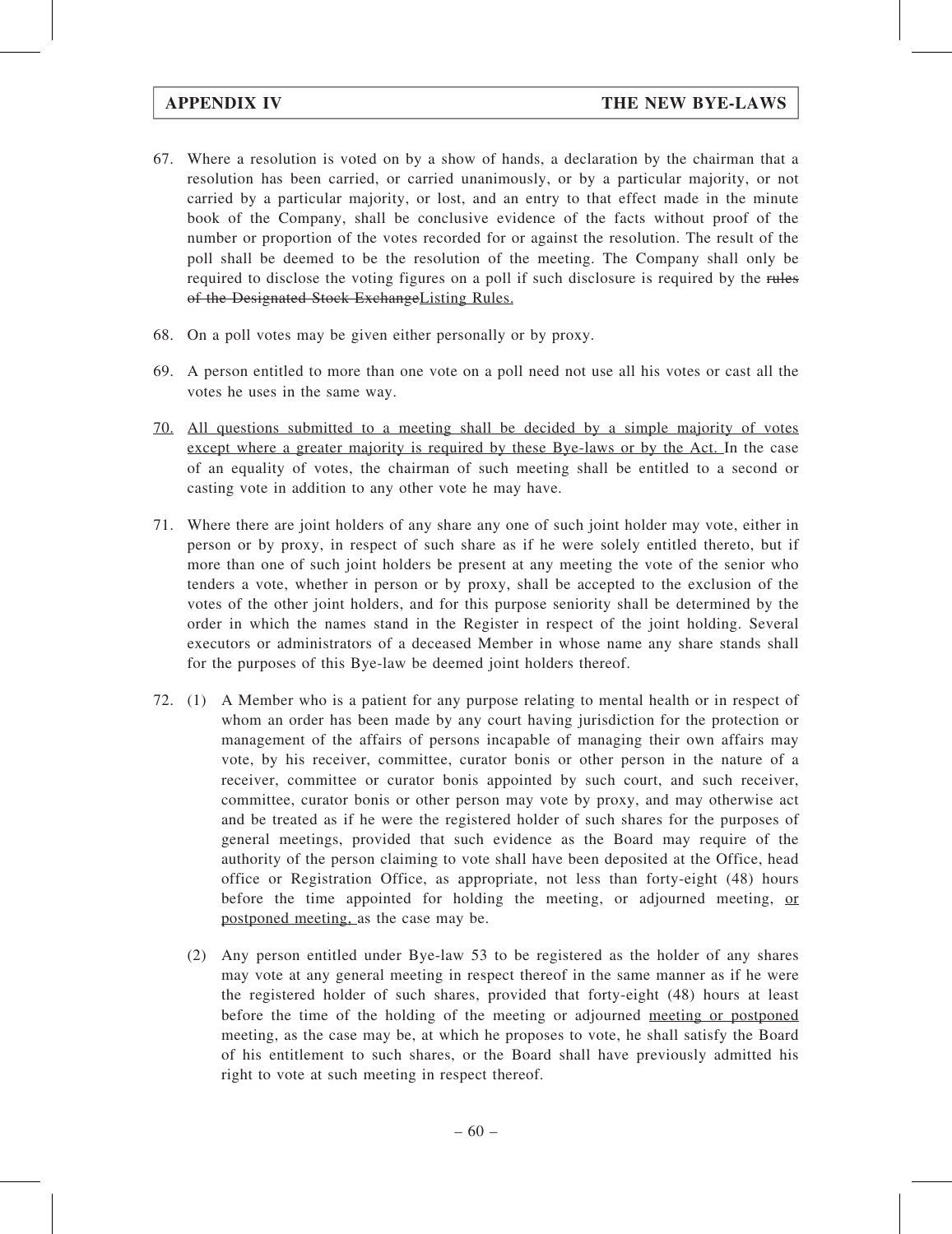- 73. (1) No Member shall, unless the Board otherwise determines, be entitled to attend and vote and to be reckoned in a quorum at any general meeting unless he is duly registered and all calls or other sums presently payable by him in respect of shares in the Company have been paid.
	- (2) All Members have the right to (a) speak at a general meeting, and (b) vote at a general meeting except where a Member is required, by the Listing Rules, to abstain from voting to approve the matter under consideration.
	- (23) Where the Company has knowledge that any Member is, under the rules of the Designated Stock ExchangeListing Rules, required to abstain from voting on any particular resolution of the Company or restricted to voting only for or only against any particular resolution of the Company, any votes cast by or on behalf of such Member in contravention of such requirement or restriction shall not be counted.

## 74. If:

- (a) any objection shall be raised to the qualification of any voter; or
- (b) any votes have been counted which ought not to have been counted or which might have been rejected; or
- (c) any votes are not counted which ought to have been counted;

the objection or error shall not vitiate the decision of the meeting or adjourned meeting or postponed meeting on any resolution unless the same is raised or pointed out at the meeting or, as the case may be, the adjourned meeting or postponed meeting at which the vote objected to is given or tendered or at which the error occurs. Any objection or error shall be referred to the chairman of the meeting and shall only vitiate the decision of the meeting on any resolution if the chairman decides that the same may have affected the decision of the meeting. The decision of the chairman on such matters shall be final and conclusive.

## PROXIES

- 75. Any Member entitled to attend and vote at a meeting of the Company shall be entitled to appoint another person as his proxy to attend and vote instead of him. A Member who is the holder of two or more shares may appoint more than one proxy to represent him and vote on his behalf at a general meeting of the Company or at a class meeting. A proxy need not be a Member. In addition, a proxy or proxies representing either a Member who is an individual or a Member which is a corporation shall be entitled to exercise the same powers on behalf of the Member which he or they represent as such Member could exercise.
- 76. The instrument appointing a proxy shall be in writing under the hand of the appointor or of his attorney duly authorised in writing or, if the appointor is a corporation, either under its seal or under the hand of an officer, attorney or other person authorised to sign the same. In the case of an instrument of proxy purporting to be signed on behalf of a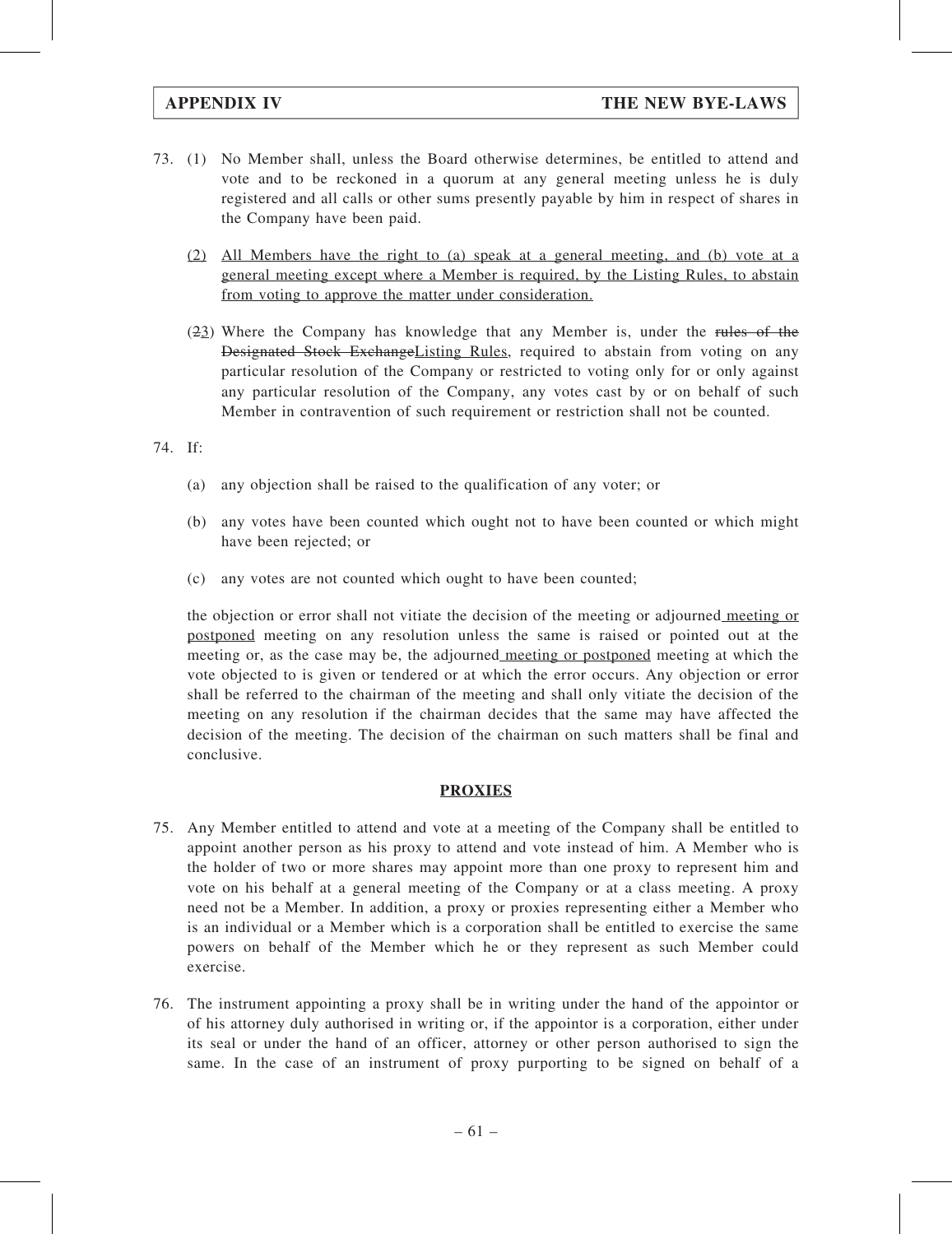corporation by an officer thereof it shall be assumed, unless the contrary appears, that such officer was duly authorised to sign such instrument of proxy on behalf of the corporation without further evidence of the fact.

- 77. (1) The Company may, at its absolute discretion, provide an electronic address for the receipt of any document or information relating to proxies for a general meeting (including any instrument of proxy or invitation to appoint a proxy, any document necessary to show the validity of, or otherwise relating to, an appointment of proxy (whether or not required under these Bye-laws) and notice of termination of the authority of a proxy). If such an electronic address is provided, the Company shall be deemed to have agreed that any such document or information (relating to proxies as aforesaid) may be sent by electronic means to that address, subject as hereafter provided and subject to any other limitations or conditions specified by the Company when providing the address. Without limitation, the Company may from time to time determine that any such electronic address may be used generally for such matters or specifically for particular meetings or purposes and, if so, the Company may provide different electronic addresses for different purposes. The Company may also impose any conditions on the transmission of and its receipt of such electronic communications including, for the avoidance of doubt, imposing any security or encryption arrangements as may be specified by the Company. If any document or information required to be sent to the Company under this Bye-law is sent to the Company by electronic means, such document or information is not treated as validly delivered to or deposited with the Company if the same is not received by the Company at its designated electronic address provided in accordance with this Byelaw or if no electronic address is so designated by the Company for the receipt of such document or information.
	- (2) The instrument appointing a proxy and (if required by the Board) the power of attorney or other authority (if any) under which it is signed, or a certified copy of such power or authority, shall be delivered to such place or one of such places (if any) as may be specified for that purpose in or by way of note to or in any document accompanying the notice convening the meeting (or, if no place is so specified at the Registration Office or the Office, as may be appropriate), or if the Company has provided an electronic address in accordance with the preceding paragraph, shall be received at the electronic address specified, not less than forty-eight (48) hours before the time appointed for holding the meeting or adjourned meeting or postponed meeting at which the person named in the instrument proposes to vote. No instrument appointing a proxy shall be valid after the expiration of twelve (12) months from the date named in it as the date of its execution, except at an adjourned meeting or postponed meeting in cases where the meeting was originally held within twelve (12) months from such date. Delivery of an instrument appointing a proxy shall not preclude a Member from attending and voting in person at the meeting convened and in such event, the instrument appointing a proxy shall be deemed to be revoked.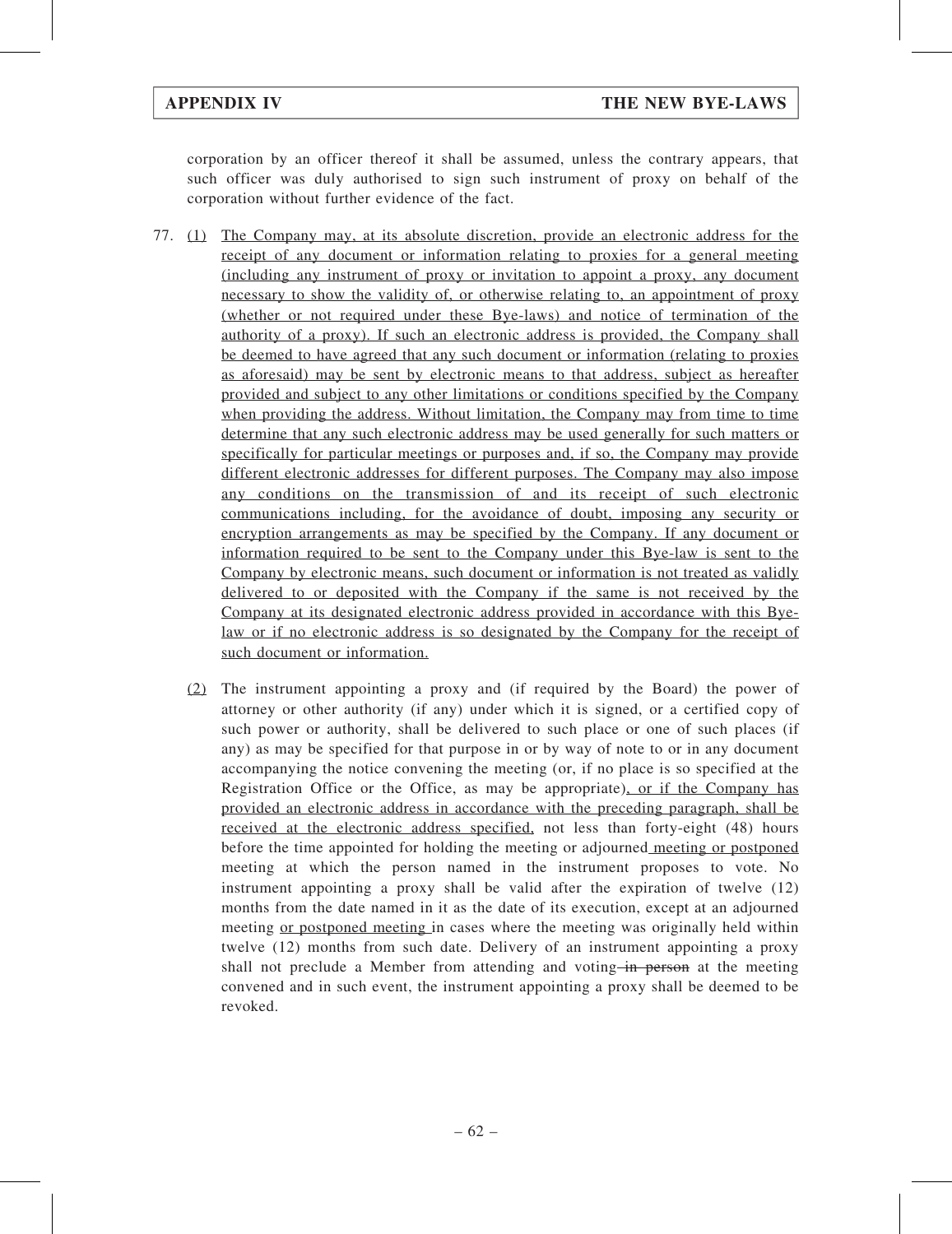- 78. Instruments of proxy shall be in any common form or in such other form as the Board may approve (provided that this shall not preclude the use of the two-way form) and the Board may, if it thinks fit, send out with the notice of any meeting forms of instrument of proxy for use at the meeting. The instrument of proxy shall be deemed to confer authority to vote on any amendment of a resolution put to the meeting for which it is given as the proxy thinks fit. The instrument of proxy shall, unless the contrary is stated therein, be valid as well for any adjournment or postponement of the meeting as for the meeting to which it relates. The Board may decide, either generally or in any particular case, to treat a proxy appointment as valid notwithstanding that the appointment or any of the information required under these Bye-laws has not been received in accordance with the requirements of these Bye-laws. Subject to aforesaid, if the proxy appointment and any of the information required under these Bye-laws is not received in the manner set out in these Bye-laws, the appointee shall not be entitled to vote in respect of the shares in question.
- 79. A vote given in accordance with the terms of an instrument of proxy shall be valid notwithstanding the previous death or insanity of the principal, or revocation of the instrument of proxy or of the authority under which it was executed, provided that no intimation in writing of such death, insanity or revocation shall have been received by the Company at the Office or the Registration Office (or such other place as may be specified for the delivery of instruments of proxy in the notice convening the meeting or other document sent therewith) two (2) hours at least before the commencement of the meeting or adjourned meeting or postponed meeting, at which the instrument of proxy is used.
- 80. Anything which under these Bye-laws a Member may do by proxy he may likewise do by his duly appointed attorney and the provisions of these Bye-laws relating to proxies and instruments appointing proxies shall apply mutatis mutandis in relation to any such attorney and the instrument under which such attorney is appointed.

## CORPORATIONS ACTING BY REPRESENTATIVES

- 81. (1) Any corporation which is a Member may by resolution of its directors or other governing body authorise such person as it thinks fit to act as its representative at any meeting of the Company or at any meeting of any class of Members. The person so authorised shall be entitled to exercise the same powers on behalf of such corporation as the corporation could exercise if it were an individual Member and such corporation shall for the purposes of these Bye-laws be deemed to be present in person at any such meeting if a person so authorised is present thereat.
	- (2) Where a Member is a clearing house (or its nominee(s) and, in each case, being a corporation), it may authorise such persons as it thinks fit to act as its representatives at any meeting of the Company or at any meeting of any class of Members provided that the authorisation shall specify the number and class of shares in respect of which each such representative is so authorised. Each person so authorised under the provisions of this Bye-law shall be deemed to have been duly authorised without further evidence of the facts and be entitled to exercise the same rights and powers on behalf of the clearing house (or its nominee(s)) as if such person was the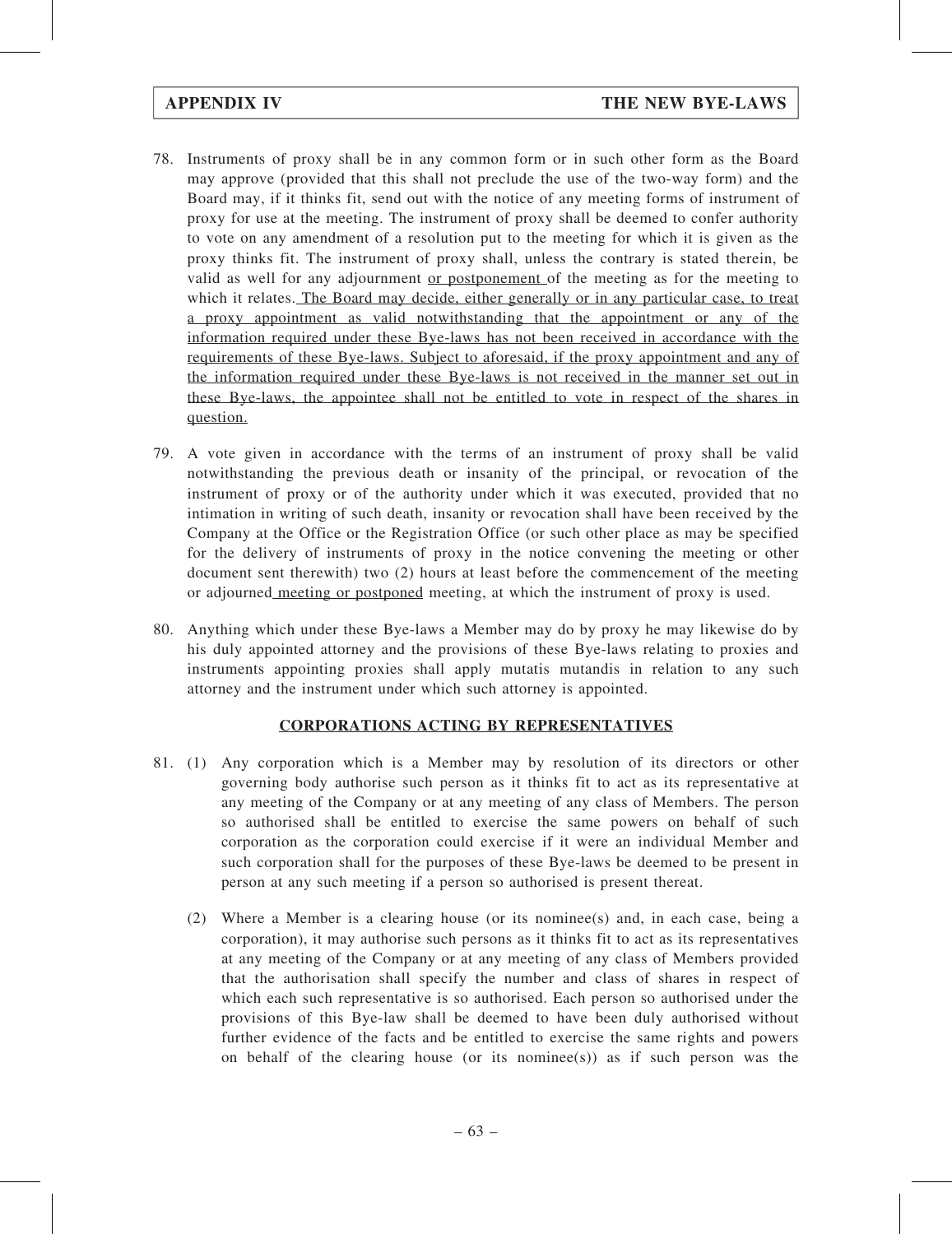registered holder of the shares of the Company held by the clearing house (or its nominee(s)) in respect of the number and class of shares specified in the relevant authorisation including, where a show of hands is allowed, the right to vote individually on a show of hands.

(3) Any reference in these Bye-laws to a duly authorised representative of a Member being a corporation shall mean a representative authorised under the provisions of this Bye-law.

# WRITTEN RESOLUTIONS OF MEMBERS

- 82. (1) Subject to the Act, a resolution in writing signed (in such manner as to indicate, expressly or impliedly, unconditional approval) by or on behalf of all persons for the time being entitled to receive notice of and to attend and vote at general meetings of the Company shall, for the purposes of these Bye-laws, be treated as a resolution duly passed at a general meeting of the Company and, where relevant, as a special resolution so passed. Any such resolution shall be deemed to have been passed at a meeting held on the date on which it was signed by the last Member to sign, and where the resolution states a date as being the date of his signature thereof by any Member the statement shall be prima facie evidence that it was signed by him on that date. Such a resolution may consist of several documents in the like form, each signed by one or more relevant Members.
	- (2) Notwithstanding any provisions contained in these Bye-laws, a resolution in writing shall not be passed for the purpose of removing a Director before the expiration of his term of office under Bye-law 83(4) or for the purposes set out in Bye-law 152(3) relating to the removal and appointment of the Auditor.

## BOARD OF DIRECTORS

- 83. (1) Unless otherwise determined by the Company in general meeting, the number of Directors shall not be less than two (2). There shall be no maximum number of Directors unless otherwise determined from time to time by the Members in general meeting. The Directors shall be elected or appointed in the first place at the statutory meeting of Members and thereafter at the annual general meeting in accordance with Bye-law 84 or at any special general meeting called for such purpose and who shall hold office for such term as the Members may determine or, in the absence of such determination, in accordance with Bye-law 84 or until their successors are elected or appointed or their office is otherwise vacated. Any general meeting may authorise the Board to fill any vacancy in their number left unfilled at a general meeting.
	- (2) The Directors shall have the power from time to time and at any time to appoint any person as a Director either to fill a casual vacancy on the Board or, subject to authorisation by the Members in general meeting, as an addition to the existing Board but so that the number of Directors so appointed shall not exceed any maximum number determined from time to time by the Members in general meeting. Any Director appointed by the Board to fill a casual vacancy shall hold office until the first general meeting of Members after his appointment and be subject to re-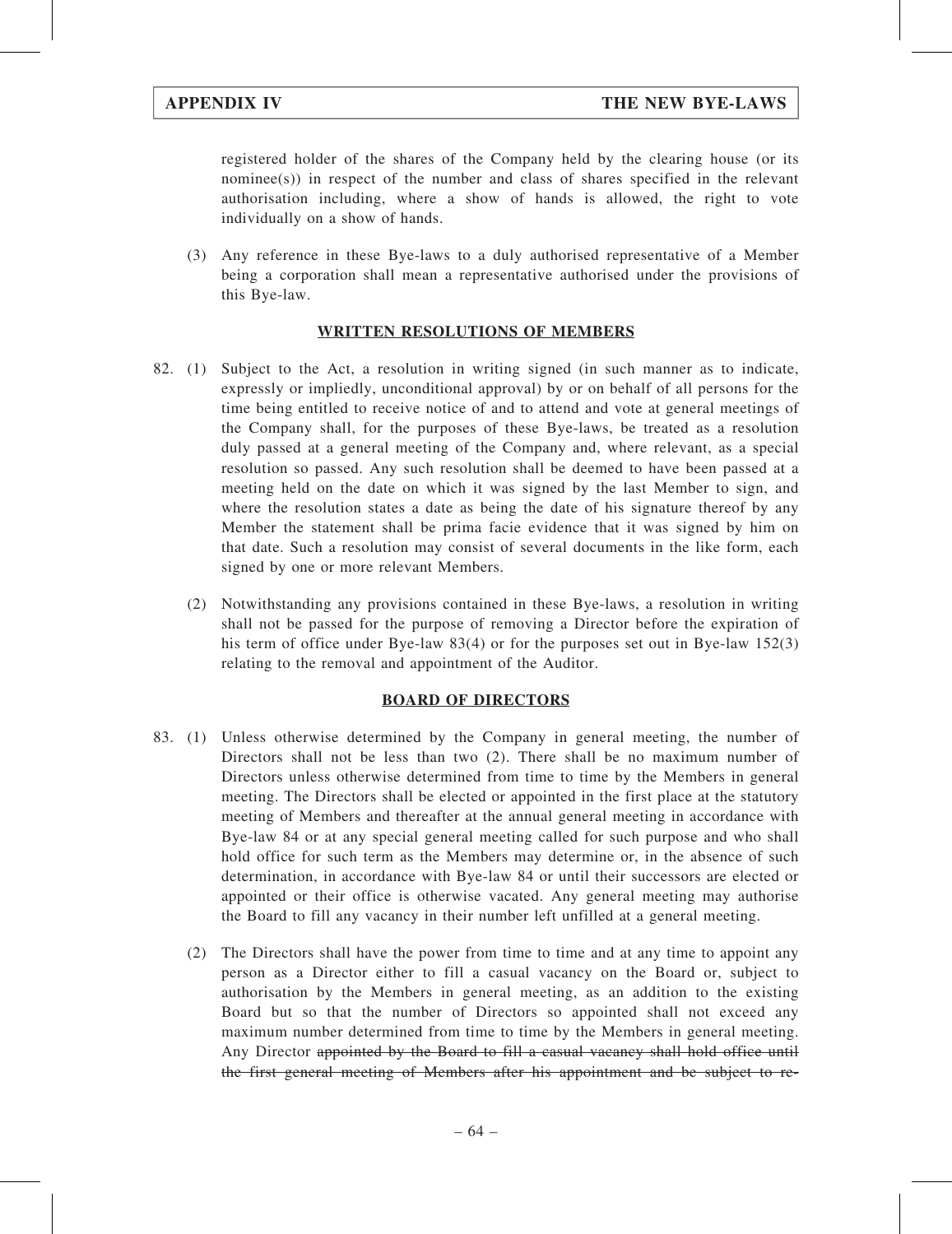election at such meeting and any Director appointed by the Board as an addition to the existing Boardso appointed shall hold office only until the next following annual general meeting of the Company and shall then be eligible for re-election.

- (3) Neither a Director nor an alternate Director shall be required to hold any shares of the Company by way of qualification and a Director or alternate Director (as the case may be) who is not a Member shall be entitled to receive notice of and to attend and speak at any general meeting of the Company and of all classes of shares of the Company.
- (4) The Members may, at any general meeting convened and held in accordance with these Bye-laws, by ordinary resolution remove a Director at any time before the expiration of his period of office notwithstanding anything to the contrary in these Bye-laws or in any agreement between the Company and such Director (but without prejudice to any claim for damages under any such agreement) provided that the Notice of any such meeting convened for the purpose of removing a Director shall contain a statement of the intention so to do and be served on such Director fourteen (14) days before the meeting and at such meeting such Director shall be entitled to be heard on the motion for his removal.
- (5) A vacancy on the Board created by the removal of a Director under the provisions of subparagraph (4) above may be filled by the election or appointment by the Members at the meeting at which such Director is removed to hold office until the next appointment of Directors or until their successors are elected or appointed or, in the absence of such election or appointment such general meeting may authorise the Board to fill any vacancy in the number left unfilled.
- (6) The Company may from time to time in general meeting by ordinary resolution increase or reduce the number of Directors but so that the number of Directors shall never be less than two (2).

## RETIREMENT OF DIRECTORS

- 84. (1) Notwithstanding any other provisions in the Bye-laws, at each annual general meeting one-third of the Directors for the time being (or, if their number is not a multiple of three (3), the number nearest to but not less than one-third) shall retire from office by rotation provided that every Director shall be subject to retirement at least once every three years.
	- (2) A retiring Director shall be eligible for re-election and shall continue to act as a Director throughout the meeting at which he retires. The Directors to retire by rotation shall include (so far as necessary to ascertain the number of directors to retire by rotation) any Director who wishes to retire and not to offer himself for reelection. Any further Directors so to retire shall be those of the other Directors subject to retirement by rotation who have been longest in office since their last reelection or appointment and so that as between persons who became or were last reelected Directors on the same day those to retire shall (unless they otherwise agree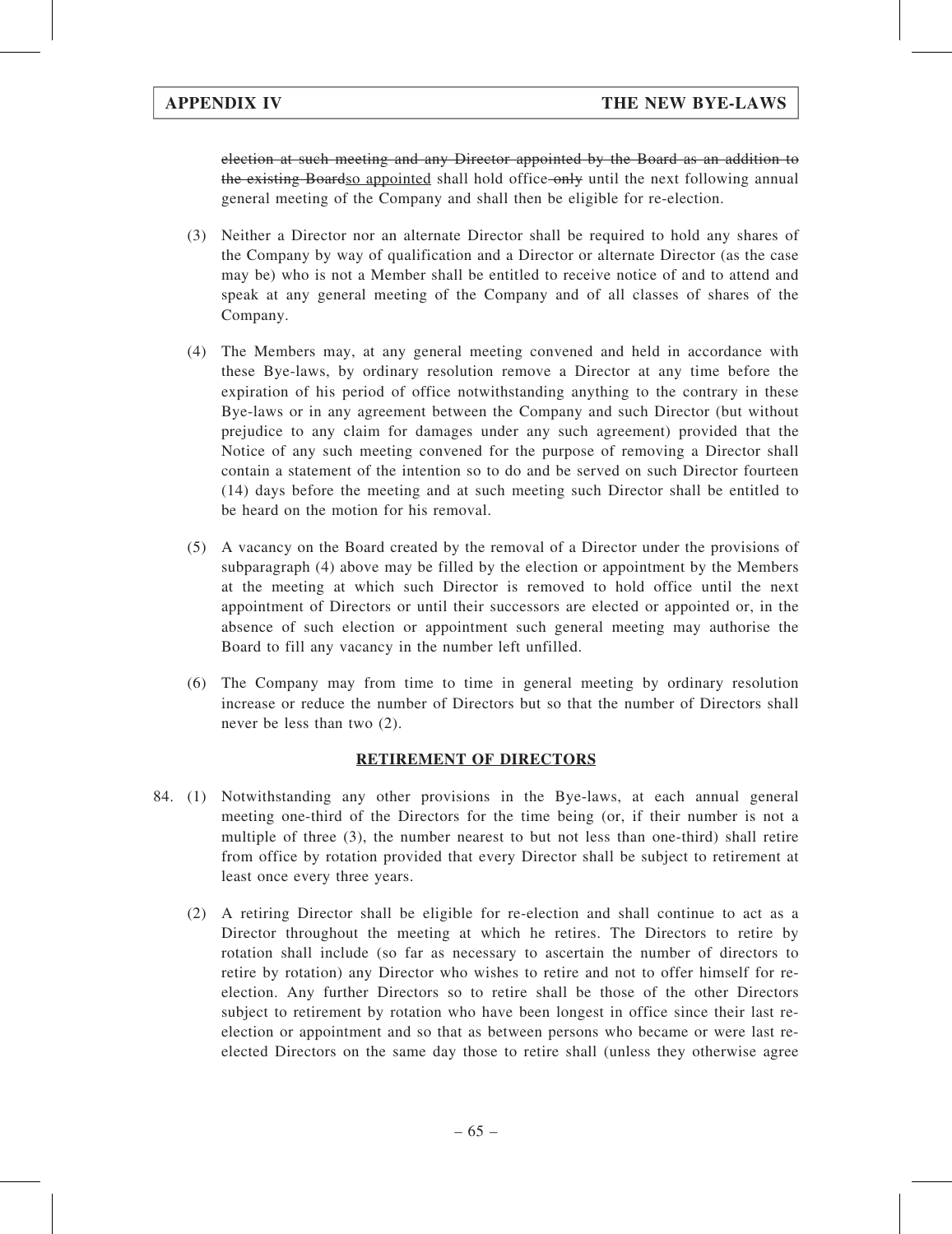among themselves) be determined by lot. Any Director appointed pursuant to Byelaw 83(2) shall not be taken into account in determining which particular Directors or the number of Directors who are to retire by rotation.

85. No person other than a Director retiring at the meeting shall, unless recommended by the Directors for election, be eligible for election as a Director at any general meeting unless a Notice signed by a Member (other than the person to be proposed) duly qualified to attend and vote at the meeting for which such notice is given of his intention to propose such person for election and also a Notice signed by the person to be proposed of his willingness to be elected shall have been lodged at the head office or at the Registration Office provided that the minimum length of the period, during which such Notice(s) are given, shall be at least seven (7) days and that (if the Notices are submitted after the despatch of the notice of the general meeting appointed for such election) the period for lodgment of such Notice(s) shall commence on the day after the despatch of the notice of the general meeting appointed for such election and end no later than seven (7) days prior to the date of such general meeting.

# DISQUALIFICATION OF DIRECTORS

- 86. The office of a Director shall be vacated if the Director:
	- (1) resigns his office by notice in writing delivered to the Company at the Office or tendered at a meeting of the Board;
	- (2) becomes of unsound mind or dies;
	- (3) without special leave of absence from the Board, is absent from meetings of the Board for six consecutive months, and his alternate Director, if any, shall not during such period have attended in his stead and the Board resolves that his office be vacated;
	- (4) becomes bankrupt or has a receiving order made against him or suspends payment or compounds with his creditors;
	- (5) is prohibited by law from being a Director; or
	- (6) ceases to be a Director by virtue of any provision of the Statutes or is removed from office pursuant to these Bye-laws.

No Director shall be required to vacate office or be ineligible for re-election or reappointment as a Director, and no person shall be ineligible for appointment as a Directors, by reason only of his having attained any particular age.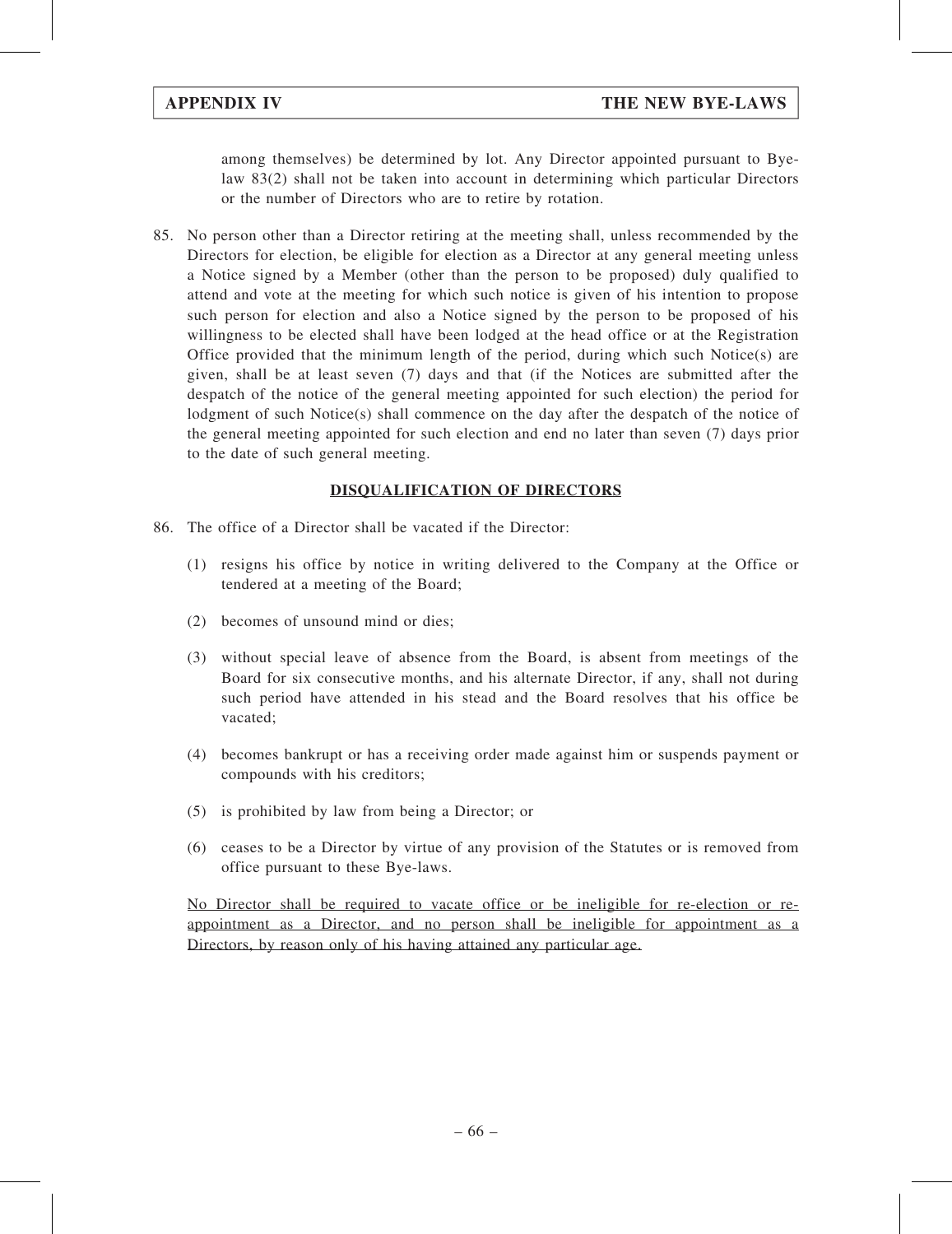## EXECUTIVE DIRECTORS

- 87. The Board may from time to time appoint any one or more of its body to be a managing director, joint managing director or deputy managing director or to hold any other employment or executive office with the Company for such period (subject to their continuance as Directors) and upon such terms as the Board may determine and the Board may revoke or terminate any of such appointments. Any such revocation or termination as aforesaid shall be without prejudice to any claim for damages that such Director may have against the Company or the Company may have against such Director. A Director appointed to an office under this Bye-law shall be subject to the same provisions as to removal as the other Directors of the Company, and he shall (subject to the provisions of any contract between him and the Company) ipso facto and immediately cease to hold such office if he shall cease to hold the office of Director for any cause.
- 88. Notwithstanding Bye-laws 93, 94, 95 and 96, an executive director appointed to an office under Bye-law 87 hereof shall receive such remuneration (whether by way of salary, commission, participation in profits or otherwise or by all or any of those modes) and such other benefits (including pension and/or gratuity and/or other benefits on retirement) and allowances as the Board may from time to time determine, and either in addition to or in lieu of his remuneration as a Director.

## ALTERNATE DIRECTORS

- 89. Any Director may at any time by Notice delivered to the Office or head office or at a meeting of the Directors appoint any person to be his alternate Director. Any person so appointed shall have all the rights and powers of the Director or Directors for whom such person is appointed in the alternative provided that such person shall not be counted more than once in determining whether or not a quorum is present. An alternate Director may be removed at any time by the person or body which appointed him and, subject thereto, the office of alternate Director shall continue until the happening of any event which, if he were a Director, would cause him to vacate such office or if his appointer ceases for any reason to be a Director. Any appointment or removal of an alternate Director shall be effected by Notice signed by the appointor and delivered to the Office or head office or tendered at a meeting of the Board. An alternate Director may also be a Director in his own right and may act as alternate to more than one Director. An alternate Director shall, if his appointor so requests, be entitled to receive notices of meetings of the Board or of committees of the Board to the same extent as, but in lieu of, the Director appointing him and shall be entitled to such extent to attend and vote as a Director at any such meeting at which the Director appointing him is not personally present and generally at such meeting to exercise and discharge all the functions, powers and duties of his appointor as a Director and for the purposes of the proceedings at such meeting the provisions of these Bye-laws shall apply as if he were a Director save that as an alternate for more than one Director his voting rights shall be cumulative.
- 90. An alternate Director shall only be a Director for the purposes of the Act and shall only be subject to the provisions of the Act insofar as they relate to the duties and obligations of a Director when performing the functions of the Director for whom he is appointed in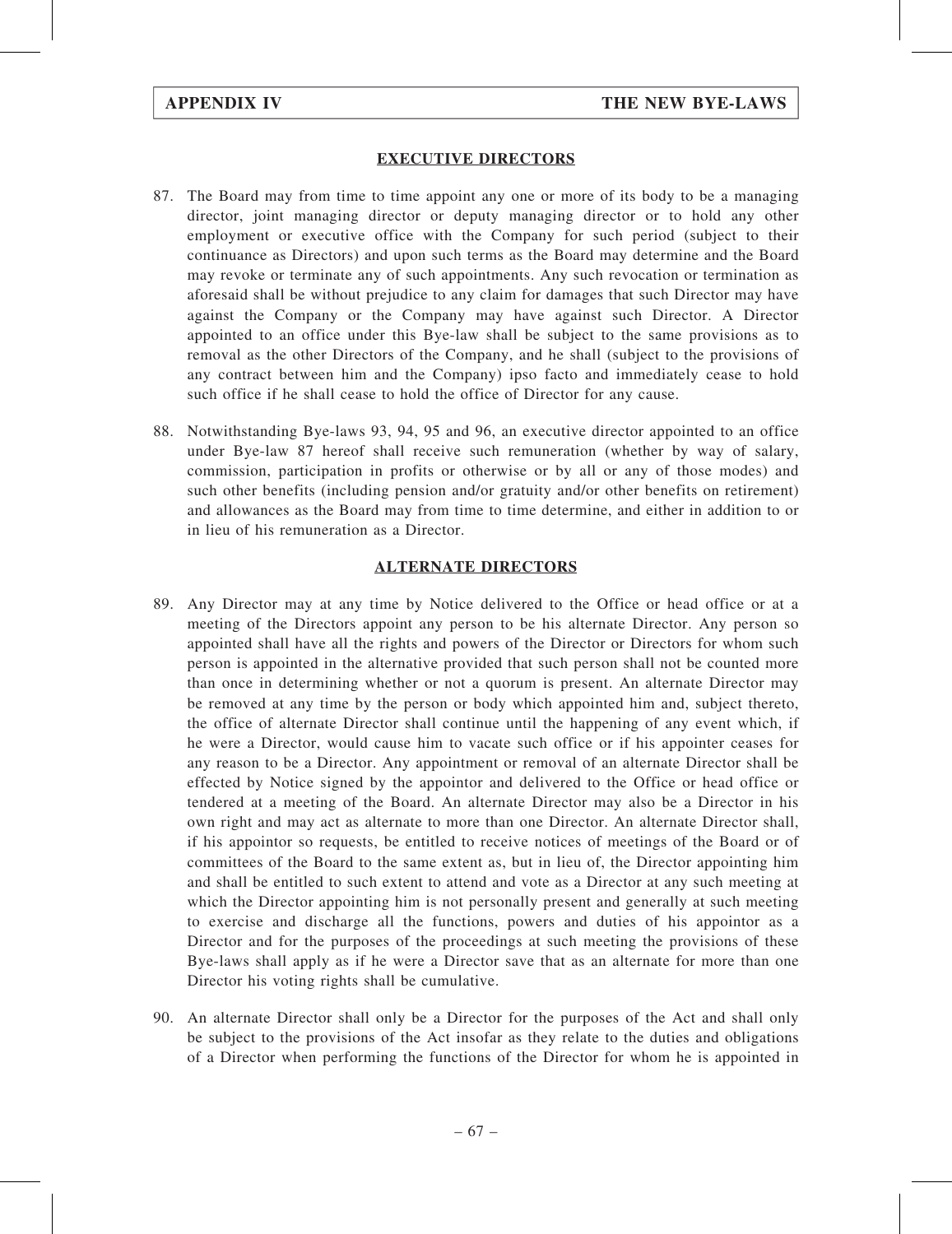the alternative and shall alone be responsible to the Company for his acts and defaults and shall not be deemed to be the agent of or for the Director appointing him. An alternate Director shall be entitled to contract and be interested in and benefit from contracts or arrangements or transactions and to be repaid expenses and to be indemnified by the Company to the same extent mutatis mutandis as if he were a Director but he shall not be entitled to receive from the Company any fee in his capacity as an alternate Director except only such part, if any, of the remuneration otherwise payable to his appointor as such appointor may by Notice to the Company from time to time direct.

- 91. Every person acting as an alternate Director shall have one vote for each Director for whom he acts as alternate (in addition to his own vote if he is also a Director). If his appointor is for the time being absent from Hong Kong or otherwise not available or unable to act, the signature of an alternate Director to any resolution in writing of the Board or a committee of the Board of which his appointor is a member shall, unless the notice of his appointment provides to the contrary, be as effective as the signature of his appointor.
- 92. An alternate Director shall ipso facto cease to be an alternate Director if his appointor ceases for any reason to be a Director, however, such alternate Director or any other person may be re-appointed by the Directors to serve as an alternate Director PROVIDED always that, if at any meeting any Director retires but is re-elected at the same meeting, any appointment of such alternate Director pursuant to these Bye-laws which was in force immediately before his retirement shall remain in force as though he had not retired.

# DIRECTORS' FEES AND EXPENSES

- 93. The ordinary remuneration of the Directors shall from time to time be determined by the Company in general meeting and shall (unless otherwise directed by the resolution by which it is voted) be divided amongst the Board in such proportions and in such manner as the Board may agree or, failing agreement, equally, except that any Director who shall hold office for part only of the period in respect of which such remuneration is payable shall be entitled only to rank in such division for a proportion of remuneration related to the period during which he has held office. Such remuneration shall be deemed to accrue from day to day.
- 94. Each Director shall be entitled to be repaid or prepaid all travelling, hotel and incidental expenses reasonably incurred or expected to be incurred by him in attending meetings of the Board or committees of the Board or general meetings or separate meetings of any class of shares or of debentures of the Company or otherwise in connection with the discharge of his duties as a Director.
- 95. Any Director who, by request, goes or resides abroad for any purpose of the Company or who performs services which in the opinion of the Board go beyond the ordinary duties of a Director may be paid such extra remuneration (whether by way of salary, commission, participation in profits or otherwise) as the Board may determine and such extra remuneration shall be in addition to or in substitution for any ordinary remuneration provided for by or pursuant to any other Bye-law.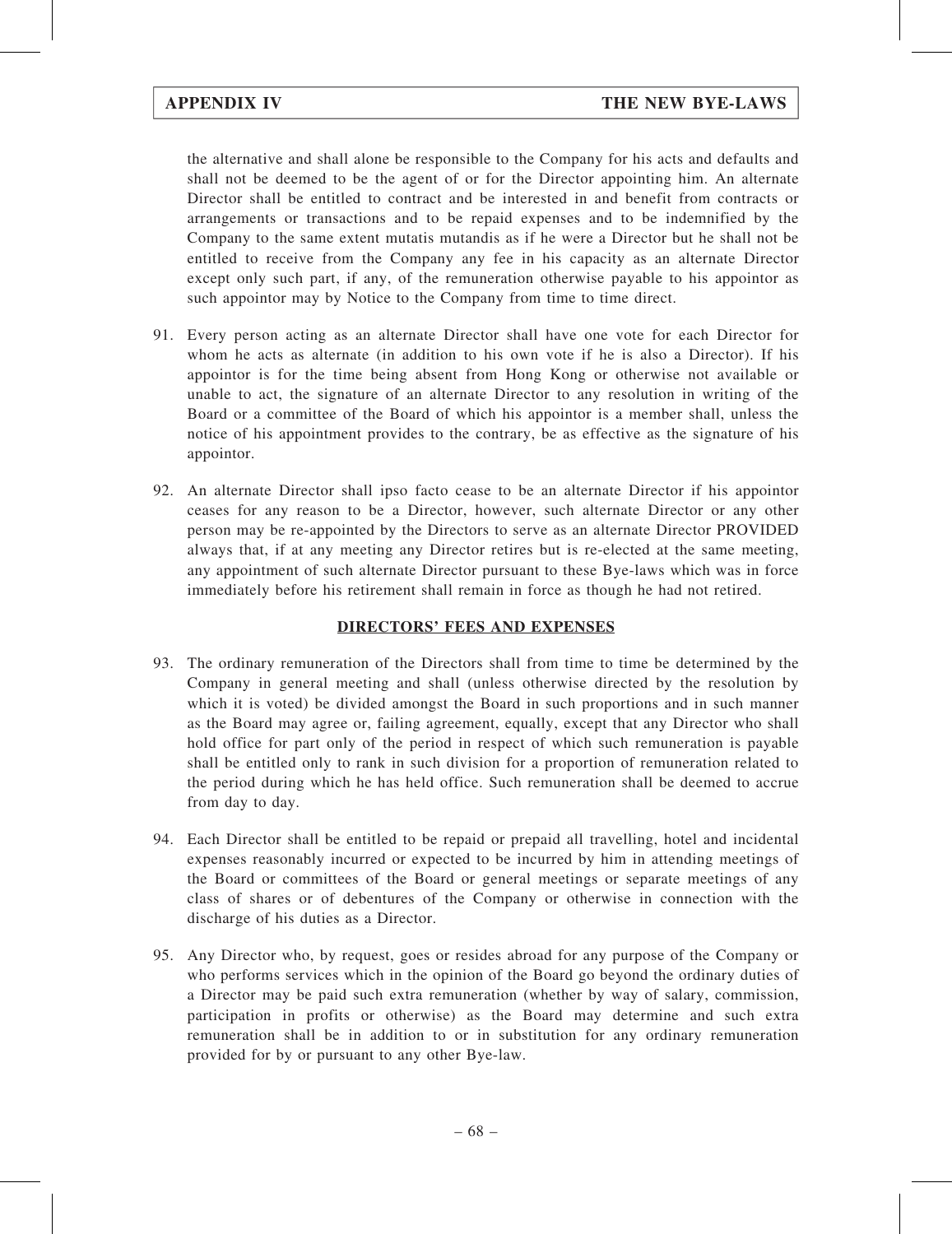96. The Board shall obtain the approval of the Company in general meeting before making any payment to any Director or past Director of the Company by way of compensation for loss of office, or as consideration for or in connection with his retirement from office (not being payment to which the Director is contractually entitled).

# DIRECTORS' INTERESTS

- 97. A Director may:
	- (a) hold any other office or place of profit with the Company (except that of Auditor) in conjunction with his office of Director for such period and, subject to the relevant provisions of the Act, upon such terms as the Board may determine. Any remuneration (whether by way of salary, commission, participation in profits or otherwise) paid to any Director in respect of any such other office or place of profit shall be in addition to any remuneration provided for by or pursuant to any other Bye-law;
	- (b) act by himself or his firm in a professional capacity for the Company (otherwise than as Auditor) and he or his firm may be remunerated for professional services as if he were not a Director;
	- (c) continue to be or become a director, managing director, joint managing director, deputy managing director, executive director, manager or other officer or member of any other company promoted by the Company or in which the Company may be interested as a vendor, shareholder or otherwise and (unless otherwise agreed) no such Director shall be accountable for any remuneration, profits or other benefits received by him as a director, managing director, joint managing director, deputy managing director, executive director, manager or other officer or member of or from his interests in any such other company. Subject as otherwise provided by these Byelaws the Directors may exercise or cause to be exercised the voting powers conferred by the shares in any other company held or owned by the Company, or exercisable by them as directors of such other company in such manner in all respects as they think fit (including the exercise thereof in favour of any resolution appointing themselves or any of them directors, managing directors, joint managing directors, deputy managing directors, executive directors, managers or other officers of such company) or voting or providing for the payment of remuneration to the director, managing director, joint managing director, deputy managing director, executive director, manager or other officers of such other company and any Director may vote in favour of the exercise of such voting rights in manner aforesaid notwithstanding that he may be, or about to be, appointed a director, managing director, joint managing director, deputy managing director, executive director, manager or other officer of such a company, and that as such he is or may become interested in the exercise of such voting rights in manner aforesaid.
- 98. Subject to the Act and to these Bye-laws, no Director or proposed or intending Director shall be disqualified by his office from contracting with the Company, either with regard to his tenure of any office or place of profit or as vendor, purchaser or in any other manner whatsoever, nor shall any such contract or any other contract or arrangement in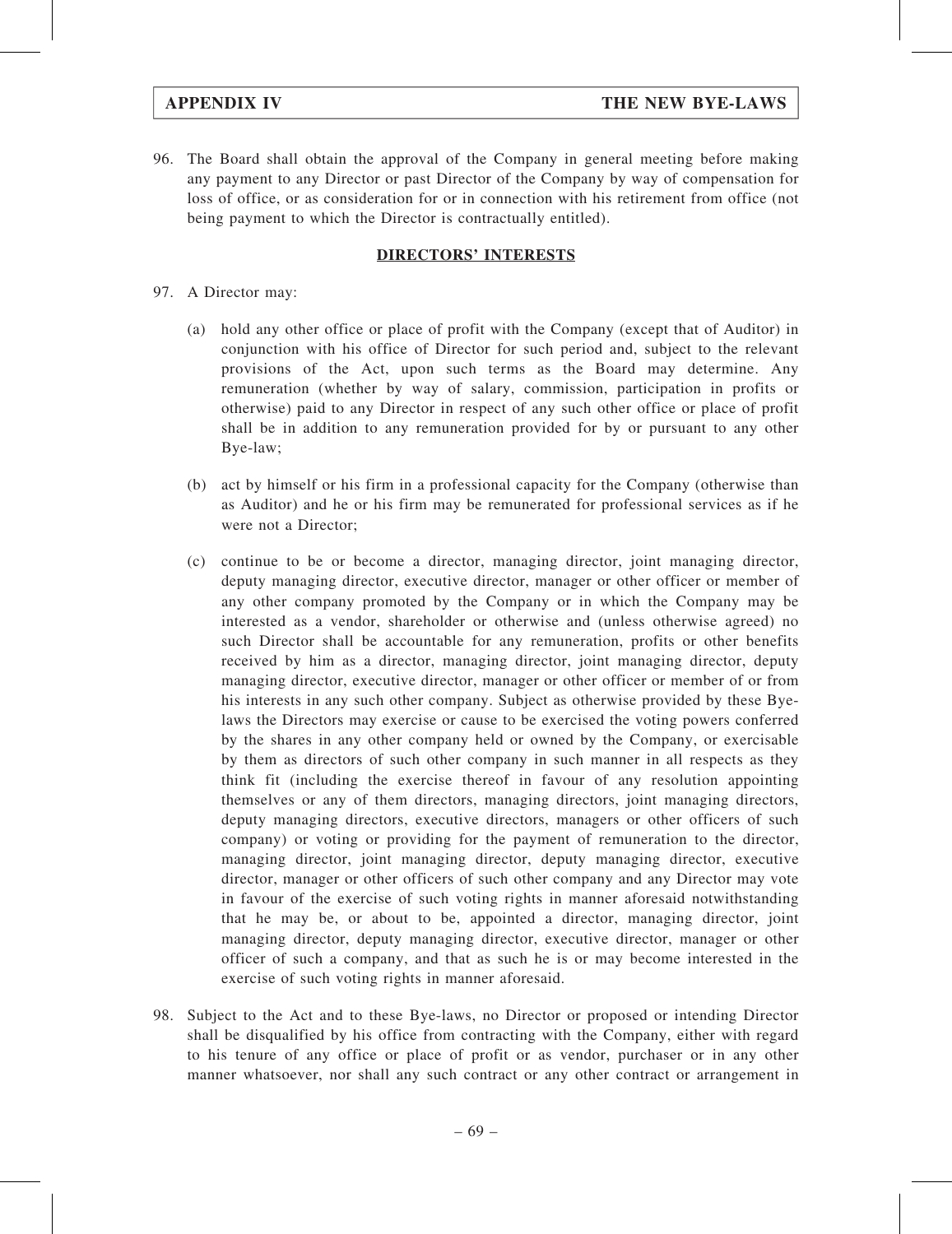which any Director is in any way interested be liable to be avoided, nor shall any Director so contracting or being so interested be liable to account to the Company or the Members for any remuneration, profit or other benefits realised by any such contract or arrangement by reason of such Director holding that office or of the fiduciary relationship thereby established provided that such Director shall disclose the nature of his interest in any contract or arrangement in which he is interested in accordance with Bye-law 99 herein.

- 99. A Director who to his knowledge is in any way, whether directly or indirectly, interested in a contract or arrangement or proposed contract or arrangement with the Company shall declare the nature of his interest at the meeting of the Board at which the question of entering into the contract or arrangement is first considered, if he knows his interest then exists, or in any other case at the first meeting of the Board after he knows that he is or has become so interested. For the purposes of this Bye-law, a general Notice to the Board by a Director to the effect that:
	- (a) he is a member or officer of a specified company or firm and is to be regarded as interested in any contract or arrangement which may after the date of the Notice be made with that company or firm; or
	- (b) he is to be regarded as interested in any contract or arrangement which may after the date of the Notice be made with a specified person who is connected with him;

shall be deemed to be a sufficient declaration of interest under this Bye-law in relation to any such contract or arrangement, provided that no such Notice shall be effective unless either it is given at a meeting of the Board or the Director takes reasonable steps to secure that it is brought up and read at the next Board meeting after it is given.

- 100. (1) A Director shall not vote (nor be counted in the quorum) on any resolution of the Board approving any contract or arrangement or any other proposal in which he or any of his close associates is materially interested, but this prohibition shall not apply to any of the following matters namely:
	- (i) any contract or arrangement for the giving of any security or indemnity either:
		- (a) to such the Director or his close associate(s) any security or indemnity in respect of money lent by him or any of his associate(s) or obligations incurred or undertaken by him or any of his associate(s)them at the request of or for the benefit of the Company or any of its subsidiaries; or
		- (b) (ii) any contract or arrangement for the giving of any security or indemnity to a third party in respect of a debt or obligation of the Company or any of its subsidiaries for which the Director or his close associate(s) has himself/themselves assumed responsibility in whole or in part and whether alone or jointly under a guarantee or indemnity or by the giving of security;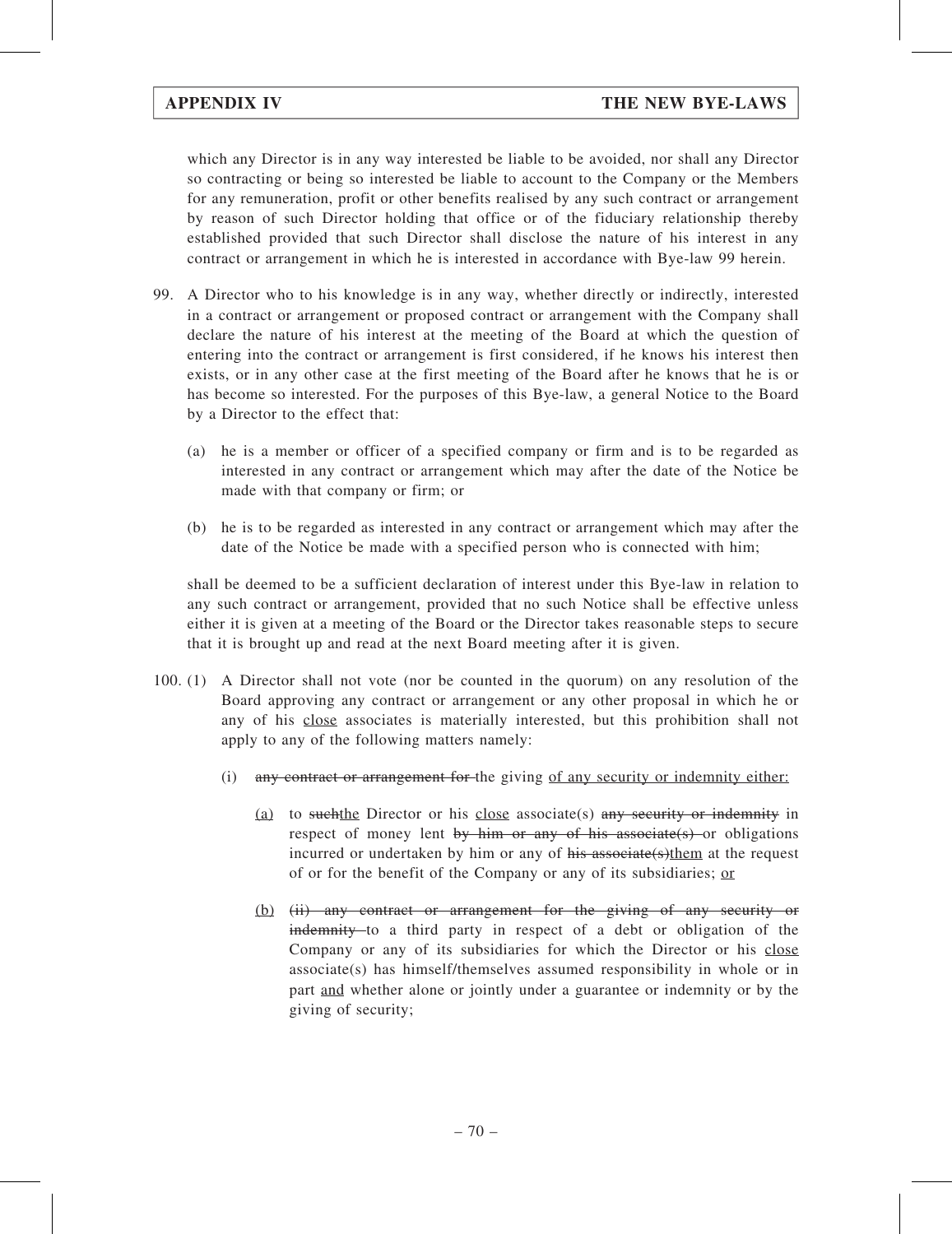- (iii) any contract or arrangement proposal concerning an offer of shares or debentures or other securities of or by the Company or any other company which the Company may promote or be interested in for subscription or purchase, where the Director or his close associate(s) is/are or is/are to be interested as a participant in the underwriting or sub-underwriting of the offer;
- (iv) any contract or arrangement in which the Director or his associate(s) is/are interested in the same manner as other holders of shares or debentures or other securities of the Company by virtue only of his/their interest in shares or debentures or other securities of the Company; or
- (viii) any proposal or arrangement concerning the benefit of employees of the Company or its subsidiaries including:
	- (a) the adoption, modification or operation of aany employees' share scheme or any share incentive or share option scheme, under which the Director or his close associate(s) may benefit; or
	- (b) the adoption, modification or operation of a pension fund or retirement, death or disability benefits scheme or other arrangement which relates both to <del>Directors orthe Director</del>, his close associate(s) and to employeesemployee(s) of the Company or of any of its subsidiaries and does not provide in respect of any Director, or his close associate(s), as such any privilege or advantage not accorded generally accorded to the class of persons to which such scheme or fund relates;
- (iv) any contract or arrangement in which the Director or his close associate(s) is/ are interested in the same manner as other holders of shares or debentures or other securities of the Company by virtue only of his/their interest in shares or debentures or other securities of the Company.
- (2) If any question shall arise at any meeting of the Board as to the materiality of the interest of a Director (other than the chairman of the meeting) or as to the entitlement of any Director (other than such chairman) to vote and such question is not resolved by his voluntarily agreeing to abstain from voting, such question shall be referred to the chairman of the meeting and his ruling in relation to such other Director shall be final and conclusive except in a case where the nature or extent of the interest of the Director concerned as known to such Director has not been fairly disclosed to the Board. If any question as aforesaid shall arise in respect of the chairman of the meeting such question shall be decided by a resolution of the Board (for which purpose such chairman shall not vote thereon) and such resolution shall be final and conclusive except in a case where the nature or extent of the interest of such chairman as known to such chairman has not been fairly disclosed to the Board.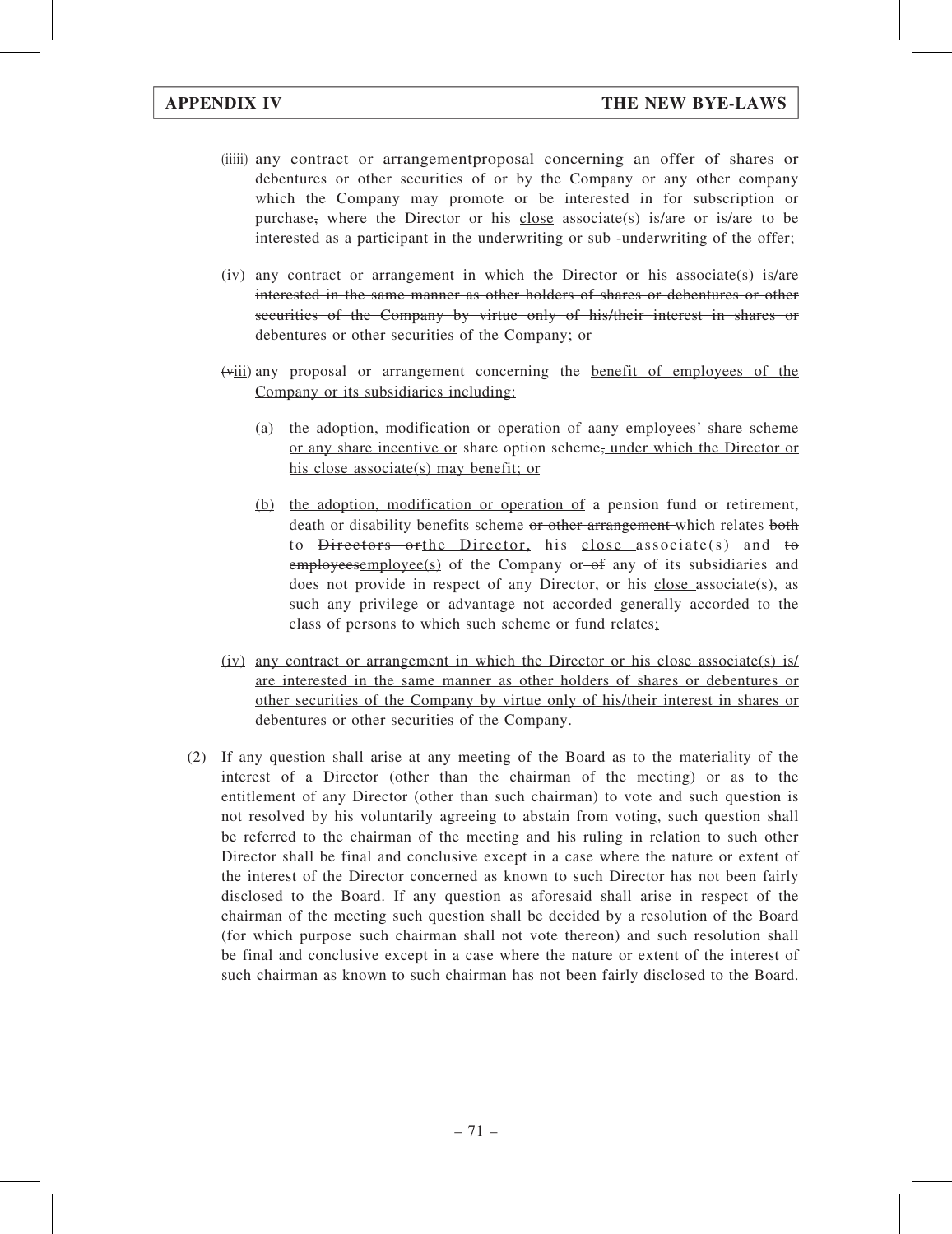#### GENERAL POWERS OF THE DIRECTORS

- 101. (1) The business of the Company shall be managed and conducted by the Board, which may pay all expenses incurred in forming and registering the Company and may exercise all powers of the Company (whether relating to the management of the business of the Company or otherwise) which are not by the Statutes or by these Bye-laws required to be exercised by the Company in general meeting, subject nevertheless to the provisions of the Statutes and of these Bye-laws and to such regulations being not inconsistent with such provisions, as may be prescribed by the Company in general meeting, but no regulations made by the Company in general meeting shall invalidate any prior act of the Board which would have been valid if such regulations had not been made. The general powers given by this Bye-law shall not be limited or restricted by any special authority or power given to the Board by any other Bye-law.
	- (2) Any person contracting or dealing with the Company in the ordinary course of business shall be entitled to rely on any written or oral contract or agreement or deed, document or instrument entered into or executed as the case may be by any two of the Directors acting jointly on behalf of the Company and the same shall be deemed to be validly entered into or executed by the Company as the case may be and shall, subject to any rule of law, be binding on the Company.
	- (3) Without prejudice to the general powers conferred by these Bye-laws it is hereby expressly declared that the Board shall have the following powers:
		- (a) to give to any person the right or option of requiring at a future date that an allotment shall be made to him of any share at par or at such premium as may be agreed;
		- (b) to give to any Directors, officers or servants of the Company an interest in any particular business or transaction or participation in the profits thereof or in the general profits of the Company either in addition to or in substitution for a salary or other remuneration; and
		- (c) to resolve that the Company be discontinued in Bermuda and continued in a named country or jurisdiction outside Bermuda subject to the provisions of the Act.
- 102. The Board may establish any regional or local boards or agencies for managing any of the affairs of the Company in any place, and may appoint any persons to be members of such local boards, or any managers or agents, and may fix their remuneration (either by way of salary or by commission or by conferring the right to participation in the profits of the Company or by a combination of two or more of these modes) and pay the working expenses of any staff employed by them upon the business of the Company. The Board may delegate to any regional or local board, manager or agent any of the powers, authorities and discretions vested in or exercisable by the Board (other than its powers to make calls and forfeit shares), with power to sub-delegate, and may authorise the members of any of them to fill any vacancies therein and to act notwithstanding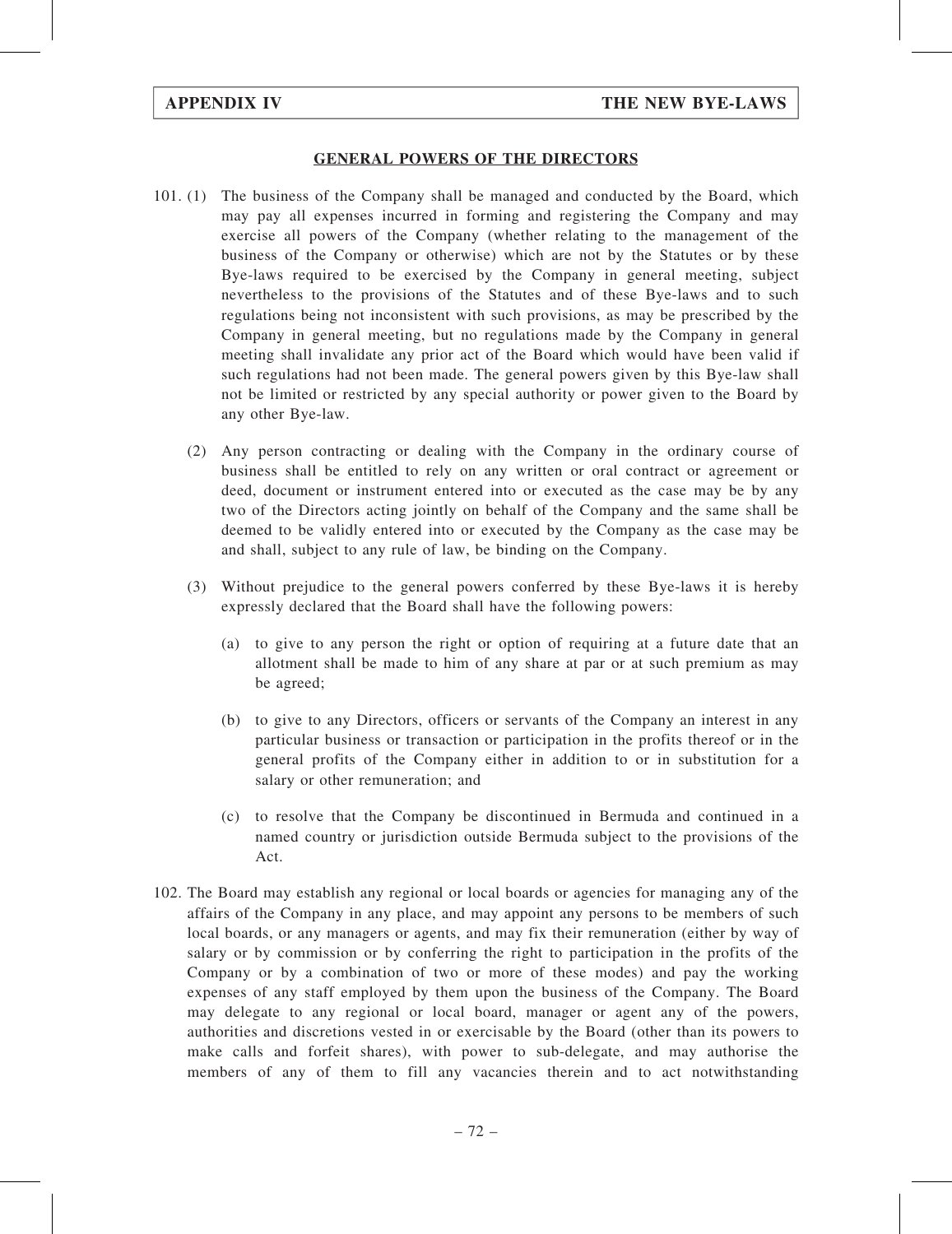vacancies. Any such appointment or delegation may be made upon such terms and subject to such conditions as the Board may think fit, and the Board may remove any person appointed as aforesaid, and may revoke or vary such delegation, but no person dealing in good faith and without notice of any such revocation or variation shall be affected thereby.

- 103. The Board may by power of attorney appoint under the Seal any company, firm or person or any fluctuating body of persons, whether nominated directly or indirectly by the Board, to be the attorney or attorneys of the Company for such purposes and with such powers, authorities and discretions (not exceeding those vested in or exercisable by the Board under these Bye-laws) and for such period and subject to such conditions as it may think fit, and any such power of attorney may contain such provisions for the protection and convenience of persons dealing with any such attorney as the Board may think fit, and may also authorise any such attorney to sub-delegate all or any of the powers, authorities and discretions vested in him. Such attorney or attorneys may, if so authorised under the Seal of the Company, execute any deed or instrument under their personal seal with the same effect as the affixation of the Seal.
- 104. The Board may entrust to and confer upon a managing director, joint managing director, deputy managing director, an executive director or any Director any of the powers exercisable by it upon such terms and conditions and with such restrictions as it thinks fit, and either collaterally with, or to the exclusion of, its own powers, and may from time to time revoke or vary all or any of such powers but no person dealing in good faith and without notice of such revocation or variation shall be affected thereby.
- 105. All cheques, promissory notes, drafts, bills of exchange and other instruments, whether negotiable or transferable or not, and all receipts for moneys paid to the Company shall be signed, drawn, accepted, endorsed or otherwise executed, as the case may be, in such manner as the Board shall from time to time by resolution determine. The Company's banking accounts shall be kept with such banker or bankers as the Board shall from time to time determine.
- 106. (1) The Board may establish or concur or join with other companies (being subsidiary companies of the Company or companies with which it is associated in business) in establishing and making contributions out of the Company's moneys to any schemes or funds for providing pensions, sickness or compassionate allowances, life assurance or other benefits for employees (which expression as used in this and the following paragraph shall include any Director or ex-Director who may hold or have held any executive office or any office of profit under the Company or any of its subsidiary companies) and ex-employees of the Company and their dependants or any class or classes of such person.
	- (2) The Board may pay, enter into agreements to pay or make grants of revocable or irrevocable, and either subject or not subject to any terms or conditions, pensions or other benefits to employees and ex-employees and their dependants, or to any of such persons, including pensions or benefits additional to those, if any, to which such employees or ex-employees or their dependants are or may become entitled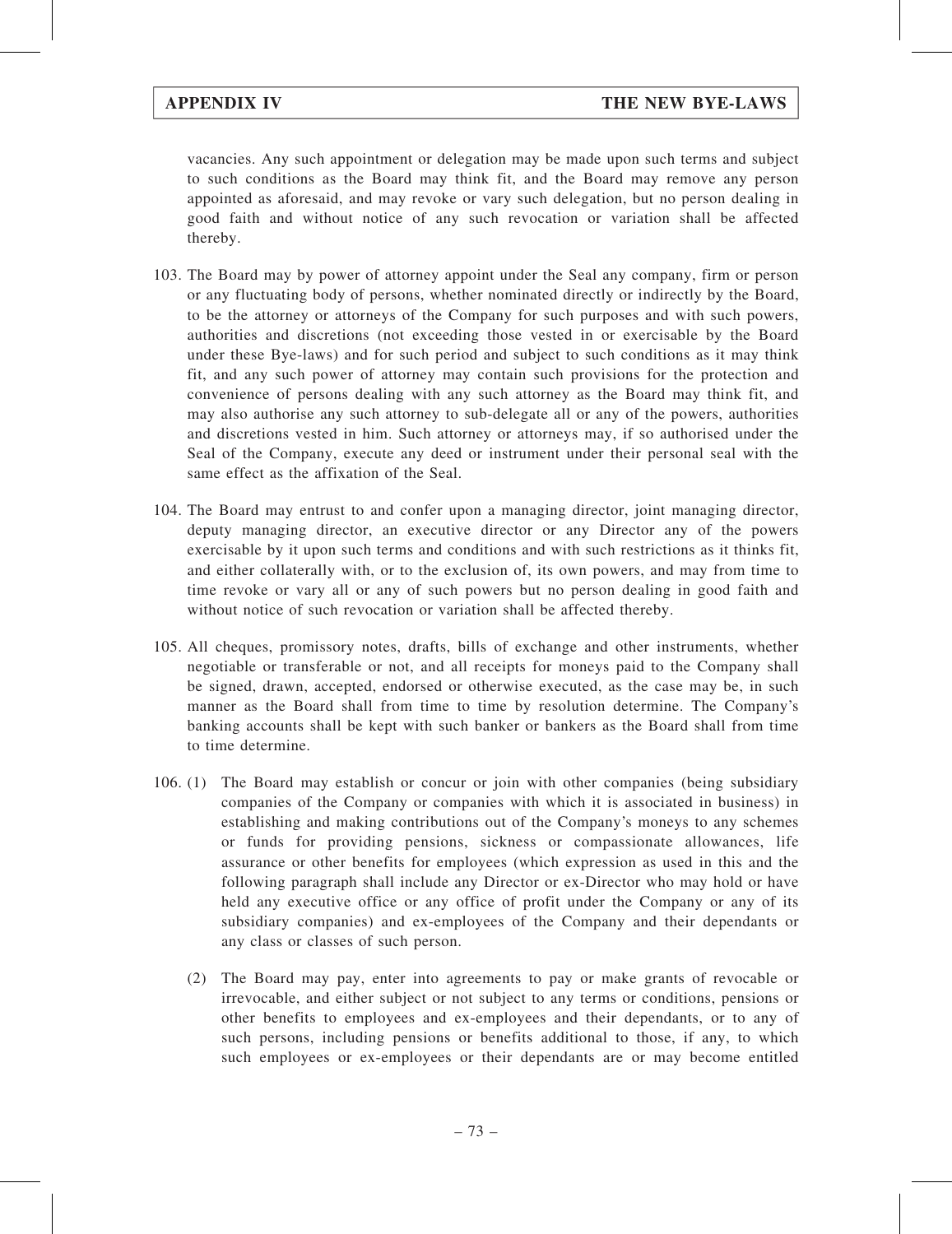under any such scheme or fund as mentioned in the last preceding paragraph. Any such pension or benefit may, as the Board considers desirable, be granted to an employee either before and in anticipation of or upon or at any time after his actual retirement.

### BORROWING POWERS

- 107. The Board may exercise all the powers of the Company to raise or borrow money and to mortgage or charge all or any part of the undertaking, property and assets (present and future) and uncalled capital of the Company and, subject to the Act, to issue debentures, bonds and other securities, whether outright or as collateral security for any debt, liability or obligation of the Company or of any third party.
- 108. Debentures, bonds and other securities may be made assignable free from any equities between the Company and the person to whom the same may be issued.
- 109. Any debentures, bonds or other securities may be issued at a discount (other than shares), premium or otherwise and with any special privileges as to redemption, surrender, drawings, allotment of shares, attending and voting at general meetings of the Company, appointment of Directors and otherwise.
- 110. (1) Where any uncalled capital of the Company is charged, all persons taking any subsequent charge thereon shall take the same subject to such prior charge, and shall not be entitled, by notice to the Members or otherwise, to obtain priority over such prior charge.
	- (2) The Board shall cause a proper register to be kept, in accordance with the provisions of the Act, of all charges specifically affecting the property of the Company and of any series of debentures issued by the Company and shall duly comply with the requirements of the Act in regard to the registration of charges and debentures therein specified and otherwise.

## PROCEEDINGS OF THE DIRECTORS

- 111. The Board may meet for the despatch of business, adjourn or postpone and otherwise regulate its meetings as it considers appropriate. Questions arising at any meeting shall be determined by a majority of votes. In the case of any equality of votes the chairman of the meeting shall have an additional or casting vote.
- 112. A meeting of the Board may be convened by the Secretary on request of a Director or by any Director. The Secretary shall convene a meeting of the Board whenever he shall be required so to do by any Director. Notice of a meeting of the Board shall be deemed to be duly given to a Director if it is given to such Director in writing or verbally (including in person or by telephone) or viaby electronic mailmeans to an electronic address from time to time notified to the Company by such Director or (if the recipient consents to it being made available on a website) by making it available on a website or in such other manner as the Board may from time to time determine.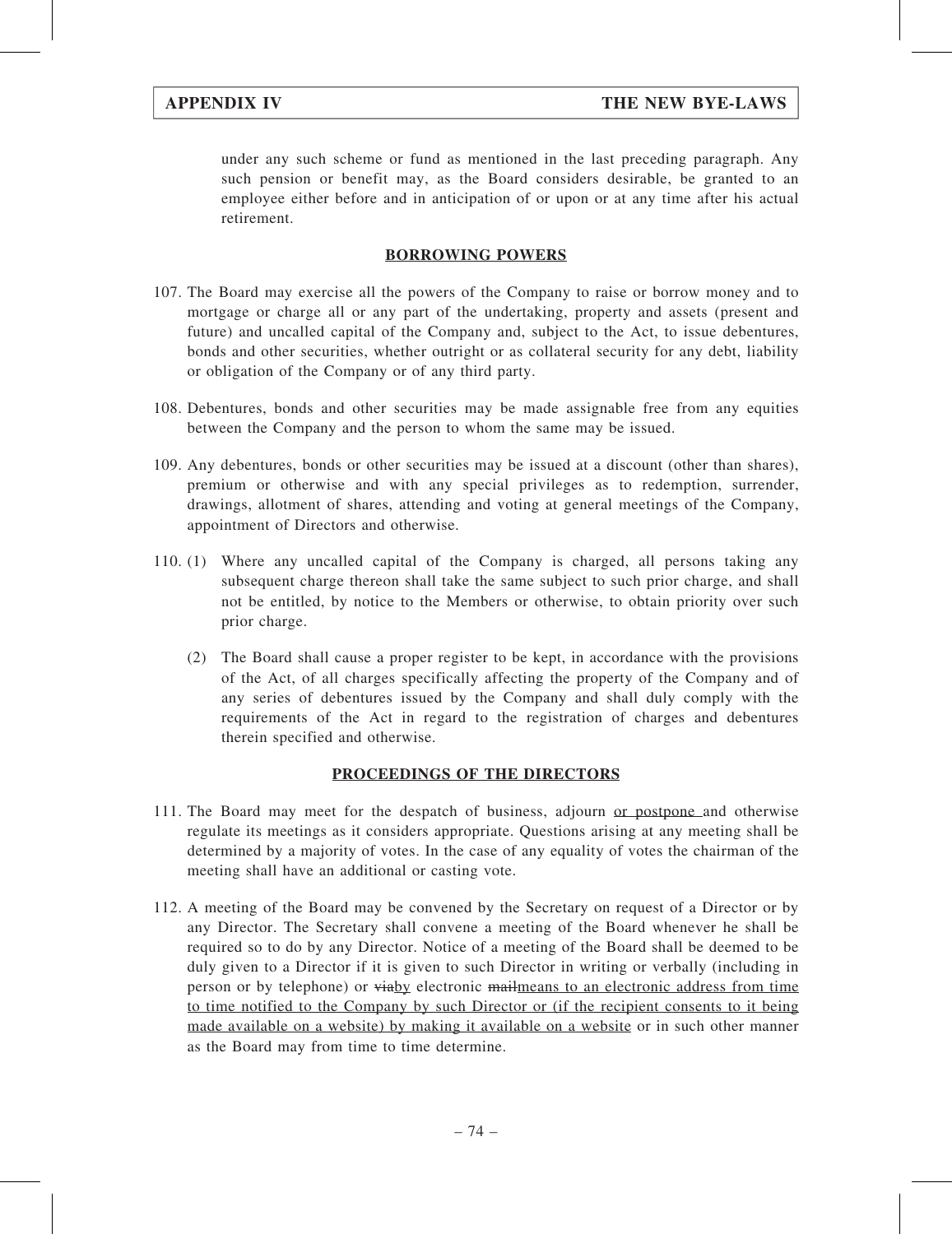- 113. (1) The quorum necessary for the transaction of the business of the Board may be fixed by the Board and, unless so fixed at any other number, shall be two (2). An alternate Director shall be counted in a quorum in the case of the absence of a Director for whom he is the alternate provided that he shall not be counted more than once for the purpose of determining whether or not a quorum is present.
	- (2) Directors may participate in any meeting of the Board by means of a conference telephone, electronic or other communications equipment through which all persons participating in the meeting can communicate with each other simultaneously and instantaneously and, for the purpose of counting a quorum, such participation shall constitute presence at a meeting as if those participating were present in person.
	- (3) Any Director who ceases to be a Director at a Board meeting may continue to be present and to act as a Director and be counted in the quorum until the termination of such Board meeting if no other Director objects and if otherwise a quorum of Directors would not be present.
- 114. The continuing Directors or a sole continuing Director may act notwithstanding any vacancy in the Board but, if and so long as the number of Directors is reduced below the minimum number fixed by or in accordance with these Bye-laws, the continuing Directors or Director, notwithstanding that the number of Directors is below the number fixed by or in accordance with these Bye-laws as the quorum or that there is only one continuing Director, may act for the purpose of filling vacancies in the Board or of summoning general meetings of the Company but not for any other purpose.
- 115. The Board may elect aone or more chairman and one or more deputy chairman of its meetings and determine the period for which they are respectively to hold such office. If no chairman or deputy chairman is elected, or if at any meeting neither theno chairman nor anyor deputy chairman is present within five (5) minutes after the time appointed for holding the same, the Directors present may choose one of their number to be chairman of the meeting.
- 116. A meeting of the Board at which a quorum is present shall be competent to exercise all the powers, authorities and discretions for the time being vested in or exercisable by the Board.
- 117. (1) The Board may delegate any of its powers, authorities and discretions to committees, consisting of such Director or Directors and other persons as it thinks fit, and they may, from time to time, revoke such delegation or revoke the appointment of and discharge any such committees either wholly or in part, and either as to persons or purposes. Any committee so formed shall, in the exercise of the powers, authorities and discretions so delegated, conform to any regulations which may be imposed on it by the Board.
	- (2) All acts done by any such committee in conformity with such regulations, and in fulfilment of the purposes for which it was appointed, but not otherwise, shall have like force and effect as if done by the Board, and the Board shall have power, with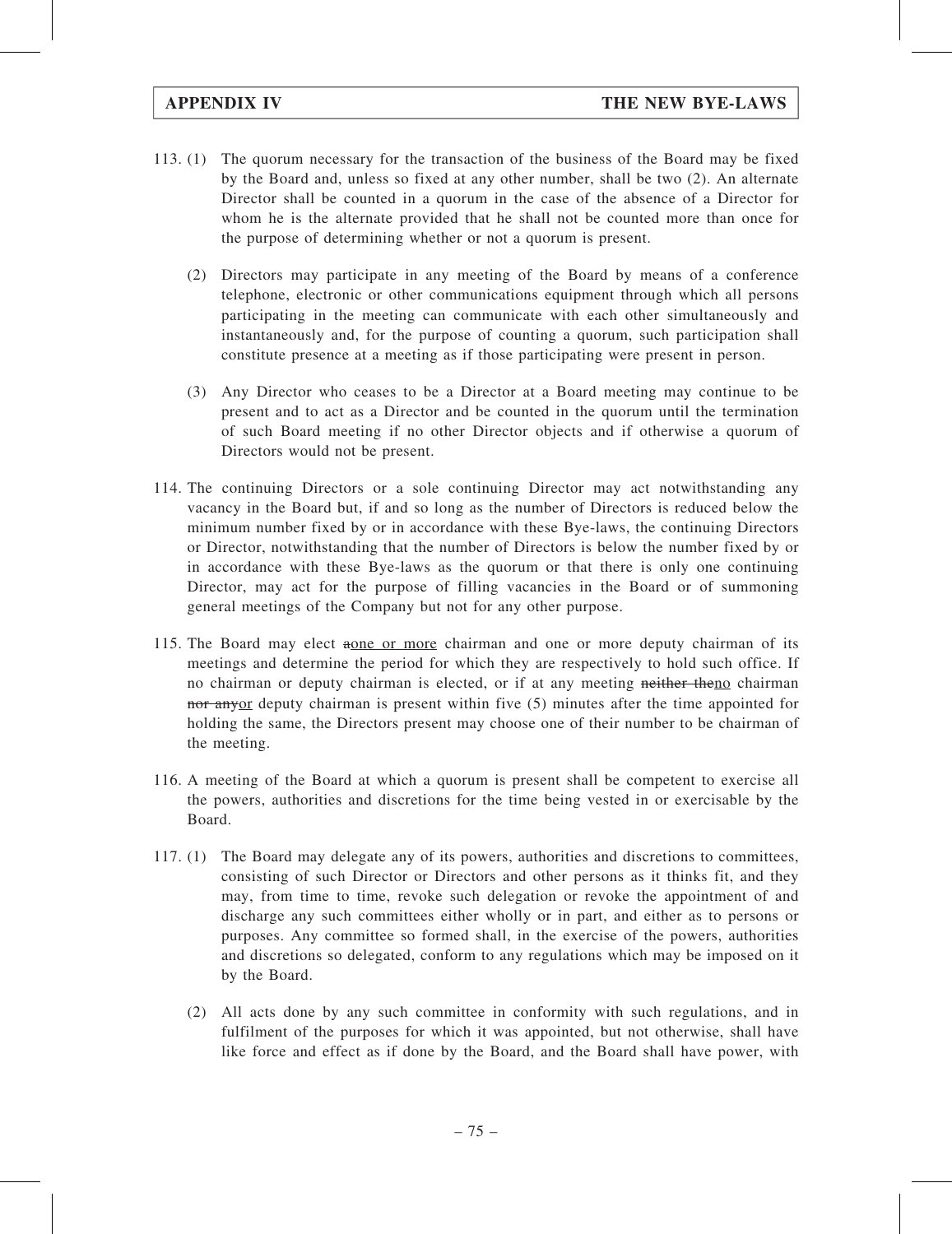the consent of the Company in general meeting, to remunerate the members of any such committee, and charge such remuneration to the current expenses of the Company.

- 118. The meetings and proceedings of any committee consisting of two or more members shall be governed by the provisions contained in these Bye-laws for regulating the meetings and proceedings of the Board so far as the same are applicable and are not superseded by any regulations imposed by the Board under the last preceding Bye-law.
- 119. A resolution in writing signed by all the Directors except such as are temporarily unable to act through ill-health or disability, and all the alternate Directors, if appropriate, whose appointors are temporarily unable to act as aforesaid shall be as valid and effectual as if a resolution had been passed at a meeting of the Board duly convened and held provided that such number is sufficient to constitute a quorum and that a copy of such resolution has been given or the contents thereof communicated to all the Directors for the time being entitled to receive notices of Board meetings in the same manner as notices of meetings are required to be given by these Bye-laws and further provided that no Director is aware of or has received any objection to the resolution from any Director. A notification of consent to such resolution given by a Director in writing to the Board by any means (including by means of electronic communication) shall be deemed to be his/ her signature to such resolution in writing for the purpose of this Bye-law. Such resolution may be contained in one document or in several documents in like form each signed by one or more of the Directors or alternate Directors and for this purpose a facsimile signature of a Director or an alternate Director shall be treated as valid. Notwithstanding the foregoing, a resolution in writing shall not be passed in lieu of a meeting of the Board for the purposes of considering any matter or business in which a substantial shareholder of the Company or a Director has a conflict of interest and the Board has determined that such conflict of interest to be material.
- 120. All acts bona fide done by the Board or by any committee or by any person acting as a Director or members of a committee, shall, notwithstanding that it is afterwards discovered that there was some defect in the appointment of any member of the Board or such committee or person acting as aforesaid or that they or any of them were disqualified or had vacated office, be as valid as if every such person had been duly appointed and was qualified and had continued to be a Director or member of such committee.

#### MANAGERS

- 121. The Board may from time to time appoint a general manager, a manager or managers of the Company and may fix his or their remuneration either by way of salary or commission or by conferring the right to participation in the profits of the Company or by a combination of two or more of these modes and pay the working expenses of any of the staff of the general manager, manager or managers who may be employed by him or them upon the business of the Company.
- 122. The appointment of such general manager, manager or managers may be for such period as the Board may decide, and the Board may confer upon him or them all or any of the powers of the Board as it may think fit.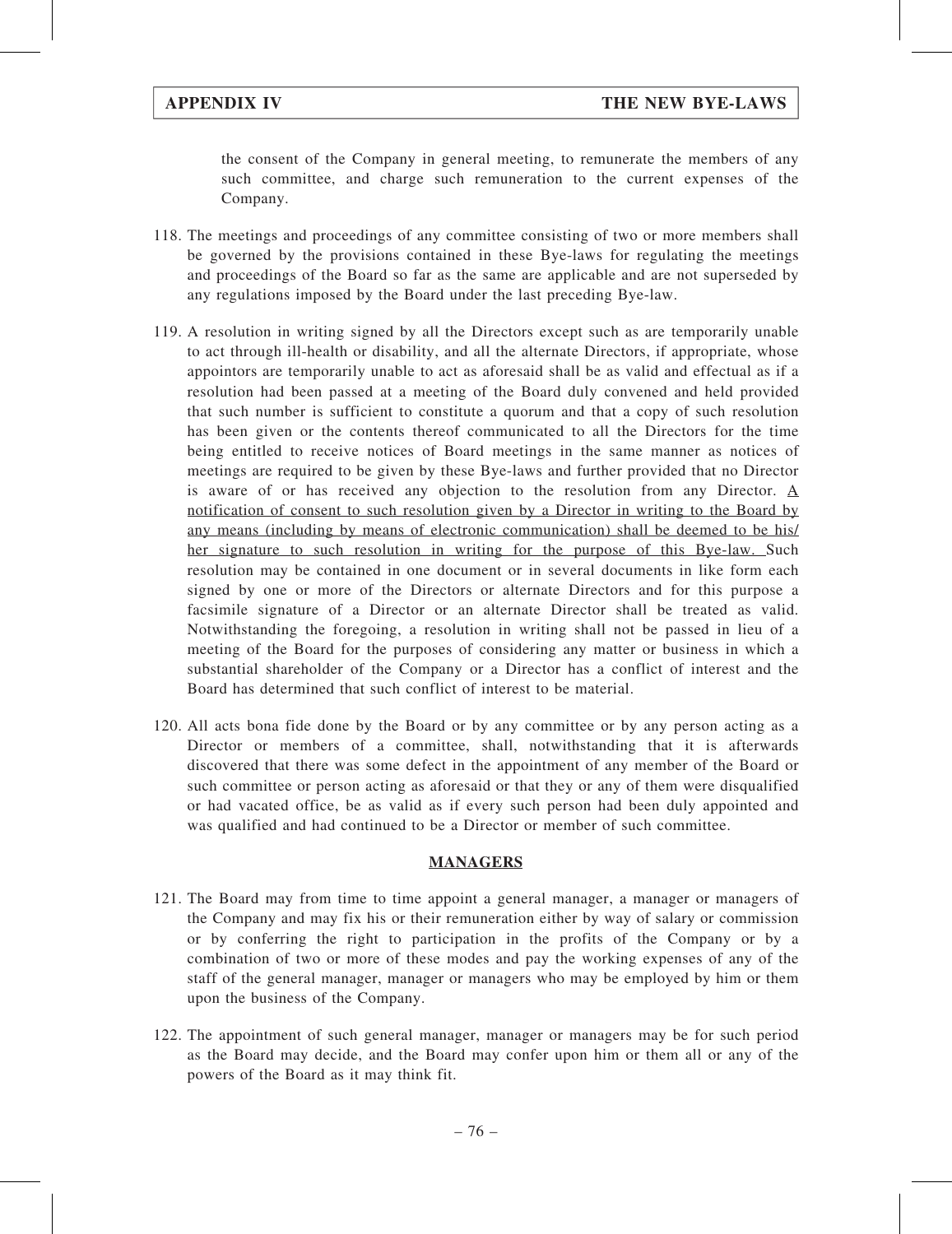123. The Board may enter into such agreement or agreements with any such general manager, manager or managers upon such terms and conditions in all respects as the Board may in their absolute discretion think fit, including a power for such general manager, manager or managers to appoint an assistant manager or managers or other employees whatsoever under them for the purpose of carrying on the business of the Company.

#### **OFFICERS**

- 124. (1) The officers of the Company shall consist of the Directors and Secretary and such additional officers (who may or may not be Directors) as the Board may from time to time determine, all of whom shall be deemed to be officers for the purposes of the Act and, subject to Bye-law 128(4), these Bye-laws.
	- (2) The officers shall receive such remuneration as the Directors may from time to time determine.
	- (3) Where the Company appoints and maintains a resident representative ordinarily resident in Bermuda in accordance with the Act, the resident representative shall comply with the provisions of the Act.
	- (4) The Company shall provide the resident representative with such documents and information as the resident representative may require in order to be able to comply with the provisions of the Act.
	- (5) The resident representative shall be entitled to have notice of, attend and be heard at all meetings of the Directors or of any committee of such Directors or general meetings of the Company.
- 125. (1) The Secretary and additional officers, if any, shall be appointed by the Board and shall hold office on such terms and for such period as the Board may determine. If thought fit, two (2) or more persons may be appointed as joint Secretaries. The Board may also appoint from time to time on such terms as it thinks fit one or more assistant or deputy Secretaries.
	- (2) The Secretary shall attend all meetings of the Members and shall keep correct minutes of such meetings and enter the same in the proper books provided for the purpose. He shall perform such other duties as are prescribed by the Act or these Bye-laws or as may be prescribed by the Board.
- 126. The officers of the Company shall have such powers and perform such duties in the management, business and affairs of the Company as may be delegated to them by the Directors from time to time.
- 127. A provision of the Act or of these Bye-laws requiring or authorising a thing to be done by or to a Director and the Secretary shall not be satisfied by its being done by or to the same person acting both as Director and as or in place of the Secretary.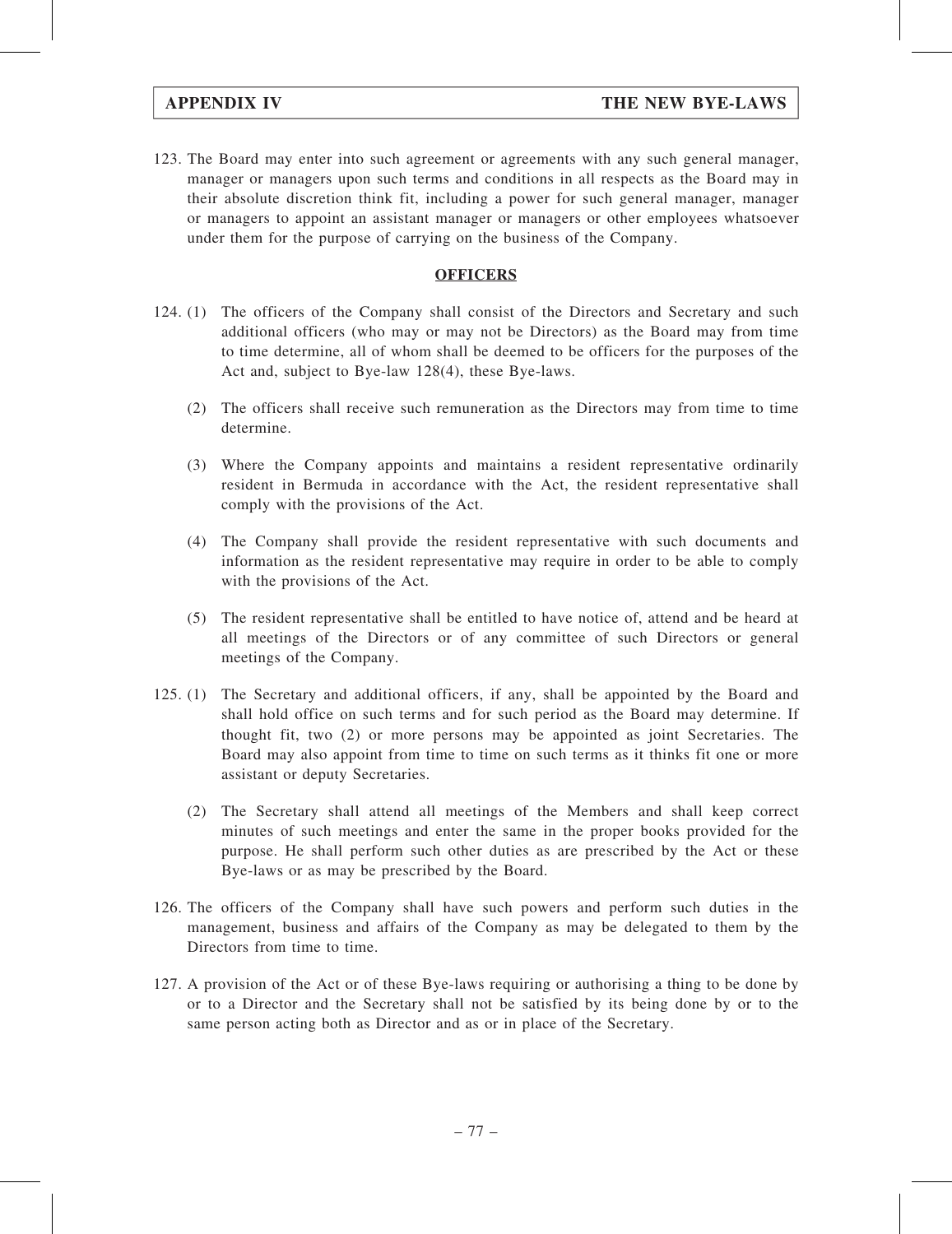#### REGISTER OF DIRECTORS AND OFFICERS

- 128. (1) The Board shall cause to be kept in one or more books at the Office a Register of Directors and Officers and shall enter therein the following particulars with respect to each Director and Officer, that is to say:
	- (a) in the case of an individual, his or her present first name, surname and address; and
	- (b) in the case of a company, its name and registered office.
	- (2) The Board shall within a period of fourteen (14) days from the occurrence of:
		- (a) any change among the Directors and Officers; or
		- (b) any change in the particulars contained in the Register of Directors and Officers,

cause to be entered on the Register of Directors and Officers the particulars of such change.

- (3) The Register of Directors and Officers shall be open to inspection by members of the public without charge at the Office between 10:00 a.m. and 12:00 noon during business hours.
- (4) In this Bye-law ''Officer'' has the meaning ascribed to it in Section 92A(7) of the Act.

#### MINUTES

- 129. (1) The Board shall cause Minutes to be duly entered in books provided for the purpose:
	- (a) of all elections and appointments of officers;
	- (b) of the names of the Directors present at each meeting of the Directors and of any committee of the Directors;
	- (c) of all resolutions and proceedings of each general meeting of the Members and meetings of the Board.
	- (2) Minutes prepared in accordance with the Act and these Bye-laws shall be kept by the Secretary at the Office.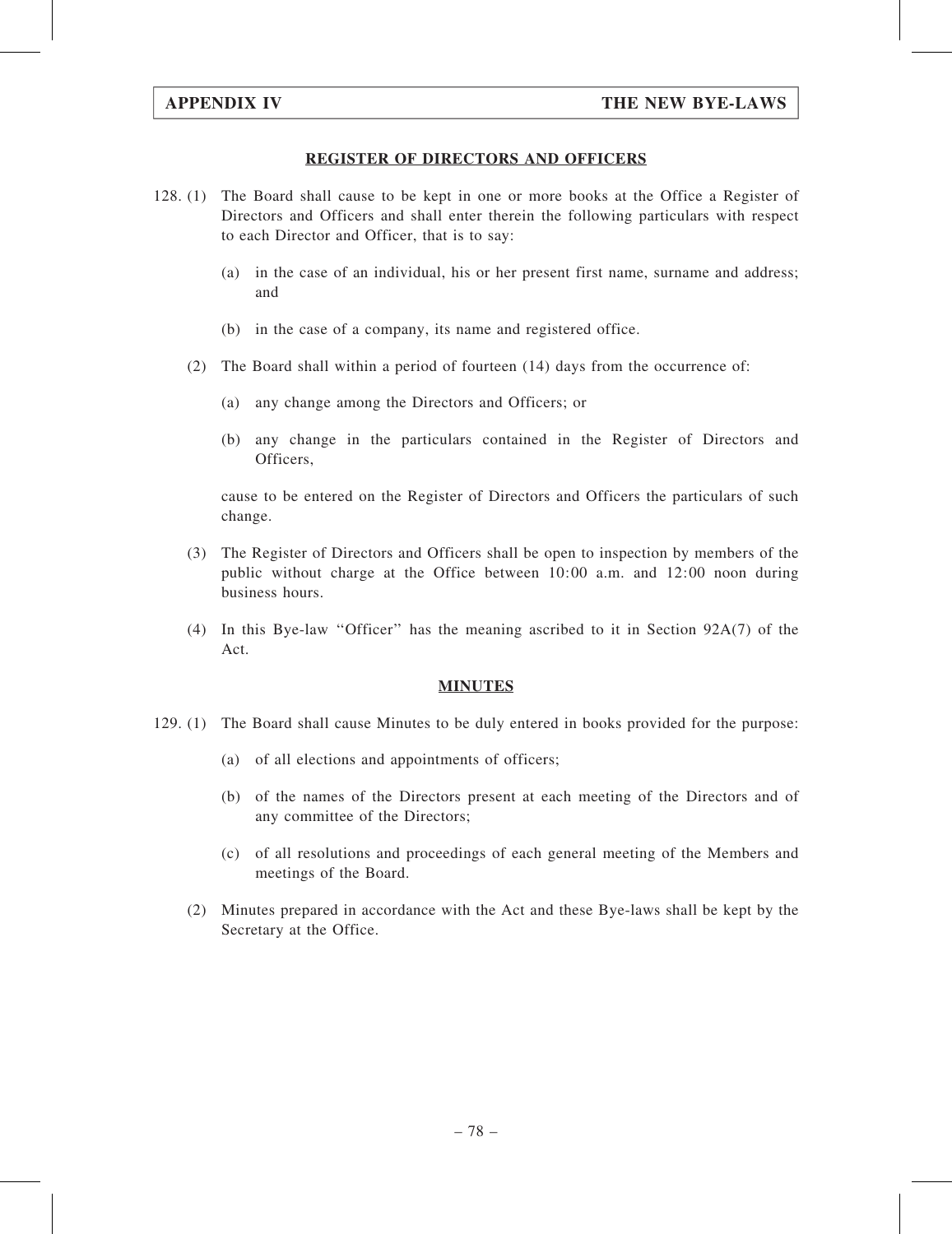#### SEAL

- 130. (1) The Company shall have one or more Seals, as the Board may determine. For the purpose of sealing documents creating or evidencing securities issued by the Company, the Company may have a securities seal which is a facsimile of the Seal with the addition of the words ''Securities Seal'' on its face or in such other form as the Board may approve. The Board shall provide for the custody of each Seal and no Seal shall be used without the authority of the Board or of a committee of the Board authorised by the Board in that behalf. Subject as otherwise provided in these Byelaws, any instrument to which a Seal is affixed shall be signed autographically by one Director and the Secretary or by two Directors or by such other person (including a Director) or persons as the Board may appoint, either generally or in any particular case, save that as regards any certificates for shares or debentures or other securities of the Company the Board may by resolution determine that such signatures or either of them shall be dispensed with or affixed by some method or system of mechanical signature. Every instrument executed in the manner provided by this Bye law shall be deemed to be sealed and executed with the authority of the Board previously given.
	- (2) Where the Company has a Seal for use abroad, the Board may by writing under the Seal appoint any agent or committee abroad to be the duly authorised agent of the Company for the purpose of affixing and using such Seal and the Board may impose restrictions on the use thereof as may be thought fit. Wherever in these Bye-laws reference is made to the Seal, the reference shall, when and so far as may be applicable, be deemed to include any such other Seal as aforesaid.

#### AUTHENTICATION OF DOCUMENTS

131. Any Director or the Secretary or any person appointed by the Board for the purpose may authenticate any documents affecting the constitution of the Company and any resolution passed by the Company or the Board or any committee, and any books, records, documents and accounts relating to the business of the Company, and to certify copies thereof or extracts therefrom as true copies or extracts, and if any books, records, documents or accounts are elsewhere than at the Office or the head office the local manager or other officer of the Company having the custody thereof shall be deemed to be a person so appointed by the Board. A document purporting to be a copy of a resolution, or an extract from the minutes of a meeting, of the Company or of the Board or any committee which is so certified shall be conclusive evidence in favour of all persons dealing with the Company upon the faith thereof that such resolution has been duly passed or, as the case may be, that such minutes or extract is a true and accurate record of proceedings at a duly constituted meeting.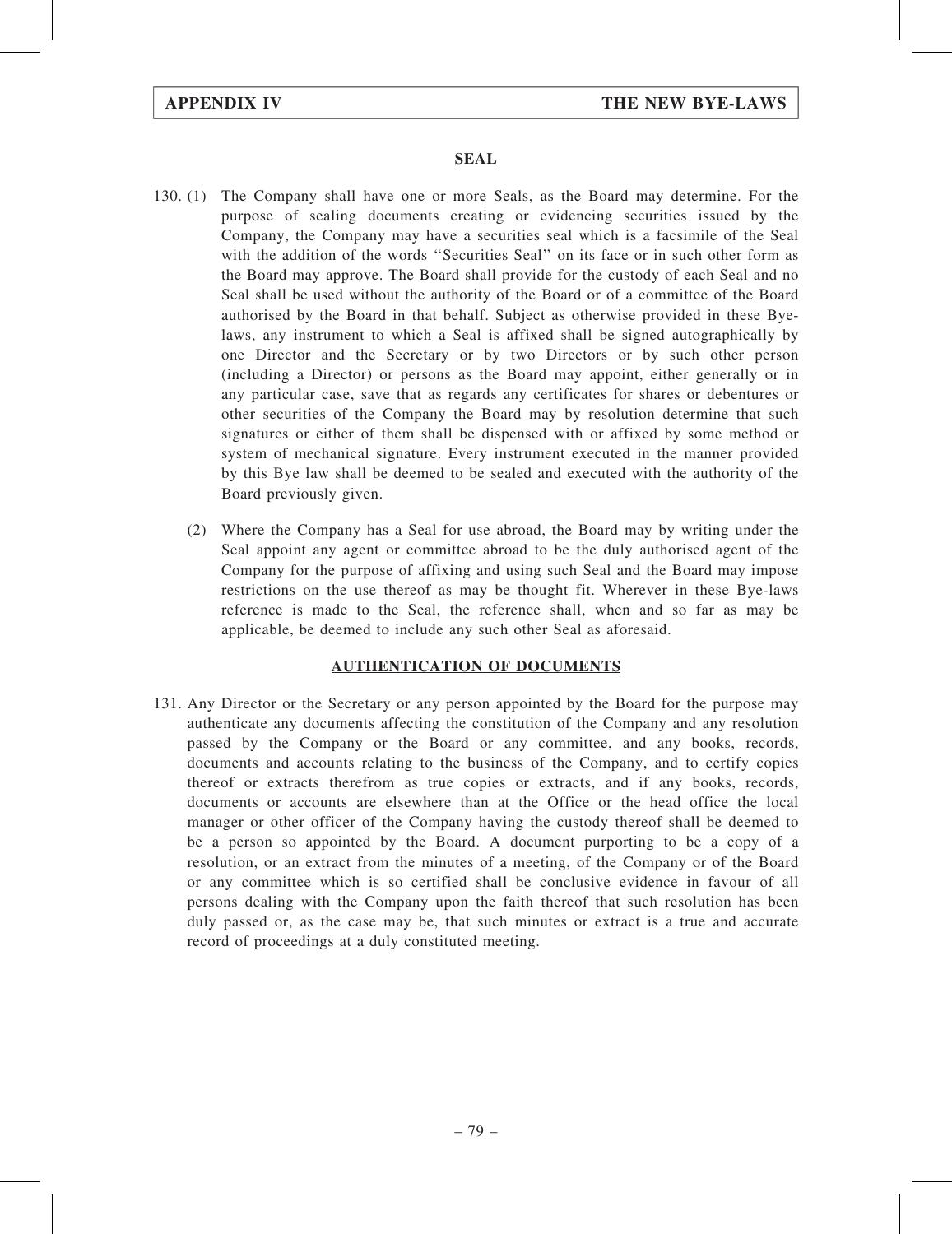#### DESTRUCTION OF DOCUMENTS

- 132. (1) The Company shall be entitled to destroy the following documents at the following times:
	- (a) any share certificate which has been cancelled at any time after the expiry of one (1) year from the date of such cancellation;
	- (b) any dividend mandate or any variation or cancellation thereof or any notification of change of name or address at any time after the expiry of two (2) years from the date such mandate variation cancellation or notification was recorded by the Company;
	- (c) any instrument of transfer of shares which has been registered at any time after the expiry of seven (7) years from the date of registration;
	- (d) any allotment letters after the expiry of seven (7) years from the date of issue thereof; and
	- (e) copies of powers of attorney, grants of probate and letters of administration at any time after the expiry of seven (7) years after the account to which the relevant power of attorney, grant of probate or letters of administration related has been closed;

and it shall conclusively be presumed in favour of the Company that every entry in the Register purporting to be made on the basis of any such documents so destroyed was duly and properly made and every share certificate so destroyed was a valid certificate duly and properly cancelled and that every instrument of transfer so destroyed was a valid and effective instrument duly and properly registered and that every other document destroyed hereunder was a valid and effective document in accordance with the recorded particulars thereof in the books or records of the Company. Provided always that: (1) the foregoing provisions of this Bye-law shall apply only to the destruction of a document in good faith and without express notice to the Company that the preservation of such document was relevant to a claim; (2) nothing contained in this Bye-law shall be construed as imposing upon the Company any liability in respect of the destruction of any such document earlier than as aforesaid or in any case where the conditions of proviso (1) above are not fulfilled; and (3) references in this Bye-law to the destruction of any document include references to its disposal in any manner.

(2) Notwithstanding any provision contained in these Bye-laws, the Directors may, if permitted by applicable law, authorise the destruction of documents set out in subparagraphs (a) to (e) of paragraph (1) of this Bye-law and any other documents in relation to share registration which have been microfilmed or electronically stored by the Company or by the share registrar on its behalf provided always that this Byelaw shall apply only to the destruction of a document in good faith and without express notice to the Company and its share registrar that the preservation of such document was relevant to a claim.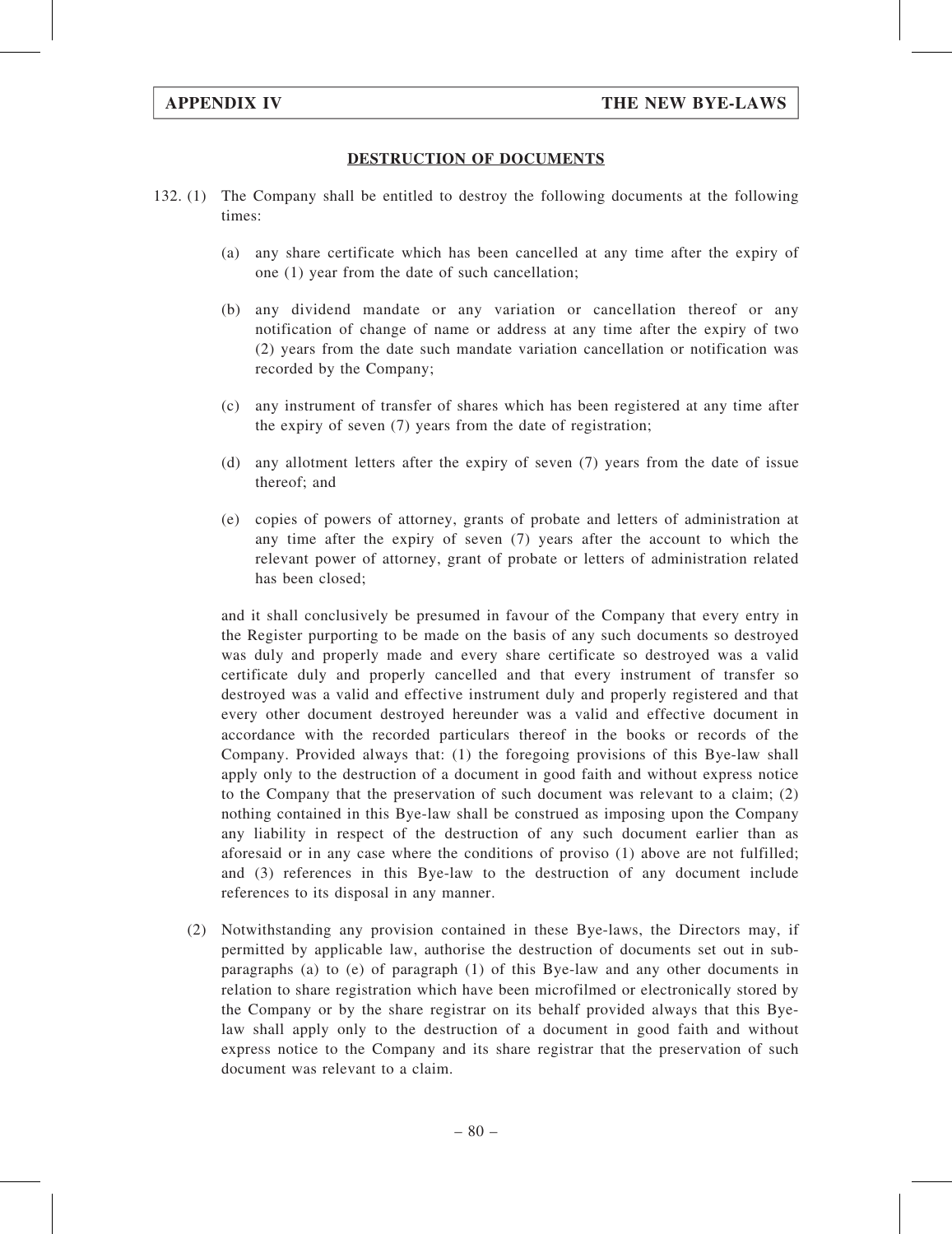#### DIVIDENDS AND OTHER PAYMENTS

- 133. Subject to the Act, the Company in general meeting may from time to time declare dividends in any currency to be paid to the Members but no dividend shall be declared in excess of the amount recommended by the Board. The Company in general meeting may also make a distribution to the Members out of any contributed surplus (as ascertained in accordance with the Act).
- 134. No dividend shall be paid or distribution made out of contributed surplus if to do so would render the Company unable to pay its liabilities as they become due or the realisable value of its assets would thereby become less than its liabilities.
- 135. Except in so far as the rights attaching to, or the terms of issue of, any share otherwise provide:
	- (a) all dividends shall be declared and paid according to the amounts paid up on the shares in respect of which the dividend is paid, but no amount paid up on a share in advance of calls shall be treated for the purposes of this Bye law as paid up on the share; and
	- (b) all dividends shall be apportioned and paid pro rata according to the amounts paid up on the shares during any portion or portions of the period in respect of which the dividend is paid.
- 136. The Board may from time to time pay to the Members such interim dividends as appear to the Board to be justified by the profits of the Company and in particular (but without prejudice to the generality of the foregoing) if at any time the share capital of the Company is divided into different classes, the Board may pay such interim dividends in respect of those shares in the capital of the Company which confer on the holders thereof deferred or non-preferential rights as well as in respect of those shares which confer on the holders thereof preferential rights with regard to dividend and provided that the Board acts bona fide the Board shall not incur any responsibility to the holders of shares conferring any preference for any damage that they may suffer by reason of the payment of an interim dividend on any shares having deferred or non-preferential rights and may also pay any fixed dividend which is payable on any shares of the Company half-yearly or on any other dates, whenever such profits, in the opinion of the Board, justifies such payment.
- 137. The Board may deduct from any dividend or other moneys payable to a Member by the Company on or in respect of any shares all sums of money (if any) presently payable by him to the Company on account of calls or otherwise.
- 138. No dividend or other moneys payable by the Company on or in respect of any share shall bear interest against the Company.
- 139. Any dividend, interest or other sum payable in cash to the holder of shares may be paid by cheque or warrant sent through the post addressed to the holder at his registered address or, in the case of joint holders, addressed to the holder whose name stands first in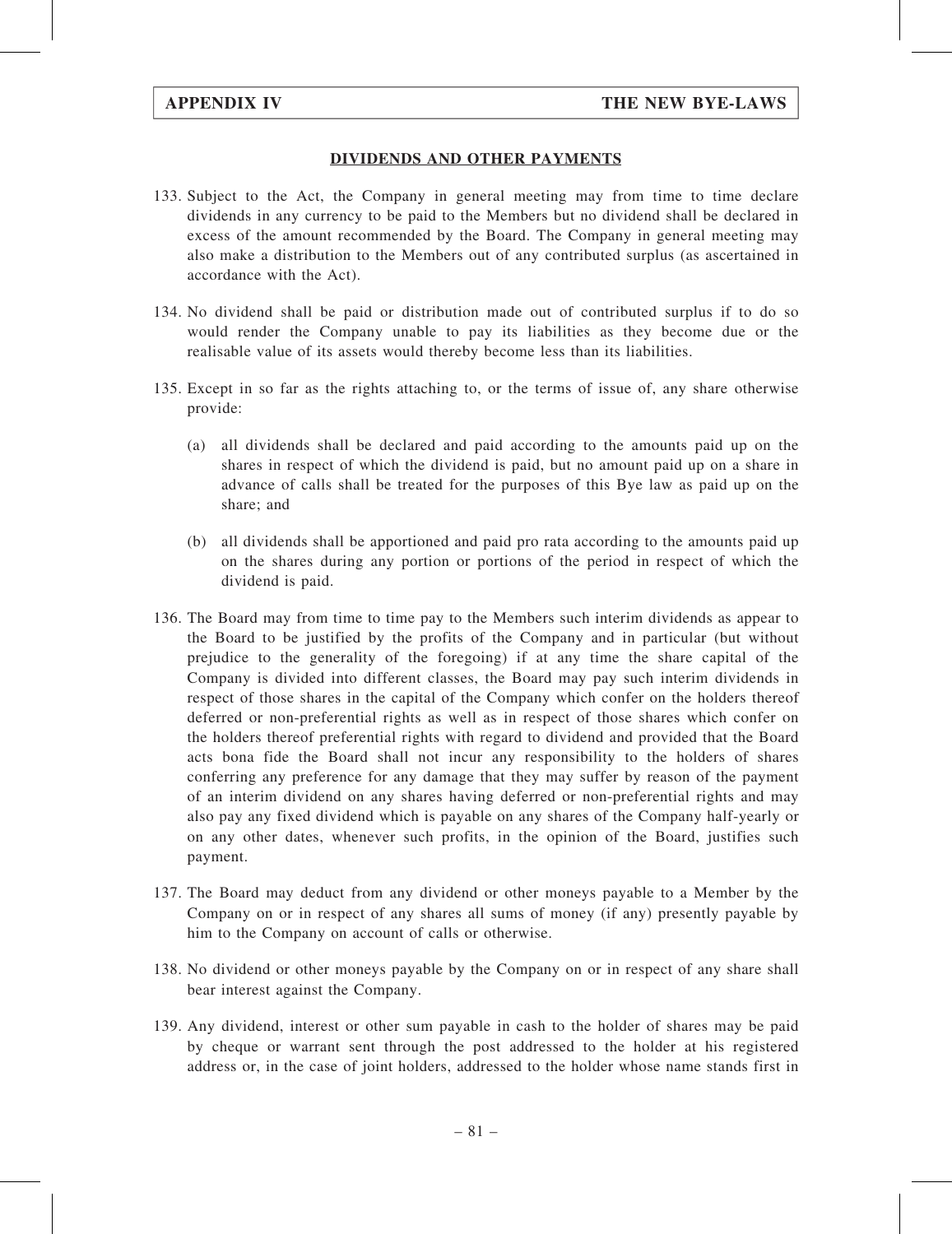the Register in respect of the shares at his address as appearing in the Register or addressed to such person and at such address as the holder or joint holders may in writing direct. Every such cheque or warrant shall, unless the holder or joint holders otherwise direct, be made payable to the order of the holder or, in the case of joint holders, to the order of the holder whose name stands first on the Register in respect of such shares, and shall be sent at his or their risk and payment of the cheque or warrant by the bank on which it is drawn shall constitute a good discharge to the Company notwithstanding that it may subsequently appear that the same has been stolen or that any endorsement thereon has been forged. Any one of two or more joint holders may give effectual receipts for any dividends or other moneys payable or property distributable in respect of the shares held by such joint holders.

- 140. All dividends or bonuses unclaimed for one (1) year after having been declared may be invested or otherwise made use of by the Board for the benefit of the Company until claimed. Any dividend or bonuses unclaimed after a period of six (6) years from the date of declaration shall be forfeited and shall revert to the Company. The payment by the Board of any unclaimed dividend or other sums payable on or in respect of a share into a separate account shall not constitute the Company a trustee in respect thereof.
- 141. Whenever the Board or the Company in general meeting has resolved that a dividend be paid or declared, the Board may further resolve that such dividend be satisfied wholly or in part by the distribution of specific assets of any kind and in particular of paid up shares, debentures or warrants to subscribe securities of the Company or any other company, or in any one or more of such ways, and where any difficulty arises in regard to the distribution the Board may settle the same as it thinks expedient, and in particular may issue certificates in respect of fractions of shares, disregard fractional entitlements or round the same up or down, and may fix the value for distribution of such specific assets, or any part thereof, and may determine that cash payments shall be made to any Members upon the footing of the value so fixed in order to adjust the rights of all parties, and may vest any such specific assets in trustees as may seem expedient to the Board and may appoint any person to sign any requisite instruments of transfer and other documents on behalf of the persons entitled to the dividend, and such appointment shall be effective and binding on the Members. The Board may resolve that no such assets shall be made available to Members with registered addresses in any particular territory or territories where, in the absence of a registration statement or other special formalities, such distribution of assets would or might, in the opinion of the Board, be unlawful or impracticable and in such event the only entitlement of the Members aforesaid shall be to receive cash payments as aforesaid. Members affected as a result of the foregoing sentence shall not be or be deemed to be a separate class of Members for any purpose whatsoever.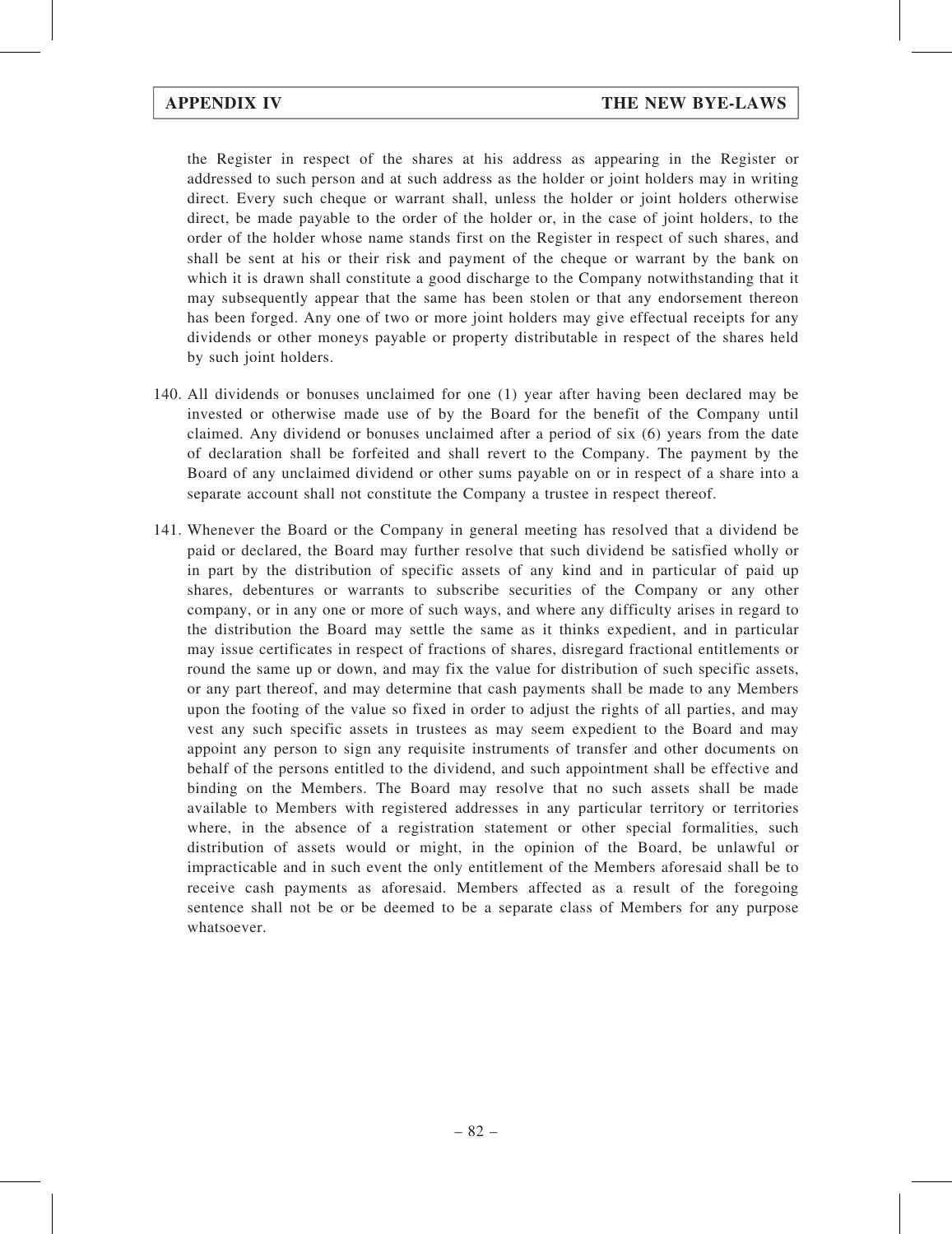- 142. (1) Whenever the Board or the Company in general meeting has resolved that a dividend be paid or declared on any class of the share capital of the Company, the Board may further resolve either:
	- (a) that such dividend be satisfied wholly or in part in the form of an allotment of shares credited as fully paid up, provided that the shareholders entitled thereto will be entitled to elect to receive such dividend (or part thereof if the Board so determines) in cash in lieu of such allotment. In such case, the following provisions shall apply:
		- (i) the basis of any such allotment shall be determined by the Board;
		- (ii) the Board, after determining the basis of allotment, shall give not less than two (2) weeks' Notice to the holders of the relevant shares of the right of election accorded to them and shall send with such notice forms of election and specify the procedure to be followed and the place at which and the latest date and time by which duly completed forms of election must be lodged in order to be effective;
		- (iii) the right of election may be exercised in respect of the whole or part of that portion of the dividend in respect of which the right of election has been accorded; and
		- (iv) the dividend (or that part of the dividend to be satisfied by the allotment of shares as aforesaid) shall not be payable in cash on shares in respect whereof the cash election has not been duly exercised (''the non-elected shares'') and in satisfaction thereof shares of the relevant class shall be allotted credited as fully paid up to the holders of the non-elected shares on the basis of allotment determined as aforesaid and for such purpose the Board shall capitalise and apply out of any part of the undivided profits of the Company (including profits carried and standing to the credit of any reserves or other special account other than the Subscription Rights Reserve (as defined below)) as the Board may determine, such sum as may be required to pay up in full the appropriate number of shares of the relevant class for allotment and distribution to and amongst the holders of the non-elected shares on such basis; or
	- (b) that the shareholders entitled to such dividend shall be entitled to elect to receive an allotment of shares credited as fully paid up in lieu of the whole or such part of the dividend as the Board may think fit. In such case, the following provisions shall apply:
		- (i) the basis of any such allotment shall be determined by the Board;
		- (ii) the Board, after determining the basis of allotment, shall give not less than two (2) weeks' Notice to the holders of the relevant shares of the right of election accorded to them and shall send with such notice forms of election and specify the procedure to be followed and the place at which and the latest date and time by which duly completed forms of election must be lodged in order to be effective;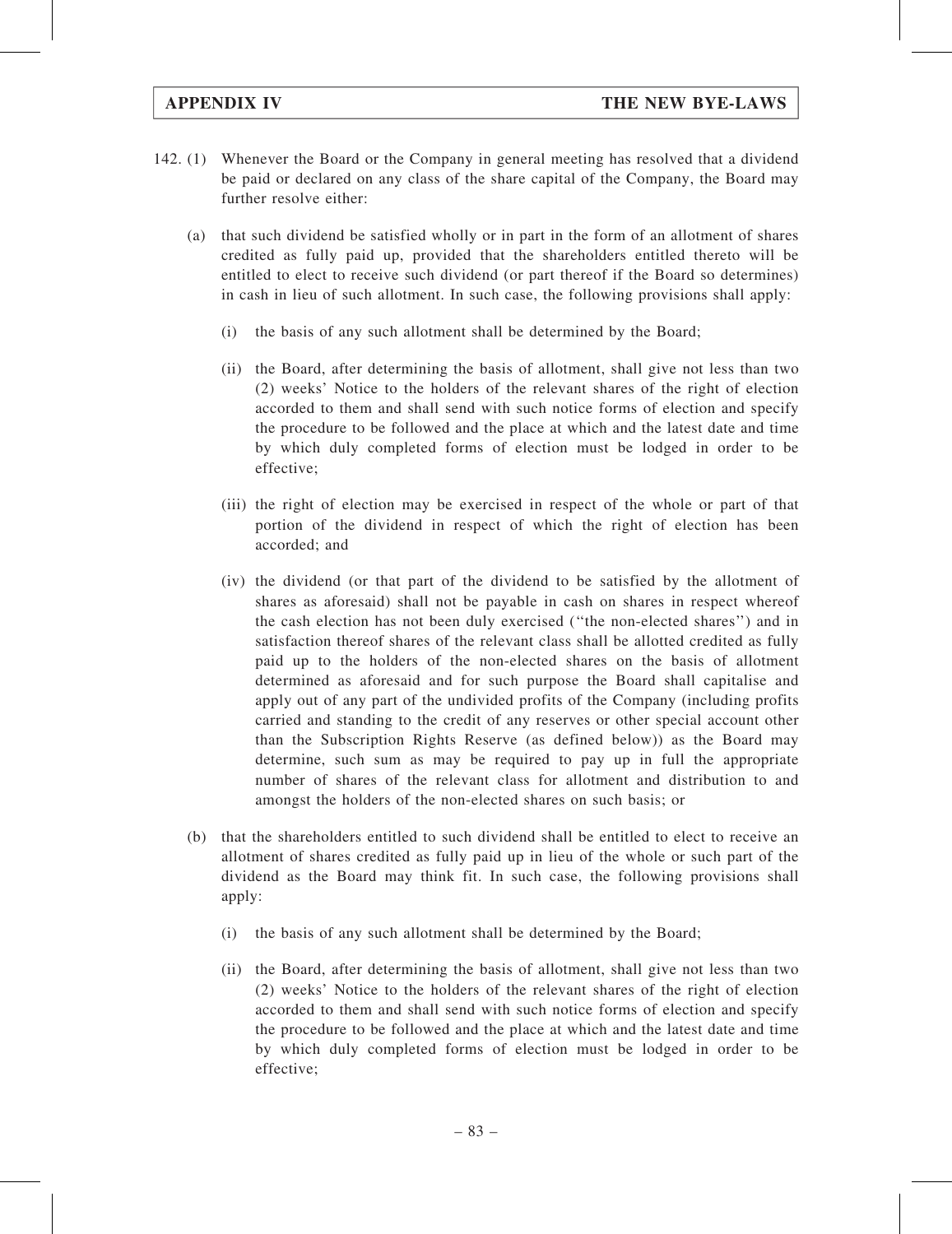- (iii) the right of election may be exercised in respect of the whole or part of that portion of the dividend in respect of which the right of election has been accorded; and
- (iv) the dividend (or that part of the dividend in respect of which a right of election has been accorded) shall not be payable in cash on shares in respect whereof the share election has been duly exercised (''the elected shares'') and in lieu thereof shares of the relevant class shall be allotted credited as fully paid up to the holders of the elected shares on the basis of allotment determined as aforesaid and for such purpose the Board shall capitalise and apply out of any part of the undivided profits of the Company (including profits carried and standing to the credit of any reserves or other special account other than the Subscription Rights Reserve (as defined below)) as the Board may determine, such sum as may be required to pay up in full the appropriate number of shares of the relevant class for allotment and distribution to and amongst the holders of the elected shares on such basis.
- (2) (a) The shares allotted pursuant to the provisions of paragraph (1) of this Bye-law shall rank pari passu in all respects with shares of the same class (if any) then in issue save only as regards participation in the relevant dividend or in any other distributions, bonuses or rights paid, made, declared or announced prior to or contemporaneously with the payment or declaration of the relevant dividend unless, contemporaneously with the announcement by the Board of their proposal to apply the provisions of sub-paragraph (a) or (b) of paragraph (1) of this Bye-law in relation to the relevant dividend or contemporaneously with their announcement of the distribution, bonus or rights in question, the Board shall specify that the shares to be allotted pursuant to the provisions of paragraph (1) of this Bye-law shall rank for participation in such distribution, bonus or rights.
	- (b) The Board may do all acts and things considered necessary or expedient to give effect to any capitalisation pursuant to the provisions of paragraph (1) of this Bye-law, with full power to the Board to make such provisions as it thinks fit in the case of shares becoming distributable in fractions (including provisions whereby, in whole or in part, fractional entitlements are aggregated and sold and the net proceeds distributed to those entitled, or are disregarded or rounded up or down or whereby the benefit of fractional entitlements accrues to the Company rather than to the Members concerned). The Board may authorise any person to enter into on behalf of all Members interested, an agreement with the Company providing for such capitalisation and matters incidental thereto and any agreement made pursuant to such authority shall be effective and binding on all concerned.
- (3) The Company may upon the recommendation of the Board by ordinary resolution resolve in respect of any one particular dividend of the Company that notwithstanding the provisions of paragraph (1) of this Bye-law a dividend may be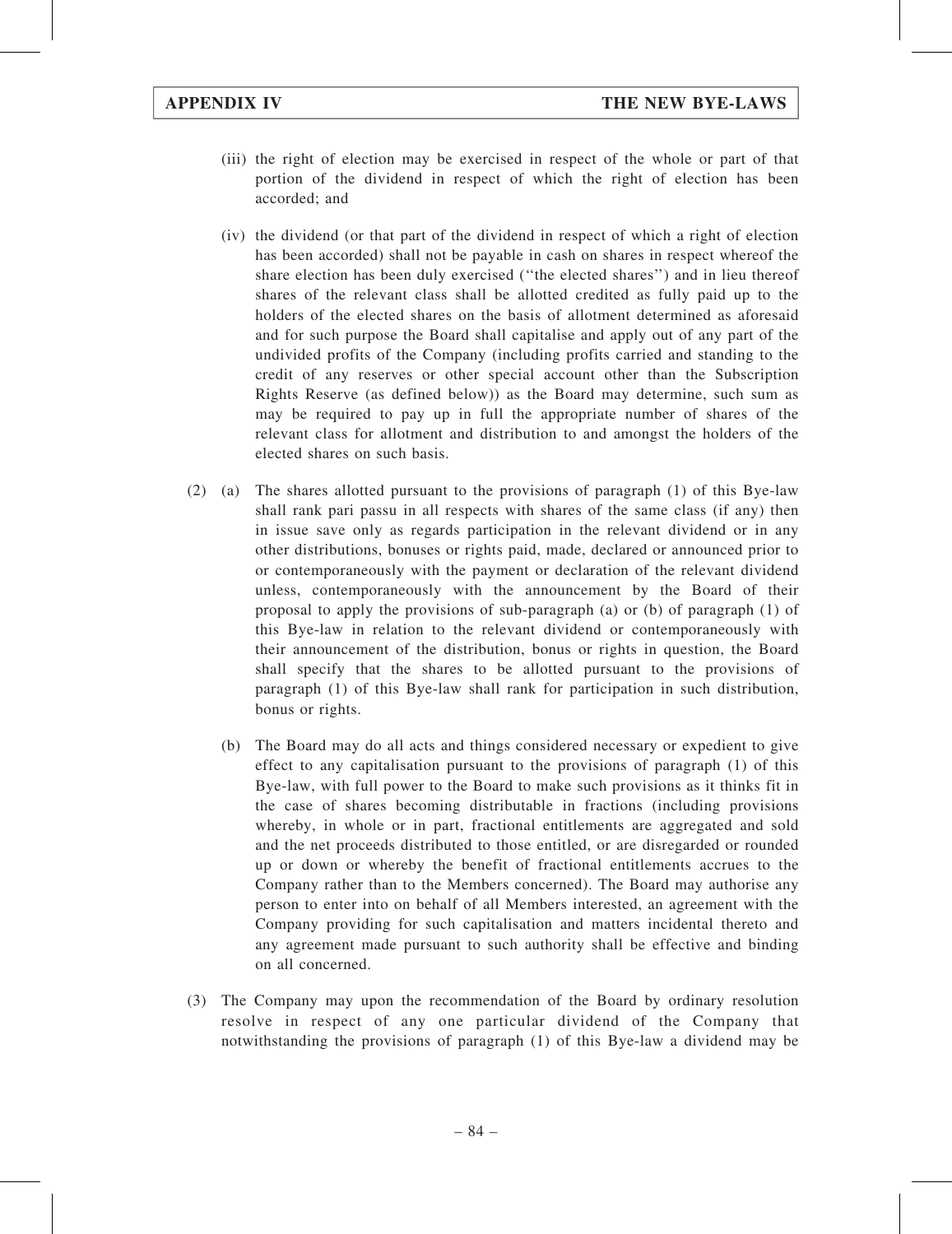satisfied wholly in the form of an allotment of shares credited as fully paid up without offering any right to shareholders to elect to receive such dividend in cash in lieu of such allotment.

- (4) The Board may on any occasion determine that rights of election and the allotment of shares under paragraph (1) of this Bye-law shall not be made available or made to any shareholders with registered addresses in any territory where, in the absence of a registration statement or other special formalities, the circulation of an offer of such rights of election or the allotment of shares would or might, in the opinion of the Board, be unlawful or impracticable, and in such event the provisions aforesaid shall be read and construed subject to such determination. Members affected as a result of the foregoing sentence shall not be or be deemed to be a separate class of Members for any purpose whatsoever.
- (5) Any resolution declaring a dividend on shares of any class, whether a resolution of the Company in general meeting or a resolution of the Board, may specify that the same shall be payable or distributable to the persons registered as the holders of such shares at the close of business on a particular date, notwithstanding that it may be a date prior to that on which the resolution is passed, and thereupon the dividend shall be payable or distributable to them in accordance with their respective holdings so registered, but without prejudice to the rights inter se in respect of such dividend of transferors and transferees of any such shares. The provisions of this Bye-law shall mutatis mutandis apply to bonuses, capitalisation issues, distributions of realised capital profits or offers or grants made by the Company to the Members.

#### RESERVES

143. Before recommending any dividend, the Board may set aside out of the profits of the Company such sums as it determines as reserves which shall, at the discretion of the Board, be applicable for any purpose to which the profits of the Company may be properly applied and pending such application may, also at such discretion, either be employed in the business of the Company or be invested in such investments as the Board may from time to time think fit and so that it shall not be necessary to keep any investments constituting the reserve or reserves separate or distinct from any other investments of the Company. The Board may also without placing the same to reserve carry forward any profits which it may think prudent not to distribute.

#### **CAPITALISATION**

144. (1) The Company may, upon the recommendation of the Board, at any time and from time to time pass an ordinary resolution to the effect that it is desirable to capitalise all or any part of any amount for the time being standing to the credit of any reserve or fund (including the profit and loss account) whether or not the same is available for distribution and accordingly that such amount be set free for distribution among the Members or any class of Members who would be entitled thereto if it were distributed by way of dividend and in the same proportions, on the footing that the same is not paid in cash but is applied either in or towards paying up the amounts for the time being unpaid on any shares in the Company held by such Members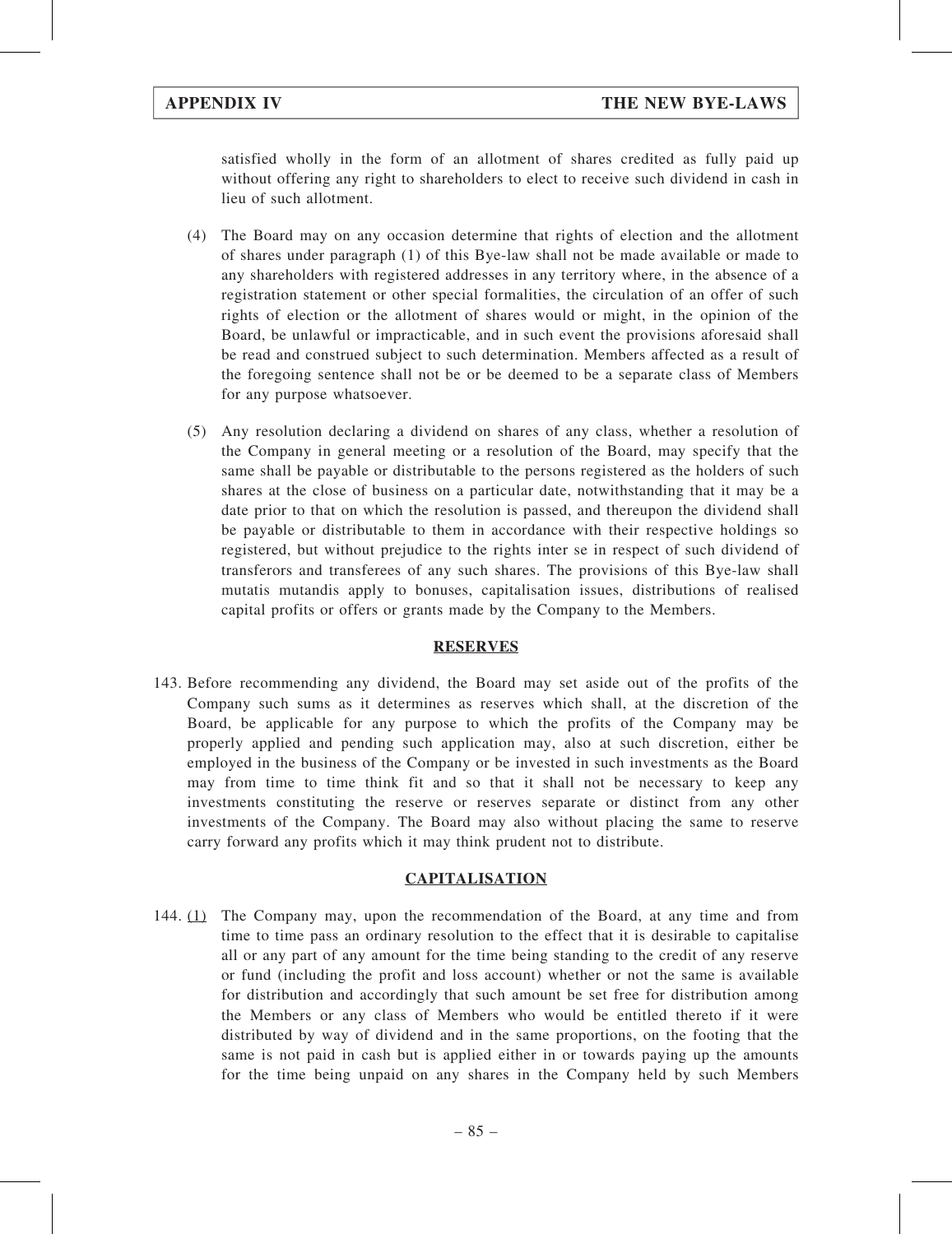respectively or in paying up in full unissued shares, debentures or other obligations of the Company, to be allotted and distributed credited as fully paid up among such Members, or partly in one way and partly in the other, and the Board shall give effect to such resolution provided that, for the purposes of this Bye-law, a share premium account and any reserve or fund representing unrealised profits, may be applied only in paying up in full unissued shares of the Company to be allotted to such Members credited as fully paid. In carrying sums to reserve and in applying the same the Board shall comply with the provisions of the Act.

- (2) Notwithstanding any provisions in these Bye-laws, the Board may resolve to capitalise all or any part of any amount for the time being standing to the credit of any reserve or fund (including the profit and loss account) whether or not the same is available for distribution by applying such sum in paying up unissued shares to be allotted to (i) employees (including directors) of the Company and/or its affiliates (meaning any individual, corporation, partnership, association, joint-stock company, trust, unincorporated association or other entity (other than the Company) that directly, or indirectly through one or more intermediaries, controls, is controlled by or is under common control with, the Company) upon exercise or vesting of any options or awards granted under any share incentive scheme or employee benefit scheme or other arrangement which relates to such persons that has been adopted or approved by the Members at a general meeting, or (ii) any trustee of any trust to whom shares are to be allotted and issued by the Company in connection with the operation of any share incentive scheme or employee benefit scheme or other arrangement which relates to such persons that has been adopted or approved by the Members at a general meeting.
- 145. The Board may settle, as it considers appropriate, any difficulty arising in regard to any distribution under the last preceding Bye-law and in particular may issue certificates in respect of fractions of shares or authorise any person to sell and transfer any fractions or may resolve that the distribution should be as nearly as may be practicable in the correct proportion but not exactly so or may ignore fractions altogether, and may determine that cash payments shall be made to any Members in order to adjust the rights of all parties, as may seem expedient to the Board. The Board may appoint any person to sign on behalf of the persons entitled to participate in the distribution any contract necessary or desirable for giving effect thereto and such appointment shall be effective and binding upon the Members.

### SUBSCRIPTION RIGHTS RESERVE

- 146. The following provisions shall have effect to the extent that they are not prohibited by and are in compliance with the Act:
	- (1) If, so long as any of the rights attached to any warrants issued by the Company to subscribe for shares of the Company shall remain exercisable, the Company does any act or engages in any transaction which, as a result of any adjustments to the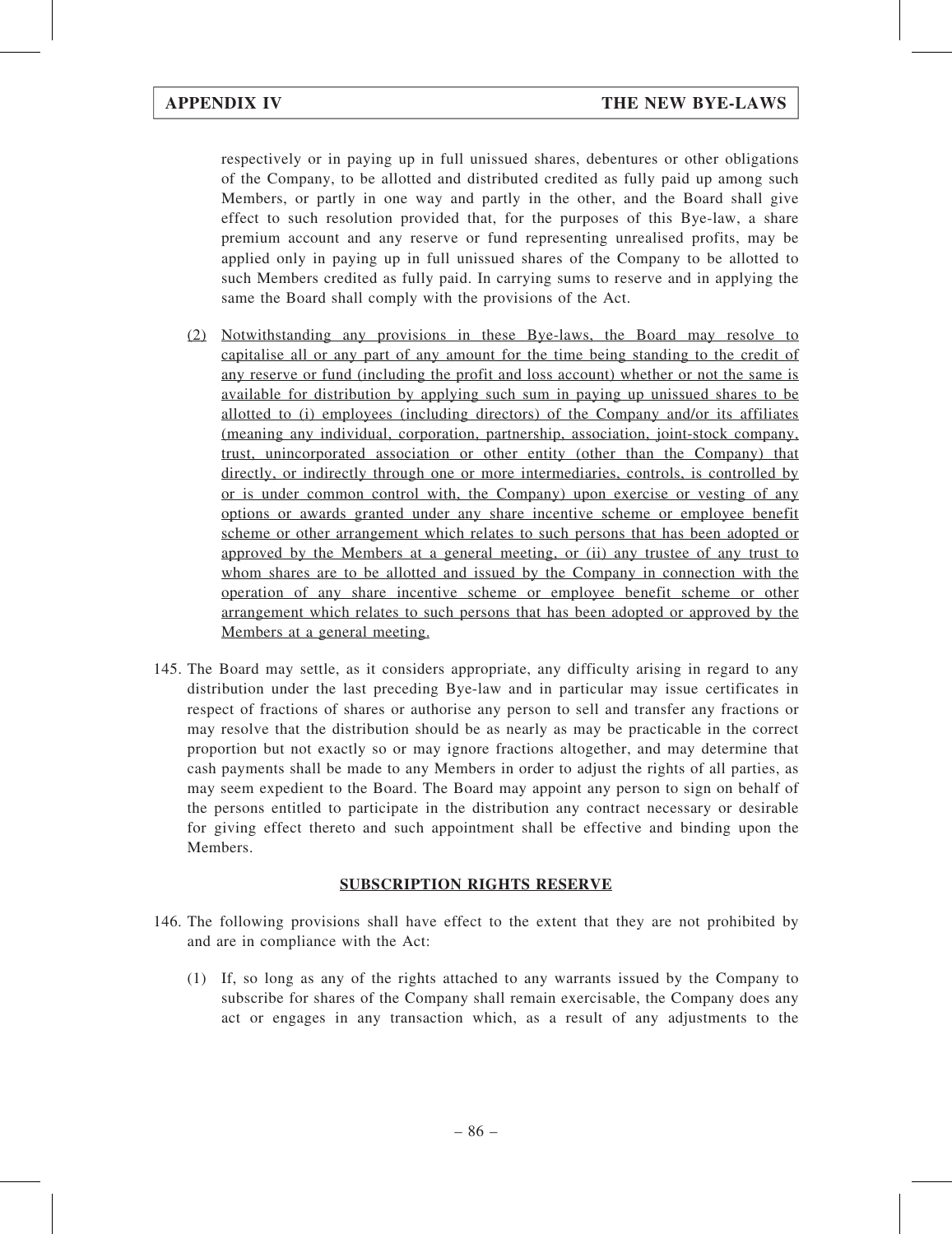subscription price in accordance with the provisions of the conditions of the warrants, would reduce the subscription price to below the nominal value of a share, then the following provisions shall apply:

- (a) as from the date of such act or transaction the Company shall establish and thereafter (subject as provided in this Bye-law) maintain in accordance with the provisions of this Bye-law a reserve (the ''Subscription Rights Reserve'') the amount of which shall at no time be less than the sum which for the time being would be required to be capitalised and applied in paying up in full the nominal amount of the additional shares required to be issued and allotted credited as fully paid pursuant to sub-paragraph (c) below on the exercise in full of all the subscription rights outstanding and shall apply the Subscription Rights Reserve in paying up such additional shares in full as and when the same are allotted;
- (b) the Subscription Rights Reserve shall not be used for any purpose other than that specified above unless all other reserves of the Company (other than share premium account) have been extinguished and will then only be used to make good losses of the Company if and so far as is required by law;
- (c) upon the exercise of all or any of the subscription rights represented by any warrant, the relevant subscription rights shall be exercisable in respect of a nominal amount of shares equal to the amount in cash which the holder of such warrant is required to pay on exercise of the subscription rights represented thereby (or, as the case may be the relevant portion thereof in the event of a partial exercise of the subscription rights) and, in addition, there shall be allotted in respect of such subscription rights to the exercising warrantholder, credited as fully paid, such additional nominal amount of shares as is equal to the difference between:
	- (i) the said amount in cash which the holder of such warrant is required to pay on exercise of the subscription rights represented thereby (or, as the case may be, the relevant portion thereof in the event of a partial exercise of the subscription rights); and
	- (ii) the nominal amount of shares in respect of which such subscription rights would have been exercisable having regard to the provisions of the conditions of the warrants, had it been possible for such subscription rights to represent the right to subscribe for shares at less than par

and immediately upon such exercise so much of the sum standing to the credit of the Subscription Rights Reserve as is required to pay up in full such additional nominal amount of shares shall be capitalised and applied in paying up in full such additional nominal amount of shares which shall forthwith be allotted credited as fully paid to the exercising warrantholders; and

(d) if, upon the exercise of the subscription rights represented by any warrant, the amount standing to the credit of the Subscription Rights Reserve is not sufficient to pay up in full such additional nominal amount of shares equal to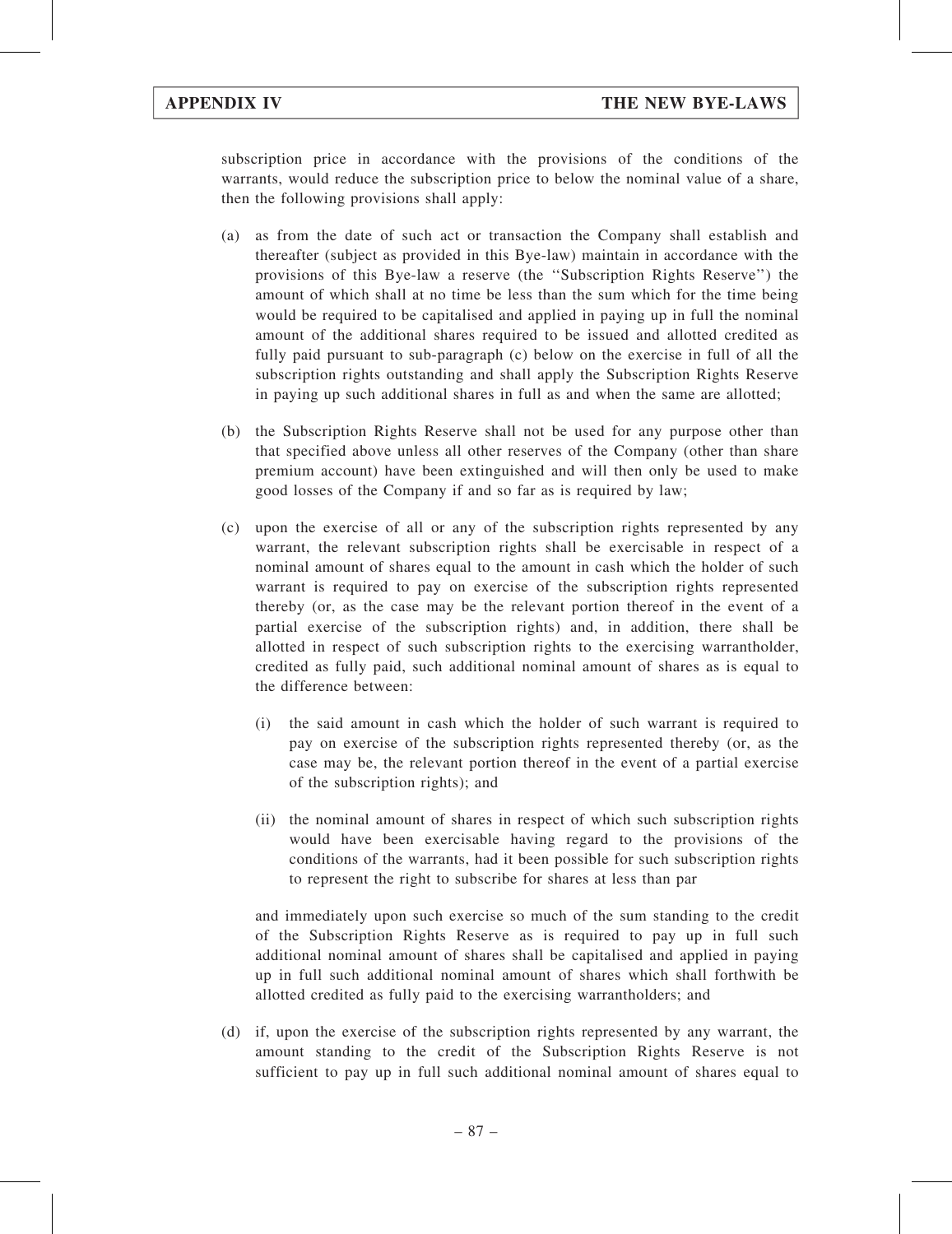such difference as aforesaid to which the exercising warrantholder is entitled, the Board shall apply any profits or reserves then or thereafter becoming available (including, to the extent permitted by law, share premium account) for such purpose until such additional nominal amount of shares is paid up and allotted as aforesaid and until then no dividend or other distribution shall be paid or made on the fully paid shares of the Company then in issue. Pending such payment and allotment, the exercising warrantholder shall be issued by the Company with a certificate evidencing his right to the allotment of such additional nominal amount of shares. The rights represented by any such certificate shall be in registered form and shall be transferable in whole or in part in units of one share in the like manner as the shares for the time being are transferable, and the Company shall make such arrangements in relation to the maintenance of a register therefor and other matters in relation thereto as the Board may think fit and adequate particulars thereof shall be made known to each relevant exercising warrantholder upon the issue of such certificate.

- (2) Shares allotted pursuant to the provisions of this Bye-law shall rank pari passu in all respects with the other shares allotted on the relevant exercise of the subscription rights represented by the warrant concerned. Notwithstanding anything contained in paragraph (1) of this Bye law, no fraction of any share shall be allotted on exercise of the subscription rights.
- (3) The provision of this Bye-law as to the establishment and maintenance of the Subscription Rights Reserve shall not be altered or added to in any way which would vary or abrogate, or which would have the effect of varying or abrogating the provisions for the benefit of any warrantholder or class of warrantholders under this Bye-law without the sanction of a special resolution of such warrantholders or class of warrantholders.
- (4) A certificate or report by the auditors for the time being of the Company as to whether or not the Subscription Rights Reserve is required to be established and maintained and if so the amount thereof so required to be established and maintained, as to the purposes for which the Subscription Rights Reserve has been used, as to the extent to which it has been used to make good losses of the Company, as to the additional nominal amount of shares required to be allotted to exercising warrantholders credited as fully paid, and as to any other matter concerning the Subscription Rights Reserve shall (in the absence of manifest error) be conclusive and binding upon the Company and all warrantholders and shareholders.

### ACCOUNTING RECORDS

147. The Board shall cause true accounts to be kept of the sums of money received and expended by the Company, and the matters in respect of which such receipt and expenditure take place, and of the property, assets, credits and liabilities of the Company and of all other matters required by the Act or necessary to give a true and fair view of the Company's affairs and to explain its transactions.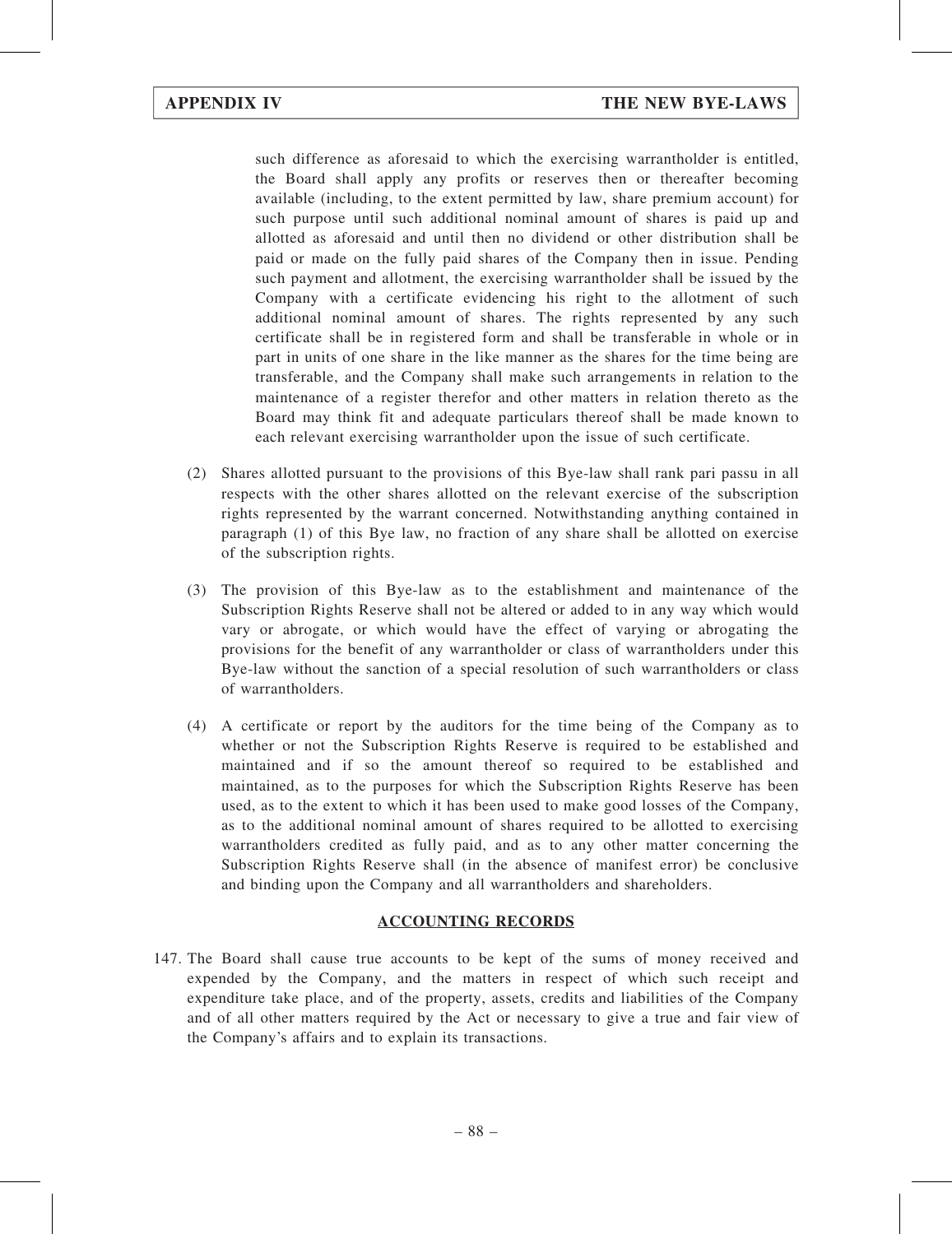- 148. The accounting records shall be kept at the Office or, subject to the Act, at such other place or places as the Board decides and shall always be open to inspection by the Directors. No Member (other than a Director) shall have any right of inspecting any accounting record or book or document of the Company except as conferred by law or authorised by the Board or the Company in general meeting.
- 149. Subject to Section 88 of the Act and Bye-law 150, a printed copy of the Directors' report, accompanied by the balance sheet and profit and loss account, including every document required by law to be annexed thereto, made up to the end of the applicable financial year and containing a summary of the assets and liabilities of the Company under convenient heads and a statement of income and expenditure, together with a copy of the Auditors' report, shall be sent to each person entitled thereto at least twenty-one (21) days before the date of the general meeting and at the same time as the notice of annual general meeting and laid before the Company at the annual general meeting in accordance with the requirements of the Act provided that this Bye-law shall not require a copy of those documents to be sent to any person whose address the Company is not aware of or to more than one of the joint holders of any shares or debentures.
- 150. To the extent permitted by and subject to due compliance with all applicable Statutes, rules and regulations, including, without limitation, the rules of the Designated Stock ExchangeListing Rules, and to obtaining all necessary consents, if any, required thereunder, the requirements of Bye-law 149 shall be deemed satisfied in relation to any person by sending to the person in any manner not prohibited by the Statutes, summarised financial statements derived from the Company's annual accounts and the directors' report which shall be in the form and containing the information required by applicable laws and regulations, provided that any person who is otherwise entitled to the annual financial statements of the Company and the directors' report thereon may, if he so requires by notice in writing served on the Company, demand that the Company sends to him, in addition to summarised financial statements, a complete printed copy of the Company's annual financial statement and the directors' report thereon.
- 151. The requirement to send to a person referred to in Bye-law 149 the documents referred to in that provision or a summary financial report in accordance with Bye-law 150 shall be deemed satisfied where, in accordance with all applicable Statutes, rules and regulations, including, without limitation, the rules of the Designated Stock Exchange Listing Rules, the Company publishes copies of the documents referred to in Bye-law 149 and, if applicable, a summary financial report complying with Bye-law 150, on the Company's computer network or in any other permitted manner (including by sending any form of electronic communication), and that person has agreed or is deemed to have agreed to treat the publication or receipt of such documents in such manner as discharging the Company's obligation to send to him a copy of such documents.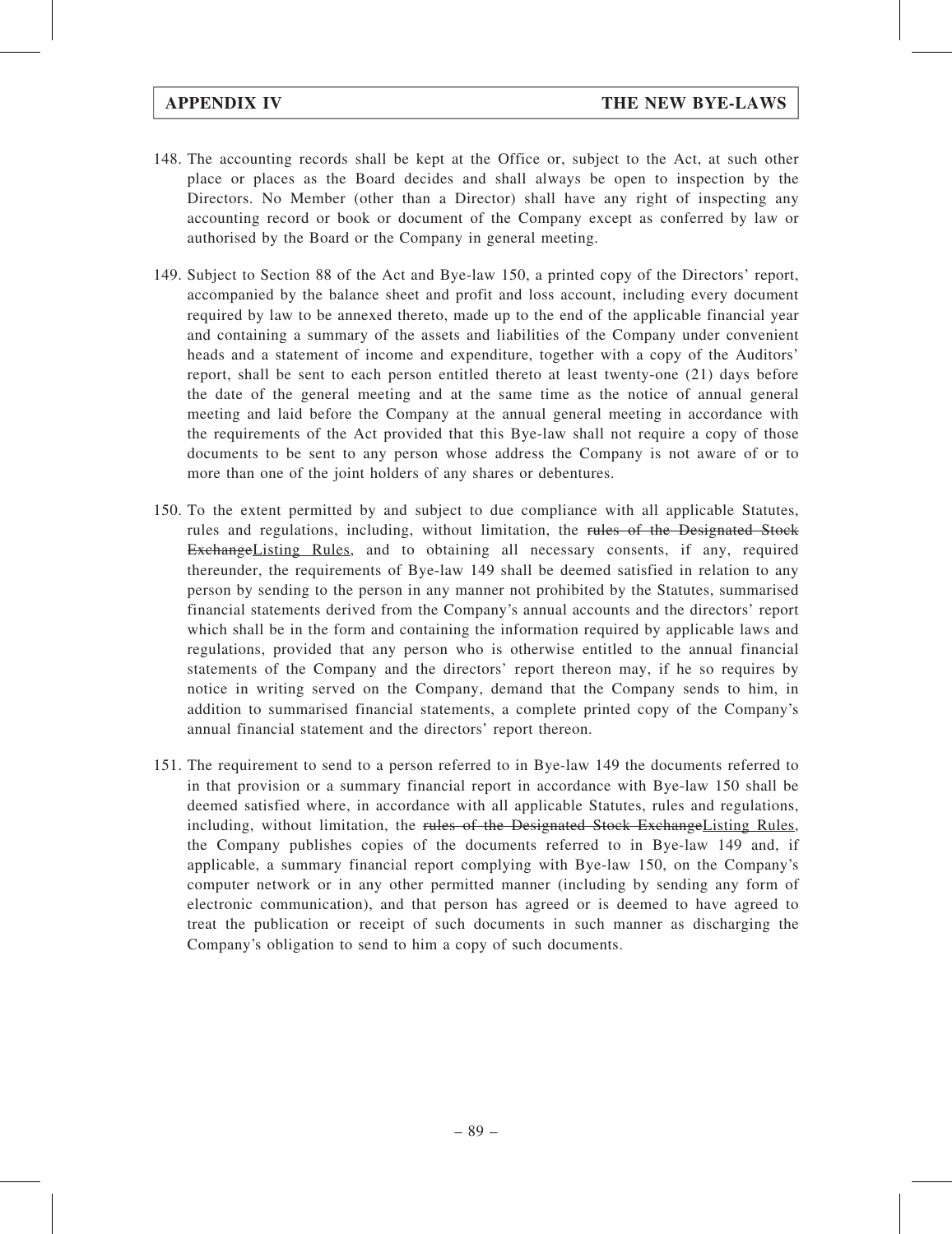### AUDIT

- 152. (1) Subject to Section 88 of the Act, at the annual general meeting or at a subsequent special general meeting in each year, the Members shall appoint an auditor to audit the accounts of the Company and such auditor shall hold office until the Members appoint another auditor. Such auditor may be a Member but no Director or officer or employee of the Company shall, during his continuance in office, be eligible to act as an auditor of the Company.
	- (2) Subject to Section 89 of the Act, a person, other than an incumbent Auditor, shall not be capable of being appointed Auditor at an annual general meeting unless notice in writing of an intention to nominate that person to the office of Auditor has been given not less than twenty-one (21) days before the annual general meeting and furthermore, the Company shall send a copy of any such notice to the incumbent Auditor.
	- (3) The Members may, at any general meeting convened and held in accordance with these Bye-laws, by specialextraordinary resolution remove the Auditor at any time before the expiration of his term of office and shall by ordinary resolution at that meeting appoint another Auditor in his stead for the remainder of his term.
- 153. Subject to Section 88 of the Act the accounts of the Company shall be audited at least once in every year.
- 154. The remuneration of the Auditor shall be fixed by the Company in general meeting or in such manner as the Members may determine.
- 155. HThe Directors may fill any casual vacancy in the office of auditor becomes vacant by the resignation or death of the Auditor, or by his becoming incapable of acting by reason of illness or other disability at a time when his services are required, the Directors shall fill theAuditor but while any such vacancy and fixcontinues the surviving or continuing Auditor or Auditors, if any, may act. The remuneration of theany Auditor so appointed by the Directors under this Bye-law may be fixed by the Board. Subject to Bye-law 152(3), an Auditor appointed under this Bye-law shall hold office until the next following annual general meeting of the Company and shall then be subject to appointment by the Members under Bye-law 152(1) at such remuneration to be determined by the Members under Byelaw 154.
- 156. The Auditor shall at all reasonable times have access to all books kept by the Company and to all accounts and vouchers relating thereto; and he may call on the Directors or officers of the Company for any information in their possession relating to the books or affairs of the Company.
- 157. The statement of income and expenditure and the balance sheet provided for by these Bye-laws shall be examined by the Auditor and compared by him with the books, accounts and vouchers relating thereto; and he shall make a written report thereon stating whether such statement and balance sheet are drawn up so as to present fairly the financial position of the Company and the results of its operations for the period under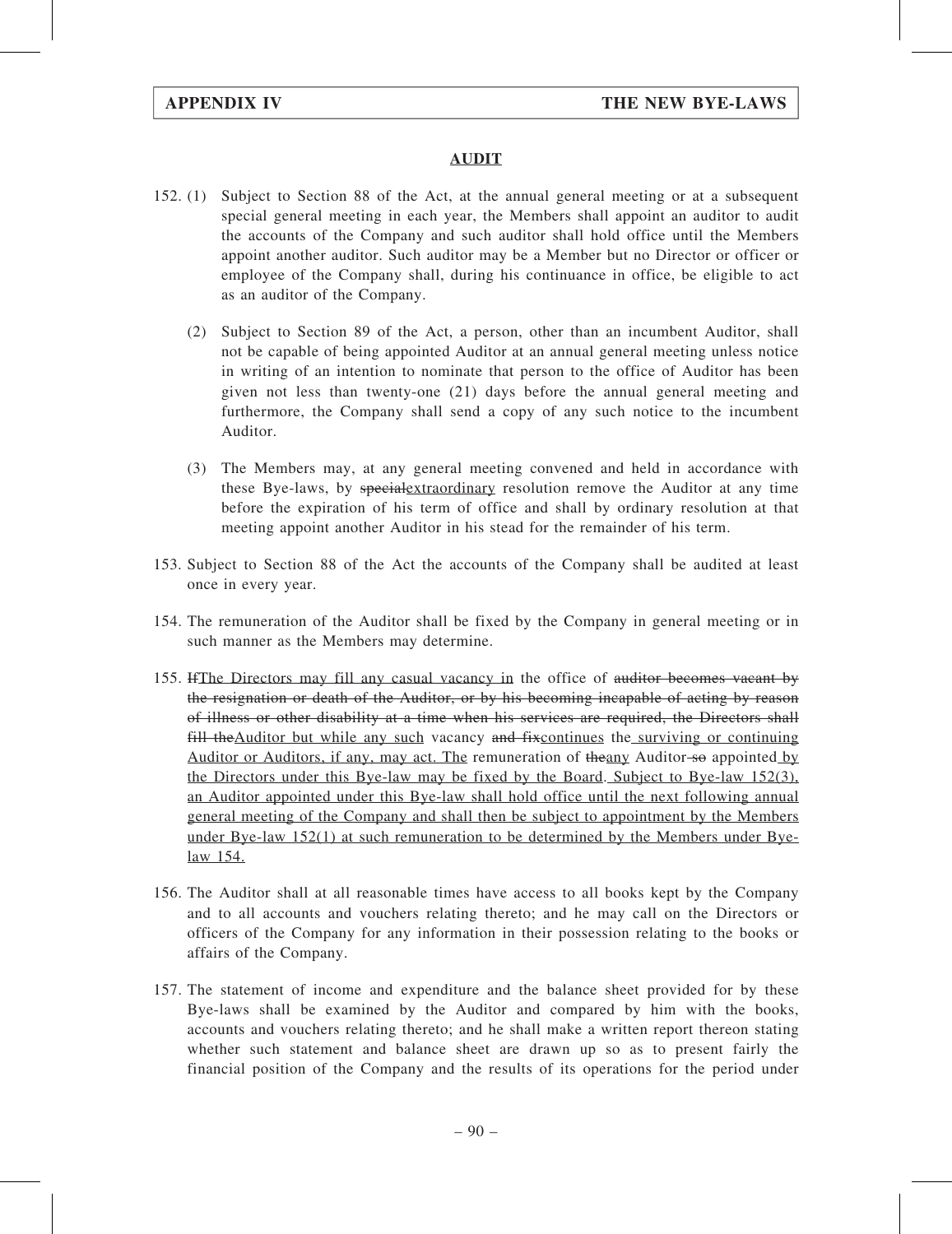review and, in case information shall have been called for from Directors or officers of the Company, whether the same has been furnished and has been satisfactory. The financial statements of the Company shall be audited by the Auditor in accordance with generally accepted auditing standards. The Auditor shall make a written report thereon in accordance with generally accepted auditing standards and the report of the Auditor shall be submitted to the Members in general meeting. The generally accepted auditing standards referred to herein may be those of a country or jurisdiction other than Bermuda. If the auditing standards of a country or jurisdiction other than Bermuda are used, the financial statements and the report of the Auditor should disclose this fact and name such country or jurisdiction.

### **NOTICES**

- 158. (1) Any Notice or document (including any ''corporate communication'' within the meaning ascribed thereto under the rules of the Designated Stock Exchange Listing Rules), whether or not, to be given or issued under these Bye-laws from the Company to a Member-shall be in writing or by cable, telex or facsimile transmission message or other form of electronic transmission or electronic communication and any such Notice and document may be servedgiven or deliveredissued by the Company on or to any Member eitherfollowing means:
	- (a) by serving it personally or on the relevant person;
	- (b) by sending it through the post in a prepaid envelope addressed to such Member at his registered address as appearing in the Register or at any other address supplied by him to the Company for the purpose- $\sigma$ , as the case may be, by transmitting;
	- (c) by delivering or leaving it to anyat such address or transmitting it to any telex or facsimile transmission number or electronic number or address or website supplied by him to the Company for the giving of Notice to him or which the person transmitting the notice reasonably and bona fide believes at the relevant time will result in the Notice being duly received by the Member or may also be served byas aforesaid;
	- (d) by placing an advertisement in appointed newspapers or other publication and where applicable, (as defined in the Act) or in newspapers published daily and circulating generally in the territory of and in accordance with the requirements of the Designated Stock Exchange or, to the extent permitted by the applicable laws, by placing;
	- (e) by sending or transmitting it as an electronic communication to the relevant person at such electronic address as he may provide under Bye-law 158(5), subject to the Company complying with the Statues and any other applicable laws, rules and regulations from time to time in force with regard to any requirements for the obtaining of consent (or deemed consent) from such person;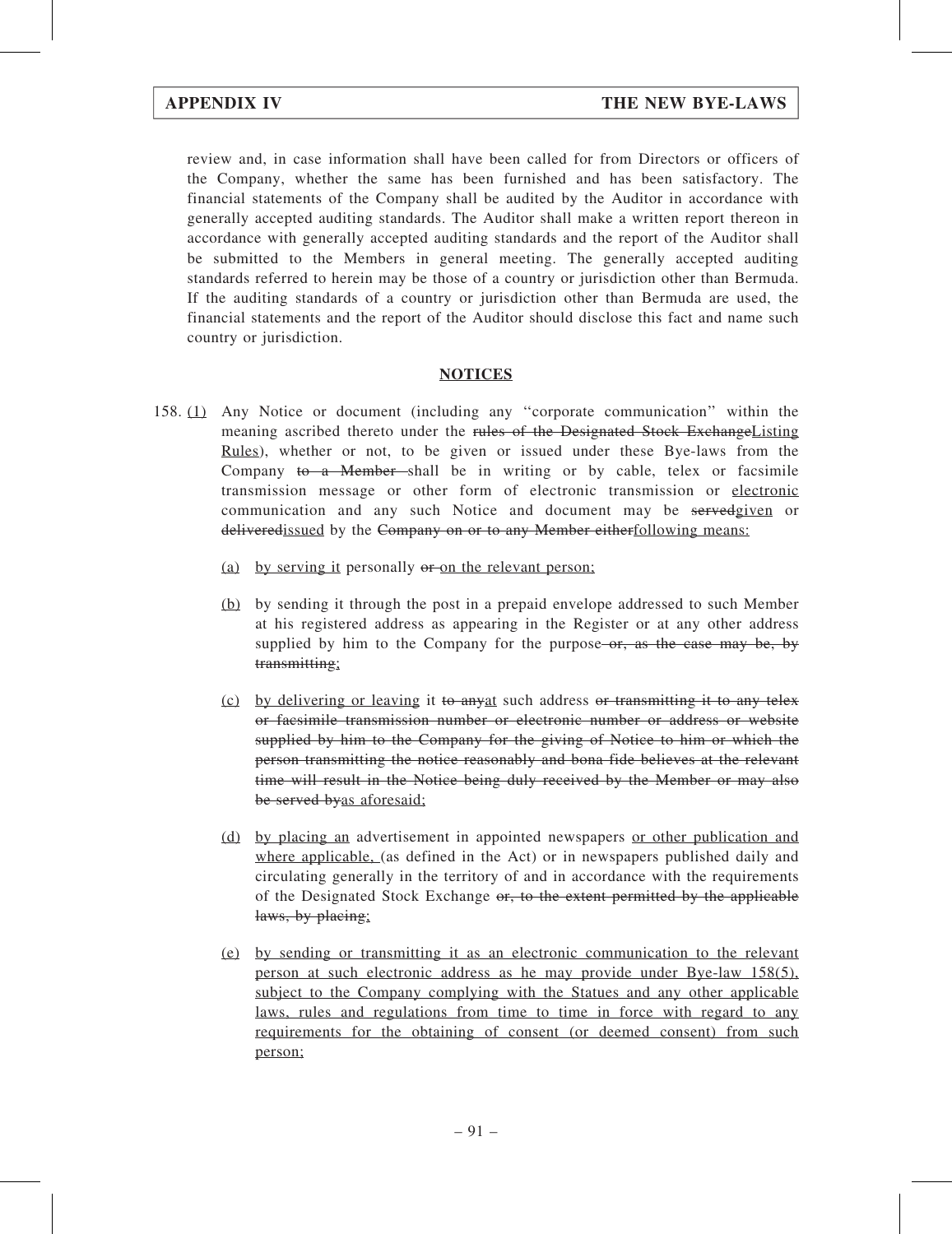- (f) by publishing it on the Company's website or the website of the Designated Stock Exchange,to which the relevant person may have access, subject to the Company complying with the Statutes and any other applicable laws, rules and regulations from time to time in force with regard to any requirements for the obtaining of consent (or deemed consent) from such person and/or for giving notification to the member a notice stating any such person that the notice or other, document or publication is available thereon the Company's computer network website (a "notice of availability").
- (g) by sending or otherwise making it available to such person through such other means to the extent permitted by and in accordance with the Statutes and other applicable laws, rules and regulations.
- $(2)$  The notice of availability may be given to the Member-by any of the means set out above other than by posting it on a website.
- (3) In the case of joint holders of a share all notices shall be given to that one of the joint holders whose name stands first in the Register and notice so given shall be deemed a sufficient service on or delivery to all the joint holders.
- (4) Every person who, by operation of law, transfer, transmission, or other means whatsoever, shall become entitled to any share, shall be bound by every notice in respect of such share, which, previously to his name and address (including electronic address) being entered in the Register as the registered holder of such share, shall have been duly given to the person from whom he derives title to such share.
- (5) Every Member or a person who is entitled to receive notice form the Company under the provisions of the Statutes or these Bye-laws may register with the Company an electronic address to which notices can be served upon him.
- (6) Subject to any applicable laws, rules and regulations and the terms of these Byelaws, any notice, document or publication, including but not limited to the documents referred to in Bye-laws 149, 150 and 158 may be given in the English language only or in both the English language and the Chinese language.
- 159. Any Notice or other document:
	- (a) if served or delivered by post, shall where appropriate be sent by airmail and shall be deemed to have been served or delivered on the day following that on which the envelope containing the same, properly prepaid and addressed, is put into the post; in proving such service or delivery it shall be sufficient to prove that the envelope or wrapper containing the notice or document was properly addressed and put into the post and a certificate in writing signed by the Secretary or other officer of the Company or other person appointed by the Board that the envelope or wrapper containing the Notice or other document was so addressed and put into the post shall be conclusive evidence thereof;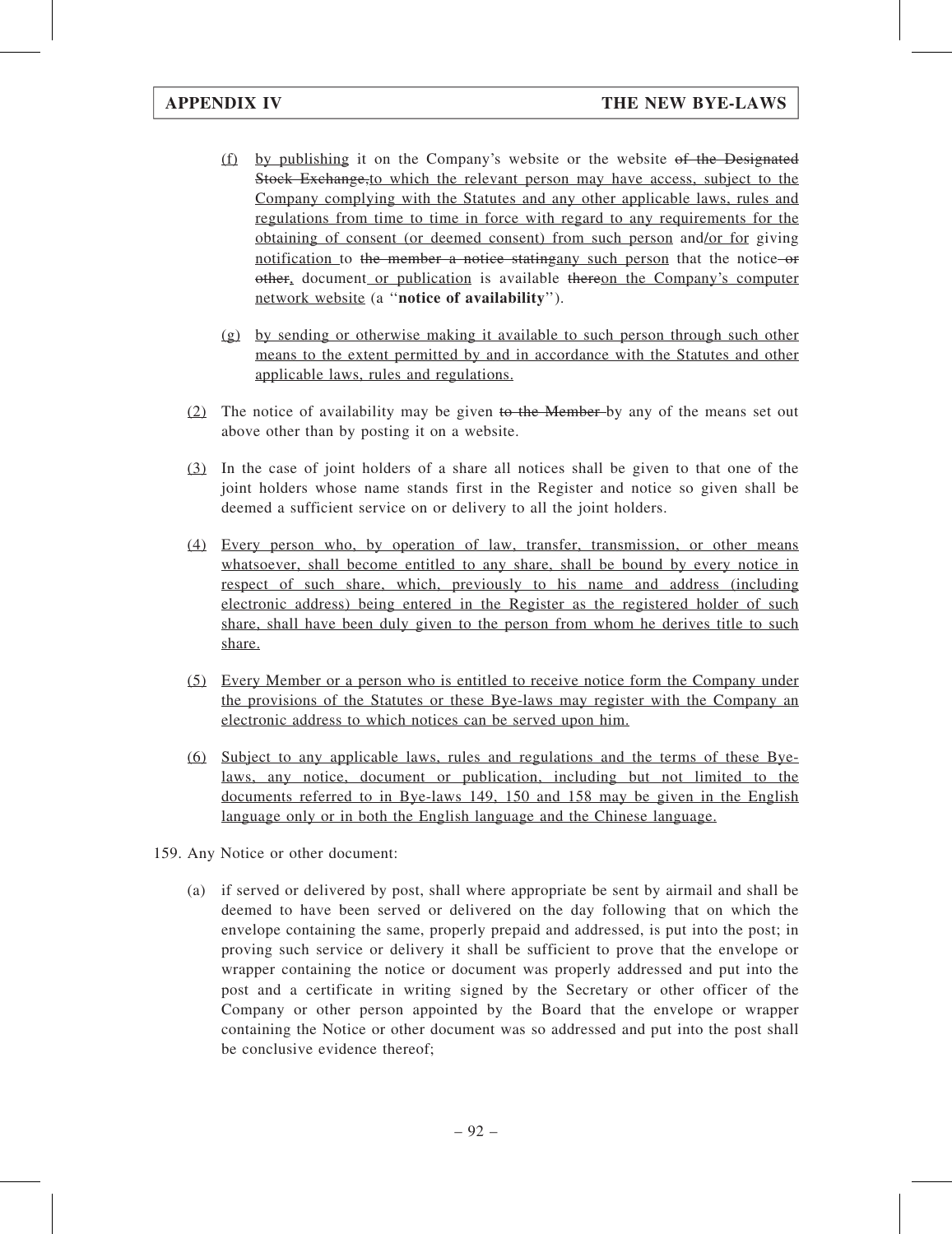- (b) if sent by electronic communication, shall be deemed to be given on the day on which it is transmitted from the server of the Company or its agent. A Notice placed on the Company's website or the website of the Designated Stock Exchange is deemed given by the Company to a Member on the day following that on which a notice of availability is deemed served on the Member;
- (c) if published on the Company's website, shall be deemed to have been served on the day on which the notice, document or publication first so appears on the Company's website to which the relevant person may have access or the day on which the notice of availability is deemed to have been served or delivered to such person under these Bye-laws, whichever is later;
- (d) if served or delivered in any other manner contemplated by these Bye-laws, shall be deemed to have been served or delivered at the time of personal service or delivery or, as the case may be, at the time of the relevant despatch, transmission or publication; and in proving such service or delivery a certificate in writing signed by the Secretary or other officer of the Company or other person appointed by the Board as to the fact and time of such service, delivery, despatch, transmission or publication shall be conclusive evidence thereof; and
- (d) may be given to a Member either in the English language or the Chinese language, subject to due compliance with all applicable Statutes, rules and regulations.
- (e) if published as an advertisement in a newspaper or other publication permitted under these Bye-laws, shall be deemed to have been served on the day on which the advertisement first so appears.
- 160. (1) Any Notice or other document delivered or sent by post to or left at the registered address of any Member in pursuance of these Bye-laws shall, notwithstanding that such Member is then dead or bankrupt or that any other event has occurred, and whether or not the Company has notice of the death or bankruptcy or other event, be deemed to have been duly served or delivered in respect of any share registered in the name of such Member as sole or joint holder unless his name shall, at the time of the service or delivery of the Notice or document, have been removed from the Register as the holder of the share, and such service or delivery shall for all purposes be deemed a sufficient service or delivery of such Notice or document on all persons interested (whether jointly with or as claiming through or under him) in the share.
	- (2) A Notice may be given by the Company to the person entitled to a share in consequence of the death, mental disorder or bankruptcy of a Member by sending it through the post in a prepaid letter, envelope or wrapper addressed to him by name, or by the title of representative of the deceased, or trustee of the bankrupt, or by any like description, at the address, if any, supplied for the purpose by the person claiming to be so entitled, or (until such an address has been so supplied) by giving the Notice in any manner in which the same might have been given if the death, mental disorder or bankruptcy had not occurred.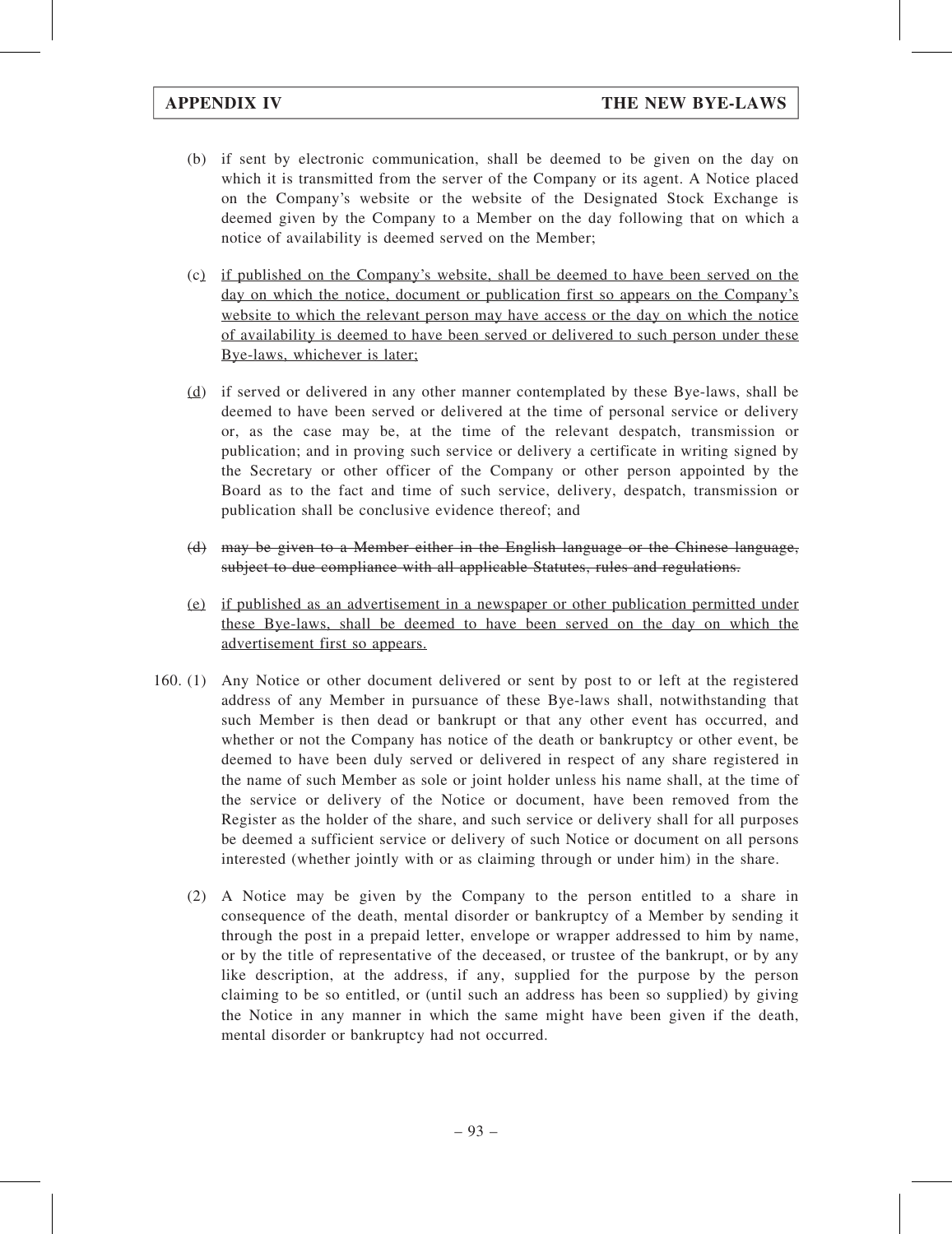(3) Any person who by operation of law, transfer or other means whatsoever shall become entitled to any share shall be bound by every Notice in respect of such share which prior to his name and address being entered on the Register shall have been duly given to the person from whom he derives his title to such share.

### SIGNATURES

161. For the purposes of these Bye-laws, a facsimile or electronic transmission message purporting to come from a holder of shares or, as the case may be, a Director or alternate Director, or, in the case of a corporation which is a holder of shares from a director or the secretary thereof or a duly appointed attorney or duly authorised representative thereof for it and on its behalf, shall in the absence of express evidence to the contrary available to the person relying thereon at the relevant time be deemed to be a document or instrument in writing signed by such holder or Director or alternate Director in the terms in which it is received. The signature to any notice or document to be given by the Company may be written, printed or made electronically.

### WINDING UP

- 162. (1) TheSubject to Bye-law 162(2), the Board shall have power in the name and on behalf of the Company to present a petition to the court for the Company to be wound up.
	- (2) A resolution that the Company be wound up by the court or be wound up voluntarily shall be a special resolution.
- 163. If the Company shall be wound up (whether the liquidation is voluntary or by the court) the liquidator may, with the authority of a special resolution and any other sanction required by the Act, divide among the Members in specie or kind the whole or any part of the assets of the Company and whether or not the assets shall consist of properties of one kind or shall consist of properties to be divided as aforesaid of different kinds, and may for such purpose set such value as he deems fair upon any one or more class or classes of property and may determine how such division shall be carried out as between the Members or different classes of Members. The liquidator may, with the like authority, vest any part of the assets in trustees upon such trusts for the benefit of the Members as the liquidator with the like authority shall think fit, and the liquidation of the Company may be closed and the Company dissolved, but so that no contributory shall be compelled to accept any shares or other property in respect of which there is a liability.

### INDEMNITY

164. (1) The Directors, Secretary and other officers and every Auditor for the time being of the Company at any time, whether at present or in the past, and the liquidator or trustees (if any) for the time being-acting <u>or who have acted</u> in relation to any of the affairs of the Company and everyone of them, and everyone of their heirs, executors and administrators, shall be indemnified and secured harmless out of the assets and profits of the Company from and against all actions, costs, charges, losses, damages and expenses which they or any of them, their or any of their heirs, executors or administrators, shall or may incur or sustain by or by reason of any act done,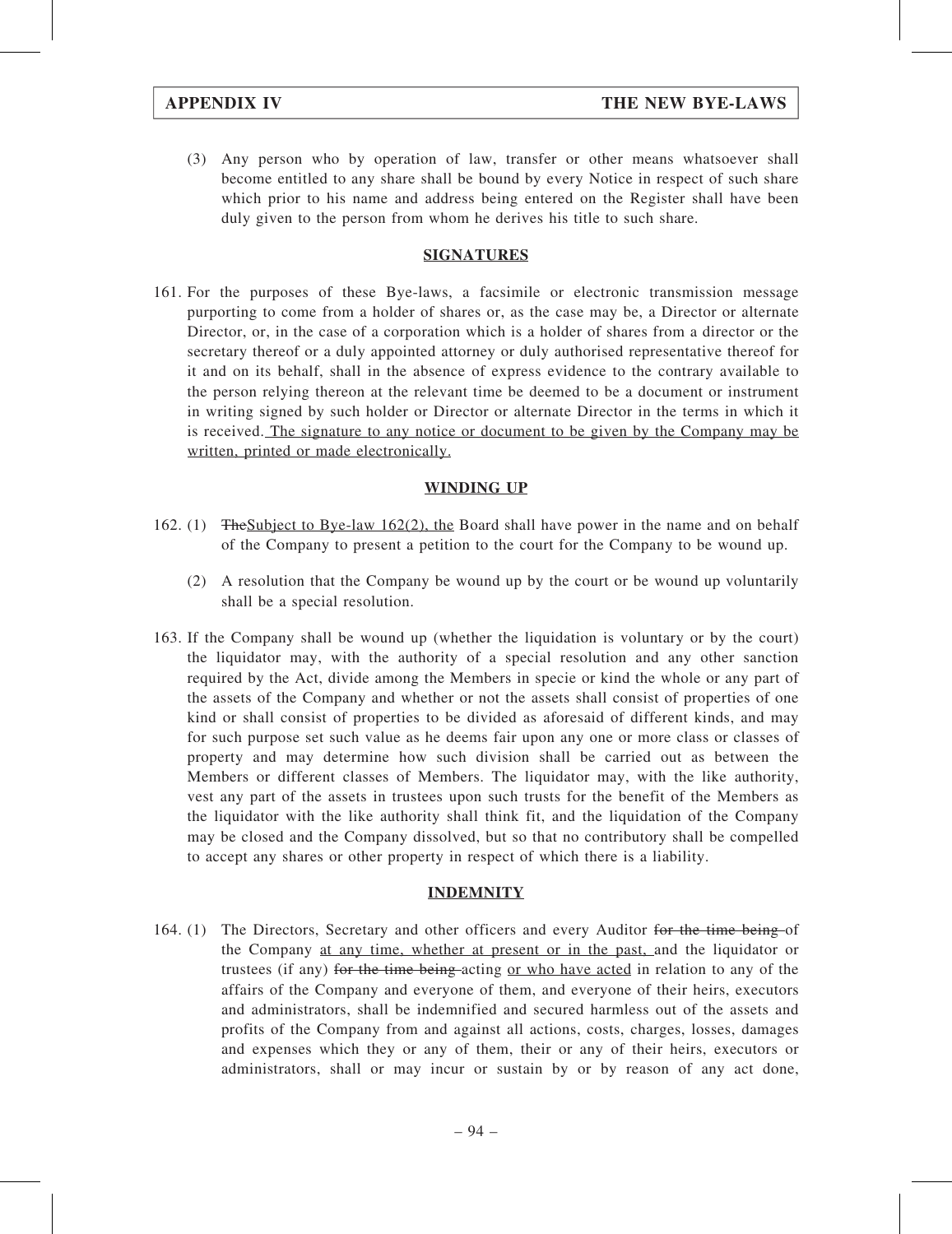concurred in or omitted in or about the execution of their duty, or supposed duty, in their respective offices or trusts; and none of them shall be answerable for the acts, receipts, neglects or defaults of the other or others of them or for joining in any receipts for the sake of conformity, or for any bankers or other persons with whom any moneys or effects belonging to the Company shall or may be lodged or deposited for safe custody, or for insufficiency or deficiency of any security upon which any moneys of or belonging to the Company shall be placed out on or invested, or for any other loss, misfortune or damage which may happen in the execution of their respective offices or trusts, or in relation thereto; PROVIDED THAT this indemnity shall not extend to any matter in respect of any fraud or dishonesty which may attach to any of said persons.

(2) Each Member agrees to waive any claim or right of action he might have, whether individually or by or in the right of the Company, against any Director on account of any action taken by such Director, or the failure of such Director to take any action in the performance of his duties with or for the Company; PROVIDED THAT such waiver shall not extend to any matter in respect of any fraud or dishonesty which may attach to such Director.

### ALTERATION OF BYE-LAWS AND AMENDMENT TO MEMORANDUM OF ASSOCIATION AND NAME OF COMPANY

165. No Bye-law shall be rescinded, altered or amended and no new Bye-law shall be made until the same has been approved by a resolution of the Directors and confirmed by a special resolution of the Members. A special resolution shall be required to alter the provisions of the memorandum of association or to change the name of the Company.

### INFORMATION

166. No Member shall be entitled to require discovery of or any information in respect of any detail of the Company's trading or any matter which is or may be in the nature of a trade secret or secret process which may relate to the conduct of the business of the Company and which in the opinion of the Directors it will be inexpedient in the interests of the members of the CompanyMembers to communicate to the public.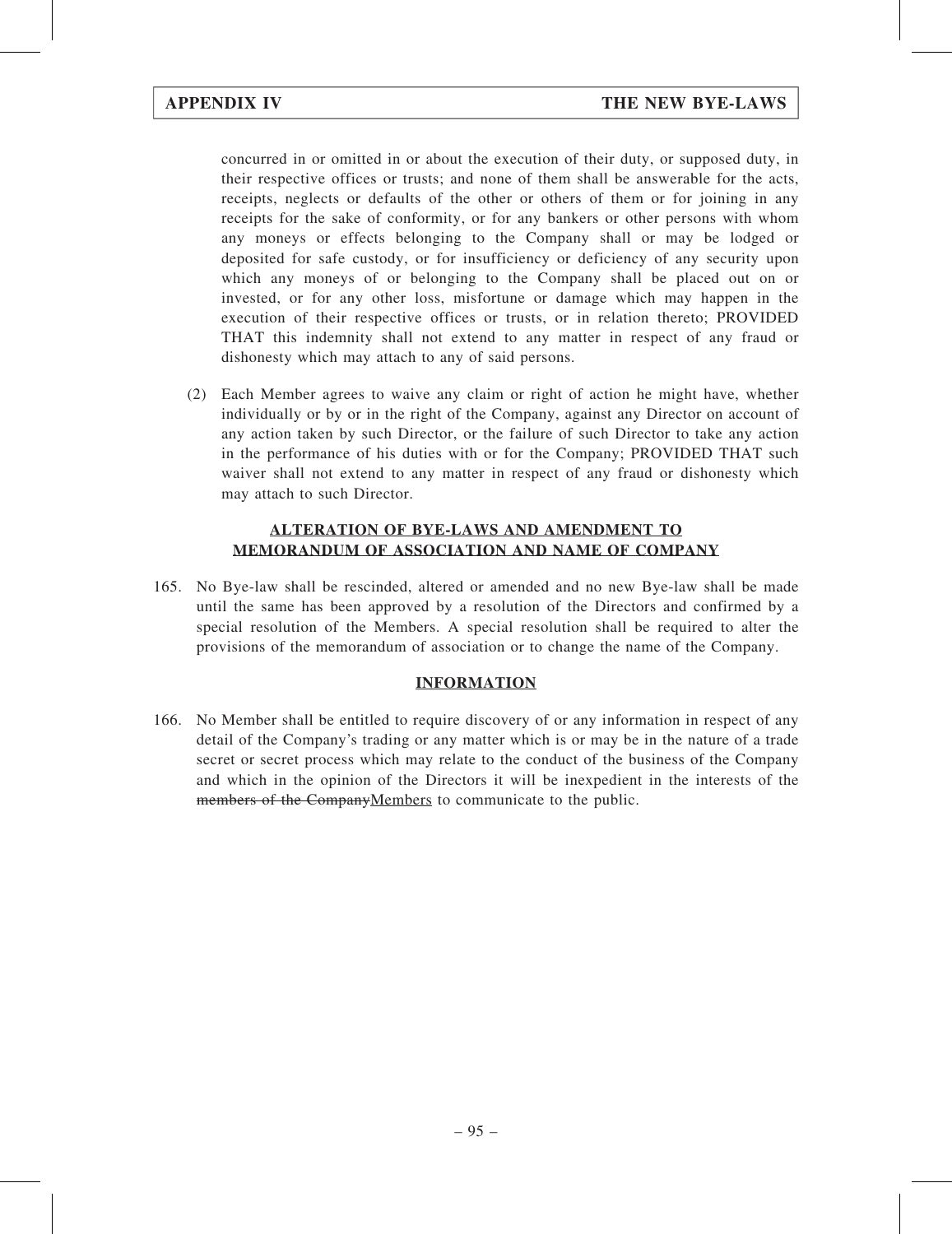

# **Touyun Biotech Group Limited 透雲生物科技集團有限公司**

*(Incorporated in Bermuda with limited liability) Website: www.touyunbiotech.com.hk*

#### **(Stock Code: 1332)**

NOTICE IS HEREBY GIVEN THAT the Annual General Meeting of Touyun Biotech Group Limited (the "Company") will be held at The Function Room  $1-2$ ,  $2/F$ ., The Harbourview, 4 Harbour Road, Wanchai, Hong Kong on Thursday, 2 June 2022 at 10:30 a.m. for the following purposes:

- 1. To receive and consider the audited financial statements and the reports of the directors and the independent auditors for the year ended 31 December 2021.
- 2. To re-elect Ms. Tian Yuze as Non-executive Director of the Company.
- 3. To re-elect Mr. Cheung Wing Ping as Independent Non-executive Director of the Company.
- 4. To re-elect Mr. Ha Kee Choy Eugene as Independent Non-executive Director of the Company.
- 5. To re-elect Mr. To Shing Chuen as Independent Non-executive Director of the Company.
- 6. To authorize the board of directors to fix the remuneration of the directors.
- 7. To re-appoint Moore Stephens CPA Limited as independent auditors and to authorise the board of directors to fix their remuneration.

As special business, to consider and, if thought fit, pass with or without amendments, each of the following resolutions as an Ordinary Resolution:

### 8. "THAT

(a) a general mandate be and is hereby unconditionally given to the directors of the Company (the ''Directors'') to exercise during the Relevant Period (as hereinafter defined) all the powers of the Company to allot, issue and deal with unissued shares in the share capital of the Company or securities convertible into shares of the Company (''Shares'') or options, warrants or similar rights to subscribe for any Shares and to make or grant offers, agreements or options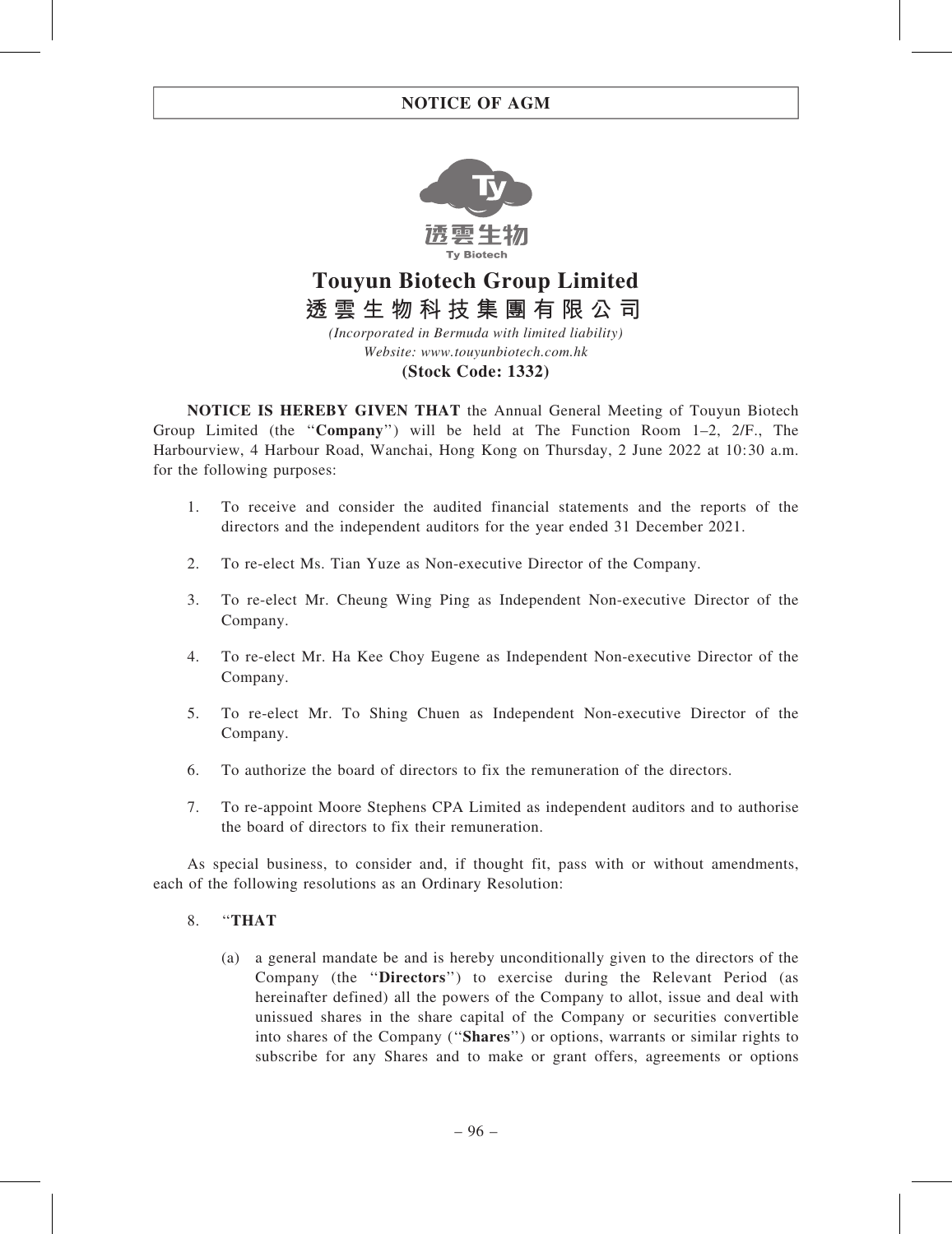which would or might require the exercise of such powers either during or after the Relevant Period, in addition to any Shares which may be issued on a Rights Issue (as hereinafter defined) or under any option scheme or similar arrangement for the time being adopted for the grant or issue to the employees of the Company and/or any of its subsidiaries or any other eligible person(s) of Shares or rights to acquire Shares, or upon the exercise of rights of subscription or conversion under the terms of any existing warrants, bonds, debentures, notes or other securities issued by the Company which carry rights to subscribe for or are convertible into Shares or any scrip dividend pursuant to the bye-laws of the Company from time to time, not exceeding twenty percent of the aggregate number of issued Shares as at the date of this Resolution (such aggregate number to be subject to adjustment in the case of any conversion of any or all of the Shares into a larger or smaller number of Shares after the passing of this Resolution); and

(b) for the purpose of this Resolution:

''Relevant Period'' means the period from the passing of this Resolution until the earlier to occur of:

- (i) the conclusion of the next annual general meeting of the Company;
- (ii) the expiration of the period within which the next annual general meeting of the Company is required by law or the bye-laws of the Company to be held; or
- (iii) the date on which the authority set out in this Resolution is revoked or varied by an ordinary resolution of the shareholders of the Company in general meeting.

''Rights Issue'' means an offer of Shares open for a period fixed by the Directors to holders of Shares on the register of members of the Company on a fixed record date in proportion to their then holdings of such Shares (subject to such exclusions or other arrangements as the Directors may deem necessary or expedient in relation to fractional entitlements or having regard to any restrictions or obligations under the laws of any relevant jurisdiction, or of the requirements of any recognised regulatory body or any stock exchange applicable to the Company).''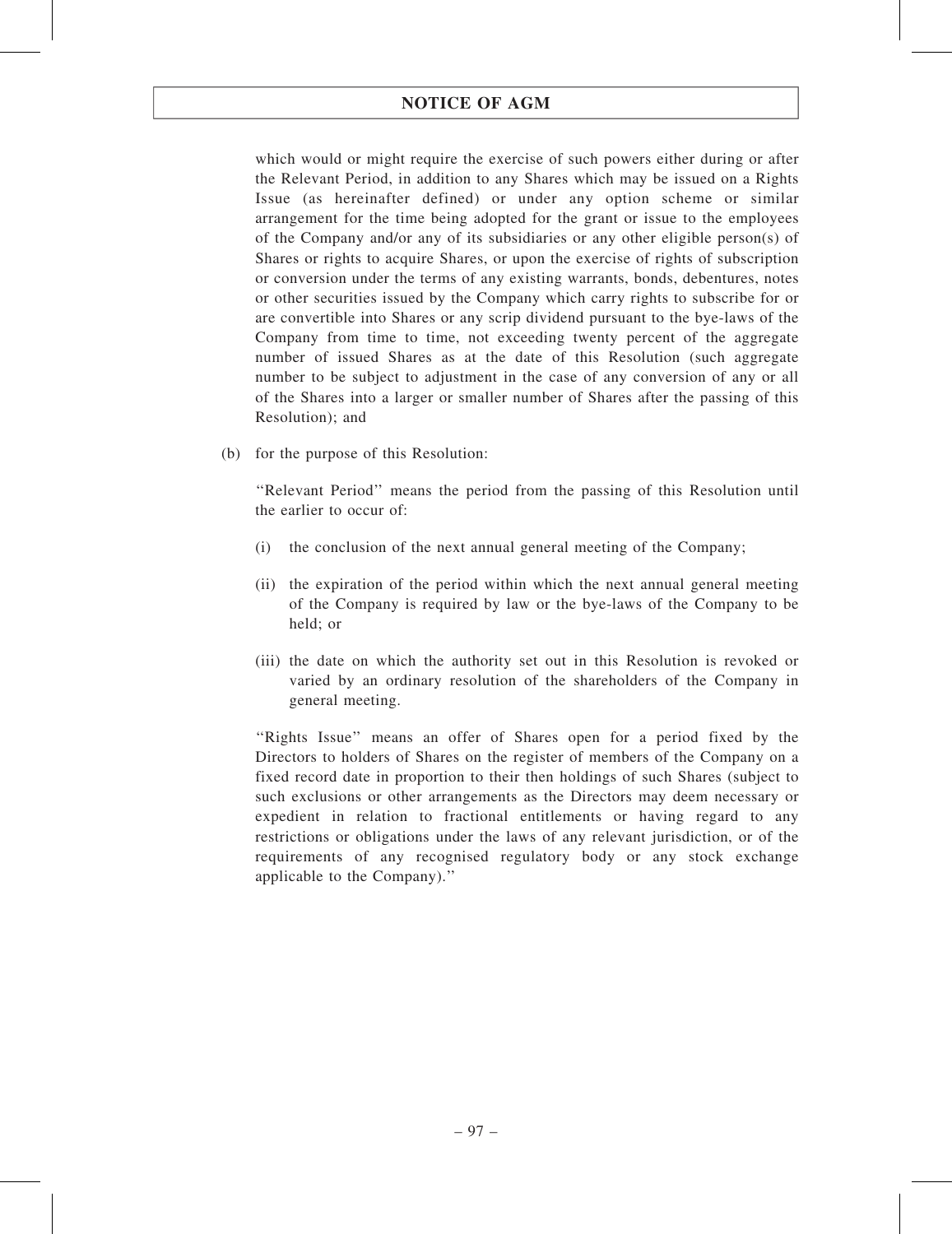- 9. ''THAT there be granted to the Directors an unconditional general mandate to repurchase Shares, and that the exercise by the Directors of all the powers of the Company to purchase Shares subject to and in accordance with all applicable laws and regulations, be and is hereby generally and unconditionally approved, subject to the following conditions:
	- (a) such mandate shall not be extended beyond the Relevant Period;
	- (b) such mandate shall authorise the Directors to procure the Company to repurchase Shares at such price as the Directors may at their discretion determine;
	- (c) the aggregate number of Shares to be repurchased by the Company pursuant to this Resolution during the Relevant Period shall be no more than ten percent of the aggregate number of the issued Shares at the date of passing this Resolution (such aggregate number to be subject to adjustment in the case of any conversion of any or all of the Shares into a larger or smaller number of Shares after the passing of this Resolution); and
	- (d) for the purpose of this Resolution:

''Relevant Period'' means the period from the passing of this Resolution until the earlier to occur of:

- (i) the conclusion of the next annual general meeting of the Company;
- (ii) the expiration of the period within which the next annual general meeting of the Company is required by law or the bye-laws of the Company to be held; or
- (iii) the date on which the authority set out in this Resolution is revoked or varied by an ordinary resolution of the shareholders of the Company in general meeting.''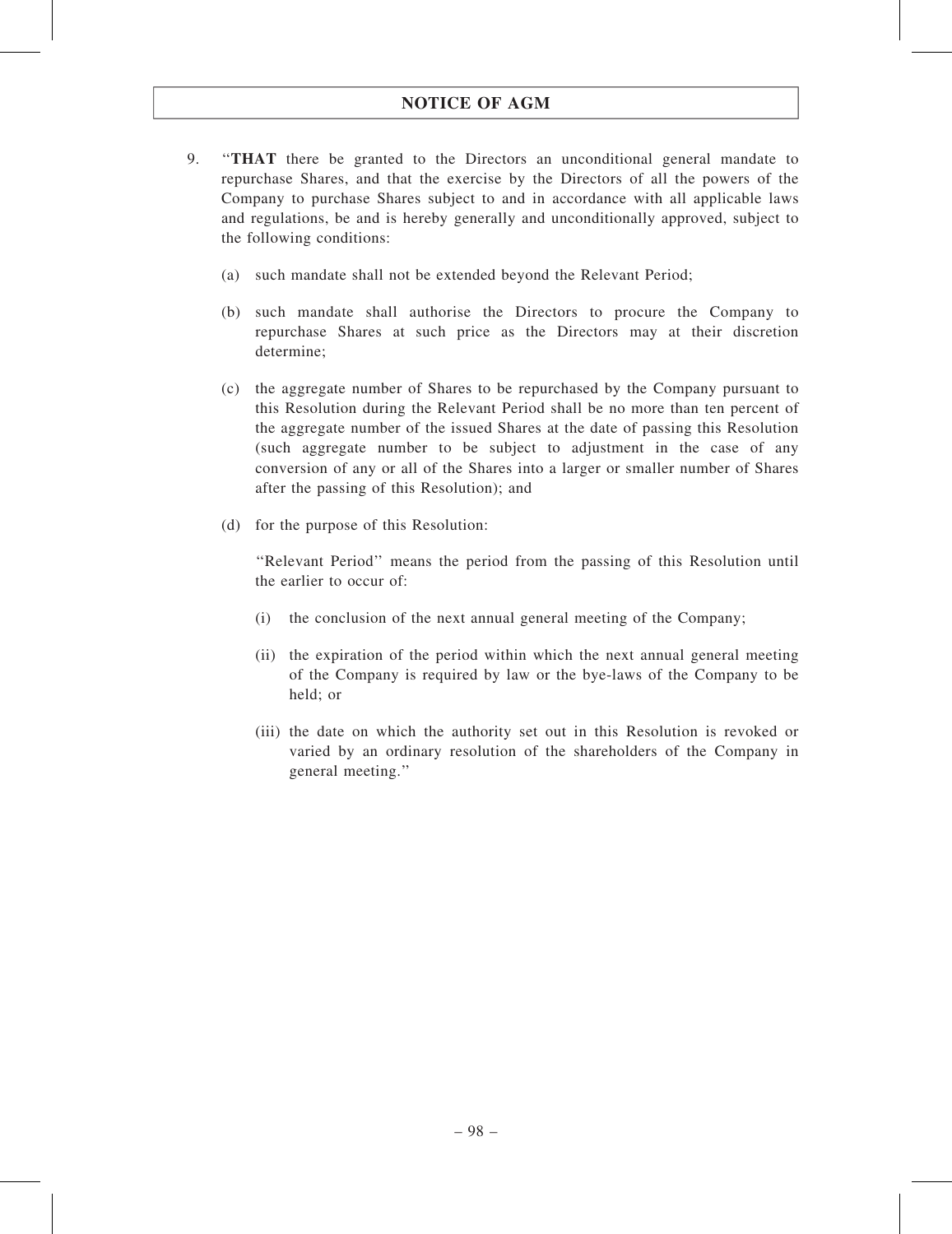- 10. ''THAT subject to the availability of unissued shares and conditional upon the passing of Ordinary Resolutions 8 and 9 as set out in the notice convening this meeting, the aggregate number of the Shares which are repurchased by the Company pursuant to and in accordance with Ordinary Resolution 8 set out in the notice convening this meeting shall be added to the aggregate number of the Shares that may be allotted or agreed conditionally or unconditionally to be allotted by the Directors pursuant to and in accordance with Ordinary Resolution 8 set out in the notice convening this meeting.''
- 11. ''THAT subject to and conditional upon the Listing Committee of The Stock Exchange of Hong Kong Limited (the "Stock Exchange") granting the approval for the listing of, and permission to deal in, the shares of the Company to be issued and allotted pursuant to the exercise of options granted under the new share option scheme of the Company (the "Share Option Scheme"), the rules of which are contained in the document marked ''A'' produced to the meeting and for the purposes of identification signed by the chairman thereof, the Share Option Scheme be and is hereby approved and adopted and the directors of the Company be and are hereby authorised to do all acts and to enter into all such transactions, arrangements and agreements as may be necessary or expedient in order to give full effect to the Share Option Scheme including without limitation:
	- (i) administering the Share Option Scheme and granting options under the Share Option Scheme;
	- (ii) modifying and/or amending the rules of the Share Option Scheme from time to time provided that such modification and/or amendment is effected in accordance with the provisions of the Share Option Scheme relating to modification and/or amendment and the requirements of the Rules Governing the Listing of Securities on the Stock Exchange;
	- (iii) allotting and issuing from time to time such number of shares in the capital of the Company (the ''Shares'') as may be required to be issued pursuant to the exercise of the options granted under the Share Option Scheme; and
	- (iv) making application at appropriate time or times to the Stock Exchange for the listing of and permission to deal in, any Shares or any part thereof that may from time to time be issued and allotted pursuant to the exercise of the options granted under the New Share Option Scheme.''